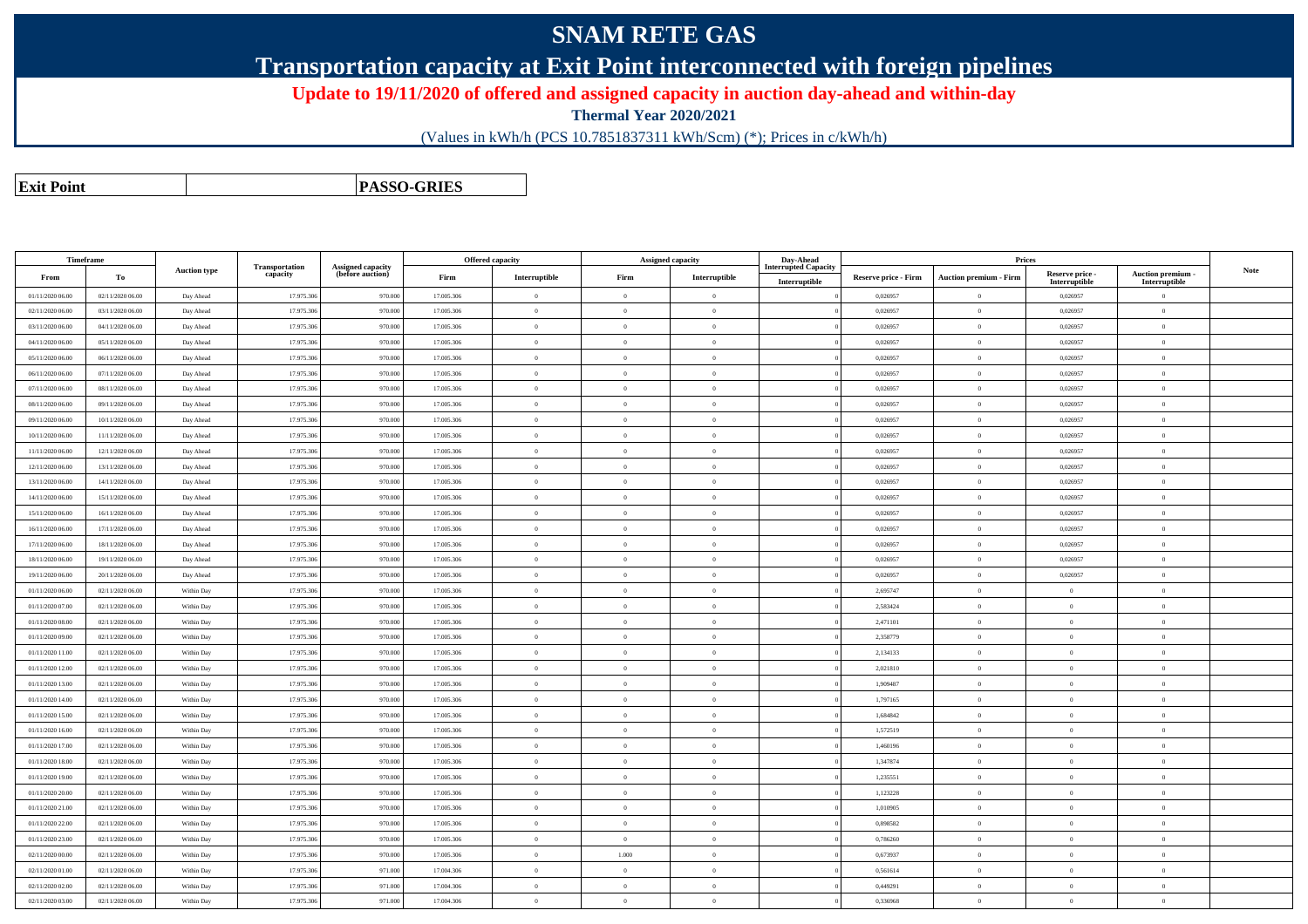| 02/11/2020 04:00                     | 02/11/2020 06:00                     | Within Day               | 17.975.306               | 971.000            | 17.004.306               | $\bf{0}$                | $\overline{0}$                   | $\overline{0}$               | 0,224646             | $\bf{0}$                     | $\overline{0}$                   | $\,0\,$                    |  |
|--------------------------------------|--------------------------------------|--------------------------|--------------------------|--------------------|--------------------------|-------------------------|----------------------------------|------------------------------|----------------------|------------------------------|----------------------------------|----------------------------|--|
| 02/11/2020 05.00                     | 02/11/2020 06:00                     | Within Day               | 17.975.306               | 971.000            | 17.004.306               | $\overline{0}$          | $\overline{0}$                   | $\mathbf{0}$                 | 0,112323             | $\theta$                     | $\overline{0}$                   | $\theta$                   |  |
| 02/11/2020 06:00                     | 03/11/2020 06:00                     | Within Dav               | 17.975.306               | 970.000            | 17.005.306               | $\theta$                | $\overline{0}$                   | $\overline{0}$               | 2,695747             | $\mathbf{0}$                 | $\overline{0}$                   | $\overline{0}$             |  |
| 02/11/2020 07.00                     | 03/11/2020 06.00                     | Within Day               | 17.975.306               | 970.000            | 17.005.306               | $\,$ 0 $\,$             | $\overline{0}$                   | $\overline{0}$               | 2,583424             | $\bf{0}$                     | $\overline{0}$                   | $\bf{0}$                   |  |
| 02/11/2020 08:00                     | 03/11/2020 06.00                     | Within Day               | 17.975.306               | 970.000            | 17.005.306               | $\,$ 0                  | $\overline{0}$                   | $\mathbf{0}$                 | 2,471101             | $\bf{0}$                     | $\theta$                         | $\,0\,$                    |  |
| 02/11/2020 09:00                     | 03/11/2020 06:00                     | Within Dav               | 17.975.306               | 970.000            | 17.005.306               | $\theta$                | $\overline{0}$                   | $\mathbf{0}$                 | 2,358779             | $\mathbf{0}$                 | $\overline{0}$                   | $\overline{0}$             |  |
| 02/11/2020 10:00                     | 03/11/2020 06.00                     | Within Day               | 17.975.306               | 970.000            | 17.005.306               | $\,$ 0 $\,$             | $\overline{0}$                   | $\overline{0}$               | 2,246456             | $\bf{0}$                     | $\overline{0}$                   | $\bf{0}$                   |  |
| 02/11/2020 11:00                     | 03/11/2020 06.00                     | Within Day               | 17.975.306               | 970,000            | 17.005.306               | $\,$ 0                  | $\overline{0}$                   | $\mathbf{0}$                 | 2,134133             | $\,$ 0 $\,$                  | $\overline{0}$                   | $\theta$                   |  |
| 02/11/2020 12:00                     | 03/11/2020 06:00                     | Within Day               | 17.975.306               | 970.000            | 17.005.306               | $\theta$                | $\overline{0}$                   | $\overline{0}$               | 2,021810             | $\mathbf{0}$                 | $\overline{0}$                   | $\overline{0}$             |  |
| 02/11/2020 13:00                     | 03/11/2020 06.00                     | Within Day               | 17.975.306               | 970.000            | 17.005.306               | $\,$ 0 $\,$             | $\overline{0}$                   | $\Omega$                     | 1,909487             | $\bf{0}$                     | $\overline{0}$                   | $\bf{0}$                   |  |
| 02/11/2020 14:00                     | 03/11/2020 06.00                     | Within Day               | 17.975.306               | 970,000            | 17.005.306               | $\bf{0}$                | $\overline{0}$                   | $\mathbf{0}$                 | 1,797165             | $\bf{0}$                     | $\mathbf{0}$                     | $\theta$                   |  |
| 02/11/2020 15:00                     | 03/11/2020 06:00                     | Within Dav               | 17.975.306               | 970.000            | 17.005.306               | $\theta$                | $\overline{0}$                   | $\overline{0}$               | 1,684842             | $\mathbf{0}$                 | $\overline{0}$                   | $\overline{0}$             |  |
| 02/11/2020 16:00                     | 03/11/2020 06.00                     | Within Day               | 17.975.306               | 970.000            | 17.005.306               | $\,$ 0 $\,$             | $\overline{0}$                   | $\overline{0}$               | 1,572519             | $\bf{0}$                     | $\overline{0}$                   | $\bf{0}$                   |  |
| 02/11/2020 17:00                     | 03/11/2020 06:00                     | Within Day               | 17.975.306               | 970,000            | 17.005.306               | $\,$ 0                  | $\overline{0}$                   | $\mathbf{0}$                 | 1,460196             | $\bf{0}$                     | $\theta$                         | $\,0\,$                    |  |
| 02/11/2020 18:00                     | 03/11/2020 06:00                     | Within Dav               | 17.975.306               | 970.000            | 17.005.306               | $\theta$                | $\overline{0}$                   | $\mathbf{0}$                 | 1,347874             | $\mathbf{0}$                 | $\overline{0}$                   | $\overline{0}$             |  |
| 02/11/2020 19:00                     | 03/11/2020 06.00                     | Within Day               | 17.975.306               | 970.000            | 17.005.306               | $\,$ 0 $\,$             | $\overline{0}$                   | $\overline{0}$               | 1,235551             | $\bf{0}$                     | $\overline{0}$                   | $\bf{0}$                   |  |
| 02/11/2020 20:00                     | 03/11/2020 06.00                     | Within Day               | 17.975.306               | 970,000            | 17.005.306               | $\,$ 0                  | $\overline{0}$                   | $\mathbf{0}$                 | 1,123228             | $\bf{0}$                     | $\overline{0}$                   | $\theta$                   |  |
| 02/11/2020 21:00                     | 03/11/2020 06:00                     | Within Day               | 17.975.306               | 970.000            | 17.005.306               | $\theta$                | $\overline{0}$                   | $\mathbf{0}$                 | 1,010905             | $\mathbf{0}$                 | $\overline{0}$                   | $\overline{0}$             |  |
| 02/11/2020 22.00                     | 03/11/2020 06.00                     | Within Day               | 17.975.306               | 970.000            | 17.005.306               | $\,$ 0 $\,$             | $\overline{0}$                   | $\Omega$                     | 0,898582             | $\bf{0}$                     | $\overline{0}$                   | $\,0\,$                    |  |
| 02/11/2020 23.00                     | 03/11/2020 06.00                     | Within Day               | 17.975.306               | 970,000            | 17.005.306               | $\bf{0}$                | $\overline{0}$                   | $\mathbf{0}$                 | 0,786260             | $\bf{0}$                     | $\mathbf{0}$                     | $\theta$                   |  |
| 03/11/2020 00:00                     | 03/11/2020 06:00                     | Within Dav               | 17.975.306               | 970.000            | 17.005.306               | $\theta$                | $\overline{0}$                   | $\mathbf{0}$                 | 0,673937             | $\mathbf{0}$                 | $\overline{0}$                   | $\overline{0}$             |  |
| 03/11/2020 01:00                     | 03/11/2020 06.00                     | Within Day               | 17.975.306               | 970.000            | 17.005.306               | $\,$ 0 $\,$             | $\overline{0}$                   | $\overline{0}$               | 0,561614             | $\bf{0}$                     | $\overline{0}$                   | $\bf{0}$                   |  |
| 03/11/2020 02.00                     | 03/11/2020 06:00                     | Within Day               | 17.975.306               | 970.000            | 17.005.306               | $\,$ 0                  | $\overline{0}$                   | $\mathbf{0}$                 | 0,449291             | $\bf{0}$                     | $\mathbf{0}$                     | $\,0\,$                    |  |
| 03/11/2020 03:00                     | 03/11/2020 06:00                     | Within Dav               | 17.975.306               | 970.000            | 17.005.306               | $\theta$                | $\overline{0}$                   | $\mathbf{0}$                 | 0,336968             | $\mathbf{0}$                 | $\overline{0}$                   | $\overline{0}$             |  |
| 03/11/2020 04:00                     | 03/11/2020 06.00                     | Within Day               | 17.975.306               | 970.000            | 17.005.306               | $\,$ 0 $\,$             | $\overline{0}$                   | $\overline{0}$               | 0,224646             | $\bf{0}$                     | $\overline{0}$                   | $\bf{0}$                   |  |
| 03/11/2020 05:00                     | 03/11/2020 06.00                     | Within Day               | 17.975.306               | 970,000            | 17.005.306               | $\,$ 0                  | $\overline{0}$                   | $\mathbf{0}$                 | 0,112323             | $\bf{0}$                     | $\overline{0}$                   | $\theta$                   |  |
| 03/11/2020 06:00                     | 04/11/2020 06:00                     | Within Day               | 17.975.306               | 970.000            | 17.005.306               | $\theta$                | $\overline{0}$                   | $\overline{0}$               | 2,695747             | $\mathbf{0}$                 | $\overline{0}$                   | $\overline{0}$             |  |
| 03/11/2020 07:00                     | 04/11/2020 06.00                     | Within Day               | 17.975.306               | 970.000            | 17.005.306               | $\,$ 0 $\,$             | $\overline{0}$                   | $\Omega$                     | 2,583424             | $\bf{0}$                     | $\overline{0}$                   | $\bf{0}$                   |  |
| 03/11/2020 08:00                     | 04/11/2020 06.00                     | Within Day               | 17.975.306               | 970,000            | 17.005.306               | $\bf{0}$                | $\overline{0}$                   | $\mathbf{0}$                 | 2,471101             | $\bf{0}$                     | $\mathbf{0}$                     | $\overline{0}$             |  |
| 03/11/2020 09:00                     | 04/11/2020 06:00                     | Within Dav               | 17.975.306               | 970.000            | 17.005.306               | $\theta$                | $\overline{0}$                   | $\overline{0}$               | 2,358779             | $\mathbf{0}$                 | $\overline{0}$                   | $\overline{0}$             |  |
| 03/11/2020 10:00                     | 04/11/2020 06:00                     | Within Day               | 17.975.306               | 970.000            | 17.005.306               | $\,$ 0 $\,$             | $\overline{0}$                   | $\overline{0}$               | 2,246456             | $\,$ 0                       | $\overline{0}$                   | $\,$ 0 $\,$                |  |
| 03/11/2020 11:00                     | 04/11/2020 06:00                     | Within Day               | 17.975.306               | 970.000            | 17.005.306               | $\,$ 0                  | $\overline{0}$                   | $\mathbf{0}$                 | 2,134133             | $\bf{0}$                     | $\mathbf{0}$                     | $\overline{0}$             |  |
| 03/11/2020 12:00                     | 04/11/2020 06:00                     | Within Dav               | 17.975.306               | 970.000            | 17.005.306               | $\theta$                | $\overline{0}$                   | $\mathbf{0}$                 | 2,021810             | $\mathbf{0}$                 | $\overline{0}$                   | $\overline{0}$             |  |
| 03/11/2020 13:00                     | 04/11/2020 06:00                     | Within Day               | 17.975.306               | 970.000<br>970,000 | 17.005.306               | $\theta$                | $\overline{0}$                   | $\overline{0}$               | 1,909487             | $\,$ 0                       | $\overline{0}$<br>$\overline{0}$ | $\theta$<br>$\overline{0}$ |  |
| 03/11/2020 14:00<br>03/11/2020 15:00 | 04/11/2020 06.00<br>04/11/2020 06:00 | Within Day<br>Within Day | 17.975.306<br>17.975.306 | 970.000            | 17.005.306<br>17.005.306 | $\,$ 0 $\,$<br>$\theta$ | $\overline{0}$<br>$\overline{0}$ | $\mathbf{0}$<br>$\mathbf{0}$ | 1,797165<br>1,684842 | $\mathbf{0}$<br>$\mathbf{0}$ | $\overline{0}$                   | $\overline{0}$             |  |
| 03/11/2020 16:00                     | 04/11/2020 06:00                     | Within Day               | 17.975.306               | 970.000            | 17.005.306               | $\theta$                | $\overline{0}$                   | $\overline{0}$               | 1,572519             | $\,$ 0                       | $\overline{0}$                   | $\theta$                   |  |
| 03/11/2020 17.00                     | 04/11/2020 06.00                     | Within Day               | 17.975.306               | 970,000            | 17.005.306               | $\bf{0}$                | $\overline{0}$                   | $\mathbf{0}$                 | 1,460196             | $\bf{0}$                     | $\mathbf{0}$                     | $\bf{0}$                   |  |
| 03/11/2020 18:00                     | 04/11/2020 06:00                     | Within Dav               | 17.975.306               | 970.000            | 17.005.306               | $\theta$                | $\overline{0}$                   | $\overline{0}$               | 1,347874             | $\mathbf{0}$                 | $\overline{0}$                   | $\overline{0}$             |  |
| 03/11/2020 19:00                     | 04/11/2020 06:00                     | Within Day               | 17.975.306               | 970.000            | 17.005.306               | $\,$ 0 $\,$             | $\overline{0}$                   | $\overline{0}$               | 1,235551             | $\,$ 0                       | $\overline{0}$                   | $\,$ 0 $\,$                |  |
| 03/11/2020 20:00                     | 04/11/2020 06:00                     | Within Day               | 17.975.306               | 970.000            | 17.005.306               | $\,$ 0                  | $\,$ 0 $\,$                      | $\overline{0}$               | 1,123228             | $\,$ 0 $\,$                  | $\overline{0}$                   | $\bf{0}$                   |  |
| 03/11/2020 21:00                     | 04/11/2020 06:00                     | Within Dav               | 17.975.306               | 970.000            | 17.005.306               | $\theta$                | $\overline{0}$                   | $\mathbf{0}$                 | 1,010905             | $\mathbf{0}$                 | $\overline{0}$                   | $\overline{0}$             |  |
| 03/11/2020 22.00                     | 04/11/2020 06.00                     | Within Day               | 17.975.306               | 970.000            | 17.005.306               | $\theta$                | $\overline{0}$                   | $\overline{0}$               | 0,898582             | $\,$ 0                       | $\overline{0}$                   | $\theta$                   |  |
| 03/11/2020 23.00                     | 04/11/2020 06.00                     | Within Day               | 17.975.306               | 970.000            | 17.005.306               | $\,$ 0                  | $\overline{0}$                   | $\mathbf{0}$                 | 0,786260             | $\bf{0}$                     | $\overline{0}$                   | $\bf{0}$                   |  |
| 04/11/2020 00:00                     | 04/11/2020 06:00                     | Within Day               | 17.975.306               | 970.000            | 17.005.306               | $\overline{0}$          | $\theta$                         |                              | 0,673937             | $\overline{0}$               | $\theta$                         | $\theta$                   |  |
| 04/11/2020 01:00                     | 04/11/2020 06:00                     | Within Day               | 17.975.306               | 970.000            | 17.005.306               | $\,$ 0 $\,$             | $\overline{0}$                   | $\overline{0}$               | 0,561614             | $\,$ 0 $\,$                  | $\bf{0}$                         | $\theta$                   |  |
| 04/11/2020 02:00                     | 04/11/2020 06:00                     | Within Day               | 17.975.306               | 970.000            | 17.005.306               | $\overline{0}$          | $\,$ 0 $\,$                      | $\overline{0}$               | 0,449291             | $\,$ 0 $\,$                  | $\overline{0}$                   | $\overline{0}$             |  |
| 04/11/2020 03:00                     | 04/11/2020 06:00                     | Within Day               | 17.975.306               | 970.000            | 17.005.306               | $\mathbf{0}$            | $\overline{0}$                   | $\overline{0}$               | 0,336968             | $\,$ 0 $\,$                  | $\bf{0}$                         | $\mathbf{0}$               |  |
| 04/11/2020 04:00                     | 04/11/2020 06:00                     | Within Day               | 17.975.306               | 970.000            | 17.005.306               | $\,$ 0 $\,$             | $\overline{0}$                   | $\overline{0}$               | 0,224646             | $\,$ 0 $\,$                  | $\bf{0}$                         | $\,$ 0 $\,$                |  |
| 04/11/2020 05:00                     | 04/11/2020 06.00                     | Within Day               | 17.975.306               | 970.000            | 17.005.306               | $\,$ 0 $\,$             | $\,$ 0 $\,$                      | $\overline{0}$               | 0,112323             | $\,$ 0 $\,$                  | $\overline{0}$                   | $\overline{0}$             |  |
| 04/11/2020 06:00                     | 05/11/2020 06:00                     | Within Day               | 17.975.306               | 970.000            | 17.005.306               | $\mathbf{0}$            | $\overline{0}$                   | $\overline{0}$               | 2,695747             | $\mathbf{0}$                 | $\overline{0}$                   | $\overline{0}$             |  |
| 04/11/2020 07:00                     | 05/11/2020 06:00                     | Within Day               | 17.975.306               | 970.000            | 17.005.306               | $\,$ 0 $\,$             | $\overline{0}$                   | $\overline{0}$               | 2,583424             | $\,$ 0 $\,$                  | $\mathbf{0}$                     | $\,$ 0 $\,$                |  |
| 04/11/2020 08:00                     | 05/11/2020 06.00                     | Within Day               | 17.975.306               | 970.000            | 17.005.306               | $\bf{0}$                | $\overline{0}$                   | $\overline{0}$               | 2,471101             | $\,$ 0 $\,$                  | $\overline{0}$                   | $\overline{0}$             |  |
| 04/11/2020 09:00                     | 05/11/2020 06:00                     | Within Day               | 17.975.306               | 970.000            | 17.005.306               | $\mathbf{0}$            | $\overline{0}$                   | $\overline{0}$               | 2,358779             | $\mathbf{0}$                 | $\bf{0}$                         | $\overline{0}$             |  |
| 04/11/2020 10:00                     | 05/11/2020 06:00                     | Within Day               | 17.975.306               | 970.000            | 17.005.306               | $\,$ 0 $\,$             | $\overline{0}$                   | $\overline{0}$               | 2,246456             | $\,$ 0 $\,$                  | $\mathbf{0}$                     | $\,$ 0 $\,$                |  |
| 04/11/2020 11:00                     | 05/11/2020 06.00                     | Within Day               | 17.975.306               | 970.000            | 17.005.306               | $\,$ 0 $\,$             | $\,$ 0 $\,$                      | $\overline{0}$               | 2,134133             | $\,$ 0 $\,$                  | $\overline{0}$                   | $\overline{0}$             |  |
| 04/11/2020 12:00                     | 05/11/2020 06:00                     | Within Day               | 17.975.306               | 970.000            | 17.005.306               | $\theta$                | $\overline{0}$                   | $\overline{0}$               | 2,021810             | $\mathbf{0}$                 | $\overline{0}$                   | $\overline{0}$             |  |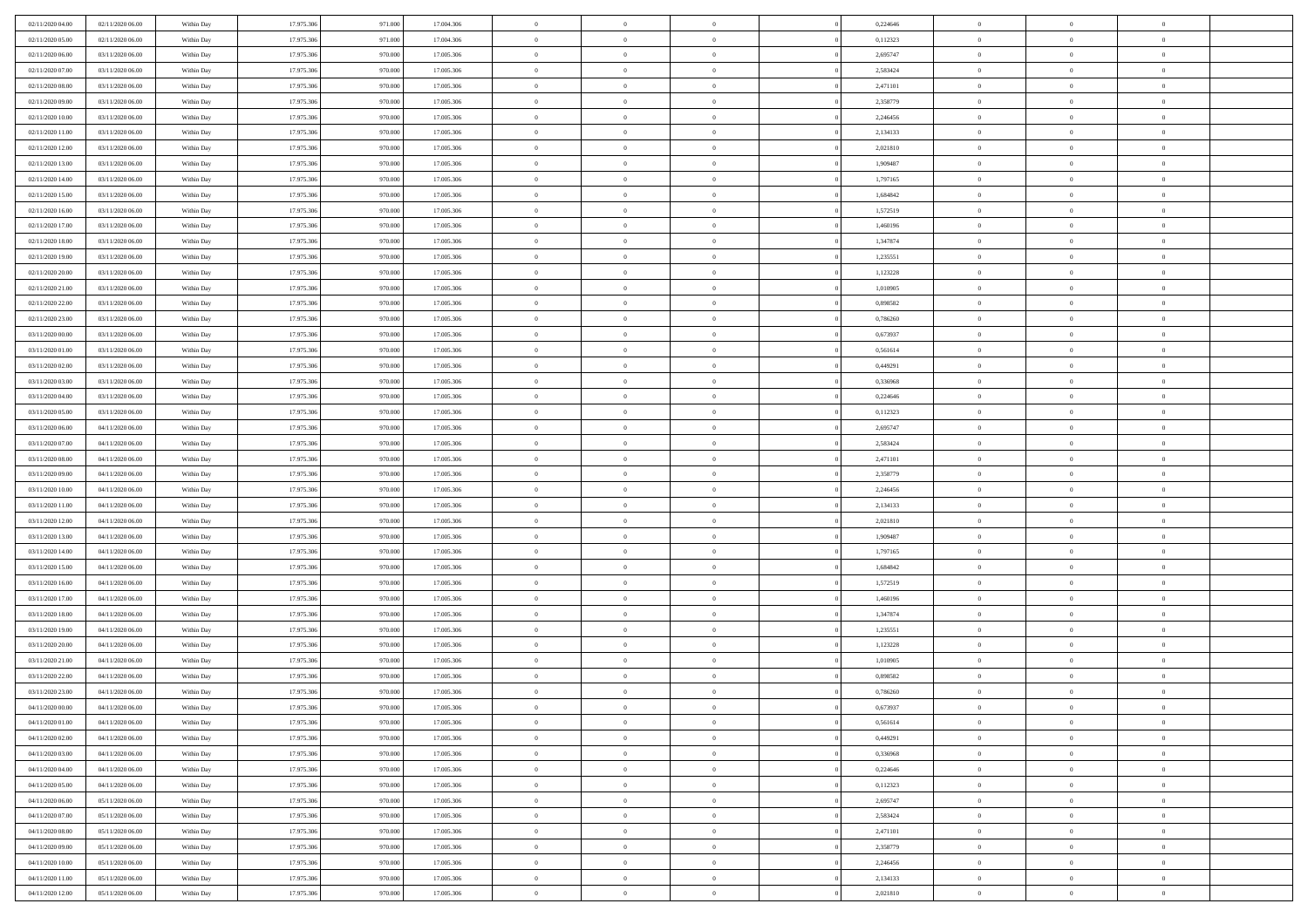| 04/11/2020 13:00                     | 05/11/2020 06:00                     | Within Day               | 17.975.306               | 970.000            | 17.005.306               | $\bf{0}$           | $\overline{0}$                   | $\overline{0}$               | 1,909487             | $\bf{0}$                 | $\overline{0}$                 | $\,0\,$                          |  |
|--------------------------------------|--------------------------------------|--------------------------|--------------------------|--------------------|--------------------------|--------------------|----------------------------------|------------------------------|----------------------|--------------------------|--------------------------------|----------------------------------|--|
| 04/11/2020 14:00                     | 05/11/2020 06.00                     | Within Day               | 17.975.306               | 970,000            | 17.005.306               | $\overline{0}$     | $\overline{0}$                   | $\mathbf{0}$                 | 1,797165             | $\theta$                 | $\overline{0}$                 | $\theta$                         |  |
| 04/11/2020 15:00                     | 05/11/2020 06:00                     | Within Dav               | 17.975.306               | 970.000            | 17.005.306               | $\theta$           | $\overline{0}$                   | $\overline{0}$               | 1,684842             | $\mathbf{0}$             | $\overline{0}$                 | $\overline{0}$                   |  |
| 04/11/2020 16:00                     | 05/11/2020 06.00                     | Within Day               | 17.975.306               | 970.000            | 17.005.306               | $\,$ 0 $\,$        | $\overline{0}$                   | $\overline{0}$               | 1,572519             | $\bf{0}$                 | $\overline{0}$                 | $\bf{0}$                         |  |
| 04/11/2020 17.00                     | 05/11/2020 06:00                     | Within Day               | 17.975.306               | 970.000            | 17.005.306               | $\bf{0}$           | $\overline{0}$                   | $\mathbf{0}$                 | 1,460196             | $\bf{0}$                 | $\theta$                       | $\,0\,$                          |  |
| 04/11/2020 18:00                     | 05/11/2020 06:00                     | Within Dav               | 17.975.306               | 970.000            | 17.005.306               | $\theta$           | $\overline{0}$                   | $\mathbf{0}$                 | 1,347874             | $\mathbf{0}$             | $\overline{0}$                 | $\overline{0}$                   |  |
| 04/11/2020 19:00                     | 05/11/2020 06:00                     | Within Day               | 17.975.306               | 970.000            | 17.005.306               | $\,$ 0 $\,$        | $\overline{0}$                   | $\overline{0}$               | 1,235551             | $\bf{0}$                 | $\overline{0}$                 | $\bf{0}$                         |  |
| 04/11/2020 20:00                     | 05/11/2020 06.00                     | Within Day               | 17.975.306               | 970,000            | 17.005.306               | $\,$ 0             | $\overline{0}$                   | $\mathbf{0}$                 | 1,123228             | $\,$ 0 $\,$              | $\overline{0}$                 | $\theta$                         |  |
| 04/11/2020 21:00                     | 05/11/2020 06:00                     | Within Day               | 17.975.306               | 970.000            | 17.005.306               | $\theta$           | $\overline{0}$                   | $\overline{0}$               | 1,010905             | $\mathbf{0}$             | $\overline{0}$                 | $\overline{0}$                   |  |
| 04/11/2020 22.00                     | 05/11/2020 06.00                     | Within Day               | 17.975.306               | 970.000            | 17.005.306               | $\,$ 0 $\,$        | $\overline{0}$                   | $\Omega$                     | 0,898582             | $\bf{0}$                 | $\overline{0}$                 | $\,0\,$                          |  |
| 04/11/2020 23.00                     | 05/11/2020 06.00                     | Within Day               | 17.975.306               | 970,000            | 17.005.306               | $\bf{0}$           | $\overline{0}$                   | $\mathbf{0}$                 | 0,786260             | $\bf{0}$                 | $\mathbf{0}$                   | $\theta$                         |  |
| 05/11/2020 00:00                     | 05/11/2020 06:00                     | Within Dav               | 17.975.306               | 970.000            | 17.005.306               | $\theta$           | $\overline{0}$                   | $\overline{0}$               | 0,673937             | $\mathbf{0}$             | $\overline{0}$                 | $\overline{0}$                   |  |
| 05/11/2020 01:00                     | 05/11/2020 06:00                     | Within Day               | 17.975.306               | 970.000            | 17.005.306               | $\,$ 0 $\,$        | $\overline{0}$                   | $\overline{0}$               | 0,561614             | $\bf{0}$                 | $\overline{0}$                 | $\bf{0}$                         |  |
| 05/11/2020 02.00                     | 05/11/2020 06:00                     | Within Day               | 17.975.306               | 970,000            | 17.005.306               | $\bf{0}$           | $\overline{0}$                   | $\mathbf{0}$                 | 0,449291             | $\bf{0}$                 | $\theta$                       | $\,0\,$                          |  |
| 05/11/2020 03:00                     | 05/11/2020 06:00                     | Within Dav               | 17.975.306               | 970.000            | 17.005.306               | $\theta$           | $\overline{0}$                   | $\mathbf{0}$                 | 0,336968             | $\mathbf{0}$             | $\overline{0}$                 | $\overline{0}$                   |  |
| 05/11/2020 04:00                     | 05/11/2020 06.00                     | Within Day               | 17.975.306               | 970.000            | 17.005.306               | $\,$ 0 $\,$        | $\overline{0}$                   | $\overline{0}$               | 0,224646             | $\bf{0}$                 | $\overline{0}$                 | $\bf{0}$                         |  |
| 05/11/2020 05:00                     | 05/11/2020 06.00                     | Within Day               | 17.975.306               | 970,000            | 17.005.306               | $\,$ 0             | $\overline{0}$                   | $\mathbf{0}$                 | 0,112323             | $\bf{0}$                 | $\overline{0}$                 | $\theta$                         |  |
| 05/11/2020 06:00                     | 06/11/2020 06:00                     | Within Day               | 17.975.306               | 970.000            | 17.005.306               | $\theta$           | $\overline{0}$                   | $\mathbf{0}$                 | 2,695747             | $\mathbf{0}$             | $\overline{0}$                 | $\overline{0}$                   |  |
| 05/11/2020 07.00                     | 06/11/2020 06.00                     | Within Day               | 17.975.306               | 970.000            | 17.005.306               | $\,$ 0 $\,$        | $\overline{0}$                   | $\Omega$                     | 2,583424             | $\bf{0}$                 | $\overline{0}$                 | $\,0\,$                          |  |
| 05/11/2020 08:00                     | 06/11/2020 06.00                     | Within Day               | 17.975.306               | 970,000            | 17.005.306               | $\bf{0}$           | $\overline{0}$                   | $\mathbf{0}$                 | 2,471101             | $\bf{0}$                 | $\mathbf{0}$                   | $\theta$                         |  |
| 05/11/2020 09:00                     | 06/11/2020 06:00                     | Within Dav               | 17.975.306               | 970.000            | 17.005.306               | $\theta$           | $\overline{0}$                   | $\mathbf{0}$                 | 2,358779             | $\mathbf{0}$             | $\overline{0}$                 | $\overline{0}$                   |  |
| 05/11/2020 10:00                     | 06/11/2020 06:00                     | Within Day               | 17.975.306               | 970.000            | 17.005.306               | $\,$ 0 $\,$        | $\overline{0}$                   | $\overline{0}$               | 2,246456             | $\bf{0}$                 | $\overline{0}$                 | $\bf{0}$                         |  |
| 05/11/2020 11:00                     | 06/11/2020 06:00                     | Within Day               | 17.975.306               | 970.000            | 17.005.306               | $\,$ 0             | $\overline{0}$                   | $\mathbf{0}$                 | 2,134133             | $\bf{0}$                 | $\mathbf{0}$                   | $\,0\,$                          |  |
| 05/11/2020 12:00                     | 06/11/2020 06:00                     | Within Dav               | 17.975.306               | 970.000            | 17.005.306               | $\theta$           | $\overline{0}$                   | $\mathbf{0}$                 | 2,021810             | $\mathbf{0}$             | $\overline{0}$                 | $\overline{0}$                   |  |
| 05/11/2020 13:00                     | 06/11/2020 06:00                     | Within Day               | 17.975.306               | 970.000            | 17.005.306               | $\,$ 0 $\,$        | $\overline{0}$                   | $\overline{0}$               | 1,909487             | $\bf{0}$                 | $\overline{0}$                 | $\bf{0}$                         |  |
| 05/11/2020 14:00                     | 06/11/2020 06:00                     | Within Day               | 17.975.306               | 970,000            | 17.005.306               | $\,$ 0             | $\overline{0}$                   | $\mathbf{0}$                 | 1,797165             | $\bf{0}$                 | $\overline{0}$                 | $\theta$                         |  |
| 05/11/2020 15:00                     | 06/11/2020 06:00                     | Within Day               | 17.975.306               | 970.000            | 17.005.306               | $\theta$           | $\overline{0}$                   | $\overline{0}$               | 1,684842             | $\mathbf{0}$             | $\overline{0}$                 | $\overline{0}$                   |  |
| 05/11/2020 16:00                     | 06/11/2020 06.00                     | Within Day               | 17.975.306               | 970.000            | 17.005.306               | $\,$ 0 $\,$        | $\overline{0}$                   | $\Omega$                     | 1,572519             | $\bf{0}$                 | $\overline{0}$                 | $\bf{0}$                         |  |
| 05/11/2020 17.00                     | 06/11/2020 06.00                     | Within Day               | 17.975.306               | 970,000            | 17.005.306               | $\bf{0}$           | $\overline{0}$                   | $\mathbf{0}$                 | 1,460196             | $\bf{0}$                 | $\mathbf{0}$                   | $\overline{0}$                   |  |
| 05/11/2020 18:00                     | 06/11/2020 06:00                     | Within Dav               | 17.975.306               | 970.000            | 17.005.306               | $\theta$           | $\overline{0}$                   | $\overline{0}$               | 1,347874             | $\mathbf{0}$             | $\overline{0}$                 | $\overline{0}$                   |  |
| 05/11/2020 19:00                     | 06/11/2020 06:00                     | Within Day               | 17.975.306               | 970.000            | 17.005.306               | $\theta$           | $\overline{0}$                   | $\overline{0}$               | 1,235551             | $\,$ 0                   | $\overline{0}$<br>$\mathbf{0}$ | $\,$ 0 $\,$                      |  |
| 05/11/2020 20:00<br>05/11/2020 21:00 | 06/11/2020 06:00<br>06/11/2020 06:00 | Within Day<br>Within Dav | 17.975.306<br>17.975.306 | 970.000<br>970.000 | 17.005.306<br>17.005.306 | $\,$ 0<br>$\theta$ | $\overline{0}$<br>$\overline{0}$ | $\mathbf{0}$<br>$\mathbf{0}$ | 1,123228<br>1,010905 | $\bf{0}$<br>$\mathbf{0}$ | $\overline{0}$                 | $\overline{0}$<br>$\overline{0}$ |  |
| 05/11/2020 22.00                     | 06/11/2020 06:00                     | Within Day               | 17.975.306               | 970.000            | 17.005.306               | $\theta$           | $\overline{0}$                   | $\overline{0}$               | 0,898582             | $\,$ 0                   | $\overline{0}$                 | $\theta$                         |  |
| 05/11/2020 23.00                     | 06/11/2020 06.00                     | Within Day               | 17.975.306               | 970,000            | 17.005.306               | $\bf{0}$           | $\overline{0}$                   | $\mathbf{0}$                 | 0,786260             | $\mathbf{0}$             | $\overline{0}$                 | $\overline{0}$                   |  |
| 06/11/2020 00:00                     | 06/11/2020 06:00                     | Within Day               | 17.975.306               | 970.000            | 17.005.306               | $\theta$           | $\overline{0}$                   | $\mathbf{0}$                 | 0,673937             | $\mathbf{0}$             | $\overline{0}$                 | $\overline{0}$                   |  |
| 06/11/2020 01:00                     | 06/11/2020 06:00                     | Within Day               | 17.975.306               | 970.000            | 17.005.306               | $\theta$           | $\overline{0}$                   | $\overline{0}$               | 0,561614             | $\,$ 0                   | $\overline{0}$                 | $\theta$                         |  |
| 06/11/2020 02.00                     | 06/11/2020 06.00                     | Within Day               | 17.975.306               | 970,000            | 17.005.306               | $\bf{0}$           | $\overline{0}$                   | $\mathbf{0}$                 | 0,449291             | $\bf{0}$                 | $\mathbf{0}$                   | $\overline{0}$                   |  |
| 06/11/2020 03:00                     | 06/11/2020 06:00                     | Within Day               | 17.975.306               | 970.000            | 17.005.306               | $\theta$           | $\overline{0}$                   | $\overline{0}$               | 0,336968             | $\mathbf{0}$             | $\overline{0}$                 | $\overline{0}$                   |  |
| 06/11/2020 04:00                     | 06/11/2020 06:00                     | Within Day               | 17.975.306               | 970.000            | 17.005.306               | $\,$ 0 $\,$        | $\overline{0}$                   | $\overline{0}$               | 0,224646             | $\,$ 0                   | $\overline{0}$                 | $\,$ 0 $\,$                      |  |
| 06/11/2020 05:00                     | 06/11/2020 06:00                     | Within Day               | 17.975.306               | 970.000            | 17.005.306               | $\,$ 0             | $\,$ 0 $\,$                      | $\overline{0}$               | 0,112323             | $\,$ 0 $\,$              | $\overline{0}$                 | $\overline{0}$                   |  |
| 06/11/2020 06:00                     | 07/11/2020 06:00                     | Within Dav               | 17.975.306               | 970.000            | 17.005.306               | $\theta$           | $\overline{0}$                   | $\mathbf{0}$                 | 2,695747             | $\mathbf{0}$             | $\overline{0}$                 | $\overline{0}$                   |  |
| 06/11/2020 07:00                     | 07/11/2020 06.00                     | Within Day               | 17.975.306               | 970.000            | 17.005.306               | $\theta$           | $\overline{0}$                   | $\overline{0}$               | 2,583424             | $\,$ 0                   | $\overline{0}$                 | $\theta$                         |  |
| 06/11/2020 08:00                     | 07/11/2020 06.00                     | Within Day               | 17.975.306               | 970.000            | 17.005.306               | $\,$ 0             | $\,$ 0 $\,$                      | $\mathbf{0}$                 | 2,471101             | $\bf{0}$                 | $\overline{0}$                 | $\overline{0}$                   |  |
| 06/11/2020 09:00                     | 07/11/2020 06:00                     | Within Day               | 17.975.306               | 970.000            | 17.005.306               | $\overline{0}$     | $\theta$                         |                              | 2,358779             | $\overline{0}$           | $\theta$                       | $\theta$                         |  |
| 06/11/2020 10:00                     | 07/11/2020 06:00                     | Within Day               | 17.975.306               | 970.000            | 17.005.306               | $\,$ 0 $\,$        | $\overline{0}$                   | $\overline{0}$               | 2,246456             | $\,$ 0 $\,$              | $\bf{0}$                       | $\theta$                         |  |
| 06/11/2020 11:00                     | 07/11/2020 06:00                     | Within Day               | 17.975.306               | 970.000            | 17.005.306               | $\bf{0}$           | $\,$ 0 $\,$                      | $\overline{0}$               | 2,134133             | $\,$ 0 $\,$              | $\overline{0}$                 | $\overline{0}$                   |  |
| 06/11/2020 12:00                     | 07/11/2020 06:00                     | Within Day               | 17.975.306               | 970.000            | 17.005.306               | $\mathbf{0}$       | $\overline{0}$                   | $\overline{0}$               | 2,021810             | $\,$ 0 $\,$              | $\bf{0}$                       | $\mathbf{0}$                     |  |
| 06/11/2020 13:00                     | 07/11/2020 06:00                     | Within Day               | 17.975.306               | 970.000            | 17.005.306               | $\,$ 0 $\,$        | $\overline{0}$                   | $\overline{0}$               | 1,909487             | $\,$ 0 $\,$              | $\bf{0}$                       | $\,$ 0 $\,$                      |  |
| 06/11/2020 14:00                     | 07/11/2020 06.00                     | Within Day               | 17.975.306               | 970.000            | 17.005.306               | $\,$ 0 $\,$        | $\,$ 0 $\,$                      | $\overline{0}$               | 1,797165             | $\,$ 0 $\,$              | $\overline{0}$                 | $\overline{0}$                   |  |
| 06/11/2020 15:00                     | 07/11/2020 06:00                     | Within Day               | 17.975.306               | 970.000            | 17.005.306               | $\mathbf{0}$       | $\overline{0}$                   | $\overline{0}$               | 1,684842             | $\mathbf{0}$             | $\overline{0}$                 | $\overline{0}$                   |  |
| 06/11/2020 16:00                     | 07/11/2020 06:00                     | Within Day               | 17.975.306               | 970.000            | 17.005.306               | $\,$ 0 $\,$        | $\overline{0}$                   | $\overline{0}$               | 1,572519             | $\,$ 0 $\,$              | $\mathbf{0}$                   | $\,$ 0 $\,$                      |  |
| 06/11/2020 17:00                     | 07/11/2020 06.00                     | Within Day               | 17.975.306               | 970.000            | 17.005.306               | $\overline{0}$     | $\overline{0}$                   | $\overline{0}$               | 1,460196             | $\,$ 0 $\,$              | $\overline{0}$                 | $\mathbf{0}$                     |  |
| 06/11/2020 18:00                     | 07/11/2020 06:00                     | Within Day               | 17.975.306               | 970.000            | 17.005.306               | $\mathbf{0}$       | $\overline{0}$                   | $\overline{0}$               | 1,347874             | $\mathbf{0}$             | $\bf{0}$                       | $\overline{0}$                   |  |
| 06/11/2020 19:00                     | 07/11/2020 06:00                     | Within Day               | 17.975.306               | 970.000            | 17.005.306               | $\,$ 0 $\,$        | $\overline{0}$                   | $\overline{0}$               | 1,235551             | $\,$ 0 $\,$              | $\mathbf{0}$                   | $\,$ 0 $\,$                      |  |
| 06/11/2020 20:00                     | 07/11/2020 06.00                     | Within Day               | 17.975.306               | 970.000            | 17.005.306               | $\,$ 0 $\,$        | $\,$ 0 $\,$                      | $\overline{0}$               | 1,123228             | $\,$ 0 $\,$              | $\overline{0}$                 | $\overline{0}$                   |  |
| 06/11/2020 21:00                     | 07/11/2020 06:00                     | Within Day               | 17.975.306               | 970.000            | 17.005.306               | $\theta$           | $\overline{0}$                   | $\overline{0}$               | 1,010905             | $\mathbf{0}$             | $\overline{0}$                 | $\overline{0}$                   |  |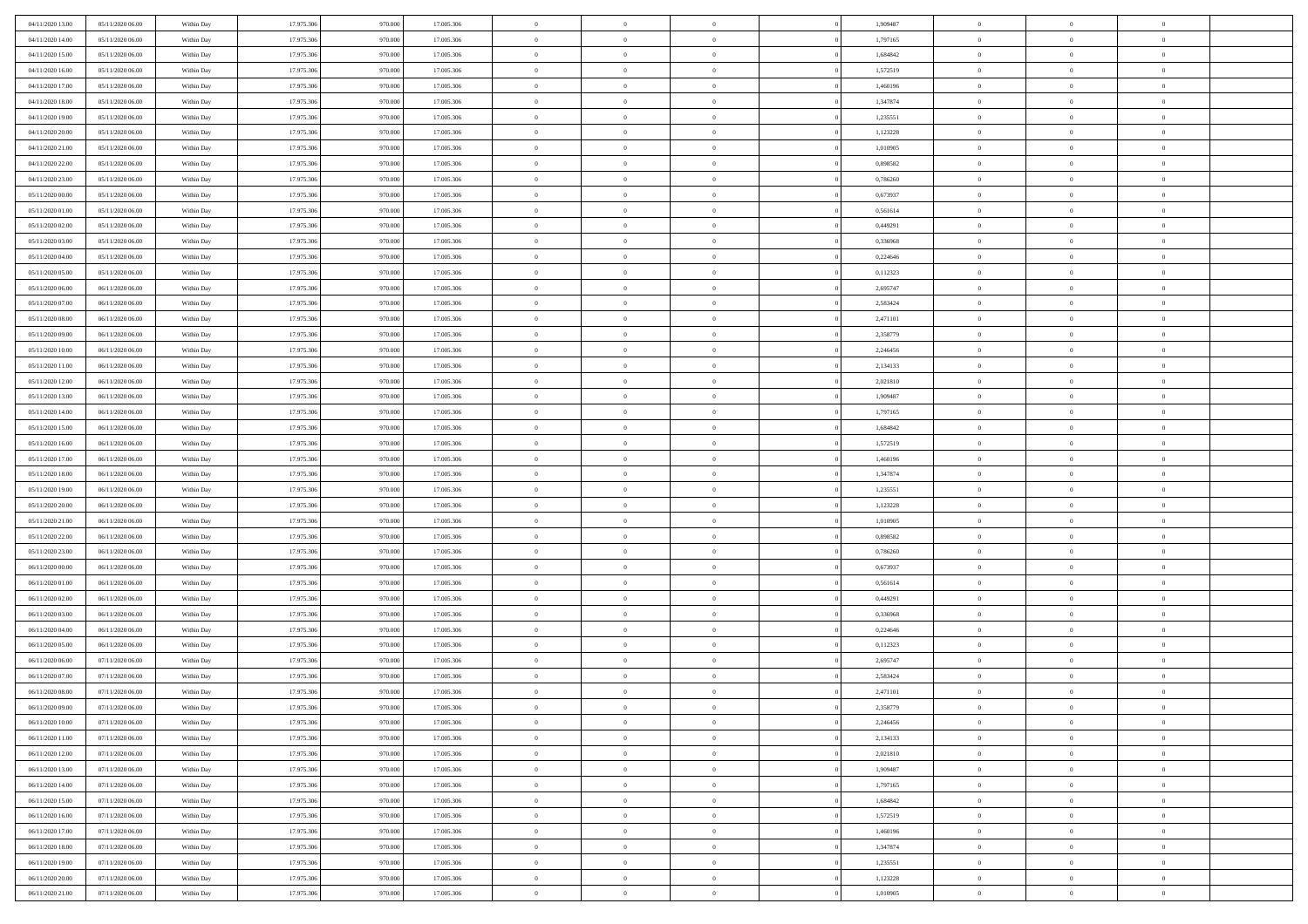| 06/11/2020 22.00                     | 07/11/2020 06:00                     | Within Day               | 17.975.306               | 970.000            | 17.005.306               | $\bf{0}$             | $\overline{0}$                   | $\overline{0}$               |          | 0,898582             | $\bf{0}$                     | $\overline{0}$                   | $\,0\,$                    |  |
|--------------------------------------|--------------------------------------|--------------------------|--------------------------|--------------------|--------------------------|----------------------|----------------------------------|------------------------------|----------|----------------------|------------------------------|----------------------------------|----------------------------|--|
| 06/11/2020 23.00                     | 07/11/2020 06:00                     | Within Day               | 17.975.306               | 970,000            | 17.005.306               | $\overline{0}$       | $\overline{0}$                   | $\mathbf{0}$                 |          | 0.786260             | $\theta$                     | $\overline{0}$                   | $\theta$                   |  |
| 07/11/2020 00:00                     | 07/11/2020 06:00                     | Within Dav               | 17.975.306               | 970.000            | 17.005.306               | $\theta$             | $\overline{0}$                   | $\overline{0}$               |          | 0,673937             | $\mathbf{0}$                 | $\overline{0}$                   | $\overline{0}$             |  |
| 07/11/2020 01:00                     | 07/11/2020 06.00                     | Within Day               | 17.975.306               | 970.000            | 17.005.306               | $\,$ 0 $\,$          | $\overline{0}$                   | $\overline{0}$               |          | 0,561614             | $\bf{0}$                     | $\overline{0}$                   | $\bf{0}$                   |  |
| 07/11/2020 02.00                     | 07/11/2020 06:00                     | Within Day               | 17.975.306               | 970.000            | 17.005.306               | $\,$ 0               | $\overline{0}$                   | $\mathbf{0}$                 |          | 0,449291             | $\bf{0}$                     | $\theta$                         | $\,0\,$                    |  |
| 07/11/2020 03:00                     | 07/11/2020 06:00                     | Within Dav               | 17.975.306               | 970.000            | 17.005.306               | $\theta$             | $\overline{0}$                   | $\mathbf{0}$                 |          | 0,336968             | $\mathbf{0}$                 | $\overline{0}$                   | $\overline{0}$             |  |
| 07/11/2020 04:00                     | 07/11/2020 06:00                     | Within Day               | 17.975.306               | 970.000            | 17.005.306               | $\,$ 0 $\,$          | $\overline{0}$                   | $\overline{0}$               |          | 0,224646             | $\bf{0}$                     | $\overline{0}$                   | $\bf{0}$                   |  |
| 07/11/2020 05:00                     | 07/11/2020 06.00                     | Within Day               | 17.975.306               | 970,000            | 17.005.306               | $\,$ 0               | $\overline{0}$                   | $\mathbf{0}$                 |          | 0,112323             | $\,$ 0 $\,$                  | $\overline{0}$                   | $\theta$                   |  |
| 07/11/2020 06:00                     | 08/11/2020 06:00                     | Within Day               | 17.975.306               | 970.000            | 17.005.306               | $\theta$             | $\overline{0}$                   | $\overline{0}$               |          | 2,695747             | $\mathbf{0}$                 | $\overline{0}$                   | $\overline{0}$             |  |
| 07/11/2020 07.00                     | 08/11/2020 06:00                     | Within Day               | 17.975.306               | 970.000            | 17.005.306               | $\,$ 0 $\,$          | $\overline{0}$                   | $\Omega$                     |          | 2,583424             | $\bf{0}$                     | $\overline{0}$                   | $\bf{0}$                   |  |
| 07/11/2020 08:00                     | 08/11/2020 06:00                     | Within Day               | 17.975.306               | 970,000            | 17.005.306               | $\bf{0}$             | $\overline{0}$                   | $\mathbf{0}$                 |          | 2,471101             | $\bf{0}$                     | $\mathbf{0}$                     | $\theta$                   |  |
| 07/11/2020 09:00                     | 08/11/2020 06:00                     | Within Dav               | 17.975.306               | 970.000            | 17.005.306               | $\theta$             | $\overline{0}$                   | $\overline{0}$               |          | 2,358779             | $\mathbf{0}$                 | $\overline{0}$                   | $\overline{0}$             |  |
| 07/11/2020 10:00                     | 08/11/2020 06:00                     | Within Day               | 17.975.306               | 970.000            | 17.005.306               | $\,$ 0 $\,$          | $\overline{0}$                   | $\overline{0}$               |          | 2,246456             | $\bf{0}$                     | $\overline{0}$                   | $\bf{0}$                   |  |
| 07/11/2020 11:00                     | 08/11/2020 06:00                     | Within Day               | 17.975.306               | 970,000            | 17.005.306               | $\bf{0}$             | $\overline{0}$                   | $\mathbf{0}$                 |          | 2,134133             | $\bf{0}$                     | $\theta$                         | $\,0\,$                    |  |
| 07/11/2020 12:00                     | 08/11/2020 06:00                     | Within Dav               | 17.975.306               | 970.000            | 17.005.306               | $\theta$             | $\overline{0}$                   | $\mathbf{0}$                 |          | 2,021810             | $\mathbf{0}$                 | $\overline{0}$                   | $\overline{0}$             |  |
| 07/11/2020 13:00                     | 08/11/2020 06:00                     | Within Day               | 17.975.306               | 970.000            | 17.005.306               | $\,$ 0 $\,$          | $\overline{0}$                   | $\Omega$                     |          | 1,909487             | $\bf{0}$                     | $\overline{0}$                   | $\bf{0}$                   |  |
| 07/11/2020 14:00                     | 08/11/2020 06:00                     | Within Day               | 17.975.306               | 970,000            | 17.005.306               | $\,$ 0               | $\overline{0}$                   | $\mathbf{0}$                 |          | 1,797165             | $\bf{0}$                     | $\overline{0}$                   | $\theta$                   |  |
| 07/11/2020 15:00                     | 08/11/2020 06:00                     | Within Day               | 17.975.306               | 970.000            | 17.005.306               | $\theta$             | $\overline{0}$                   | $\mathbf{0}$                 |          | 1,684842             | $\mathbf{0}$                 | $\overline{0}$                   | $\overline{0}$             |  |
| 07/11/2020 16:00                     | 08/11/2020 06:00                     | Within Day               | 17.975.306               | 970.000            | 17.005.306               | $\,$ 0 $\,$          | $\overline{0}$                   | $\Omega$                     |          | 1,572519             | $\bf{0}$                     | $\overline{0}$                   | $\,0\,$                    |  |
| 07/11/2020 17.00                     | 08/11/2020 06:00                     | Within Day               | 17.975.306               | 970,000            | 17.005.306               | $\bf{0}$             | $\overline{0}$                   | $\mathbf{0}$                 |          | 1,460196             | $\bf{0}$                     | $\mathbf{0}$                     | $\theta$                   |  |
| 07/11/2020 18:00                     | 08/11/2020 06:00                     | Within Dav               | 17.975.306               | 970.000            | 17.005.306               | $\theta$             | $\overline{0}$                   | $\mathbf{0}$                 |          | 1,347874             | $\mathbf{0}$                 | $\overline{0}$                   | $\overline{0}$             |  |
| 07/11/2020 19:00                     | 08/11/2020 06:00                     | Within Day               | 17.975.306               | 970.000            | 17.005.306               | $\,$ 0 $\,$          | $\overline{0}$                   | $\overline{0}$               |          | 1,235551             | $\bf{0}$                     | $\overline{0}$                   | $\bf{0}$                   |  |
| 07/11/2020 20:00                     | 08/11/2020 06:00                     | Within Day               | 17.975.306               | 970.000            | 17.005.306               | $\,$ 0               | $\overline{0}$                   | $\mathbf{0}$                 |          | 1,123228             | $\bf{0}$                     | $\mathbf{0}$                     | $\,0\,$                    |  |
| 07/11/2020 21:00                     | 08/11/2020 06:00                     | Within Dav               | 17.975.306               | 970.000            | 17.005.306               | $\theta$             | $\overline{0}$                   | $\mathbf{0}$                 |          | 1,010905             | $\mathbf{0}$                 | $\overline{0}$                   | $\overline{0}$             |  |
| 07/11/2020 22.00                     | 08/11/2020 06:00                     | Within Day               | 17.975.306               | 970.000            | 17.005.306               | $\,$ 0 $\,$          | $\overline{0}$                   | $\overline{0}$               |          | 0,898582             | $\bf{0}$                     | $\overline{0}$                   | $\bf{0}$                   |  |
| 07/11/2020 23.00                     | 08/11/2020 06:00                     | Within Day               | 17.975.306               | 970,000            | 17.005.306               | $\,$ 0               | $\overline{0}$                   | $\mathbf{0}$                 |          | 0,786260             | $\bf{0}$                     | $\overline{0}$                   | $\theta$                   |  |
| 08/11/2020 00:00                     | 08/11/2020 06:00                     | Within Day               | 17.975.306               | 970.000            | 17.005.306               | $\theta$             | $\overline{0}$                   | $\overline{0}$               |          | 0,673937             | $\mathbf{0}$                 | $\overline{0}$                   | $\overline{0}$             |  |
| 08/11/2020 01:00                     | 08/11/2020 06:00                     | Within Day               | 17.975.306               | 970.000            | 17.005.306               | $\,$ 0 $\,$          | $\overline{0}$                   | $\Omega$                     |          | 0,561614             | $\bf{0}$                     | $\overline{0}$                   | $\bf{0}$                   |  |
| 08/11/2020 02.00                     | 08/11/2020 06:00                     | Within Day               | 17.975.306               | 970,000            | 17.005.306               | $\bf{0}$             | $\overline{0}$                   | $\mathbf{0}$                 |          | 0,449291             | $\bf{0}$                     | $\mathbf{0}$                     | $\overline{0}$             |  |
| 08/11/2020 03:00                     | 08/11/2020 06:00                     | Within Dav               | 17.975.306               | 970.000            | 17.005.306               | $\theta$             | $\overline{0}$                   | $\overline{0}$               |          | 0,336968             | $\mathbf{0}$                 | $\overline{0}$                   | $\overline{0}$             |  |
| 08/11/2020 04:00                     | 08/11/2020 06:00                     | Within Day               | 17.975.306               | 970.000            | 17.005.306               | $\theta$             | $\overline{0}$                   | $\overline{0}$               |          | 0,224646             | $\,$ 0                       | $\overline{0}$                   | $\,$ 0 $\,$                |  |
| 08/11/2020 05:00                     | 08/11/2020 06:00                     | Within Day               | 17.975.306               | 970.000            | 17.005.306               | $\,$ 0               | $\overline{0}$                   | $\mathbf{0}$                 |          | 0,112323             | $\bf{0}$                     | $\mathbf{0}$                     | $\bf{0}$                   |  |
| 08/11/2020 06:00                     | 09/11/2020 06:00                     | Within Dav               | 17.975.306               | 970.000            | 17.005.306               | $\theta$             | $\overline{0}$                   | $\mathbf{0}$                 |          | 2,695747             | $\mathbf{0}$                 | $\overline{0}$                   | $\overline{0}$             |  |
| 08/11/2020 07:00                     | 09/11/2020 06:00                     | Within Day               | 17.975.306               | 970.000<br>970,000 | 17.005.306               | $\theta$             | $\overline{0}$                   | $\overline{0}$               |          | 2,583424             | $\,$ 0                       | $\overline{0}$<br>$\overline{0}$ | $\theta$<br>$\overline{0}$ |  |
| 08/11/2020 08:00<br>08/11/2020 11:00 | 09/11/2020 06.00<br>09/11/2020 06:00 | Within Day<br>Within Day | 17.975.306<br>17.975.306 | 970.000            | 17.005.306<br>17.005.306 | $\bf{0}$<br>$\theta$ | $\overline{0}$<br>$\overline{0}$ | $\mathbf{0}$<br>$\mathbf{0}$ |          | 2,471101<br>2,134133 | $\mathbf{0}$<br>$\mathbf{0}$ | $\overline{0}$                   | $\overline{0}$             |  |
| 08/11/2020 12:00                     | 09/11/2020 06:00                     | Within Day               | 17.975.306               | 970.000            | 17.005.306               | $\theta$             | $\overline{0}$                   | $\overline{0}$               |          | 2,021810             | $\,$ 0                       | $\overline{0}$                   | $\theta$                   |  |
| 08/11/2020 13:00                     | 09/11/2020 06.00                     | Within Day               | 17.975.306               | 970,000            | 17.005.306               | $\bf{0}$             | $\overline{0}$                   | $\mathbf{0}$                 |          | 1,909487             | $\bf{0}$                     | $\mathbf{0}$                     | $\bf{0}$                   |  |
| 08/11/2020 14:00                     | 09/11/2020 06:00                     | Within Dav               | 17.975.306               | 970.000            | 17.005.306               | $\theta$             | $\overline{0}$                   | $\overline{0}$               |          | 1,797165             | $\mathbf{0}$                 | $\overline{0}$                   | $\overline{0}$             |  |
| 08/11/2020 15:00                     | 09/11/2020 06:00                     | Within Day               | 17.975.306               | 970.000            | 17.005.306               | $\,$ 0 $\,$          | $\overline{0}$                   | $\overline{0}$               |          | 1,684842             | $\,$ 0                       | $\overline{0}$                   | $\,$ 0 $\,$                |  |
| 08/11/2020 16:00                     | 09/11/2020 06:00                     | Within Day               | 17.975.306               | 970.000            | 17.005.306               | $\,$ 0               | $\,$ 0 $\,$                      | $\overline{0}$               |          | 1,572519             | $\,$ 0 $\,$                  | $\overline{0}$                   | $\bf{0}$                   |  |
| 08/11/2020 17:00                     | 09/11/2020 06:00                     | Within Dav               | 17.975.306               | 970.000            | 17.005.306               | $\theta$             | $\overline{0}$                   | $\mathbf{0}$                 |          | 1,460196             | $\mathbf{0}$                 | $\overline{0}$                   | $\overline{0}$             |  |
| 08/11/2020 18:00                     | 09/11/2020 06.00                     | Within Day               | 17.975.306               | 970.000            | 17.005.306               | $\theta$             | $\overline{0}$                   | $\overline{0}$               |          | 1,347874             | $\,$ 0                       | $\overline{0}$                   | $\theta$                   |  |
| 08/11/2020 19:00                     | 09/11/2020 06.00                     | Within Day               | 17.975.306               | 970.000            | 17.005.306               | $\,$ 0               | $\overline{0}$                   | $\mathbf{0}$                 |          | 1,235551             | $\bf{0}$                     | $\overline{0}$                   | $\bf{0}$                   |  |
| 08/11/2020 20:00                     | 09/11/2020 06:00                     | Within Day               | 17.975.306               | 970.000            | 17.005.306               | $\overline{0}$       | $\theta$                         |                              |          | 1,123228             | $\overline{0}$               | $\theta$                         | $\theta$                   |  |
| 08/11/2020 21:00                     | 09/11/2020 06:00                     | Within Day               | 17.975.306               | 970.000            | 17.005.306               | $\,$ 0 $\,$          | $\overline{0}$                   | $\overline{0}$               |          | 1,010905             | $\,$ 0 $\,$                  | $\bf{0}$                         | $\theta$                   |  |
| 08/11/2020 22:00                     | 09/11/2020 06.00                     | Within Day               | 17.975.306               | 970.000            | 17.005.306               | $\bf{0}$             | $\,$ 0 $\,$                      | $\overline{0}$               |          | 0,898582             | $\,$ 0 $\,$                  | $\overline{0}$                   | $\overline{0}$             |  |
| 08/11/2020 23:00                     | 09/11/2020 06:00                     | Within Day               | 17.975.306               | 970.000            | 17.005.306               | $\mathbf{0}$         | $\overline{0}$                   | $\overline{0}$               |          | 0,786260             | $\,$ 0 $\,$                  | $\bf{0}$                         | $\mathbf{0}$               |  |
| 09/11/2020 00:00                     | 09/11/2020 06:00                     | Within Day               | 17.975.306               | 970.000            | 17.005.306               | $\,$ 0 $\,$          | $\overline{0}$                   | $\overline{0}$               | $\theta$ | 0,673937             | $\,$ 0 $\,$                  | $\bf{0}$                         | $\,$ 0 $\,$                |  |
| 09/11/2020 01:00                     | 09/11/2020 06.00                     | Within Day               | 17.975.306               | 970.000            | 17.005.306               | $\,$ 0 $\,$          | $\,$ 0 $\,$                      | $\overline{0}$               |          | 0,561614             | $\,$ 0 $\,$                  | $\overline{0}$                   | $\overline{0}$             |  |
| 09/11/2020 02.00                     | 09/11/2020 06:00                     | Within Day               | 17.975.306               | 970.000            | 17.005.306               | $\mathbf{0}$         | $\overline{0}$                   | $\overline{0}$               |          | 0,449291             | $\mathbf{0}$                 | $\overline{0}$                   | $\overline{0}$             |  |
| 09/11/2020 03:00                     | 09/11/2020 06:00                     | Within Day               | 17.975.306               | 970.000            | 17.005.306               | $\,$ 0 $\,$          | $\overline{0}$                   | $\overline{0}$               |          | 0,336968             | $\,$ 0 $\,$                  | $\mathbf{0}$                     | $\,$ 0 $\,$                |  |
| 09/11/2020 04.00                     | 09/11/2020 06.00                     | Within Day               | 17.975.306               | 970.000            | 17.005.306               | $\bf{0}$             | $\overline{0}$                   | $\overline{0}$               |          | 0,224646             | $\,$ 0 $\,$                  | $\overline{0}$                   | $\overline{0}$             |  |
| 09/11/2020 05:00                     | 09/11/2020 06:00                     | Within Day               | 17.975.306               | 970.000            | 17.005.306               | $\mathbf{0}$         | $\overline{0}$                   | $\overline{0}$               |          | 0,112323             | $\mathbf{0}$                 | $\bf{0}$                         | $\overline{0}$             |  |
| 09/11/2020 06:00                     | 10/11/2020 06:00                     | Within Day               | 17.975.306               | 970.000            | 17.005.306               | $\,$ 0 $\,$          | $\overline{0}$                   | $\overline{0}$               |          | 2,695747             | $\,$ 0 $\,$                  | $\mathbf{0}$                     | $\,$ 0 $\,$                |  |
| 09/11/2020 07.00                     | 10/11/2020 06:00                     | Within Day               | 17.975.306               | 970.000            | 17.005.306               | $\,$ 0 $\,$          | $\,$ 0 $\,$                      | $\overline{0}$               |          | 2,583424             | $\,$ 0 $\,$                  | $\overline{0}$                   | $\overline{0}$             |  |
| 09/11/2020 08:00                     | 10/11/2020 06:00                     | Within Day               | 17.975.306               | 970.000            | 17.005.306               | $\theta$             | $\overline{0}$                   | $\overline{0}$               |          | 2,471101             | $\mathbf{0}$                 | $\overline{0}$                   | $\overline{0}$             |  |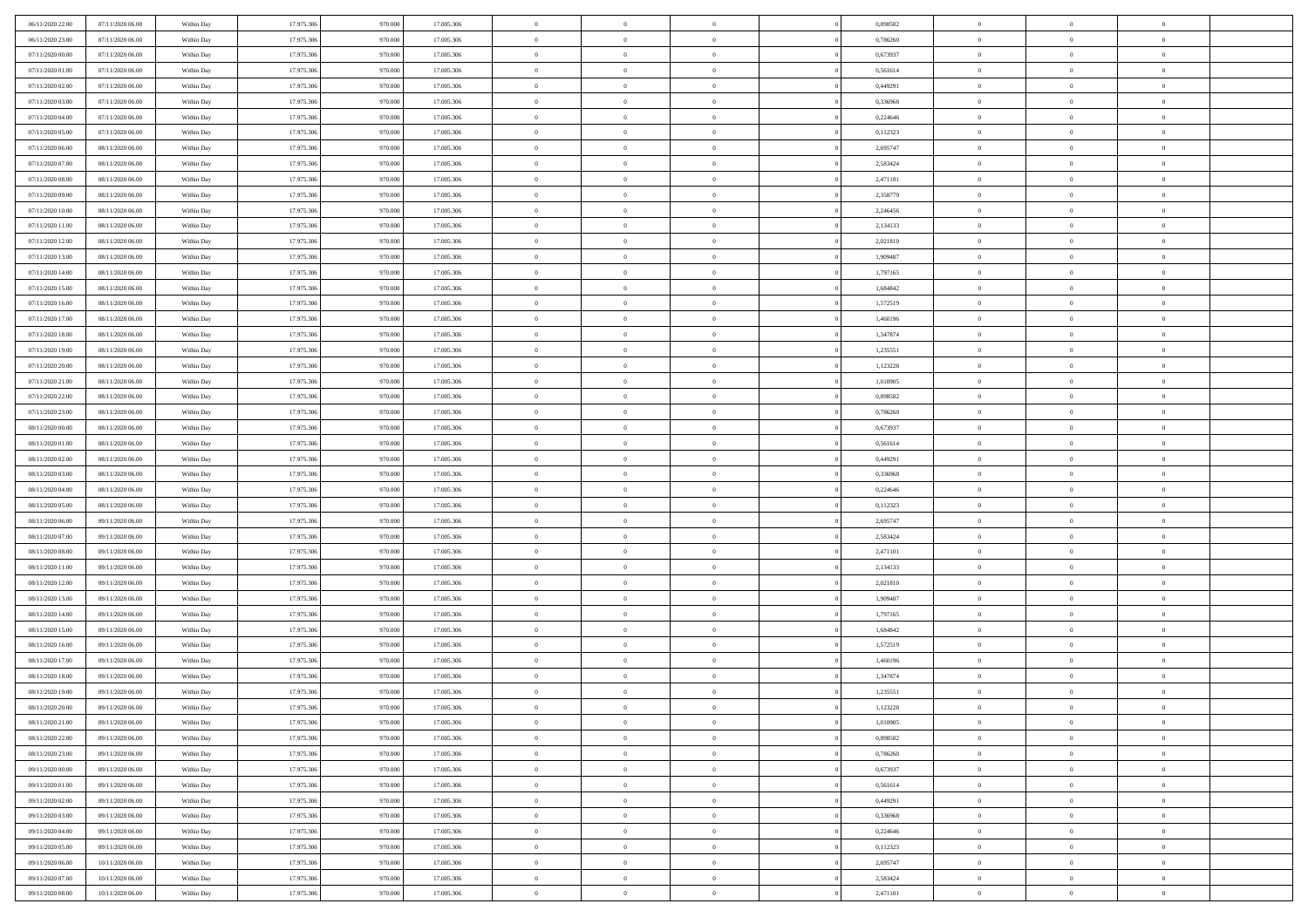| 09/11/2020 09:00                     | 10/11/2020 06:00 | Within Day | 17.975.306 | 970.000 | 17.005.306 | $\bf{0}$       | $\overline{0}$ | $\Omega$                         | 2,358779 | $\bf{0}$       | $\overline{0}$ | $\bf{0}$       |  |
|--------------------------------------|------------------|------------|------------|---------|------------|----------------|----------------|----------------------------------|----------|----------------|----------------|----------------|--|
| 09/11/2020 10:00                     | 10/11/2020 06:00 | Within Day | 17.975.306 | 970.00  | 17.005.306 | $\overline{0}$ | $\overline{0}$ | $\Omega$                         | 2,246456 | $\overline{0}$ | $\theta$       | $\theta$       |  |
| 09/11/2020 11:00                     | 10/11/2020 06:00 | Within Day | 17.975.306 | 970.000 | 17.005.306 | $\overline{0}$ | $\overline{0}$ | $\overline{0}$                   | 2,134133 | $\mathbf{0}$   | $\overline{0}$ | $\theta$       |  |
| 09/11/2020 12:00                     | 10/11/2020 06:00 | Within Day | 17.975.306 | 970.000 | 17.005.306 | $\bf{0}$       | $\overline{0}$ | $\overline{0}$                   | 2,021810 | $\mathbf{0}$   | $\overline{0}$ | $\bf{0}$       |  |
| 09/11/2020 13:00                     | 10/11/2020 06:00 | Within Day | 17.975.306 | 970.000 | 17.005.306 | $\bf{0}$       | $\overline{0}$ | $\overline{0}$                   | 1,909487 | $\bf{0}$       | $\overline{0}$ | $\bf{0}$       |  |
| 09/11/2020 14:00                     | 10/11/2020 06:00 | Within Day | 17.975.306 | 970.000 | 17.005.306 | $\overline{0}$ | $\overline{0}$ | $\overline{0}$                   | 1,797165 | $\mathbf{0}$   | $\overline{0}$ | $\theta$       |  |
| 09/11/2020 15:00                     | 10/11/2020 06:00 | Within Day | 17.975.306 | 970.000 | 17.005.306 | $\bf{0}$       | $\overline{0}$ | $\overline{0}$                   | 1,684842 | $\bf{0}$       | $\overline{0}$ | $\bf{0}$       |  |
| 09/11/2020 16:00                     | 10/11/2020 06:00 | Within Day | 17.975.306 | 970.000 | 17.005.306 | $\overline{0}$ | $\overline{0}$ | $\overline{0}$                   | 1,572519 | $\mathbf{0}$   | $\theta$       | $\theta$       |  |
| 09/11/2020 17:00                     | 10/11/2020 06:00 | Within Day | 17.975.306 | 970.000 | 17.005.306 | $\overline{0}$ | $\overline{0}$ | $\overline{0}$                   | 1,460196 | $\mathbf{0}$   | $\overline{0}$ | $\theta$       |  |
|                                      | 10/11/2020 06:00 |            | 17.975.306 | 970.000 | 17.005.306 | $\bf{0}$       | $\bf{0}$       | $\Omega$                         | 1,347874 | $\bf{0}$       | $\overline{0}$ | $\bf{0}$       |  |
| 09/11/2020 18:00                     |                  | Within Day | 17.975.306 | 970,000 |            | $\bf{0}$       | $\overline{0}$ | $\overline{0}$                   |          |                | $\theta$       | $\theta$       |  |
| 09/11/2020 19:00                     | 10/11/2020 06:00 | Within Day |            |         | 17.005.306 | $\overline{0}$ | $\overline{0}$ |                                  | 1,235551 | $\mathbf{0}$   |                | $\theta$       |  |
| 09/11/2020 20.00<br>09/11/2020 21:00 | 10/11/2020 06:00 | Within Day | 17.975.306 | 970.000 | 17.005.306 |                |                | $\overline{0}$<br>$\overline{0}$ | 1,123228 | $\mathbf{0}$   | $\overline{0}$ |                |  |
|                                      | 10/11/2020 06:00 | Within Day | 17.975.306 | 970.000 | 17.005.306 | $\bf{0}$       | $\overline{0}$ |                                  | 1,010905 | $\mathbf{0}$   | $\overline{0}$ | $\bf{0}$       |  |
| 09/11/2020 22.00                     | 10/11/2020 06:00 | Within Day | 17.975.306 | 970.000 | 17.005.306 | $\bf{0}$       | $\overline{0}$ | $\overline{0}$                   | 0,898582 | $\bf{0}$       | $\theta$       | $\bf{0}$       |  |
| 09/11/2020 23.00                     | 10/11/2020 06:00 | Within Day | 17.975.306 | 970.000 | 17.005.306 | $\overline{0}$ | $\overline{0}$ | $\overline{0}$                   | 0,786260 | $\overline{0}$ | $\overline{0}$ | $\theta$       |  |
| 10/11/2020 00:00                     | 10/11/2020 06:00 | Within Day | 17.975.306 | 970.000 | 17.005.306 | $\bf{0}$       | $\overline{0}$ | $\Omega$                         | 0,673937 | $\bf{0}$       | $\overline{0}$ | $\bf{0}$       |  |
| 10/11/2020 01:00                     | 10/11/2020 06:00 | Within Day | 17.975.306 | 970,000 | 17.005.306 | $\,$ 0 $\,$    | $\overline{0}$ | $\overline{0}$                   | 0,561614 | $\mathbf{0}$   | $\theta$       | $\theta$       |  |
| 10/11/2020 02:00                     | 10/11/2020 06:00 | Within Day | 17.975.306 | 970.000 | 17.005.306 | $\overline{0}$ | $\overline{0}$ | $\overline{0}$                   | 0,449291 | $\mathbf{0}$   | $\overline{0}$ | $\theta$       |  |
| 10/11/2020 03:00                     | 10/11/2020 06:00 | Within Day | 17.975.306 | 970.000 | 17.005.306 | $\bf{0}$       | $\overline{0}$ | $\Omega$                         | 0,336968 | $\bf{0}$       | $\overline{0}$ | $\bf{0}$       |  |
| 10/11/2020 04:00                     | 10/11/2020 06:00 | Within Day | 17.975.306 | 970,000 | 17.005.306 | $\bf{0}$       | $\overline{0}$ | $\overline{0}$                   | 0,224646 | $\mathbf{0}$   | $\mathbf{0}$   | $\overline{0}$ |  |
| 10/11/2020 05:00                     | 10/11/2020 06:00 | Within Day | 17.975.306 | 970.000 | 17.005.306 | $\overline{0}$ | $\overline{0}$ | $\overline{0}$                   | 0,112323 | $\mathbf{0}$   | $\overline{0}$ | $\theta$       |  |
| 10/11/2020 06:00                     | 11/11/2020 06:00 | Within Day | 17.975.306 | 970.000 | 17.005.306 | $\bf{0}$       | $\overline{0}$ | $\overline{0}$                   | 2,695747 | $\mathbf{0}$   | $\overline{0}$ | $\bf{0}$       |  |
| 10/11/2020 07:00                     | 11/11/2020 06:00 | Within Day | 17.975.306 | 970.000 | 17.005.306 | $\bf{0}$       | $\overline{0}$ | $\overline{0}$                   | 2,583424 | $\,$ 0 $\,$    | $\overline{0}$ | $\bf{0}$       |  |
| 10/11/2020 08:00                     | 11/11/2020 06:00 | Within Day | 17.975.306 | 970.000 | 17.005.306 | $\overline{0}$ | $\overline{0}$ | $\overline{0}$                   | 2,471101 | $\mathbf{0}$   | $\overline{0}$ | $\theta$       |  |
| 10/11/2020 09:00                     | 11/11/2020 06:00 | Within Day | 17.975.306 | 970.000 | 17.005.306 | $\bf{0}$       | $\overline{0}$ | $\overline{0}$                   | 2,358779 | $\bf{0}$       | $\overline{0}$ | $\bf{0}$       |  |
| 10/11/2020 10:00                     | 11/11/2020 06:00 | Within Day | 17.975.306 | 970,000 | 17.005.306 | $\,$ 0 $\,$    | $\overline{0}$ | $\overline{0}$                   | 2,246456 | $\mathbf{0}$   | $\overline{0}$ | $\overline{0}$ |  |
| 10/11/2020 11:00                     | 11/11/2020 06:00 | Within Day | 17.975.306 | 970.000 | 17.005.306 | $\overline{0}$ | $\overline{0}$ | $\overline{0}$                   | 2,134133 | $\mathbf{0}$   | $\overline{0}$ | $\theta$       |  |
| 10/11/2020 12:00                     | 11/11/2020 06:00 | Within Day | 17.975.306 | 970.000 | 17.005.306 | $\bf{0}$       | $\overline{0}$ | $\Omega$                         | 2,021810 | $\mathbf{0}$   | $\overline{0}$ | $\bf{0}$       |  |
| 10/11/2020 13:00                     | 11/11/2020 06:00 | Within Day | 17.975.306 | 970,000 | 17.005.306 | $\bf{0}$       | $\overline{0}$ | $\overline{0}$                   | 1,909487 | $\mathbf{0}$   | $\theta$       | $\overline{0}$ |  |
| 10/11/2020 14:00                     | 11/11/2020 06:00 | Within Day | 17.975.306 | 970.000 | 17.005.306 | $\overline{0}$ | $\overline{0}$ | $\overline{0}$                   | 1,797165 | $\mathbf{0}$   | $\overline{0}$ | $\theta$       |  |
| 10/11/2020 15:00                     | 11/11/2020 06:00 | Within Day | 17.975.306 | 970.000 | 17.005.306 | $\,$ 0         | $\overline{0}$ | $\overline{0}$                   | 1,684842 | $\,$ 0 $\,$    | $\overline{0}$ | $\,$ 0 $\,$    |  |
| 10/11/2020 16:00                     | 11/11/2020 06:00 | Within Day | 17.975.306 | 970.000 | 17.005.306 | $\bf{0}$       | $\overline{0}$ | $\overline{0}$                   | 1,572519 | $\,$ 0 $\,$    | $\overline{0}$ | $\overline{0}$ |  |
| 10/11/2020 17:00                     | 11/11/2020 06:00 | Within Day | 17.975.306 | 970.000 | 17.005.306 | $\overline{0}$ | $\overline{0}$ | $\overline{0}$                   | 1,460196 | $\mathbf{0}$   | $\overline{0}$ | $\theta$       |  |
| 10/11/2020 18:00                     | 11/11/2020 06:00 | Within Day | 17.975.306 | 970.000 | 17.005.306 | $\,$ 0         | $\overline{0}$ | $\theta$                         | 1,347874 | $\,$ 0         | $\overline{0}$ | $\mathbf{0}$   |  |
| 10/11/2020 19:00                     | 11/11/2020 06:00 | Within Day | 17.975.306 | 970,000 | 17.005.306 | $\bf{0}$       | $\overline{0}$ | $\overline{0}$                   | 1,235551 | $\mathbf{0}$   | $\overline{0}$ | $\overline{0}$ |  |
| 10/11/2020 20:00                     | 11/11/2020 06:00 | Within Day | 17.975.306 | 970.000 | 17.005.306 | $\overline{0}$ | $\overline{0}$ | $\overline{0}$                   | 1,123228 | $\mathbf{0}$   | $\overline{0}$ | $\theta$       |  |
| 10/11/2020 21:00                     | 11/11/2020 06:00 | Within Day | 17.975.306 | 970.000 | 17.005.306 | $\overline{0}$ | $\overline{0}$ | $\overline{0}$                   | 1,010905 | $\,$ 0 $\,$    | $\overline{0}$ | $\mathbf{0}$   |  |
| 10/11/2020 22.00                     | 11/11/2020 06:00 | Within Day | 17.975.306 | 970,000 | 17.005.306 | $\bf{0}$       | $\overline{0}$ | $\overline{0}$                   | 0,898582 | $\mathbf{0}$   | $\theta$       | $\overline{0}$ |  |
| 10/11/2020 23.00                     | 11/11/2020 06:00 | Within Day | 17.975.306 | 970.000 | 17.005.306 | $\overline{0}$ | $\overline{0}$ | $\overline{0}$                   | 0,786260 | $\mathbf{0}$   | $\overline{0}$ | $\theta$       |  |
| 11/11/2020 00:00                     | 11/11/2020 06:00 | Within Day | 17.975.306 | 970.000 | 17.005.306 | $\,$ 0         | $\overline{0}$ | $\overline{0}$                   | 0,673937 | $\,$ 0 $\,$    | $\overline{0}$ | $\,$ 0 $\,$    |  |
| 11/11/2020 01:00                     | 11/11/2020 06:00 | Within Day | 17.975.306 | 970.000 | 17.005.306 | $\bf{0}$       | $\,$ 0 $\,$    | $\overline{0}$                   | 0,561614 | $\,$ 0 $\,$    | $\overline{0}$ | $\overline{0}$ |  |
| 11/11/2020 02:00                     | 11/11/2020 06:00 | Within Day | 17.975.306 | 970.000 | 17.005.306 | $\overline{0}$ | $\overline{0}$ | $\overline{0}$                   | 0,449291 | $\mathbf{0}$   | $\overline{0}$ | $\theta$       |  |
| 11/11/2020 03:00                     | 11/11/2020 06:00 | Within Day | 17.975.306 | 970.000 | 17.005.306 | $\overline{0}$ | $\overline{0}$ | $\overline{0}$                   | 0,336968 | $\overline{0}$ | $\overline{0}$ | $\mathbf{0}$   |  |
| 11/11/2020 04:00                     | 11/11/2020 06:00 | Within Day | 17.975.306 | 970,000 | 17.005.306 | $\bf{0}$       | $\overline{0}$ | $\overline{0}$                   | 0,224646 | $\mathbf{0}$   | $\overline{0}$ | $\overline{0}$ |  |
| 11/11/2020 05:00                     | 11/11/2020 06:00 | Within Day | 17.975.306 | 970.000 | 17.005.306 | $\overline{0}$ | $\theta$       |                                  | 0,112323 | $\overline{0}$ | $\Omega$       | $\overline{0}$ |  |
| 11/11/2020 06:00                     | 12/11/2020 06:00 | Within Day | 17.975.306 | 970.000 | 17.005.306 | $\,$ 0 $\,$    | $\overline{0}$ | $\overline{0}$                   | 2,695747 | $\,$ 0 $\,$    | $\bf{0}$       | $\,$ 0 $\,$    |  |
| 11/11/2020 07:00                     | 12/11/2020 06:00 | Within Day | 17.975.306 | 970.000 | 17.005.306 | $\mathbf{0}$   | $\overline{0}$ | $\overline{0}$                   | 2,583424 | $\,$ 0 $\,$    | $\overline{0}$ | $\overline{0}$ |  |
| 11/11/2020 08:00                     | 12/11/2020 06:00 | Within Day | 17.975.306 | 970.000 | 17.005.306 | $\mathbf{0}$   | $\overline{0}$ | $\overline{0}$                   | 2,471101 | $\mathbf{0}$   | $\bf{0}$       | $\overline{0}$ |  |
| 11/11/2020 09:00                     | 12/11/2020 06:00 | Within Day | 17.975.306 | 970.000 | 17.005.306 | $\,$ 0 $\,$    | $\overline{0}$ | $\overline{0}$                   | 2,358779 | $\,$ 0 $\,$    | $\bf{0}$       | $\theta$       |  |
| 11/11/2020 10:00                     | 12/11/2020 06:00 | Within Day | 17.975.306 | 970.000 | 17.005.306 | $\,$ 0 $\,$    | $\,$ 0 $\,$    | $\overline{0}$                   | 2,246456 | $\,$ 0 $\,$    | $\overline{0}$ | $\mathbf{0}$   |  |
| 11/11/2020 11:00                     | 12/11/2020 06:00 | Within Day | 17.975.306 | 970.000 | 17.005.306 | $\mathbf{0}$   | $\overline{0}$ | $\overline{0}$                   | 2,134133 | $\mathbf{0}$   | $\bf{0}$       | $\overline{0}$ |  |
| 11/11/2020 12:00                     | 12/11/2020 06:00 | Within Day | 17.975.306 | 970.000 | 17.005.306 | $\,$ 0 $\,$    | $\overline{0}$ | $\overline{0}$                   | 2,021810 | $\,$ 0 $\,$    | $\mathbf{0}$   | $\theta$       |  |
| 11/11/2020 13.00                     | 12/11/2020 06:00 | Within Day | 17.975.306 | 970.000 | 17.005.306 | $\mathbf{0}$   | $\overline{0}$ | $\overline{0}$                   | 1,909487 | $\,$ 0 $\,$    | $\overline{0}$ | $\mathbf{0}$   |  |
| 11/11/2020 14:00                     | 12/11/2020 06:00 | Within Day | 17.975.306 | 970.000 | 17.005.306 | $\mathbf{0}$   | $\overline{0}$ | $\overline{0}$                   | 1,797165 | $\mathbf{0}$   | $\bf{0}$       | $\overline{0}$ |  |
| 11/11/2020 15:00                     | 12/11/2020 06:00 | Within Day | 17.975.306 | 970.000 | 17.005.306 | $\,$ 0 $\,$    | $\overline{0}$ | $\overline{0}$                   | 1,684842 | $\,$ 0 $\,$    | $\mathbf{0}$   | $\theta$       |  |
| 11/11/2020 16.00                     | 12/11/2020 06:00 | Within Day | 17.975.306 | 970.000 | 17.005.306 | $\mathbf{0}$   | $\overline{0}$ | $\overline{0}$                   | 1,572519 | $\,$ 0 $\,$    | $\overline{0}$ | $\overline{0}$ |  |
| 11/11/2020 17.00                     | 12/11/2020 06:00 |            | 17.975.306 | 970.000 | 17.005.306 | $\overline{0}$ | $\overline{0}$ | $\overline{0}$                   | 1,460196 | $\mathbf{0}$   | $\mathbf{0}$   | $\overline{0}$ |  |
|                                      |                  | Within Day |            |         |            |                |                |                                  |          |                |                |                |  |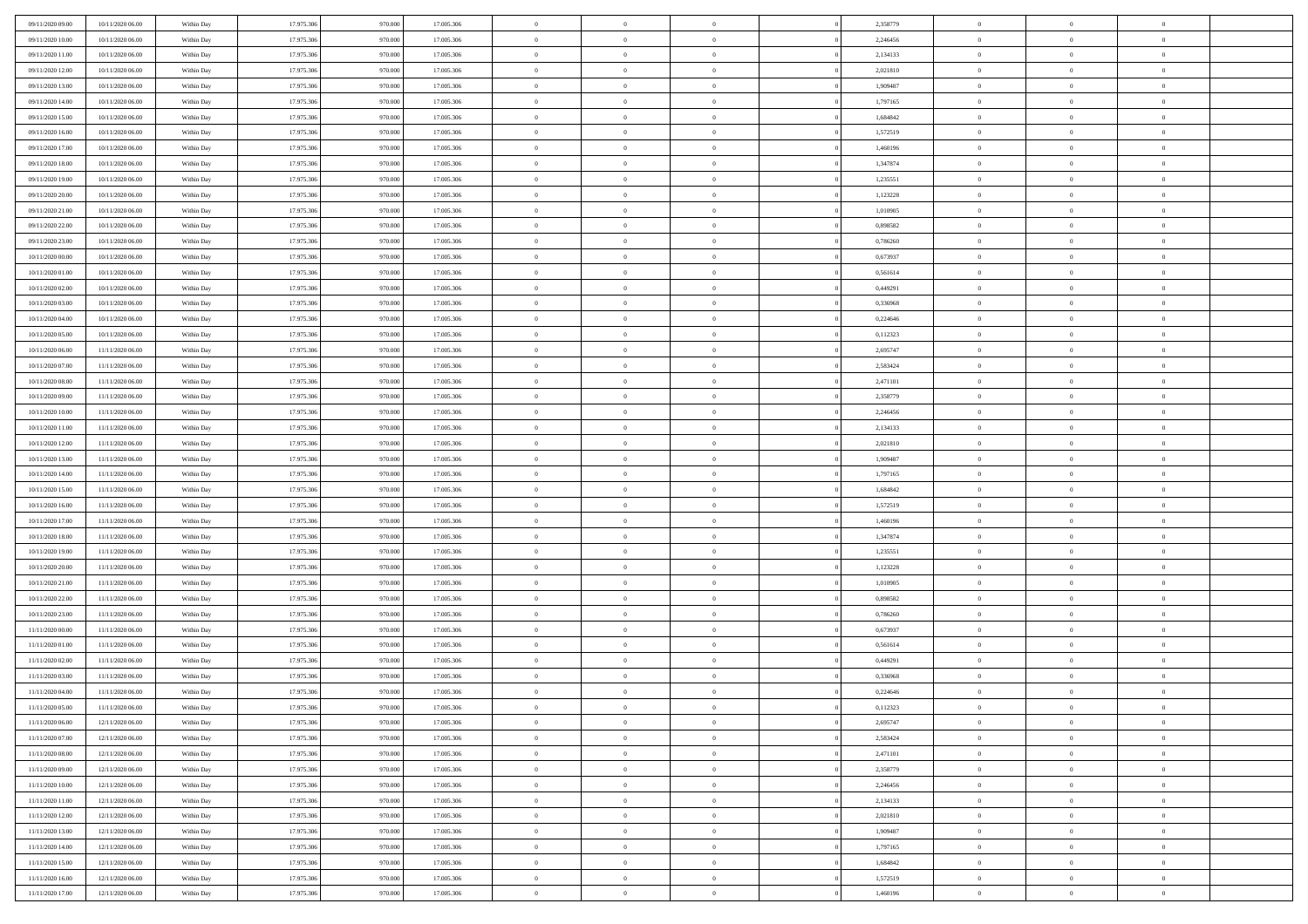| 11/11/2020 18:00                     | 12/11/2020 06:00                     | Within Day               | 17.975.306               | 970.000            | 17.005.306               | $\,$ 0 $\,$             | $\overline{0}$                   | $\overline{0}$                 |          | 1,347874             | $\bf{0}$               | $\overline{0}$                   | $\,0\,$                    |  |
|--------------------------------------|--------------------------------------|--------------------------|--------------------------|--------------------|--------------------------|-------------------------|----------------------------------|--------------------------------|----------|----------------------|------------------------|----------------------------------|----------------------------|--|
| 11/11/2020 19:00                     | 12/11/2020 06:00                     | Within Day               | 17.975.306               | 970,000            | 17.005.306               | $\overline{0}$          | $\overline{0}$                   | $\mathbf{0}$                   |          | 1,235551             | $\theta$               | $\overline{0}$                   | $\theta$                   |  |
| 11/11/2020 20:00                     | 12/11/2020 06:00                     | Within Day               | 17.975.306               | 970.000            | 17.005.306               | $\theta$                | $\overline{0}$                   | $\overline{0}$                 |          | 1,123228             | $\mathbf{0}$           | $\overline{0}$                   | $\overline{0}$             |  |
| 11/11/2020 21:00                     | 12/11/2020 06:00                     | Within Day               | 17.975.306               | 970.000            | 17.005.306               | $\,$ 0 $\,$             | $\overline{0}$                   | $\overline{0}$                 |          | 1,010905             | $\bf{0}$               | $\overline{0}$                   | $\bf{0}$                   |  |
| 11/11/2020 22.00                     | 12/11/2020 06:00                     | Within Day               | 17.975.306               | 970.000            | 17.005.306               | $\,$ 0                  | $\overline{0}$                   | $\mathbf{0}$                   |          | 0,898582             | $\bf{0}$               | $\bf{0}$                         | $\,0\,$                    |  |
| 11/11/2020 23:00                     | 12/11/2020 06:00                     | Within Day               | 17.975.306               | 970.000            | 17.005.306               | $\theta$                | $\overline{0}$                   | $\mathbf{0}$                   |          | 0,786260             | $\mathbf{0}$           | $\overline{0}$                   | $\overline{0}$             |  |
| 12/11/2020 00:00                     | 12/11/2020 06:00                     | Within Day               | 17.975.306               | 970.000            | 17.005.306               | $\,$ 0 $\,$             | $\overline{0}$                   | $\overline{0}$                 |          | 0,673937             | $\bf{0}$               | $\overline{0}$                   | $\bf{0}$                   |  |
| 12/11/2020 01:00                     | 12/11/2020 06:00                     | Within Day               | 17.975.306               | 970,000            | 17.005.306               | $\,$ 0                  | $\overline{0}$                   | $\mathbf{0}$                   |          | 0,561614             | $\,$ 0 $\,$            | $\overline{0}$                   | $\overline{0}$             |  |
| 12/11/2020 02.00                     | 12/11/2020 06:00                     | Within Day               | 17.975.306               | 970.000            | 17.005.306               | $\theta$                | $\overline{0}$                   | $\mathbf{0}$                   |          | 0,449291             | $\mathbf{0}$           | $\overline{0}$                   | $\overline{0}$             |  |
| 12/11/2020 03:00                     | 12/11/2020 06:00                     | Within Day               | 17.975.306               | 970.000            | 17.005.306               | $\,$ 0 $\,$             | $\overline{0}$                   | $\Omega$                       |          | 0,336968             | $\bf{0}$               | $\overline{0}$                   | $\bf{0}$                   |  |
| 12/11/2020 04:00                     | 12/11/2020 06.00                     | Within Day               | 17.975.306               | 970,000            | 17.005.306               | $\bf{0}$                | $\overline{0}$                   | $\mathbf{0}$                   |          | 0,224646             | $\bf{0}$               | $\mathbf{0}$                     | $\theta$                   |  |
| 12/11/2020 05:00                     | 12/11/2020 06:00                     | Within Day               | 17.975.306               | 970.000            | 17.005.306               | $\theta$                | $\overline{0}$                   | $\overline{0}$                 |          | 0,112323             | $\mathbf{0}$           | $\overline{0}$                   | $\overline{0}$             |  |
| 12/11/2020 06:00                     | 13/11/2020 06:00                     | Within Day               | 17.975.306               | 970.000            | 17.005.306               | $\,$ 0 $\,$             | $\overline{0}$                   | $\overline{0}$                 |          | 2,695747             | $\bf{0}$               | $\overline{0}$                   | $\bf{0}$                   |  |
| 12/11/2020 07:00                     | 13/11/2020 06:00                     | Within Day               | 17.975.306               | 970,000            | 17.005.306               | $\,$ 0                  | $\overline{0}$                   | $\mathbf{0}$                   |          | 2,583424             | $\bf{0}$               | $\mathbf{0}$                     | $\bf{0}$                   |  |
| 12/11/2020 08:00                     | 13/11/2020 06:00                     | Within Day               | 17.975.306               | 970.000            | 17.005.306               | $\theta$                | $\overline{0}$                   | $\overline{0}$                 |          | 2,471101             | $\mathbf{0}$           | $\overline{0}$                   | $\overline{0}$             |  |
| 12/11/2020 09:00                     | 13/11/2020 06.00                     | Within Day               | 17.975.306               | 970.000            | 17.005.306               | $\,$ 0 $\,$             | $\overline{0}$                   | $\Omega$                       |          | 2,358779             | $\bf{0}$               | $\overline{0}$                   | $\bf{0}$                   |  |
| 12/11/2020 10:00                     | 13/11/2020 06.00                     | Within Day               | 17.975.306               | 970,000            | 17.005.306               | $\,$ 0 $\,$             | $\overline{0}$                   | $\mathbf{0}$                   |          | 2,246456             | $\,$ 0 $\,$            | $\overline{0}$                   | $\theta$                   |  |
| 12/11/2020 11:00                     | 13/11/2020 06:00                     | Within Day               | 17.975.306               | 970.000            | 17.005.306               | $\theta$                | $\overline{0}$                   | $\mathbf{0}$                   |          | 2,134133             | $\mathbf{0}$           | $\overline{0}$                   | $\overline{0}$             |  |
| 12/11/2020 12:00                     | 13/11/2020 06:00                     | Within Day               | 17.975.306               | 970.000            | 17.005.306               | $\,$ 0 $\,$             | $\overline{0}$                   | $\overline{0}$                 |          | 2,021810             | $\bf{0}$               | $\overline{0}$                   | $\bf{0}$                   |  |
| 12/11/2020 13:00                     | 13/11/2020 06.00                     | Within Day               | 17.975.306               | 970,000            | 17.005.306               | $\bf{0}$                | $\overline{0}$                   | $\mathbf{0}$                   |          | 1,909487             | $\bf{0}$               | $\overline{0}$                   | $\bf{0}$                   |  |
| 12/11/2020 14:00                     | 13/11/2020 06:00                     | Within Day               | 17.975.306               | 970.000            | 17.005.306               | $\theta$                | $\overline{0}$                   | $\overline{0}$                 |          | 1,797165             | $\mathbf{0}$           | $\overline{0}$                   | $\overline{0}$             |  |
| 12/11/2020 15:00                     | 13/11/2020 06:00                     | Within Day               | 17.975.306               | 970.000            | 17.005.306               | $\,$ 0 $\,$             | $\overline{0}$                   | $\overline{0}$                 |          | 1,684842             | $\bf{0}$               | $\overline{0}$                   | $\bf{0}$                   |  |
| 12/11/2020 16:00                     | 13/11/2020 06:00                     | Within Day               | 17.975.306               | 970.000            | 17.005.306               | $\,$ 0                  | $\overline{0}$                   | $\mathbf{0}$                   |          | 1,572519             | $\,$ 0 $\,$            | $\overline{0}$                   | $\,0\,$                    |  |
| 12/11/2020 17:00                     | 13/11/2020 06:00                     | Within Day               | 17.975.306               | 970.000            | 17.005.306               | $\theta$                | $\overline{0}$                   | $\mathbf{0}$                   |          | 1,460196             | $\mathbf{0}$           | $\overline{0}$                   | $\overline{0}$             |  |
| 12/11/2020 18:00                     | 13/11/2020 06:00                     | Within Day               | 17.975.306               | 970.000            | 17.005.306               | $\,$ 0 $\,$             | $\overline{0}$                   | $\overline{0}$                 |          | 1,347874             | $\bf{0}$               | $\overline{0}$                   | $\bf{0}$                   |  |
| 12/11/2020 19:00                     | 13/11/2020 06.00                     | Within Day               | 17.975.306               | 970,000            | 17.005.306               | $\,$ 0                  | $\overline{0}$                   | $\mathbf{0}$                   |          | 1,235551             | $\mathbf{0}$           | $\overline{0}$                   | $\overline{0}$             |  |
| 12/11/2020 20:00                     | 13/11/2020 06:00                     | Within Day               | 17.975.306               | 970.000            | 17.005.306               | $\theta$                | $\overline{0}$                   | $\overline{0}$                 |          | 1,123228             | $\mathbf{0}$           | $\overline{0}$                   | $\overline{0}$             |  |
| 12/11/2020 21:00                     | 13/11/2020 06:00                     | Within Day               | 17.975.306               | 970.000            | 17.005.306               | $\,$ 0 $\,$             | $\overline{0}$                   | $\overline{0}$                 |          | 1,010905             | $\bf{0}$               | $\overline{0}$                   | $\bf{0}$                   |  |
| 12/11/2020 22.00                     | 13/11/2020 06.00                     | Within Day               | 17.975.306               | 970,000            | 17.005.306               | $\bf{0}$                | $\overline{0}$                   | $\mathbf{0}$                   |          | 0.898582             | $\bf{0}$               | $\mathbf{0}$                     | $\overline{0}$             |  |
| 12/11/2020 23:00                     | 13/11/2020 06:00                     | Within Day               | 17.975.306               | 970.000            | 17.005.306               | $\theta$                | $\overline{0}$                   | $\overline{0}$                 |          | 0,786260             | $\mathbf{0}$           | $\overline{0}$                   | $\overline{0}$             |  |
| 13/11/2020 00:00                     | 13/11/2020 06:00                     | Within Day               | 17.975.306               | 970.000            | 17.005.306               | $\,$ 0 $\,$             | $\overline{0}$                   | $\overline{0}$                 |          | 0,673937             | $\,$ 0                 | $\overline{0}$                   | $\,$ 0 $\,$                |  |
| 13/11/2020 01:00                     | 13/11/2020 06:00                     | Within Day               | 17.975.306               | 970.000            | 17.005.306               | $\,$ 0                  | $\overline{0}$                   | $\mathbf{0}$                   |          | 0,561614             | $\bf{0}$               | $\overline{0}$                   | $\bf{0}$                   |  |
| 13/11/2020 02.00                     | 13/11/2020 06:00                     | Within Day               | 17.975.306               | 970.000            | 17.005.306               | $\theta$                | $\overline{0}$                   | $\overline{0}$                 |          | 0,449291             | $\mathbf{0}$           | $\overline{0}$                   | $\overline{0}$<br>$\theta$ |  |
| 13/11/2020 03:00<br>13/11/2020 04:00 | 13/11/2020 06:00<br>13/11/2020 06.00 | Within Day               | 17.975.306<br>17.975.306 | 970.000<br>970,000 | 17.005.306<br>17.005.306 | $\theta$<br>$\,$ 0 $\,$ | $\overline{0}$<br>$\overline{0}$ | $\overline{0}$<br>$\mathbf{0}$ |          | 0,336968<br>0,224646 | $\,$ 0<br>$\mathbf{0}$ | $\overline{0}$<br>$\overline{0}$ | $\overline{0}$             |  |
| 13/11/2020 05:00                     | 13/11/2020 06:00                     | Within Day<br>Within Day | 17.975.306               | 970.000            | 17.005.306               | $\theta$                | $\overline{0}$                   | $\mathbf{0}$                   |          | 0,112323             | $\mathbf{0}$           | $\overline{0}$                   | $\overline{0}$             |  |
| 13/11/2020 06:00                     | 14/11/2020 06:00                     | Within Day               | 17.975.306               | 970.000            | 17.005.306               | $\theta$                | $\overline{0}$                   | $\overline{0}$                 |          | 2,695747             | $\,$ 0                 | $\overline{0}$                   | $\theta$                   |  |
| 13/11/2020 07:00                     | 14/11/2020 06:00                     | Within Day               | 17.975.306               | 970,000            | 17.005.306               | $\bf{0}$                | $\overline{0}$                   | $\mathbf{0}$                   |          | 2,583424             | $\bf{0}$               | $\mathbf{0}$                     | $\overline{0}$             |  |
| 13/11/2020 08:00                     | 14/11/2020 06:00                     | Within Day               | 17.975.306               | 970.000            | 17.005.306               | $\theta$                | $\overline{0}$                   | $\overline{0}$                 |          | 2,471101             | $\mathbf{0}$           | $\overline{0}$                   | $\overline{0}$             |  |
| 13/11/2020 09:00                     | 14/11/2020 06:00                     | Within Day               | 17.975.306               | 970.000            | 17.005.306               | $\,$ 0 $\,$             | $\overline{0}$                   | $\overline{0}$                 |          | 2,358779             | $\,$ 0                 | $\overline{0}$                   | $\,$ 0 $\,$                |  |
| 13/11/2020 10:00                     | 14/11/2020 06:00                     | Within Day               | 17.975.306               | 970.000            | 17.005.306               | $\,$ 0 $\,$             | $\,$ 0 $\,$                      | $\overline{0}$                 |          | 2,246456             | $\,$ 0 $\,$            | $\overline{0}$                   | $\overline{0}$             |  |
| 13/11/2020 11:00                     | 14/11/2020 06:00                     | Within Day               | 17.975.306               | 970.000            | 17.005.306               | $\theta$                | $\overline{0}$                   | $\mathbf{0}$                   |          | 2,134133             | $\mathbf{0}$           | $\overline{0}$                   | $\overline{0}$             |  |
| 13/11/2020 12:00                     | 14/11/2020 06.00                     | Within Day               | 17.975.306               | 970.000            | 17.005.306               | $\theta$                | $\overline{0}$                   | $\overline{0}$                 |          | 2,021810             | $\,$ 0                 | $\overline{0}$                   | $\theta$                   |  |
| 13/11/2020 13:00                     | 14/11/2020 06.00                     | Within Day               | 17.975.306               | 970.000            | 17.005.306               | $\,$ 0                  | $\,$ 0 $\,$                      | $\mathbf{0}$                   |          | 1,909487             | $\bf{0}$               | $\overline{0}$                   | $\overline{0}$             |  |
| 13/11/2020 14:00                     | 14/11/2020 06:00                     | Within Day               | 17.975.306               | 970.000            | 17.005.306               | $\overline{0}$          | $\theta$                         |                                |          | 1,797165             | $\overline{0}$         | $\theta$                         | $\theta$                   |  |
| 13/11/2020 15:00                     | 14/11/2020 06:00                     | Within Day               | 17.975.306               | 970.000            | 17.005.306               | $\,$ 0 $\,$             | $\overline{0}$                   | $\overline{0}$                 |          | 1,684842             | $\,$ 0 $\,$            | $\bf{0}$                         | $\,$ 0 $\,$                |  |
| 13/11/2020 16.00                     | 14/11/2020 06:00                     | Within Day               | 17.975.306               | 970.000            | 17.005.306               | $\bf{0}$                | $\,$ 0 $\,$                      | $\overline{0}$                 |          | 1,572519             | $\,$ 0 $\,$            | $\overline{0}$                   | $\overline{0}$             |  |
| 13/11/2020 17:00                     | 14/11/2020 06:00                     | Within Day               | 17.975.306               | 970.000            | 17.005.306               | $\overline{0}$          | $\overline{0}$                   | $\overline{0}$                 |          | 1,460196             | $\,$ 0 $\,$            | $\bf{0}$                         | $\mathbf{0}$               |  |
| 13/11/2020 18:00                     | 14/11/2020 06:00                     | Within Day               | 17.975.306               | 970.000            | 17.005.306               | $\,$ 0 $\,$             | $\overline{0}$                   | $\overline{0}$                 | $\theta$ | 1,347874             | $\,$ 0 $\,$            | $\bf{0}$                         | $\,$ 0 $\,$                |  |
| 13/11/2020 19:00                     | 14/11/2020 06.00                     | Within Day               | 17.975.306               | 970.000            | 17.005.306               | $\,$ 0 $\,$             | $\,$ 0 $\,$                      | $\overline{0}$                 |          | 1,235551             | $\,$ 0 $\,$            | $\overline{0}$                   | $\overline{0}$             |  |
| 13/11/2020 20:00                     | 14/11/2020 06:00                     | Within Day               | 17.975.306               | 970.000            | 17.005.306               | $\mathbf{0}$            | $\overline{0}$                   | $\overline{0}$                 |          | 1,123228             | $\mathbf{0}$           | $\overline{0}$                   | $\overline{0}$             |  |
| 13/11/2020 21:00                     | 14/11/2020 06:00                     | Within Day               | 17.975.306               | 970.000            | 17.005.306               | $\,$ 0 $\,$             | $\overline{0}$                   | $\overline{0}$                 |          | 1,010905             | $\,$ 0 $\,$            | $\mathbf{0}$                     | $\,$ 0 $\,$                |  |
| 13/11/2020 22.00                     | 14/11/2020 06.00                     | Within Day               | 17.975.306               | 970.000            | 17.005.306               | $\bf{0}$                | $\overline{0}$                   | $\overline{0}$                 |          | 0,898582             | $\,$ 0 $\,$            | $\overline{0}$                   | $\mathbf{0}$               |  |
| 13/11/2020 23:00                     | 14/11/2020 06:00                     | Within Day               | 17.975.306               | 970.000            | 17.005.306               | $\mathbf{0}$            | $\overline{0}$                   | $\overline{0}$                 |          | 0,786260             | $\mathbf{0}$           | $\bf{0}$                         | $\overline{0}$             |  |
| 14/11/2020 00:00                     | 14/11/2020 06:00                     | Within Day               | 17.975.306               | 970.000            | 17.005.306               | $\,$ 0 $\,$             | $\overline{0}$                   | $\overline{0}$                 |          | 0,673937             | $\,$ 0 $\,$            | $\mathbf{0}$                     | $\,$ 0 $\,$                |  |
| 14/11/2020 01:00                     | 14/11/2020 06.00                     | Within Day               | 17.975.306               | 970.000            | 17.005.306               | $\,$ 0 $\,$             | $\,$ 0 $\,$                      | $\overline{0}$                 |          | 0,561614             | $\,$ 0 $\,$            | $\overline{0}$                   | $\overline{0}$             |  |
| 14/11/2020 02.00                     | 14/11/2020 06:00                     | Within Day               | 17.975.306               | 970.000            | 17.005.306               | $\theta$                | $\overline{0}$                   | $\overline{0}$                 |          | 0,449291             | $\mathbf{0}$           | $\overline{0}$                   | $\overline{0}$             |  |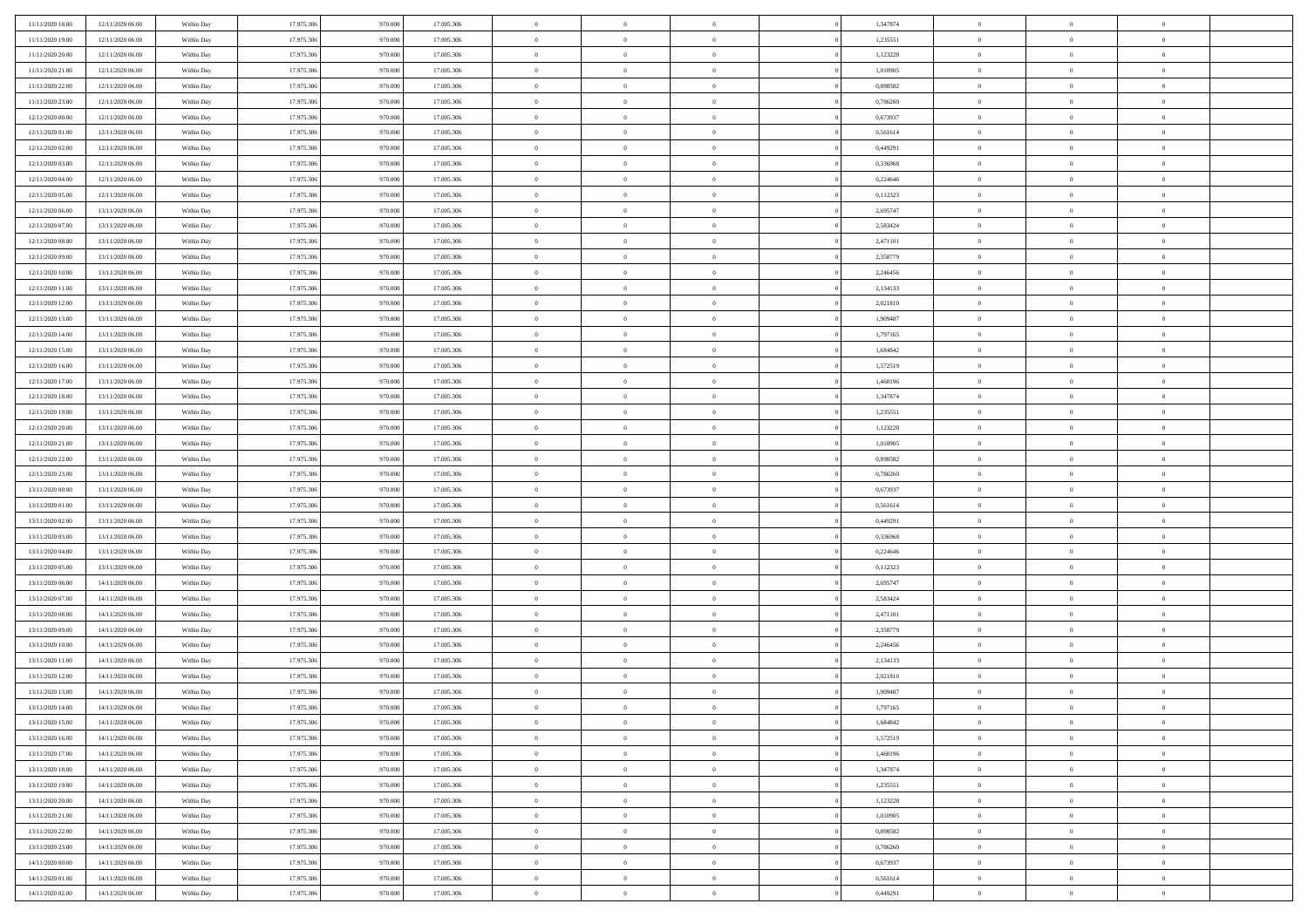| 14/11/2020 03:00                     | 14/11/2020 06:00 | Within Day | 17.975.306 | 970.000 | 17.005.306 | $\bf{0}$       | $\overline{0}$ | $\Omega$                         | 0,336968 | $\bf{0}$       | $\overline{0}$ | $\bf{0}$       |  |
|--------------------------------------|------------------|------------|------------|---------|------------|----------------|----------------|----------------------------------|----------|----------------|----------------|----------------|--|
| 14/11/2020 04.00                     | 14/11/2020 06:00 | Within Day | 17.975.306 | 970.00  | 17.005.306 | $\overline{0}$ | $\overline{0}$ | $\Omega$                         | 0,224646 | $\overline{0}$ | $\theta$       | $\theta$       |  |
| 14/11/2020 05:00                     | 14/11/2020 06:00 | Within Day | 17.975.306 | 970.000 | 17.005.306 | $\overline{0}$ | $\overline{0}$ | $\overline{0}$                   | 0,112323 | $\mathbf{0}$   | $\overline{0}$ | $\theta$       |  |
| 14/11/2020 06:00                     | 15/11/2020 06:00 | Within Day | 17.975.306 | 970.000 | 17.005.306 | $\bf{0}$       | $\overline{0}$ | $\overline{0}$                   | 2,695747 | $\mathbf{0}$   | $\overline{0}$ | $\bf{0}$       |  |
| 14/11/2020 07:00                     | 15/11/2020 06:00 | Within Day | 17.975.306 | 970.000 | 17.005.306 | $\bf{0}$       | $\overline{0}$ | $\overline{0}$                   | 2,583424 | $\bf{0}$       | $\overline{0}$ | $\bf{0}$       |  |
| 14/11/2020 08:00                     | 15/11/2020 06:00 | Within Day | 17.975.306 | 970.000 | 17.005.306 | $\overline{0}$ | $\overline{0}$ | $\overline{0}$                   | 2,471101 | $\mathbf{0}$   | $\overline{0}$ | $\theta$       |  |
| 14/11/2020 09:00                     | 15/11/2020 06:00 | Within Day | 17.975.306 | 970.000 | 17.005.306 | $\bf{0}$       | $\overline{0}$ | $\overline{0}$                   | 2,358779 | $\bf{0}$       | $\overline{0}$ | $\bf{0}$       |  |
| 14/11/2020 10:00                     | 15/11/2020 06:00 | Within Day | 17.975.306 | 970.000 | 17.005.306 | $\overline{0}$ | $\overline{0}$ | $\overline{0}$                   | 2,246456 | $\mathbf{0}$   | $\theta$       | $\theta$       |  |
| 14/11/2020 11:00                     | 15/11/2020 06:00 | Within Day | 17.975.306 | 970.000 | 17.005.306 | $\overline{0}$ | $\overline{0}$ | $\overline{0}$                   | 2,134133 | $\mathbf{0}$   | $\overline{0}$ | $\theta$       |  |
|                                      |                  |            | 17.975.306 | 970.000 | 17.005.306 | $\bf{0}$       | $\bf{0}$       | $\Omega$                         | 2,021810 | $\bf{0}$       | $\overline{0}$ | $\bf{0}$       |  |
| 14/11/2020 12:00                     | 15/11/2020 06:00 | Within Day | 17.975.306 | 970,000 |            | $\bf{0}$       | $\overline{0}$ | $\overline{0}$                   | 1,909487 |                | $\theta$       | $\theta$       |  |
| 14/11/2020 13:00                     | 15/11/2020 06:00 | Within Day |            |         | 17.005.306 | $\overline{0}$ | $\overline{0}$ |                                  |          | $\mathbf{0}$   |                | $\theta$       |  |
| 14/11/2020 14.00<br>14/11/2020 15.00 | 15/11/2020 06:00 | Within Day | 17.975.306 | 970.000 | 17.005.306 |                |                | $\overline{0}$<br>$\overline{0}$ | 1,797165 | $\mathbf{0}$   | $\overline{0}$ |                |  |
|                                      | 15/11/2020 06:00 | Within Day | 17.975.306 | 970.000 | 17.005.306 | $\bf{0}$       | $\overline{0}$ |                                  | 1,684842 | $\mathbf{0}$   | $\overline{0}$ | $\bf{0}$       |  |
| 14/11/2020 16:00                     | 15/11/2020 06:00 | Within Day | 17.975.306 | 970.000 | 17.005.306 | $\bf{0}$       | $\overline{0}$ | $\overline{0}$                   | 1,572519 | $\bf{0}$       | $\theta$       | $\bf{0}$       |  |
| 14/11/2020 17.00                     | 15/11/2020 06:00 | Within Day | 17.975.306 | 970.000 | 17.005.306 | $\overline{0}$ | $\overline{0}$ | $\overline{0}$                   | 1,460196 | $\overline{0}$ | $\overline{0}$ | $\theta$       |  |
| 14/11/2020 18.00                     | 15/11/2020 06:00 | Within Day | 17.975.306 | 970.000 | 17.005.306 | $\bf{0}$       | $\overline{0}$ | $\Omega$                         | 1,347874 | $\bf{0}$       | $\overline{0}$ | $\bf{0}$       |  |
| 14/11/2020 19:00                     | 15/11/2020 06:00 | Within Day | 17.975.306 | 970.000 | 17.005.306 | $\,$ 0 $\,$    | $\overline{0}$ | $\overline{0}$                   | 1,235551 | $\mathbf{0}$   | $\theta$       | $\theta$       |  |
| 14/11/2020 20.00                     | 15/11/2020 06:00 | Within Day | 17.975.306 | 970.000 | 17.005.306 | $\overline{0}$ | $\overline{0}$ | $\overline{0}$                   | 1,123228 | $\mathbf{0}$   | $\overline{0}$ | $\theta$       |  |
| 14/11/2020 21.00                     | 15/11/2020 06:00 | Within Day | 17.975.306 | 970.000 | 17.005.306 | $\bf{0}$       | $\overline{0}$ | $\Omega$                         | 1,010905 | $\bf{0}$       | $\overline{0}$ | $\bf{0}$       |  |
| 14/11/2020 22.00                     | 15/11/2020 06:00 | Within Day | 17.975.306 | 970,000 | 17.005.306 | $\bf{0}$       | $\overline{0}$ | $\overline{0}$                   | 0,898582 | $\mathbf{0}$   | $\theta$       | $\overline{0}$ |  |
| 14/11/2020 23:00                     | 15/11/2020 06:00 | Within Day | 17.975.306 | 970.000 | 17.005.306 | $\overline{0}$ | $\overline{0}$ | $\overline{0}$                   | 0,786260 | $\mathbf{0}$   | $\overline{0}$ | $\theta$       |  |
| 15/11/2020 00:00                     | 15/11/2020 06:00 | Within Day | 17.975.306 | 970.000 | 17.005.306 | $\bf{0}$       | $\overline{0}$ | $\overline{0}$                   | 0,673937 | $\mathbf{0}$   | $\overline{0}$ | $\bf{0}$       |  |
| 15/11/2020 01:00                     | 15/11/2020 06:00 | Within Day | 17.975.306 | 970.000 | 17.005.306 | $\bf{0}$       | $\overline{0}$ | $\overline{0}$                   | 0,561614 | $\,$ 0 $\,$    | $\overline{0}$ | $\bf{0}$       |  |
| 15/11/2020 02:00                     | 15/11/2020 06:00 | Within Day | 17.975.306 | 970.000 | 17.005.306 | $\overline{0}$ | $\overline{0}$ | $\overline{0}$                   | 0,449291 | $\mathbf{0}$   | $\overline{0}$ | $\theta$       |  |
| 15/11/2020 03:00                     | 15/11/2020 06:00 | Within Day | 17.975.306 | 970.000 | 17.005.306 | $\bf{0}$       | $\overline{0}$ | $\overline{0}$                   | 0,336968 | $\bf{0}$       | $\overline{0}$ | $\bf{0}$       |  |
| 15/11/2020 04:00                     | 15/11/2020 06:00 | Within Day | 17.975.306 | 970.000 | 17.005.306 | $\,$ 0 $\,$    | $\overline{0}$ | $\overline{0}$                   | 0,224646 | $\mathbf{0}$   | $\overline{0}$ | $\overline{0}$ |  |
| 15/11/2020 05:00                     | 15/11/2020 06:00 | Within Day | 17.975.306 | 970.000 | 17.005.306 | $\overline{0}$ | $\overline{0}$ | $\overline{0}$                   | 0,112323 | $\mathbf{0}$   | $\overline{0}$ | $\theta$       |  |
| 15/11/2020 06.00                     | 16/11/2020 06:00 | Within Day | 17.975.306 | 970.000 | 17.005.306 | $\bf{0}$       | $\overline{0}$ | $\Omega$                         | 2,695747 | $\mathbf{0}$   | $\overline{0}$ | $\bf{0}$       |  |
| 15/11/2020 07:00                     | 16/11/2020 06:00 | Within Day | 17.975.306 | 970,000 | 17.005.306 | $\bf{0}$       | $\overline{0}$ | $\overline{0}$                   | 2,583424 | $\mathbf{0}$   | $\theta$       | $\overline{0}$ |  |
| 15/11/2020 08:00                     | 16/11/2020 06:00 | Within Day | 17.975.306 | 970.000 | 17.005.306 | $\overline{0}$ | $\overline{0}$ | $\overline{0}$                   | 2,471101 | $\mathbf{0}$   | $\overline{0}$ | $\theta$       |  |
| 15/11/2020 11:00                     | 16/11/2020 06:00 | Within Day | 17.975.306 | 970.000 | 17.005.306 | $\,$ 0         | $\overline{0}$ | $\overline{0}$                   | 2,134133 | $\,$ 0 $\,$    | $\overline{0}$ | $\,0\,$        |  |
| 15/11/2020 12:00                     | 16/11/2020 06:00 | Within Day | 17.975.306 | 970.000 | 17.005.306 | $\bf{0}$       | $\overline{0}$ | $\overline{0}$                   | 2,021810 | $\,$ 0 $\,$    | $\overline{0}$ | $\bf{0}$       |  |
| 15/11/2020 13:00                     | 16/11/2020 06:00 | Within Day | 17.975.306 | 970.000 | 17.005.306 | $\overline{0}$ | $\overline{0}$ | $\overline{0}$                   | 1,909487 | $\mathbf{0}$   | $\overline{0}$ | $\theta$       |  |
| 15/11/2020 14:00                     | 16/11/2020 06:00 | Within Day | 17.975.306 | 970.000 | 17.005.306 | $\,$ 0         | $\overline{0}$ | $\theta$                         | 1,797165 | $\,$ 0         | $\overline{0}$ | $\mathbf{0}$   |  |
| 15/11/2020 15:00                     | 16/11/2020 06:00 | Within Day | 17.975.306 | 970,000 | 17.005.306 | $\,$ 0 $\,$    | $\overline{0}$ | $\overline{0}$                   | 1,684842 | $\mathbf{0}$   | $\overline{0}$ | $\overline{0}$ |  |
| 15/11/2020 16.00                     | 16/11/2020 06:00 | Within Day | 17.975.306 | 970.000 | 17.005.306 | $\overline{0}$ | $\overline{0}$ | $\overline{0}$                   | 1,572519 | $\mathbf{0}$   | $\overline{0}$ | $\theta$       |  |
| 15/11/2020 17:00                     | 16/11/2020 06:00 | Within Day | 17.975.306 | 970.000 | 17.005.306 | $\overline{0}$ | $\overline{0}$ | $\overline{0}$                   | 1,460196 | $\,$ 0 $\,$    | $\overline{0}$ | $\mathbf{0}$   |  |
| 15/11/2020 18:00                     | 16/11/2020 06:00 | Within Day | 17.975.306 | 970,000 | 17.005.306 | $\bf{0}$       | $\overline{0}$ | $\overline{0}$                   | 1,347874 | $\mathbf{0}$   | $\theta$       | $\bf{0}$       |  |
| 15/11/2020 19:00                     | 16/11/2020 06:00 | Within Day | 17.975.306 | 970.000 | 17.005.306 | $\overline{0}$ | $\overline{0}$ | $\overline{0}$                   | 1,235551 | $\mathbf{0}$   | $\overline{0}$ | $\theta$       |  |
| 15/11/2020 20:00                     | 16/11/2020 06:00 | Within Day | 17.975.306 | 970.000 | 17.005.306 | $\,$ 0         | $\overline{0}$ | $\overline{0}$                   | 1,123228 | $\,$ 0 $\,$    | $\overline{0}$ | $\,0\,$        |  |
| 15/11/2020 21:00                     | 16/11/2020 06:00 | Within Day | 17.975.306 | 970.000 | 17.005.306 | $\,$ 0 $\,$    | $\,$ 0 $\,$    | $\overline{0}$                   | 1,010905 | $\,$ 0 $\,$    | $\overline{0}$ | $\bf{0}$       |  |
| 15/11/2020 22:00                     | 16/11/2020 06:00 | Within Day | 17.975.306 | 970.000 | 17.005.306 | $\overline{0}$ | $\overline{0}$ | $\overline{0}$                   | 0,898582 | $\mathbf{0}$   | $\overline{0}$ | $\theta$       |  |
| 15/11/2020 23.00                     | 16/11/2020 06:00 | Within Day | 17.975.306 | 970.000 | 17.005.306 | $\overline{0}$ | $\overline{0}$ | $\overline{0}$                   | 0,786260 | $\overline{0}$ | $\overline{0}$ | $\mathbf{0}$   |  |
| 16/11/2020 00:00                     | 16/11/2020 06:00 | Within Day | 17.975.306 | 970,000 | 17.005.306 | $\bf{0}$       | $\overline{0}$ | $\overline{0}$                   | 0,673937 | $\mathbf{0}$   | $\overline{0}$ | $\bf{0}$       |  |
| 16/11/2020 01:00                     | 16/11/2020 06:00 | Within Day | 17.975.306 | 970.000 | 17.005.306 | $\overline{0}$ | $\theta$       |                                  | 0,561614 | $\overline{0}$ | $\Omega$       | $\overline{0}$ |  |
| 16/11/2020 02.00                     | 16/11/2020 06:00 | Within Day | 17.975.306 | 970.000 | 17.005.306 | $\,$ 0 $\,$    | $\overline{0}$ | $\overline{0}$                   | 0,449291 | $\,$ 0 $\,$    | $\bf{0}$       | $\,0\,$        |  |
| 16/11/2020 03:00                     | 16/11/2020 06:00 | Within Day | 17.975.306 | 970.000 | 17.005.306 | $\mathbf{0}$   | $\overline{0}$ | $\overline{0}$                   | 0.336968 | $\,$ 0 $\,$    | $\overline{0}$ | $\overline{0}$ |  |
| 16/11/2020 04:00                     | 16/11/2020 06:00 | Within Day | 17.975.306 | 970.000 | 17.005.306 | $\mathbf{0}$   | $\overline{0}$ | $\overline{0}$                   | 0,224646 | $\mathbf{0}$   | $\bf{0}$       | $\overline{0}$ |  |
| 16/11/2020 05:00                     | 16/11/2020 06:00 | Within Day | 17.975.306 | 970.000 | 17.005.306 | $\,$ 0 $\,$    | $\overline{0}$ | $\overline{0}$                   | 0,112323 | $\,$ 0 $\,$    | $\bf{0}$       | $\theta$       |  |
| 16/11/2020 06:00                     | 17/11/2020 06:00 | Within Day | 17.975.306 | 970.000 | 17.005.306 | $\,$ 0 $\,$    | $\,$ 0 $\,$    | $\overline{0}$                   | 2,695747 | $\,$ 0 $\,$    | $\overline{0}$ | $\mathbf{0}$   |  |
| 16/11/2020 07:00                     | 17/11/2020 06:00 | Within Day | 17.975.306 | 970.000 | 17.005.306 | $\mathbf{0}$   | $\overline{0}$ | $\overline{0}$                   | 2,583424 | $\mathbf{0}$   | $\bf{0}$       | $\overline{0}$ |  |
| 16/11/2020 08:00                     | 17/11/2020 06:00 | Within Day | 17.975.306 | 970.000 | 17.005.306 | $\,$ 0 $\,$    | $\overline{0}$ | $\overline{0}$                   | 2,471101 | $\,$ 0 $\,$    | $\mathbf{0}$   | $\theta$       |  |
| 16/11/2020 09:00                     | 17/11/2020 06:00 | Within Day | 17.975.306 | 970.000 | 17.005.306 | $\mathbf{0}$   | $\overline{0}$ | $\overline{0}$                   | 2,358779 | $\,$ 0 $\,$    | $\overline{0}$ | $\mathbf{0}$   |  |
| 16/11/2020 10:00                     | 17/11/2020 06:00 | Within Day | 17.975.306 | 970.000 | 17.005.306 | $\mathbf{0}$   | $\overline{0}$ | $\overline{0}$                   | 2,246456 | $\mathbf{0}$   | $\bf{0}$       | $\overline{0}$ |  |
| 16/11/2020 11:00                     | 17/11/2020 06:00 | Within Day | 17.975.306 | 970.000 | 17.005.306 | $\,$ 0 $\,$    | $\overline{0}$ | $\overline{0}$                   | 2,134133 | $\,$ 0 $\,$    | $\mathbf{0}$   | $\theta$       |  |
| 16/11/2020 12:00                     | 17/11/2020 06:00 | Within Day | 17.975.306 | 970.000 | 17.005.306 | $\mathbf{0}$   | $\overline{0}$ | $\overline{0}$                   | 2,021810 | $\,$ 0 $\,$    | $\overline{0}$ | $\overline{0}$ |  |
| 16/11/2020 13:00                     | 17/11/2020 06:00 | Within Day | 17.975.306 | 970.000 | 17.005.306 | $\overline{0}$ | $\overline{0}$ | $\overline{0}$                   | 1,909487 | $\mathbf{0}$   | $\mathbf{0}$   | $\overline{0}$ |  |
|                                      |                  |            |            |         |            |                |                |                                  |          |                |                |                |  |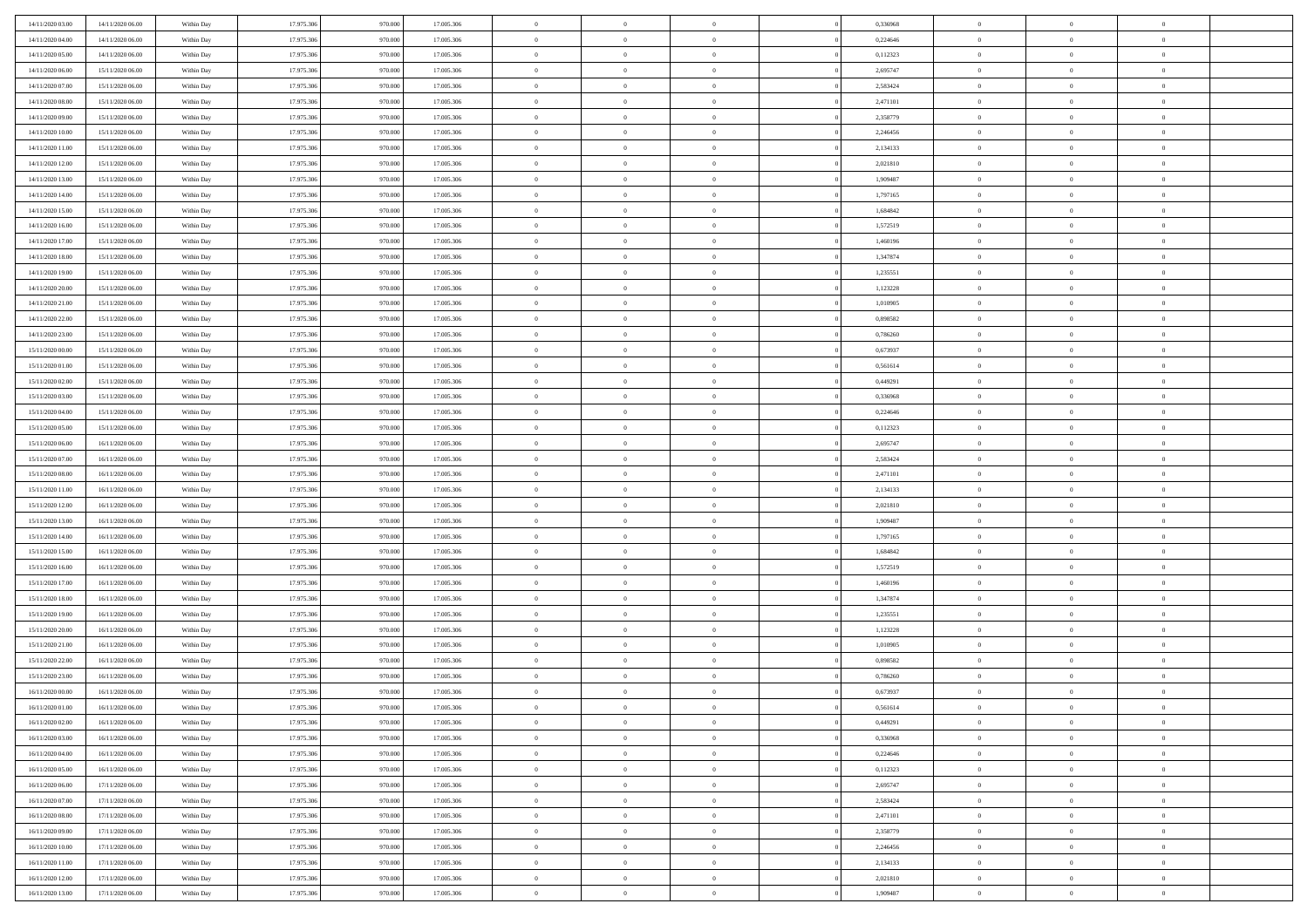| 16/11/2020 14:00 | 17/11/2020 06:00 | Within Day | 17.975.306 | 970.000 | 17.005.306 | $\,$ 0 $\,$    | $\overline{0}$ | $\overline{0}$ |          | 1,797165 | $\bf{0}$       | $\overline{0}$ | $\,0\,$        |  |
|------------------|------------------|------------|------------|---------|------------|----------------|----------------|----------------|----------|----------|----------------|----------------|----------------|--|
| 16/11/2020 15.00 | 17/11/2020 06.00 | Within Day | 17.975.306 | 970,000 | 17.005.306 | $\overline{0}$ | $\overline{0}$ | $\mathbf{0}$   |          | 1.684842 | $\theta$       | $\overline{0}$ | $\theta$       |  |
| 16/11/2020 16:00 | 17/11/2020 06:00 | Within Dav | 17.975.306 | 970.000 | 17.005.306 | $\theta$       | $\overline{0}$ | $\overline{0}$ |          | 1,572519 | $\mathbf{0}$   | $\overline{0}$ | $\overline{0}$ |  |
| 16/11/2020 17:00 | 17/11/2020 06.00 | Within Day | 17.975.306 | 970.000 | 17.005.306 | $\,$ 0 $\,$    | $\overline{0}$ | $\overline{0}$ |          | 1,460196 | $\bf{0}$       | $\overline{0}$ | $\bf{0}$       |  |
| 16/11/2020 18:00 | 17/11/2020 06:00 | Within Day | 17.975.306 | 970.000 | 17.005.306 | $\,$ 0         | $\overline{0}$ | $\mathbf{0}$   |          | 1,347874 | $\bf{0}$       | $\bf{0}$       | $\,0\,$        |  |
| 16/11/2020 19:00 | 17/11/2020 06:00 | Within Dav | 17.975.306 | 970.000 | 17.005.306 | $\theta$       | $\overline{0}$ | $\mathbf{0}$   |          | 1,235551 | $\mathbf{0}$   | $\overline{0}$ | $\overline{0}$ |  |
| 16/11/2020 20:00 | 17/11/2020 06.00 | Within Day | 17.975.306 | 970.000 | 17.005.306 | $\,$ 0 $\,$    | $\overline{0}$ | $\overline{0}$ |          | 1,123228 | $\bf{0}$       | $\overline{0}$ | $\bf{0}$       |  |
| 16/11/2020 21:00 | 17/11/2020 06.00 | Within Day | 17.975.306 | 970,000 | 17.005.306 | $\,$ 0         | $\overline{0}$ | $\mathbf{0}$   |          | 1,010905 | $\,$ 0 $\,$    | $\overline{0}$ | $\theta$       |  |
| 16/11/2020 22.00 | 17/11/2020 06:00 | Within Day | 17.975.306 | 970.000 | 17.005.306 | $\theta$       | $\overline{0}$ | $\mathbf{0}$   |          | 0,898582 | $\mathbf{0}$   | $\overline{0}$ | $\overline{0}$ |  |
| 16/11/2020 23.00 | 17/11/2020 06.00 | Within Day | 17.975.306 | 970.000 | 17.005.306 | $\,$ 0 $\,$    | $\overline{0}$ | $\Omega$       |          | 0,786260 | $\bf{0}$       | $\overline{0}$ | $\bf{0}$       |  |
| 17/11/2020 00:00 | 17/11/2020 06.00 | Within Day | 17.975.306 | 970,000 | 17.005.306 | $\bf{0}$       | $\overline{0}$ | $\mathbf{0}$   |          | 0,673937 | $\bf{0}$       | $\mathbf{0}$   | $\theta$       |  |
| 17/11/2020 01:00 | 17/11/2020 06:00 | Within Dav | 17.975.306 | 970.000 | 17.005.306 | $\theta$       | $\overline{0}$ | $\overline{0}$ |          | 0,561614 | $\mathbf{0}$   | $\overline{0}$ | $\overline{0}$ |  |
| 17/11/2020 02.00 | 17/11/2020 06.00 | Within Day | 17.975.306 | 970.000 | 17.005.306 | $\,$ 0 $\,$    | $\overline{0}$ | $\overline{0}$ |          | 0,449291 | $\bf{0}$       | $\overline{0}$ | $\bf{0}$       |  |
| 17/11/2020 03:00 | 17/11/2020 06:00 | Within Day | 17.975.306 | 970,000 | 17.005.306 | $\,$ 0         | $\overline{0}$ | $\mathbf{0}$   |          | 0,336968 | $\bf{0}$       | $\mathbf{0}$   | $\,0\,$        |  |
| 17/11/2020 04:00 | 17/11/2020 06:00 | Within Dav | 17.975.306 | 970.000 | 17.005.306 | $\theta$       | $\overline{0}$ | $\mathbf{0}$   |          | 0,224646 | $\mathbf{0}$   | $\overline{0}$ | $\overline{0}$ |  |
| 17/11/2020 05:00 | 17/11/2020 06.00 | Within Day | 17.975.306 | 970.000 | 17.005.306 | $\,$ 0 $\,$    | $\overline{0}$ | $\Omega$       |          | 0,112323 | $\bf{0}$       | $\overline{0}$ | $\bf{0}$       |  |
| 17/11/2020 06:00 | 18/11/2020 06:00 | Within Day | 17.975.306 | 970,000 | 17.005.306 | $\,$ 0 $\,$    | $\overline{0}$ | $\mathbf{0}$   |          | 2,695747 | $\bf{0}$       | $\overline{0}$ | $\theta$       |  |
| 17/11/2020 07:00 | 18/11/2020 06:00 | Within Day | 17.975.306 | 970.000 | 17.005.306 | $\theta$       | $\overline{0}$ | $\mathbf{0}$   |          | 2,583424 | $\mathbf{0}$   | $\overline{0}$ | $\overline{0}$ |  |
| 17/11/2020 08:00 | 18/11/2020 06:00 | Within Day | 17.975.306 | 970.000 | 17.005.306 | $\,$ 0 $\,$    | $\overline{0}$ | $\Omega$       |          | 2,471101 | $\bf{0}$       | $\overline{0}$ | $\bf{0}$       |  |
| 17/11/2020 09:00 | 18/11/2020 06:00 | Within Day | 17.975.306 | 970,000 | 17.005.306 | $\bf{0}$       | $\overline{0}$ | $\mathbf{0}$   |          | 2,358779 | $\bf{0}$       | $\mathbf{0}$   | $\overline{0}$ |  |
| 17/11/2020 10:00 | 18/11/2020 06:00 | Within Dav | 17.975.306 | 970.000 | 17.005.306 | $\theta$       | $\overline{0}$ | $\mathbf{0}$   |          | 2,246456 | $\mathbf{0}$   | $\overline{0}$ | $\overline{0}$ |  |
| 17/11/2020 11:00 | 18/11/2020 06:00 | Within Day | 17.975.306 | 970.000 | 17.005.306 | $\,$ 0 $\,$    | $\overline{0}$ | $\overline{0}$ |          | 2,134133 | $\bf{0}$       | $\overline{0}$ | $\bf{0}$       |  |
| 17/11/2020 12:00 | 18/11/2020 06:00 | Within Day | 17.975.306 | 970.000 | 17.005.306 | $\,$ 0         | $\overline{0}$ | $\mathbf{0}$   |          | 2,021810 | $\,$ 0 $\,$    | $\overline{0}$ | $\,0\,$        |  |
| 17/11/2020 13:00 | 18/11/2020 06:00 | Within Dav | 17.975.306 | 970.000 | 17.005.306 | $\theta$       | $\overline{0}$ | $\mathbf{0}$   |          | 1,909487 | $\mathbf{0}$   | $\overline{0}$ | $\overline{0}$ |  |
| 17/11/2020 14:00 | 18/11/2020 06:00 | Within Day | 17.975.306 | 970.000 | 17.005.306 | $\,$ 0 $\,$    | $\overline{0}$ | $\overline{0}$ |          | 1,797165 | $\bf{0}$       | $\overline{0}$ | $\bf{0}$       |  |
| 17/11/2020 15:00 | 18/11/2020 06:00 | Within Day | 17.975.306 | 970,000 | 17.005.306 | $\,$ 0         | $\overline{0}$ | $\mathbf{0}$   |          | 1,684842 | $\mathbf{0}$   | $\overline{0}$ | $\overline{0}$ |  |
| 17/11/2020 16:00 | 18/11/2020 06:00 | Within Day | 17.975.306 | 970.000 | 17.005.306 | $\theta$       | $\overline{0}$ | $\overline{0}$ |          | 1,572519 | $\mathbf{0}$   | $\overline{0}$ | $\overline{0}$ |  |
| 17/11/2020 17:00 | 18/11/2020 06:00 | Within Day | 17.975.306 | 970.000 | 17.005.306 | $\,$ 0 $\,$    | $\overline{0}$ | $\Omega$       |          | 1,460196 | $\bf{0}$       | $\overline{0}$ | $\bf{0}$       |  |
| 17/11/2020 18:00 | 18/11/2020 06:00 | Within Day | 17.975.306 | 970,000 | 17.005.306 | $\bf{0}$       | $\overline{0}$ | $\mathbf{0}$   |          | 1,347874 | $\bf{0}$       | $\mathbf{0}$   | $\overline{0}$ |  |
| 17/11/2020 19:00 | 18/11/2020 06:00 | Within Dav | 17.975.306 | 970.000 | 17.005.306 | $\theta$       | $\overline{0}$ | $\overline{0}$ |          | 1,235551 | $\mathbf{0}$   | $\overline{0}$ | $\overline{0}$ |  |
| 17/11/2020 20:00 | 18/11/2020 06:00 | Within Day | 17.975.306 | 970.000 | 17.005.306 | $\,$ 0 $\,$    | $\overline{0}$ | $\overline{0}$ |          | 1,123228 | $\,$ 0         | $\overline{0}$ | $\,$ 0 $\,$    |  |
| 17/11/2020 21:00 | 18/11/2020 06:00 | Within Day | 17.975.306 | 970.000 | 17.005.306 | $\,$ 0         | $\overline{0}$ | $\mathbf{0}$   |          | 1,010905 | $\bf{0}$       | $\overline{0}$ | $\bf{0}$       |  |
| 17/11/2020 22.00 | 18/11/2020 06:00 | Within Dav | 17.975.306 | 970.000 | 17.005.306 | $\theta$       | $\overline{0}$ | $\mathbf{0}$   |          | 0,898582 | $\mathbf{0}$   | $\overline{0}$ | $\overline{0}$ |  |
| 17/11/2020 23:00 | 18/11/2020 06:00 | Within Day | 17.975.306 | 970.000 | 17.005.306 | $\theta$       | $\overline{0}$ | $\overline{0}$ |          | 0,786260 | $\,$ 0         | $\overline{0}$ | $\theta$       |  |
| 18/11/2020 00:00 | 18/11/2020 06:00 | Within Day | 17.975.306 | 970,000 | 17.005.306 | $\,$ 0 $\,$    | $\overline{0}$ | $\mathbf{0}$   |          | 0,673937 | $\mathbf{0}$   | $\overline{0}$ | $\overline{0}$ |  |
| 18/11/2020 01:00 | 18/11/2020 06:00 | Within Day | 17.975.306 | 970.000 | 17.005.306 | $\theta$       | $\overline{0}$ | $\mathbf{0}$   |          | 0,561614 | $\mathbf{0}$   | $\overline{0}$ | $\overline{0}$ |  |
| 18/11/2020 02:00 | 18/11/2020 06:00 | Within Day | 17.975.306 | 970.000 | 17.005.306 | $\theta$       | $\overline{0}$ | $\overline{0}$ |          | 0,449291 | $\,$ 0         | $\overline{0}$ | $\theta$       |  |
| 18/11/2020 03:00 | 18/11/2020 06:00 | Within Day | 17.975.306 | 970,000 | 17.005.306 | $\bf{0}$       | $\overline{0}$ | $\mathbf{0}$   |          | 0,336968 | $\bf{0}$       | $\mathbf{0}$   | $\bf{0}$       |  |
| 18/11/2020 04:00 | 18/11/2020 06:00 | Within Dav | 17.975.306 | 970.000 | 17.005.306 | $\theta$       | $\overline{0}$ | $\overline{0}$ |          | 0,224646 | $\mathbf{0}$   | $\overline{0}$ | $\overline{0}$ |  |
| 18/11/2020 05:00 | 18/11/2020 06:00 | Within Day | 17.975.306 | 970.000 | 17.005.306 | $\,$ 0 $\,$    | $\overline{0}$ | $\overline{0}$ |          | 0,112323 | $\,$ 0         | $\overline{0}$ | $\,$ 0 $\,$    |  |
| 18/11/2020 06:00 | 19/11/2020 06:00 | Within Day | 17.975.306 | 970.000 | 17.005.306 | $\bf{0}$       | $\,$ 0 $\,$    | $\overline{0}$ |          | 2,695747 | $\,$ 0 $\,$    | $\overline{0}$ | $\overline{0}$ |  |
| 18/11/2020 07:00 | 19/11/2020 06:00 | Within Dav | 17.975.306 | 970.000 | 17.005.306 | $\theta$       | $\overline{0}$ | $\mathbf{0}$   |          | 2,583424 | $\mathbf{0}$   | $\overline{0}$ | $\overline{0}$ |  |
| 18/11/2020 08:00 | 19/11/2020 06.00 | Within Day | 17.975.306 | 970.000 | 17.005.306 | $\theta$       | $\overline{0}$ | $\overline{0}$ |          | 2,471101 | $\,$ 0         | $\overline{0}$ | $\theta$       |  |
| 18/11/2020 09:00 | 19/11/2020 06.00 | Within Day | 17.975.306 | 970.000 | 17.005.306 | $\,$ 0         | $\,$ 0 $\,$    | $\mathbf{0}$   |          | 2,358779 | $\bf{0}$       | $\overline{0}$ | $\overline{0}$ |  |
| 18/11/2020 10:00 | 19/11/2020 06:00 | Within Day | 17.975.306 | 970.000 | 17.005.306 | $\overline{0}$ | $\theta$       |                |          | 2,246456 | $\overline{0}$ | $\theta$       | $\theta$       |  |
| 18/11/2020 11:00 | 19/11/2020 06:00 | Within Day | 17.975.306 | 970.000 | 17.005.306 | $\,$ 0 $\,$    | $\overline{0}$ | $\overline{0}$ |          | 2,134133 | $\,$ 0 $\,$    | $\bf{0}$       | $\theta$       |  |
| 18/11/2020 12:00 | 19/11/2020 06:00 | Within Day | 17.975.306 | 970.000 | 17.005.306 | $\bf{0}$       | $\,$ 0 $\,$    | $\overline{0}$ |          | 2,021810 | $\,$ 0 $\,$    | $\overline{0}$ | $\overline{0}$ |  |
| 18/11/2020 13:00 | 19/11/2020 06:00 | Within Day | 17.975.306 | 970.000 | 17.005.306 | $\mathbf{0}$   | $\overline{0}$ | $\overline{0}$ |          | 1,909487 | $\,$ 0 $\,$    | $\bf{0}$       | $\mathbf{0}$   |  |
| 18/11/2020 14:00 | 19/11/2020 06:00 | Within Day | 17.975.306 | 970.000 | 17.005.306 | $\,$ 0 $\,$    | $\overline{0}$ | $\overline{0}$ | $\theta$ | 1,797165 | $\,$ 0 $\,$    | $\bf{0}$       | $\,$ 0 $\,$    |  |
| 18/11/2020 15:00 | 19/11/2020 06:00 | Within Day | 17.975.306 | 970.000 | 17.005.306 | $\,$ 0 $\,$    | $\,$ 0 $\,$    | $\overline{0}$ |          | 1,684842 | $\,$ 0 $\,$    | $\overline{0}$ | $\overline{0}$ |  |
| 18/11/2020 16:00 | 19/11/2020 06:00 | Within Day | 17.975.306 | 970.000 | 17.005.306 | $\mathbf{0}$   | $\overline{0}$ | $\overline{0}$ |          | 1,572519 | $\mathbf{0}$   | $\overline{0}$ | $\overline{0}$ |  |
| 18/11/2020 17:00 | 19/11/2020 06:00 | Within Day | 17.975.306 | 970.000 | 17.005.306 | $\,$ 0 $\,$    | $\overline{0}$ | $\overline{0}$ |          | 1,460196 | $\,$ 0 $\,$    | $\mathbf{0}$   | $\,$ 0 $\,$    |  |
| 18/11/2020 18:00 | 19/11/2020 06.00 | Within Day | 17.975.306 | 970.000 | 17.005.306 | $\overline{0}$ | $\overline{0}$ | $\overline{0}$ |          | 1,347874 | $\,$ 0 $\,$    | $\overline{0}$ | $\mathbf{0}$   |  |
| 18/11/2020 19:00 | 19/11/2020 06:00 | Within Day | 17.975.306 | 970.000 | 17.005.306 | $\mathbf{0}$   | $\overline{0}$ | $\overline{0}$ |          | 1,235551 | $\mathbf{0}$   | $\bf{0}$       | $\overline{0}$ |  |
| 18/11/2020 20:00 | 19/11/2020 06:00 | Within Day | 17.975.306 | 970.000 | 17.005.306 | $\,$ 0 $\,$    | $\overline{0}$ | $\overline{0}$ |          | 1,123228 | $\,$ 0 $\,$    | $\mathbf{0}$   | $\,$ 0 $\,$    |  |
| 18/11/2020 21:00 | 19/11/2020 06.00 | Within Day | 17.975.306 | 970.000 | 17.005.306 | $\,$ 0 $\,$    | $\,$ 0 $\,$    | $\overline{0}$ |          | 1,010905 | $\,$ 0 $\,$    | $\overline{0}$ | $\overline{0}$ |  |
| 18/11/2020 22.00 | 19/11/2020 06:00 | Within Day | 17.975.306 | 970.000 | 17.005.306 | $\theta$       | $\overline{0}$ | $\overline{0}$ |          | 0,898582 | $\mathbf{0}$   | $\overline{0}$ | $\overline{0}$ |  |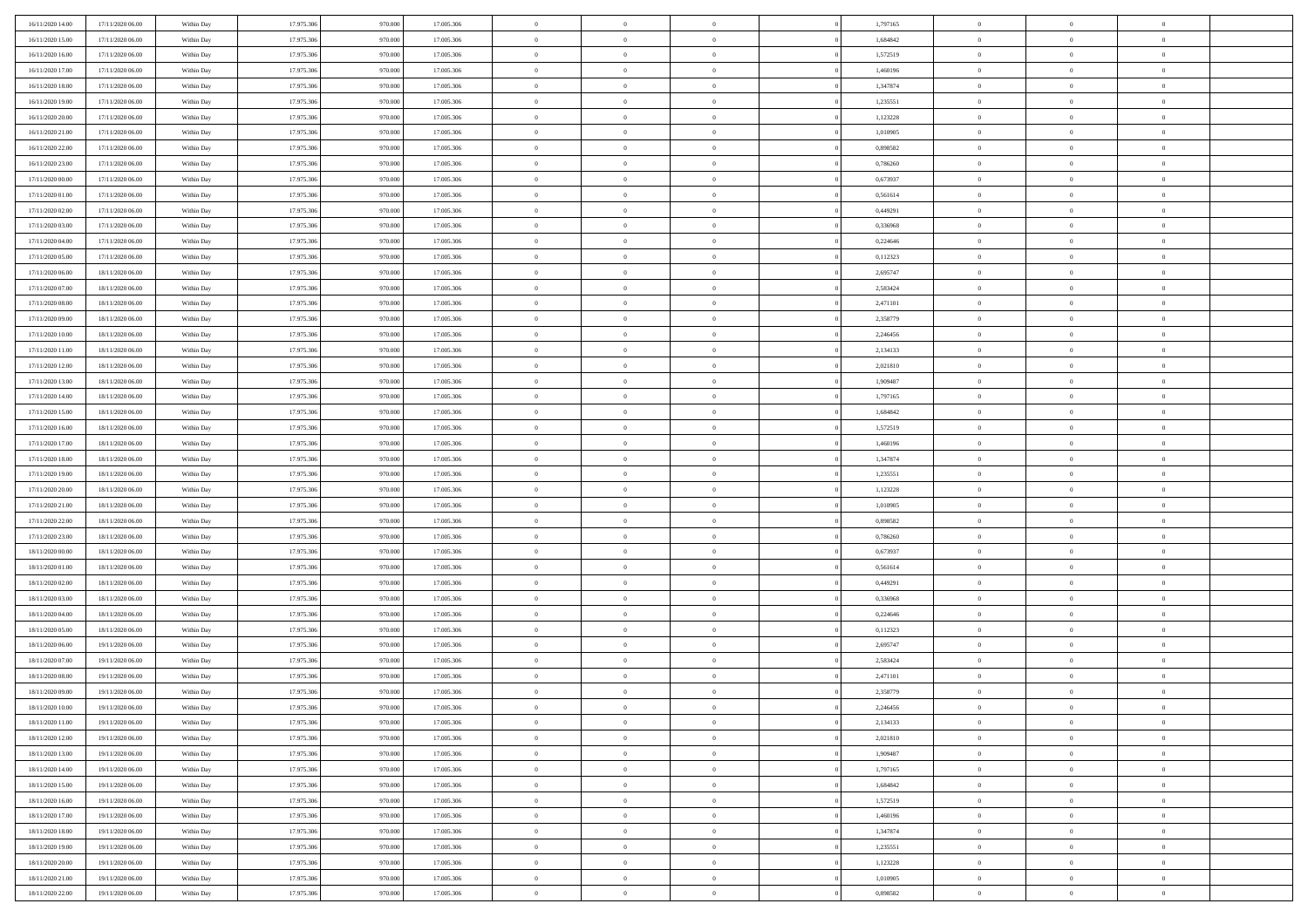| 18/11/2020 23.00 | 19/11/2020 06:00 | Within Day | 17.975.306 | 970,000 | 17.005.306 |            |  | 0,786260 |  |  |
|------------------|------------------|------------|------------|---------|------------|------------|--|----------|--|--|
| 19/11/2020 00:00 | 19/11/2020 06.00 | Within Day | 17.975.306 | 970,000 | 17.005.306 |            |  | 0,673937 |  |  |
| 19/11/2020 01:00 | 19/11/2020 06.00 | Within Day | 17.975.306 | 970,000 | 17,005,306 |            |  | 0,561614 |  |  |
| 19/11/2020 02.00 | 19/11/2020 06.00 | Within Day | 17.975.306 | 970,000 | 17,005,306 |            |  | 0,449291 |  |  |
| 19/11/2020 03:00 | 19/11/2020 06.00 | Within Day | 17.975.306 | 970,000 | 17.005.306 |            |  | 0,336968 |  |  |
| 19/11/2020 04:00 | 19/11/2020 06.00 | Within Day | 17.975.306 | 970,000 | 17.005.306 |            |  | 0,224646 |  |  |
| 19/11/2020 05:00 | 19/11/2020 06:00 | Within Day | 17.975.306 | 970,000 | 17.005.306 |            |  | 0,112323 |  |  |
| 19/11/2020 06:00 | 20/11/2020 06:00 | Within Day | 17.975.306 | 970,000 | 17,005,306 |            |  | 2,695747 |  |  |
| 19/11/2020 07:00 | 20/11/2020 06.00 | Within Day | 17.975.306 | 970,000 | 17.005.306 |            |  | 2,583424 |  |  |
| 19/11/2020 08:00 | 20/11/2020 06:00 | Within Day | 17.975.306 | 970,000 | 17.005.306 | $^{\circ}$ |  | 2,471101 |  |  |

(\*) GCV used for the purpose of the conversion does not corresponding to the actual GCV of the Gas Day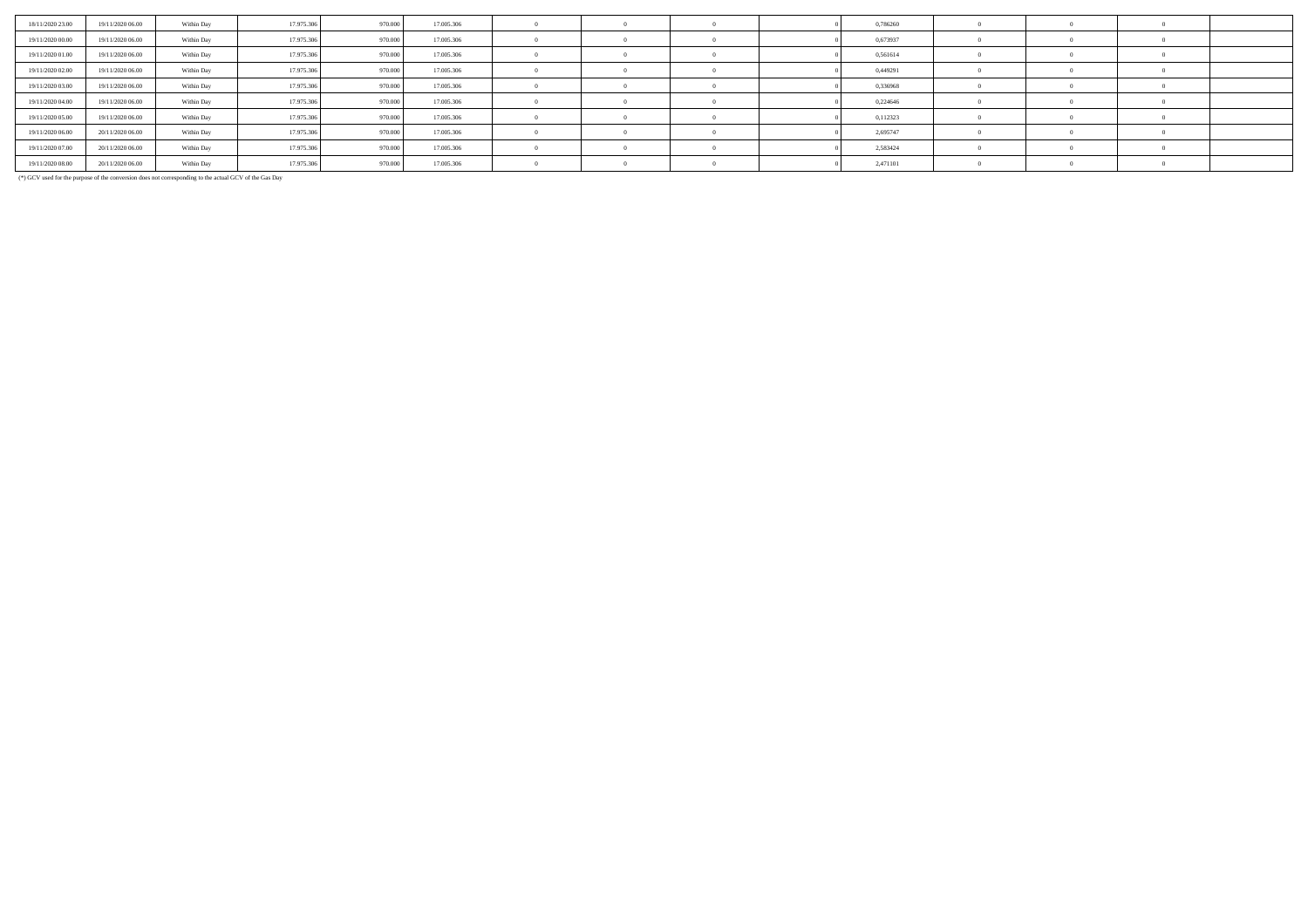# **SNAM RETE GAS**

**Transportation capacity at Exit Point interconnected with foreign pipelines**

**Update to 19/11/2020 of offered and assigned capacity in auction day-ahead and within-day**

**Thermal Year 2020/2021**

(Values in Scm/day (15° C; 1,01325 bar); Prices in c/Scm)

| <b>Exit Point</b> |
|-------------------|
|                   |

**PASSO-GRIES**

| Timeframe        |                  |                     |                            |                                              |            | <b>Offered capacity</b> |                | Assigned capacity | Day-Ahead                   |                      | Prices                        |                           |                           |      |
|------------------|------------------|---------------------|----------------------------|----------------------------------------------|------------|-------------------------|----------------|-------------------|-----------------------------|----------------------|-------------------------------|---------------------------|---------------------------|------|
| From             | To               | <b>Auction type</b> | Transportation<br>capacity | <b>Assigned capacity</b><br>(before auction) | Firm       | Interruptible           | Firm           | Interruptible     | <b>Interrupted Capacity</b> | Reserve price - Firm | <b>Auction premium - Firm</b> | Reserve price -           | <b>Auction premium</b>    | Note |
| 01/11/2020 06:00 | 02/11/2020 06.00 | Day Ahead           | 40.000.000                 | 2.158.517                                    | 37.841.483 | $\overline{0}$          | $\overline{0}$ | $\overline{0}$    | Interruptible               | 0,012114             | $\overline{0}$                | Interruptible<br>0,012114 | Interruptible<br>$\theta$ |      |
| 02/11/2020 06:00 | 03/11/2020 06:00 | Day Ahead           | 40.000.000                 | 2.158.51                                     | 37.841.483 | $\theta$                | $\Omega$       | $\Omega$          |                             | 0,012114             | $\overline{0}$                | 0,012114                  | $\Omega$                  |      |
| 03/11/2020 06:00 | 04/11/2020 06:00 | Day Ahead           | 40.000.000                 | 2.158.517                                    | 37.841.483 | $\overline{0}$          | $\overline{0}$ | $\overline{0}$    |                             | 0,012114             | $\overline{0}$                | 0,012114                  | $\mathbf{0}$              |      |
| 04/11/2020 06:00 | 05/11/2020 06:00 | Day Ahead           | 40,000,000                 | 2.158.517                                    | 37.841.483 | $\mathbf{0}$            | $\overline{0}$ | $\theta$          |                             | 0,012114             | $\mathbf{0}$                  | 0,012114                  | $\overline{0}$            |      |
| 05/11/2020 06:00 | 06/11/2020 06:00 | Day Ahead           | 40.000.000                 | 2.158.51                                     | 37.841.483 | $\overline{0}$          | $\overline{0}$ | $\overline{0}$    |                             | 0,012114             | $\,$ 0 $\,$                   | 0,012114                  | $\mathbf{0}$              |      |
| 06/11/2020 06:00 | 07/11/2020 06:00 | Day Ahead           | 40.000.000                 | 2.158.517                                    | 37.841.483 | $\theta$                | $\overline{0}$ | $\overline{0}$    |                             | 0,012114             | $\overline{0}$                | 0,012114                  | $\mathbf{0}$              |      |
| 07/11/2020 06:00 | 08/11/2020 06:00 | Day Ahead           | 40,000,000                 | 2.158.517                                    | 37.841.483 | $\theta$                | $\Omega$       | $\overline{0}$    |                             | 0,012114             | $\theta$                      | 0,012114                  | $\Omega$                  |      |
| 08/11/2020 06:00 | 09/11/2020 06.00 | Day Ahead           | 40.000.000                 | 2.158.51                                     | 37.841.483 | $\theta$                | $\overline{0}$ | $\overline{0}$    |                             | 0,012114             | $\overline{0}$                | 0,012114                  | $\theta$                  |      |
| 09/11/2020 06:00 | 10/11/2020 06.00 | Day Ahead           | 40.000.000                 | 2.158.51                                     | 37.841.483 | $\bf{0}$                | $\overline{0}$ | $\overline{0}$    |                             | 0,012114             | $\bf{0}$                      | 0,012114                  | $\theta$                  |      |
| 10/11/2020 06:00 | 11/11/2020 06:00 | Day Ahead           | 40,000,000                 | 2.158.517                                    | 37.841.483 | $\theta$                | $\theta$       | $\overline{0}$    |                             | 0.012114             | $\theta$                      | 0,012114                  | $\theta$                  |      |
| 11/11/2020 06:00 | 12/11/2020 06:00 | Day Ahead           | 40.000.000                 | 2.158.517                                    | 37.841.483 | $\theta$                | $\overline{0}$ | $\overline{0}$    |                             | 0,012114             | $\,$ 0                        | 0,012114                  | $\,0\,$                   |      |
| 12/11/2020 06:00 | 13/11/2020 06:00 | Day Ahead           | 40.000.000                 | 2.158.517                                    | 37.841.483 | $\theta$                | $\overline{0}$ | $\overline{0}$    |                             | 0,012114             | $\overline{0}$                | 0,012114                  | $\Omega$                  |      |
| 13/11/2020 06:00 | 14/11/2020 06:00 | Day Ahead           | 40.000.000                 | 2.158.517                                    | 37.841.483 |                         | $\overline{0}$ | $\overline{0}$    |                             | 0,012114             | $\overline{0}$                | 0,012114                  | $\theta$                  |      |
| 14/11/2020 06:00 | 15/11/2020 06.00 | Day Ahead           | 40,000,000                 | 2.158.51                                     | 37.841.483 | $\theta$                | $\theta$       | $\theta$          |                             | 0,012114             | $\overline{0}$                | 0,012114                  | $\Omega$                  |      |
| 15/11/2020 06:00 | 16/11/2020 06:00 | Day Ahead           | 40.000.000                 | 2.158.51                                     | 37.841.483 | $\overline{0}$          | $\overline{0}$ | $\overline{0}$    |                             | 0,012114             | $\overline{0}$                | 0,012114                  | $\mathbf{0}$              |      |
| 16/11/2020 06:00 | 17/11/2020 06:00 | Day Ahead           | 40.000.000                 | 2.158.51                                     | 37.841.483 | $\theta$                | $\overline{0}$ | $\overline{0}$    |                             | 0,012114             | $\overline{0}$                | 0,012114                  | $\theta$                  |      |
| 17/11/2020 06:00 | 18/11/2020 06:00 | Day Ahead           | 40,000,000                 | 2.158.517                                    | 37.841.483 | $\theta$                | $\overline{0}$ | $\overline{0}$    |                             | 0.012114             | $\overline{0}$                | 0,012114                  | $\overline{0}$            |      |
| 18/11/2020 06:00 | 19/11/2020 06:00 | Day Ahead           | 40.000.000                 | 2.158.517                                    | 37.841.483 | $\theta$                | $\overline{0}$ | $\overline{0}$    |                             | 0,012114             | $\overline{0}$                | 0,012114                  | $\theta$                  |      |
| 19/11/2020 06:00 | 20/11/2020 06:00 | Day Ahead           | 40.000.000                 | 2.158.51                                     | 37.841.483 | $\theta$                | $\overline{0}$ | $\overline{0}$    |                             | 0,012114             | $\,$ 0 $\,$                   | 0,012114                  | $\mathbf{0}$              |      |
| 01/11/2020 06:00 | 02/11/2020 06:00 | Within Day          | 40,000,000                 | 2.158.51                                     | 37.841.482 | $\theta$                | $\theta$       | $\overline{0}$    |                             | 1,211422             | $\overline{0}$                | $\theta$                  | $\mathbf{0}$              |      |
| 01/11/2020 07:00 | 02/11/2020 06:00 | Within Day          | 40.000.000                 | 2.158.517                                    | 36.264.754 | $\overline{0}$          | $\overline{0}$ | $\overline{0}$    |                             | 1,211422             | $\mathbf{0}$                  | $\bf{0}$                  | $\overline{0}$            |      |
| 01/11/2020 08:00 | 02/11/2020 06.00 | Within Day          | 40.000.000                 | 2.158.517                                    | 34.688.025 | $\theta$                | $\overline{0}$ | $\overline{0}$    |                             | 1,211422             | $\overline{0}$                | $\theta$                  | $\overline{0}$            |      |
| 01/11/2020 09:00 | 02/11/2020 06:00 | Within Day          | 40.000.000                 | 2.158.517                                    | 33.111.297 | $\theta$                | $\overline{0}$ | $\overline{0}$    |                             | 1.211422             | $\overline{0}$                | $\theta$                  | $\mathbf{0}$              |      |
| 01/11/2020 11:00 | 02/11/2020 06.00 | Within Day          | 40,000,000                 | 2.158.517                                    | 29.957.840 | $\theta$                | $\theta$       | $\theta$          |                             | 1,211422             | $\theta$                      | $\theta$                  | $\Omega$                  |      |
| 01/11/2020 12:00 | 02/11/2020 06:00 | Within Day          | 40.000.000                 | 2.158.51                                     | 28.381.112 | $\theta$                | $\overline{0}$ | $\overline{0}$    |                             | 1,211422             | $\overline{0}$                | $\theta$                  | $\theta$                  |      |
| 01/11/2020 13:00 | 02/11/2020 06:00 | Within Day          | 40.000.000                 | 2.158.517                                    | 26.804.383 | $\theta$                | $\overline{0}$ | $\overline{0}$    |                             | 1,211422             | $\overline{0}$                | $\theta$                  | $\theta$                  |      |
| 01/11/2020 14:00 | 02/11/2020 06:00 | Within Dav          | 40,000,000                 | 2.158.517                                    | 25.227.655 | $\overline{0}$          | $\overline{0}$ | $\overline{0}$    |                             | 1,211422             | $\overline{0}$                | $\overline{0}$            | $\mathbf{0}$              |      |
| 01/11/2020 15.00 | 02/11/2020 06.00 | Within Day          | 40,000,000                 | 2.158.51                                     | 23.650.926 | $\theta$                | $\overline{0}$ | $\theta$          |                             | 1,211422             | $\overline{0}$                | $\theta$                  | $\Omega$                  |      |
| 01/11/2020 16:00 | 02/11/2020 06:00 | Within Day          | 40.000.000                 | 2.158.517                                    | 22.074.198 | $\overline{0}$          | $\overline{0}$ | $\overline{0}$    |                             | 1,211422             | $\overline{0}$                | $\overline{0}$            | $\mathbf{0}$              |      |
| 01/11/2020 17:00 | 02/11/2020 06:00 | Within Day          | 40,000,000                 | 2.158.517                                    | 20.497.469 | $\theta$                | $\theta$       | $\overline{0}$    |                             | 1,211422             | $\theta$                      | $\theta$                  | $\theta$                  |      |
| 01/11/2020 18:00 | 02/11/2020 06:00 | Within Day          | 40,000,000                 | 2.158.51                                     | 18.920.741 | $\overline{0}$          | $\overline{0}$ | $\overline{0}$    |                             | 1,211422             | $\,$ 0 $\,$                   | $\overline{0}$            | $\overline{0}$            |      |
| 01/11/2020 19.00 | 02/11/2020 06.00 | Within Day          | 40.000.000                 | 2.158.517                                    | 17.344.012 | $\overline{0}$          | $\overline{0}$ | $\overline{0}$    |                             | 1,211422             | $\overline{0}$                | $\overline{0}$            | $\theta$                  |      |
| 01/11/2020 20:00 | 02/11/2020 06:00 | Within Dav          | 40,000,000                 | 2.158.517                                    | 15.767.284 | $\theta$                | $\theta$       | $\theta$          |                             | 1.211422             | $\theta$                      | $\theta$                  | $\theta$                  |      |
| 01/11/2020 21:00 | 02/11/2020 06:00 | Within Day          | 40,000,000                 | 2.158.517                                    | 14.190.556 | $\theta$                | $\overline{0}$ | $\overline{0}$    |                             | 1,211422             | $\overline{0}$                | $\theta$                  | $\overline{0}$            |      |
| 01/11/2020 22.00 | 02/11/2020 06:00 | Within Day          | 40.000.000                 | 2.158.517                                    | 12.613.827 | $\theta$                | $\overline{0}$ | $\overline{0}$    |                             | 1,211421             | $\overline{0}$                | $\theta$                  | $\theta$                  |      |
| 01/11/2020 23.00 | 02/11/2020 06:00 | Within Day          | 40.000.000                 | 2.158.51                                     | 11.037.099 | $\theta$                | $\overline{0}$ | $\overline{0}$    |                             | 1,211423             | $\overline{0}$                | $\theta$                  | $\Omega$                  |      |
| 02/11/2020 00:00 | 02/11/2020 06:00 | Within Dav          | 40,000,000                 | 2.158.517                                    | 9.460.370  | $\overline{0}$          | 556            | $\overline{0}$    |                             | 1.211422             | $\overline{0}$                | $\overline{0}$            | $\mathbf{0}$              |      |
| 02/11/2020 01:00 | 02/11/2020 06:00 | Within Day          | 40,000,000                 | 2.159.073                                    | 7.883.178  | $\theta$                | $\overline{0}$ | $\overline{0}$    |                             | 1,211422             | $\overline{0}$                | $\theta$                  | $\theta$                  |      |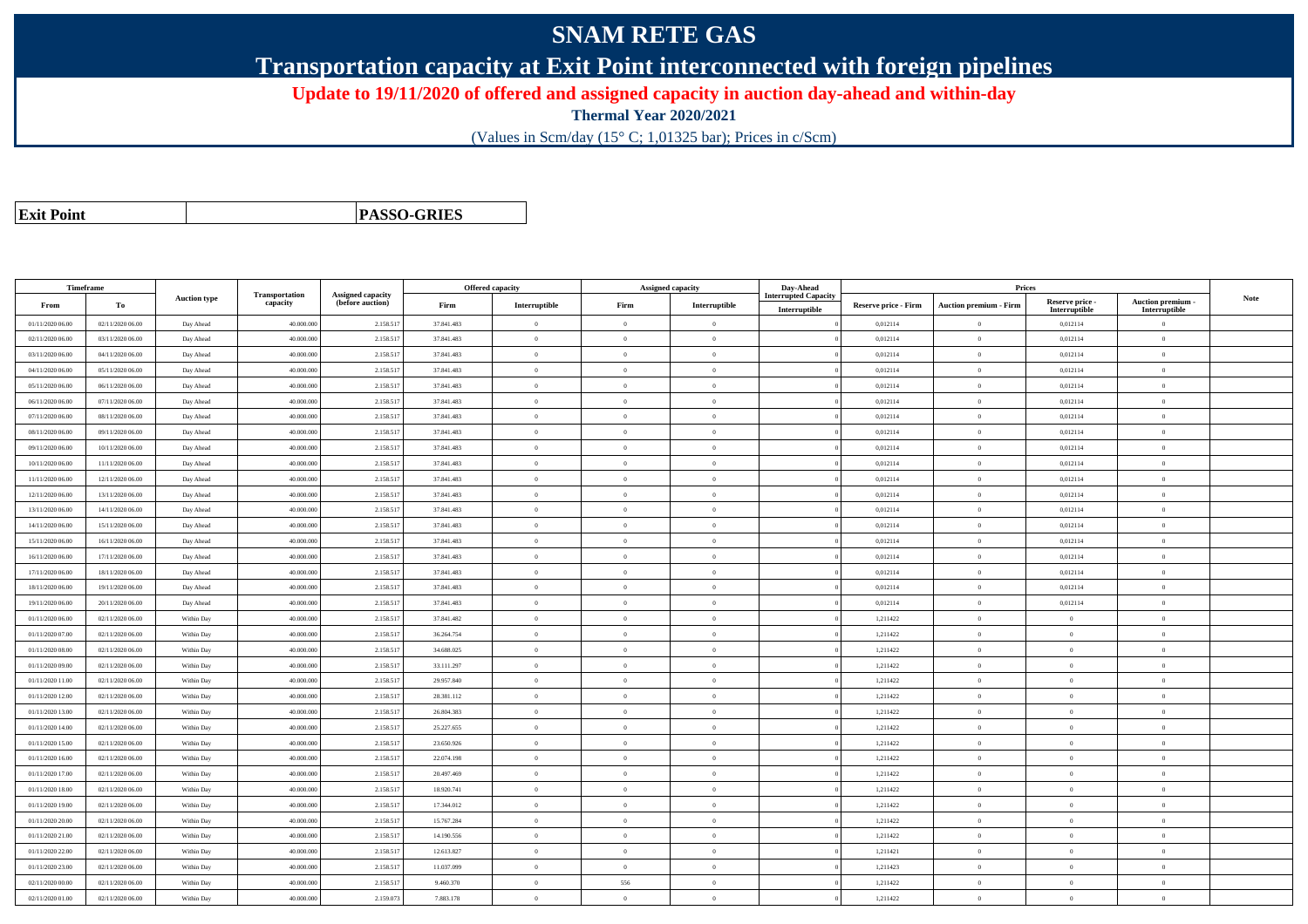| 02/11/2020 02:00 | 02/11/2020 06:00 | Within Day | 40,000,000 | 2.159.07  | 6.306.542  | $\bf{0}$       | $\overline{0}$ | $\overline{0}$ | 1,211421 | $\bf{0}$       | $\overline{0}$ | $\bf{0}$       |  |
|------------------|------------------|------------|------------|-----------|------------|----------------|----------------|----------------|----------|----------------|----------------|----------------|--|
| 02/11/2020 03:00 | 02/11/2020 06:00 | Within Day | 40.000.000 | 2.159.07  | 4.729.907  | $\overline{0}$ | $\overline{0}$ | $\Omega$       | 1,211421 | $\overline{0}$ | $\bf{0}$       | $\theta$       |  |
| 02/11/2020 04:00 | 02/11/2020 06:00 | Within Day | 40.000.000 | 2.159.07  | 3.153.271  | $\overline{0}$ | $\overline{0}$ | $\overline{0}$ | 1,211424 | $\,$ 0 $\,$    | $\overline{0}$ | $\,$ 0 $\,$    |  |
| 02/11/2020 05.00 | 02/11/2020 06.00 | Within Day | 40,000,000 | 2.159.073 | 1.576.635  | $\overline{0}$ | $\overline{0}$ | $\Omega$       | 1,211424 | $\overline{0}$ | $\theta$       | $\overline{0}$ |  |
| 02/11/2020 06:00 | 03/11/2020 06:00 | Within Day | 40.000.000 | 2.158.517 | 37.841.482 | $\mathbf{0}$   | $\overline{0}$ | $\overline{0}$ | 1,211422 | $\mathbf{0}$   | $\bf{0}$       | $\overline{0}$ |  |
| 02/11/2020 07:00 | 03/11/2020 06:00 | Within Day | 40.000.000 | 2.158.51  | 36.264.754 | $\overline{0}$ | $\overline{0}$ | $\overline{0}$ | 1,211422 | $\,$ 0 $\,$    | $\overline{0}$ | $\,$ 0 $\,$    |  |
| 02/11/2020 08:00 | 03/11/2020 06.00 | Within Day | 40,000,000 | 2.158.51  | 34.688.025 | $\bf{0}$       | $\overline{0}$ | $\Omega$       | 1,211422 | $\bf{0}$       | $\theta$       | $\overline{0}$ |  |
| 02/11/2020 09:00 | 03/11/2020 06:00 | Within Day | 40.000.000 | 2.158.51  | 33.111.297 | $\overline{0}$ | $\overline{0}$ | $\overline{0}$ | 1,211422 | $\mathbf{0}$   | $\bf{0}$       | $\theta$       |  |
| 02/11/2020 10:00 | 03/11/2020 06:00 | Within Day | 40.000.000 | 2.158.517 | 31.534.568 | $\overline{0}$ | $\overline{0}$ | $\overline{0}$ | 1,211422 | $\,$ 0 $\,$    | $\overline{0}$ | $\,$ 0 $\,$    |  |
| 02/11/2020 11:00 | 03/11/2020 06.00 | Within Day | 40,000,000 | 2.158.517 | 29.957.840 | $\overline{0}$ | $\overline{0}$ | $\Omega$       | 1,211422 | $\overline{0}$ | $\theta$       | $\overline{0}$ |  |
| 02/11/2020 12:00 | 03/11/2020 06:00 | Within Day | 40.000.000 | 2.158.517 | 28.381.112 | $\mathbf{0}$   | $\overline{0}$ | $\overline{0}$ | 1,211422 | $\mathbf{0}$   | $\bf{0}$       | $\theta$       |  |
| 02/11/2020 13:00 | 03/11/2020 06:00 | Within Day | 40.000.000 | 2.158.51  | 26.804.383 | $\overline{0}$ | $\overline{0}$ | $\overline{0}$ | 1,211422 | $\,$ 0 $\,$    | $\overline{0}$ | $\,$ 0 $\,$    |  |
| 02/11/2020 14.00 | 03/11/2020 06:00 | Within Day | 40,000,000 | 2.158.51  | 25.227.655 | $\overline{0}$ | $\overline{0}$ | $\Omega$       | 1,211422 | $\overline{0}$ | $\theta$       | $\overline{0}$ |  |
| 02/11/2020 15:00 | 03/11/2020 06:00 | Within Day | 40.000.000 | 2.158.517 | 23.650.926 | $\mathbf{0}$   | $\overline{0}$ | $\overline{0}$ | 1,211422 | $\mathbf{0}$   | $\bf{0}$       | $\theta$       |  |
| 02/11/2020 16:00 | 03/11/2020 06:00 | Within Day | 40.000.000 | 2.158.51  | 22.074.198 | $\overline{0}$ | $\,$ 0 $\,$    | $\overline{0}$ | 1,211422 | $\,$ 0 $\,$    | $\overline{0}$ | $\,$ 0 $\,$    |  |
| 02/11/2020 17.00 | 03/11/2020 06.00 | Within Day | 40,000,000 | 2.158.51  | 20,497.469 | $\bf{0}$       | $\overline{0}$ | $\Omega$       | 1,211422 | $\overline{0}$ | $\theta$       | $\overline{0}$ |  |
| 02/11/2020 18:00 | 03/11/2020 06:00 | Within Day | 40.000.000 | 2.158.517 | 18.920.741 | $\mathbf{0}$   | $\overline{0}$ | $\overline{0}$ | 1,211422 | $\mathbf{0}$   | $\bf{0}$       | $\theta$       |  |
| 02/11/2020 19:00 | 03/11/2020 06:00 | Within Day | 40.000.000 | 2.158.51  | 17.344.012 | $\overline{0}$ | $\overline{0}$ | $\overline{0}$ | 1,211422 | $\,$ 0 $\,$    | $\overline{0}$ | $\,$ 0 $\,$    |  |
| 02/11/2020 20.00 | 03/11/2020 06.00 | Within Day | 40,000,000 | 2.158.517 | 15.767.284 | $\overline{0}$ | $\overline{0}$ | $\Omega$       | 1,211422 | $\overline{0}$ | $\theta$       | $\overline{0}$ |  |
| 02/11/2020 21:00 | 03/11/2020 06:00 | Within Day | 40.000.000 | 2.158.517 | 14.190.556 | $\overline{0}$ | $\overline{0}$ | $\overline{0}$ | 1,211422 | $\overline{0}$ | $\bf{0}$       | $\theta$       |  |
| 02/11/2020 22.00 | 03/11/2020 06:00 | Within Day | 40.000.000 | 2.158.51  | 12.613.827 | $\,$ 0         | $\overline{0}$ | $\overline{0}$ | 1,211421 | $\,$ 0 $\,$    | $\overline{0}$ | $\,$ 0 $\,$    |  |
| 02/11/2020 23.00 | 03/11/2020 06.00 | Within Day | 40,000,000 | 2.158.51  | 11.037.099 | $\overline{0}$ | $\overline{0}$ | $\Omega$       | 1,211423 | $\overline{0}$ | $\theta$       | $\overline{0}$ |  |
| 03/11/2020 00:00 | 03/11/2020 06:00 | Within Day | 40.000.000 | 2.158.517 | 9.460.370  | $\mathbf{0}$   | $\overline{0}$ | $\overline{0}$ | 1,211422 | $\mathbf{0}$   | $\bf{0}$       | $\theta$       |  |
| 03/11/2020 01:00 | 03/11/2020 06:00 | Within Day | 40.000.000 | 2.158.51  | 7.883.642  | $\overline{0}$ | $\overline{0}$ | $\overline{0}$ | 1,211422 | $\,$ 0 $\,$    | $\overline{0}$ | $\,$ 0 $\,$    |  |
| 03/11/2020 02.00 | 03/11/2020 06.00 | Within Day | 40,000,000 | 2.158.51  | 6.306.913  | $\bf{0}$       | $\overline{0}$ | $\Omega$       | 1,211421 | $\bf{0}$       | $\theta$       | $\bf{0}$       |  |
| 03/11/2020 03:00 | 03/11/2020 06:00 | Within Day | 40.000.000 | 2.158.51  | 4.730.185  | $\overline{0}$ | $\overline{0}$ | $\overline{0}$ | 1,211421 | $\overline{0}$ | $\bf{0}$       | $\theta$       |  |
| 03/11/2020 04:00 | 03/11/2020 06:00 | Within Day | 40.000.000 | 2.158.517 | 3.153.456  | $\,$ 0         | $\overline{0}$ | $\overline{0}$ | 1,211424 | $\,$ 0 $\,$    | $\overline{0}$ | $\,$ 0 $\,$    |  |
| 03/11/2020 05:00 | 03/11/2020 06.00 | Within Day | 40,000,000 | 2.158.517 | 1.576.728  | $\overline{0}$ | $\overline{0}$ | $\Omega$       | 1,211424 | $\overline{0}$ | $\theta$       | $\overline{0}$ |  |
| 03/11/2020 06:00 | 04/11/2020 06:00 | Within Day | 40.000.000 | 2.158.517 | 37.841.482 | $\mathbf{0}$   | $\overline{0}$ | $\overline{0}$ | 1,211422 | $\mathbf{0}$   | $\bf{0}$       | $\theta$       |  |
| 03/11/2020 07:00 | 04/11/2020 06:00 | Within Day | 40.000.000 | 2.158.51  | 36.264.754 | $\overline{0}$ | $\overline{0}$ | $\overline{0}$ | 1,211422 | $\,$ 0 $\,$    | $\overline{0}$ | $\,0\,$        |  |
| 03/11/2020 08:00 | 04/11/2020 06.00 | Within Day | 40.000.000 | 2.158.51  | 34.688.025 | $\bf{0}$       | $\overline{0}$ | $\Omega$       | 1,211422 | $\bf{0}$       | $\overline{0}$ | $\bf{0}$       |  |
| 03/11/2020 09:00 | 04/11/2020 06:00 | Within Day | 40.000.000 | 2.158.517 | 33.111.297 | $\overline{0}$ | $\overline{0}$ | $\overline{0}$ | 1,211422 | $\mathbf{0}$   | $\bf{0}$       | $\theta$       |  |
| 03/11/2020 10:00 | 04/11/2020 06:00 | Within Day | 40.000.000 | 2.158.517 | 31.534.568 | $\,$ 0         | $\overline{0}$ | $\overline{0}$ | 1,211422 | $\,$ 0 $\,$    | $\overline{0}$ | $\,0\,$        |  |
| 03/11/2020 11:00 | 04/11/2020 06.00 | Within Day | 40.000.000 | 2.158.517 | 29.957.840 | $\bf{0}$       | $\overline{0}$ | $\overline{0}$ | 1,211422 | $\mathbf{0}$   | $\overline{0}$ | $\bf{0}$       |  |
| 03/11/2020 12:00 | 04/11/2020 06:00 | Within Day | 40.000.000 | 2.158.517 | 28.381.112 | $\overline{0}$ | $\overline{0}$ | $\overline{0}$ | 1,211422 | $\overline{0}$ | $\bf{0}$       | $\theta$       |  |
| 03/11/2020 13:00 | 04/11/2020 06:00 | Within Day | 40.000.000 | 2.158.51  | 26.804.383 | $\overline{0}$ | $\overline{0}$ | $\overline{0}$ | 1,211422 | $\,$ 0 $\,$    | $\overline{0}$ | $\,0\,$        |  |
| 03/11/2020 14:00 | 04/11/2020 06.00 | Within Day | 40.000.000 | 2.158.51  | 25.227.655 | $\bf{0}$       | $\overline{0}$ | $\Omega$       | 1,211422 | $\bf{0}$       | $\theta$       | $\bf{0}$       |  |
| 03/11/2020 15:00 | 04/11/2020 06:00 | Within Day | 40.000.000 | 2.158.517 | 23.650.926 | $\mathbf{0}$   | $\overline{0}$ | $\overline{0}$ | 1,211422 | $\mathbf{0}$   | $\bf{0}$       | $\theta$       |  |
| 03/11/2020 16:00 | 04/11/2020 06:00 | Within Day | 40.000.000 | 2.158.517 | 22.074.198 | $\,$ 0         | $\overline{0}$ | $\overline{0}$ | 1,211422 | $\,$ 0 $\,$    | $\overline{0}$ | $\,0\,$        |  |
| 03/11/2020 17:00 | 04/11/2020 06.00 | Within Day | 40.000.000 | 2.158.517 | 20.497.469 | $\bf{0}$       | $\overline{0}$ | $\Omega$       | 1,211422 | $\bf{0}$       | $\overline{0}$ | $\bf{0}$       |  |
| 03/11/2020 18:00 | 04/11/2020 06:00 | Within Day | 40.000.000 | 2.158.517 | 18.920.741 | $\mathbf{0}$   | $\overline{0}$ | $\overline{0}$ | 1,211422 | $\overline{0}$ | $\overline{0}$ | $\theta$       |  |
| 03/11/2020 19:00 | 04/11/2020 06:00 | Within Day | 40.000.000 | 2.158.51  | 17.344.012 | $\,$ 0         | $\overline{0}$ | $\overline{0}$ | 1,211422 | $\,$ 0 $\,$    | $\overline{0}$ | $\,0\,$        |  |
| 03/11/2020 20:00 | 04/11/2020 06.00 | Within Day | 40.000.000 | 2.158.51  | 15.767.284 | $\bf{0}$       | $\overline{0}$ | $\overline{0}$ | 1,211422 | $\bf{0}$       | $\overline{0}$ | $\bf{0}$       |  |
| 03/11/2020 21.00 | 04/11/2020 06:00 | Within Day | 40.000.000 | 2.158.517 | 14.190.556 | $\mathbf{0}$   | $\overline{0}$ | $\overline{0}$ | 1,211422 | $\overline{0}$ | $\bf{0}$       | $\theta$       |  |
| 03/11/2020 22.00 | 04/11/2020 06:00 | Within Day | 40.000.000 | 2.158.517 | 12.613.827 | $\theta$       | $\overline{0}$ | $\Omega$       | 1,211421 | $\overline{0}$ | $\overline{0}$ | $\overline{0}$ |  |
| 03/11/2020 23.00 | 04/11/2020 06.00 | Within Day | 40.000.000 | 2.158.517 | 11.037.099 | $\bf{0}$       | $\overline{0}$ | $\overline{0}$ | 1,211423 | $\mathbf{0}$   | $\overline{0}$ | $\bf{0}$       |  |
| 04/11/2020 00:00 | 04/11/2020 06:00 | Within Day | 40.000.000 | 2.158.51  | 9.460.370  | $\overline{0}$ | $\overline{0}$ | $\overline{0}$ | 1,211422 | $\,$ 0 $\,$    | $\overline{0}$ | $\overline{0}$ |  |
| 04/11/2020 01:00 | 04/11/2020 06:00 | Within Day | 40.000.000 | 2.158.517 | 7.883.642  | $\,$ 0 $\,$    | $\overline{0}$ | $\overline{0}$ | 1,211422 | $\,$ 0 $\,$    | $\,$ 0 $\,$    | $\theta$       |  |
| 04/11/2020 02.00 | 04/11/2020 06:00 | Within Day | 40.000.000 | 2.158.517 | 6.306.913  | $\bf{0}$       | $\overline{0}$ | $\overline{0}$ | 1,211421 | $\mathbf{0}$   | $\overline{0}$ | $\bf{0}$       |  |
| 04/11/2020 03.00 | 04/11/2020 06:00 | Within Day | 40.000.000 | 2.158.517 | 4.730.185  | $\,$ 0 $\,$    | $\overline{0}$ | $\overline{0}$ | 1,211421 | $\,$ 0 $\,$    | $\bf{0}$       | $\theta$       |  |
| 04/11/2020 04:00 | 04/11/2020 06:00 | Within Day | 40.000.000 | 2.158.517 | 3.153.456  | $\,$ 0 $\,$    | $\overline{0}$ | $\overline{0}$ | 1,211424 | $\,$ 0 $\,$    | $\overline{0}$ | $\theta$       |  |
| 04/11/2020 05.00 | 04/11/2020 06.00 | Within Day | 40.000.000 | 2.158.517 | 1.576.728  | $\mathbf{0}$   | $\overline{0}$ | $\overline{0}$ | 1,211424 | $\mathbf{0}$   | $\overline{0}$ | $\overline{0}$ |  |
| 04/11/2020 06.00 | 05/11/2020 06:00 | Within Day | 40.000.000 | 2.158.517 | 37.841.482 | $\,$ 0 $\,$    | $\overline{0}$ | $\overline{0}$ | 1,211422 | $\,$ 0 $\,$    | $\bf{0}$       | $\overline{0}$ |  |
| 04/11/2020 07:00 | 05/11/2020 06:00 | Within Day | 40.000.000 | 2.158.517 | 36.264.754 | $\,$ 0         | $\overline{0}$ | $\overline{0}$ | 1,211422 | $\,$ 0 $\,$    | $\,$ 0         | $\theta$       |  |
| 04/11/2020 08:00 | 05/11/2020 06:00 | Within Day | 40.000.000 | 2.158.517 | 34.688.025 | $\bf{0}$       | $\overline{0}$ | $\overline{0}$ | 1,211422 | $\mathbf{0}$   | $\overline{0}$ | $\bf{0}$       |  |
| 04/11/2020 09:00 | 05/11/2020 06:00 | Within Day | 40.000.000 | 2.158.517 | 33.111.297 | $\mathbf{0}$   | $\overline{0}$ | $\overline{0}$ | 1,211422 | $\mathbf{0}$   | $\bf{0}$       | $\overline{0}$ |  |
| 04/11/2020 10:00 | 05/11/2020 06:00 | Within Day | 40.000.000 | 2.158.517 | 31.534.568 | $\,$ 0         | $\overline{0}$ | $\overline{0}$ | 1,211422 | $\,$ 0 $\,$    | $\overline{0}$ | $\theta$       |  |
|                  |                  |            |            |           |            |                |                |                |          |                |                |                |  |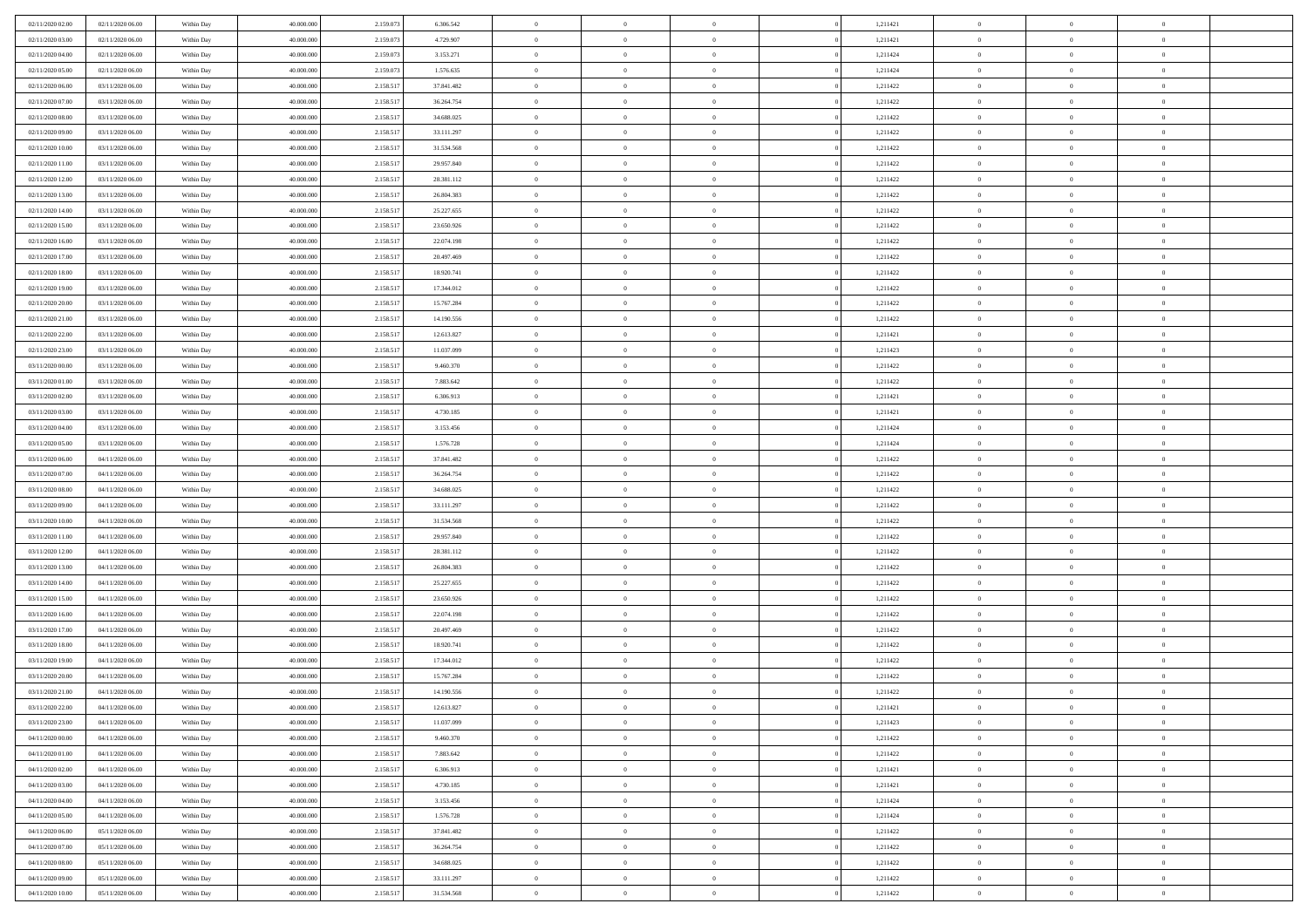| 04/11/2020 11:00                     | 05/11/2020 06.00                     | Within Day               | 40,000,000               | 2.158.517              | 29.957.840               | $\bf{0}$                   | $\overline{0}$             | $\Omega$                   | 1,211422             | $\theta$                 | $\overline{0}$                   | $\overline{0}$       |  |
|--------------------------------------|--------------------------------------|--------------------------|--------------------------|------------------------|--------------------------|----------------------------|----------------------------|----------------------------|----------------------|--------------------------|----------------------------------|----------------------|--|
| 04/11/2020 12:00                     | 05/11/2020 06:00                     | Within Day               | 40.000.000               | 2.158.517              | 28.381.112               | $\mathbf{0}$               | $\overline{0}$             | $\overline{0}$             | 1,211422             | $\theta$                 | $\bf{0}$                         | $\theta$             |  |
| 04/11/2020 13:00                     | 05/11/2020 06:00                     | Within Day               | 40.000.000               | 2.158.517              | 26.804.383               | $\,$ 0                     | $\overline{0}$             | $\bf{0}$                   | 1,211422             | $\,0\,$                  | $\overline{0}$                   | $\,$ 0 $\,$          |  |
| 04/11/2020 14:00                     | 05/11/2020 06.00                     | Within Day               | 40,000,000               | 2.158.517              | 25.227.655               | $\bf{0}$                   | $\overline{0}$             | $\Omega$                   | 1,211422             | $\theta$                 | $\theta$                         | $\theta$             |  |
| 04/11/2020 15:00                     | 05/11/2020 06:00                     | Within Dav               | 40.000.000               | 2.158.517              | 23.650.926               | $\mathbf{0}$               | $\overline{0}$             | $\overline{0}$             | 1,211422             | $\mathbf{0}$             | $\bf{0}$                         | $\overline{0}$       |  |
| 04/11/2020 16:00                     | 05/11/2020 06:00                     | Within Day               | 40.000.000               | 2.158.517              | 22.074.198               | $\bf{0}$                   | $\overline{0}$             | $\bf{0}$                   | 1,211422             | $\,0\,$                  | $\overline{0}$                   | $\,$ 0 $\,$          |  |
| 04/11/2020 17.00                     | 05/11/2020 06:00                     | Within Day               | 40,000,000               | 2.158.517              | 20.497.469               | $\bf{0}$                   | $\overline{0}$             | $\overline{0}$             | 1,211422             | $\bf{0}$                 | $\overline{0}$                   | $\theta$             |  |
| 04/11/2020 18:00                     | 05/11/2020 06:00                     | Within Dav               | 40.000.000               | 2.158.517              | 18.920.741               | $\overline{0}$             | $\overline{0}$             | $\overline{0}$             | 1,211422             | $\mathbf{0}$             | $\overline{0}$                   | $\theta$             |  |
| 04/11/2020 19:00                     | 05/11/2020 06:00                     | Within Day               | 40.000.000               | 2.158.517              | 17.344.012               | $\bf{0}$                   | $\overline{0}$             | $\bf{0}$                   | 1,211422             | $\,0\,$                  | $\overline{0}$                   | $\,$ 0 $\,$          |  |
| 04/11/2020 20:00                     | 05/11/2020 06.00                     | Within Day               | 40,000,000               | 2.158.517              | 15.767.284               | $\bf{0}$                   | $\overline{0}$             | $\overline{0}$             | 1,211422             | $\theta$                 | $\overline{0}$                   | $\overline{0}$       |  |
| 04/11/2020 21:00                     | 05/11/2020 06:00                     | Within Dav               | 40.000.000               | 2.158.517              | 14.190.556               | $\overline{0}$             | $\overline{0}$             | $\overline{0}$             | 1,211422             | $\mathbf{0}$             | $\bf{0}$                         | $\theta$             |  |
| 04/11/2020 22.00                     | 05/11/2020 06:00                     | Within Day               | 40.000.000               | 2.158.517              | 12.613.827               | $\bf{0}$                   | $\overline{0}$             | $\bf{0}$                   | 1,211421             | $\,0\,$                  | $\overline{0}$                   | $\,$ 0 $\,$          |  |
| 04/11/2020 23.00                     | 05/11/2020 06.00                     | Within Day               | 40,000,000               | 2.158.517              | 11.037.099               | $\bf{0}$                   | $\overline{0}$             | $\Omega$                   | 1,211423             | $\theta$                 | $\theta$                         | $\theta$             |  |
| 05/11/2020 00:00                     | 05/11/2020 06:00                     | Within Dav               | 40.000.000               | 2.158.517              | 9.460.370                | $\overline{0}$             | $\overline{0}$             | $\overline{0}$             | 1,211422             | $\mathbf{0}$             | $\overline{0}$                   | $\overline{0}$       |  |
| 05/11/2020 01:00                     | 05/11/2020 06:00                     | Within Day               | 40.000.000               | 2.158.517              | 7.883.642                | $\bf{0}$                   | $\overline{0}$             | $\bf{0}$                   | 1,211422             | $\,0\,$                  | $\overline{0}$                   | $\,$ 0 $\,$          |  |
| 05/11/2020 02.00                     | 05/11/2020 06.00                     | Within Day               | 40,000,000               | 2.158.517              | 6.306.913                | $\bf{0}$                   | $\overline{0}$             | $\overline{0}$             | 1,211421             | $\theta$                 | $\overline{0}$                   | $\overline{0}$       |  |
| 05/11/2020 03:00                     | 05/11/2020 06:00                     | Within Dav               | 40.000.000               | 2.158.517              | 4.730.185                | $\overline{0}$             | $\overline{0}$             | $\overline{0}$             | 1,211421             | $\overline{0}$           | $\overline{0}$                   | $\theta$             |  |
| 05/11/2020 04:00                     | 05/11/2020 06:00                     | Within Day               | 40.000.000               | 2.158.517              | 3.153.456                | $\bf{0}$                   | $\overline{0}$             | $\bf{0}$                   | 1,211424             | $\,0\,$                  | $\overline{0}$                   | $\,$ 0 $\,$          |  |
| 05/11/2020 05:00                     | 05/11/2020 06.00                     | Within Day               | 40,000,000               | 2.158.517              | 1.576.728                | $\bf{0}$                   | $\overline{0}$             | $\overline{0}$             | 1,211424             | $\theta$                 | $\theta$                         | $\overline{0}$       |  |
| 05/11/2020 06:00                     | 06/11/2020 06:00                     | Within Dav               | 40.000.000               | 2.158.517              | 37.841.482               | $\overline{0}$             | $\overline{0}$             | $\overline{0}$             | 1,211422             | $\overline{0}$           | $\overline{0}$                   | $\theta$             |  |
| 05/11/2020 07:00                     | 06/11/2020 06:00                     | Within Day               | 40.000.000               | 2.158.517              | 36.264.754               | $\bf{0}$                   | $\overline{0}$             | $\bf{0}$                   | 1,211422             | $\,0\,$                  | $\overline{0}$                   | $\,$ 0 $\,$          |  |
| 05/11/2020 08:00                     | 06/11/2020 06:00                     | Within Day               | 40,000,000               | 2.158.517              | 34,688,025               | $\bf{0}$                   | $\overline{0}$             | $\Omega$                   | 1,211422             | $\overline{0}$           | $\theta$                         | $\theta$             |  |
| 05/11/2020 09:00                     | 06/11/2020 06:00                     | Within Dav               | 40.000.000               | 2.158.517              | 33.111.297               | $\overline{0}$             | $\overline{0}$             | $\overline{0}$             | 1,211422             | $\overline{0}$           | $\overline{0}$                   | $\overline{0}$       |  |
| 05/11/2020 10:00                     | 06/11/2020 06:00                     | Within Day               | 40.000.000               | 2.158.517              | 31.534.568               | $\bf{0}$                   | $\overline{0}$             | $\bf{0}$                   | 1,211422             | $\,0\,$                  | $\overline{0}$                   | $\,$ 0 $\,$          |  |
| 05/11/2020 11:00                     | 06/11/2020 06:00                     | Within Day               | 40,000,000               | 2.158.517              | 29.957.840               | $\bf{0}$                   | $\overline{0}$             | $\overline{0}$             | 1,211422             | $\bf{0}$                 | $\overline{0}$                   | $\overline{0}$       |  |
| 05/11/2020 12:00                     | 06/11/2020 06:00                     | Within Dav               | 40.000.000               | 2.158.517              | 28.381.112               | $\overline{0}$             | $\overline{0}$             | $\overline{0}$             | 1,211422             | $\overline{0}$           | $\overline{0}$                   | $\theta$             |  |
| 05/11/2020 13:00                     | 06/11/2020 06:00                     | Within Day               | 40.000.000               | 2.158.517              | 26.804.383               | $\bf{0}$                   | $\overline{0}$             | $\bf{0}$                   | 1,211422             | $\,0\,$                  | $\overline{0}$                   | $\,$ 0 $\,$          |  |
| 05/11/2020 14:00                     | 06/11/2020 06:00                     | Within Day               | 40,000,000               | 2.158.517              | 25.227.655               | $\bf{0}$                   | $\overline{0}$             | $\Omega$                   | 1,211422             | $\theta$                 | $\theta$                         | $\overline{0}$       |  |
| 05/11/2020 15:00                     | 06/11/2020 06:00                     | Within Dav               | 40.000.000               | 2.158.517              | 23.650.926               | $\overline{0}$             | $\overline{0}$             | $\overline{0}$             | 1,211422             | $\overline{0}$           | $\bf{0}$                         | $\overline{0}$       |  |
| 05/11/2020 16:00                     | 06/11/2020 06:00                     | Within Day               | 40.000.000               | 2.158.517              | 22.074.198               | $\bf{0}$                   | $\overline{0}$             | $\bf{0}$                   | 1,211422             | $\,0\,$                  | $\overline{0}$                   | $\,$ 0 $\,$          |  |
| 05/11/2020 17.00                     | 06/11/2020 06.00                     | Within Day               | 40.000.000               | 2.158.517              | 20.497.469               | $\,$ 0                     | $\overline{0}$             | $\overline{0}$             | 1,211422             | $\bf{0}$                 | $\overline{0}$                   | $\theta$             |  |
| 05/11/2020 18:00                     | 06/11/2020 06:00                     | Within Dav               | 40.000.000               | 2.158.517              | 18.920.741               | $\overline{0}$             | $\overline{0}$             | $\overline{0}$             | 1,211422             | $\mathbf{0}$             | $\overline{0}$                   | $\overline{0}$       |  |
| 05/11/2020 19:00                     | 06/11/2020 06:00                     | Within Day               | 40.000.000               | 2.158.517              | 17.344.012               | $\bf{0}$                   | $\overline{0}$             | $\bf{0}$                   | 1,211422             | $\,0\,$                  | $\overline{0}$                   | $\,$ 0 $\,$          |  |
| 05/11/2020 20:00<br>05/11/2020 21:00 | 06/11/2020 06.00<br>06/11/2020 06:00 | Within Day<br>Within Dav | 40.000.000<br>40.000.000 | 2.158.517<br>2.158.517 | 15.767.284<br>14.190.556 | $\bf{0}$<br>$\overline{0}$ | $\bf{0}$<br>$\overline{0}$ | $\bf{0}$<br>$\overline{0}$ | 1,211422             | $\bf{0}$<br>$\mathbf{0}$ | $\overline{0}$<br>$\overline{0}$ | $\bf{0}$<br>$\theta$ |  |
| 05/11/2020 22.00                     | 06/11/2020 06:00                     | Within Day               | 40.000.000               | 2.158.517              | 12.613.827               | $\bf{0}$                   | $\overline{0}$             | $\bf{0}$                   | 1,211422<br>1,211421 | $\,0\,$                  | $\overline{0}$                   | $\,$ 0 $\,$          |  |
| 05/11/2020 23.00                     | 06/11/2020 06:00                     | Within Day               | 40.000.000               | 2.158.517              | 11.037.099               | $\bf{0}$                   | $\bf{0}$                   | $\overline{0}$             | 1,211423             | $\bf{0}$                 | $\overline{0}$                   | $\theta$             |  |
| 06/11/2020 00:00                     | 06/11/2020 06:00                     | Within Dav               | 40.000.000               | 2.158.517              | 9.460.370                | $\overline{0}$             | $\overline{0}$             | $\overline{0}$             | 1,211422             | $\mathbf{0}$             | $\overline{0}$                   | $\overline{0}$       |  |
| 06/11/2020 01:00                     | 06/11/2020 06:00                     | Within Day               | 40.000.000               | 2.158.517              | 7.883.642                | $\bf{0}$                   | $\overline{0}$             | $\bf{0}$                   | 1,211422             | $\,0\,$                  | $\overline{0}$                   | $\,$ 0 $\,$          |  |
| 06/11/2020 02.00                     | 06/11/2020 06.00                     | Within Day               | 40.000.000               | 2.158.517              | 6.306.913                | $\bf{0}$                   | $\bf{0}$                   | $\overline{0}$             | 1,211421             | $\bf{0}$                 | $\overline{0}$                   | $\theta$             |  |
| 06/11/2020 03:00                     | 06/11/2020 06:00                     | Within Dav               | 40.000.000               | 2.158.517              | 4.730.185                | $\overline{0}$             | $\overline{0}$             | $\overline{0}$             | 1,211421             | $\mathbf{0}$             | $\overline{0}$                   | $\theta$             |  |
| 06/11/2020 04:00                     | 06/11/2020 06:00                     | Within Day               | 40.000.000               | 2.158.517              | 3.153.456                | $\bf{0}$                   | $\overline{0}$             | $\bf{0}$                   | 1,211424             | $\,0\,$                  | $\overline{0}$                   | $\,$ 0 $\,$          |  |
| 06/11/2020 05:00                     | 06/11/2020 06.00                     | Within Day               | 40.000.000               | 2.158.517              | 1.576.728                | $\bf{0}$                   | $\bf{0}$                   | $\bf{0}$                   | 1,211424             | $\bf{0}$                 | $\overline{0}$                   | $\bf{0}$             |  |
| 06/11/2020 06:00                     | 07/11/2020 06:00                     | Within Dav               | 40.000.000               | 2.158.517              | 37.841.482               | $\mathbf{0}$               | $\overline{0}$             | $\overline{0}$             | 1,211422             | $\theta$                 | $\bf{0}$                         | $\theta$             |  |
| 06/11/2020 07:00                     | 07/11/2020 06.00                     | Within Day               | 40.000.000               | 2.158.517              | 36.264.754               | $\bf{0}$                   | $\overline{0}$             | $\theta$                   | 1,211422             | $\bf{0}$                 | $\overline{0}$                   | $\theta$             |  |
| 06/11/2020 08:00                     | 07/11/2020 06.00                     | Within Day               | 40.000.000               | 2.158.517              | 34.688.025               | $\bf{0}$                   | $\bf{0}$                   | $\bf{0}$                   | 1,211422             | $\bf{0}$                 | $\overline{0}$                   | $\bf{0}$             |  |
| 06/11/2020 09:00                     | 07/11/2020 06:00                     | Within Day               | 40.000.000               | 2.158.517              | 33.111.297               | $\overline{0}$             | $\overline{0}$             | $\overline{0}$             | 1,211422             | $\overline{0}$           | $\overline{0}$                   | $\overline{0}$       |  |
| 06/11/2020 10:00                     | 07/11/2020 06:00                     | Within Day               | 40.000.000               | 2.158.517              | 31.534.568               | $\,$ 0 $\,$                | $\overline{0}$             | $\overline{0}$             | 1,211422             | $\,$ 0 $\,$              | $\,$ 0 $\,$                      | $\,0\,$              |  |
| 06/11/2020 11:00                     | 07/11/2020 06.00                     | Within Day               | 40.000.000               | 2.158.517              | 29.957.840               | $\bf{0}$                   | $\bf{0}$                   | $\overline{0}$             | 1,211422             | $\mathbf{0}$             | $\overline{0}$                   | $\bf{0}$             |  |
| 06/11/2020 12:00                     | 07/11/2020 06:00                     | Within Day               | 40.000.000               | 2.158.517              | 28.381.112               | $\,$ 0 $\,$                | $\overline{0}$             | $\overline{0}$             | 1,211422             | $\mathbf{0}$             | $\bf{0}$                         | $\overline{0}$       |  |
| 06/11/2020 13:00                     | 07/11/2020 06:00                     | Within Day               | 40.000.000               | 2.158.517              | 26.804.383               | $\,$ 0 $\,$                | $\overline{0}$             | $\overline{0}$             | 1,211422             | $\,$ 0 $\,$              | $\overline{0}$                   | $\,$ 0               |  |
| 06/11/2020 14:00                     | 07/11/2020 06:00                     | Within Day               | 40.000.000               | 2.158.517              | 25.227.655               | $\bf{0}$                   | $\overline{0}$             | $\overline{0}$             | 1,211422             | $\overline{0}$           | $\overline{0}$                   | $\bf{0}$             |  |
| 06/11/2020 15:00                     | 07/11/2020 06:00                     | Within Day               | 40.000.000               | 2.158.517              | 23.650.926               | $\mathbf{0}$               | $\overline{0}$             | $\overline{0}$             | 1,211422             | $\overline{0}$           | $\bf{0}$                         | $\overline{0}$       |  |
| 06/11/2020 16:00                     | 07/11/2020 06:00                     | Within Day               | 40.000.000               | 2.158.517              | 22.074.198               | $\,$ 0 $\,$                | $\overline{0}$             | $\overline{0}$             | 1,211422             | $\,$ 0 $\,$              | $\bf{0}$                         | $\,$ 0               |  |
| 06/11/2020 17.00                     | 07/11/2020 06:00                     | Within Day               | 40.000.000               | 2.158.517              | 20.497.469               | $\bf{0}$                   | $\overline{0}$             | $\overline{0}$             | 1,211422             | $\mathbf{0}$             | $\overline{0}$                   | $\bf{0}$             |  |
| 06/11/2020 18:00                     | 07/11/2020 06:00                     | Within Day               | 40.000.000               | 2.158.517              | 18.920.741               | $\mathbf{0}$               | $\overline{0}$             | $\overline{0}$             | 1,211422             | $\overline{0}$           | $\overline{0}$                   | $\overline{0}$       |  |
| 06/11/2020 19:00                     | 07/11/2020 06.00                     | Within Day               | 40.000.000               | 2.158.517              | 17.344.012               | $\,0\,$                    | $\overline{0}$             | $\bf{0}$                   | 1,211422             | $\,0\,$                  | $\overline{0}$                   | $\,0\,$              |  |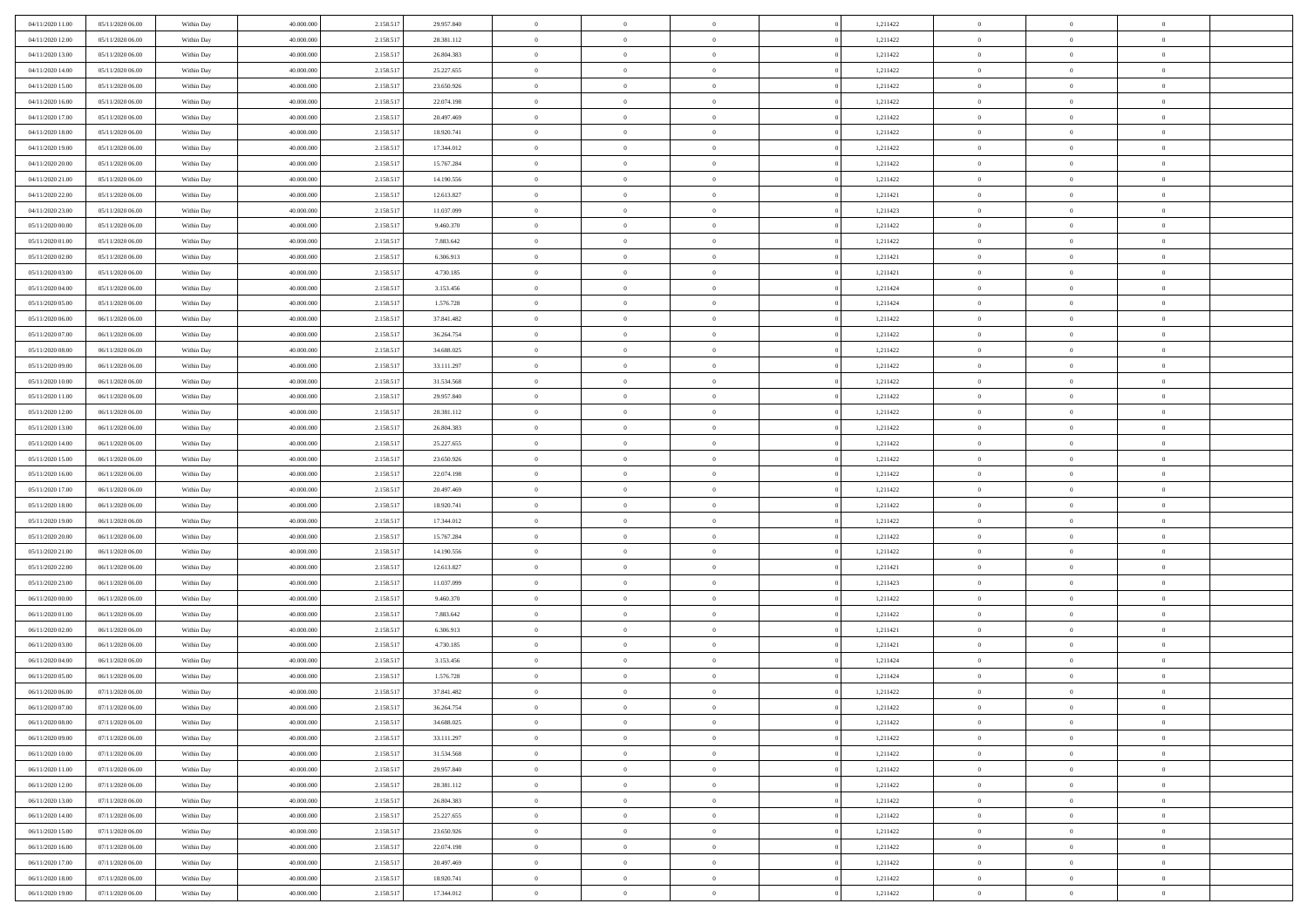| 06/11/2020 20:00 | 07/11/2020 06.00 | Within Day | 40.000.000               | 2.158.51  | 15.767.284 | $\bf{0}$       | $\bf{0}$       | $\Omega$       | 1,211422 | $\bf{0}$       | $\overline{0}$ | $\bf{0}$       |  |
|------------------|------------------|------------|--------------------------|-----------|------------|----------------|----------------|----------------|----------|----------------|----------------|----------------|--|
| 06/11/2020 21.00 | 07/11/2020 06:00 | Within Day | 40,000,000               | 2.158.51  | 14.190.556 | $\overline{0}$ | $\overline{0}$ | $\Omega$       | 1,211422 | $\overline{0}$ | $\theta$       | $\theta$       |  |
| 06/11/2020 22:00 | 07/11/2020 06:00 | Within Day | 40.000.000               | 2.158.517 | 12.613.827 | $\overline{0}$ | $\overline{0}$ | $\overline{0}$ | 1,211421 | $\mathbf{0}$   | $\overline{0}$ | $\theta$       |  |
| 06/11/2020 23.00 | 07/11/2020 06:00 | Within Day | 40.000.000               | 2.158.517 | 11.037.099 | $\bf{0}$       | $\overline{0}$ | $\overline{0}$ | 1,211423 | $\mathbf{0}$   | $\overline{0}$ | $\bf{0}$       |  |
| 07/11/2020 00:00 | 07/11/2020 06.00 |            | 40,000,000               | 2.158.51  | 9.460.370  | $\bf{0}$       | $\overline{0}$ | $\overline{0}$ | 1,211422 | $\bf{0}$       | $\overline{0}$ | $\bf{0}$       |  |
| 07/11/2020 01:00 |                  | Within Day |                          |           |            | $\overline{0}$ |                |                |          |                |                | $\theta$       |  |
|                  | 07/11/2020 06:00 | Within Day | 40.000.000               | 2.158.517 | 7.883.642  |                | $\overline{0}$ | $\overline{0}$ | 1,211422 | $\mathbf{0}$   | $\overline{0}$ |                |  |
| 07/11/2020 02.00 | 07/11/2020 06.00 | Within Day | 40.000.000               | 2.158.51  | 6.306.913  | $\bf{0}$       | $\overline{0}$ | $\overline{0}$ | 1,211421 | $\bf{0}$       | $\overline{0}$ | $\bf{0}$       |  |
| 07/11/2020 03:00 | 07/11/2020 06.00 | Within Day | 40,000,000               | 2.158.51  | 4.730.185  | $\overline{0}$ | $\overline{0}$ | $\overline{0}$ | 1,211421 | $\mathbf{0}$   | $\theta$       | $\theta$       |  |
| 07/11/2020 04:00 | 07/11/2020 06:00 | Within Day | 40.000.000               | 2.158.51  | 3.153.456  | $\overline{0}$ | $\overline{0}$ | $\overline{0}$ | 1,211424 | $\mathbf{0}$   | $\overline{0}$ | $\theta$       |  |
| 07/11/2020 05:00 | 07/11/2020 06.00 | Within Day | 40.000.000               | 2.158.517 | 1.576.728  | $\bf{0}$       | $\bf{0}$       | $\Omega$       | 1,211424 | $\bf{0}$       | $\overline{0}$ | $\bf{0}$       |  |
| 07/11/2020 06:00 | 08/11/2020 06:00 | Within Day | 40,000,000               | 2.158.51  | 37.841.482 | $\bf{0}$       | $\overline{0}$ | $\overline{0}$ | 1,211422 | $\mathbf{0}$   | $\theta$       | $\theta$       |  |
| 07/11/2020 07:00 | 08/11/2020 06:00 | Within Day | 40.000.000               | 2.158.517 | 36.264.754 | $\overline{0}$ | $\overline{0}$ | $\overline{0}$ | 1,211422 | $\mathbf{0}$   | $\overline{0}$ | $\theta$       |  |
| 07/11/2020 08:00 | 08/11/2020 06:00 | Within Day | 40.000.000               | 2.158.517 | 34.688.025 | $\bf{0}$       | $\overline{0}$ | $\overline{0}$ | 1,211422 | $\mathbf{0}$   | $\overline{0}$ | $\bf{0}$       |  |
| 07/11/2020 09:00 | 08/11/2020 06:00 | Within Day | 40,000,000               | 2.158.51  | 33.111.297 | $\bf{0}$       | $\overline{0}$ | $\overline{0}$ | 1,211422 | $\bf{0}$       | $\theta$       | $\bf{0}$       |  |
| 07/11/2020 10:00 | 08/11/2020 06:00 | Within Day | 40.000.000               | 2.158.517 | 31.534.568 | $\overline{0}$ | $\overline{0}$ | $\overline{0}$ | 1,211422 | $\overline{0}$ | $\overline{0}$ | $\theta$       |  |
| 07/11/2020 11:00 | 08/11/2020 06:00 | Within Day | 40.000.000               | 2.158.517 | 29.957.840 | $\bf{0}$       | $\overline{0}$ | $\Omega$       | 1,211422 | $\bf{0}$       | $\overline{0}$ | $\bf{0}$       |  |
| 07/11/2020 12:00 | 08/11/2020 06:00 | Within Day | 40,000,000               | 2.158.51  | 28.381.112 | $\,$ 0 $\,$    | $\overline{0}$ | $\overline{0}$ | 1,211422 | $\mathbf{0}$   | $\theta$       | $\theta$       |  |
| 07/11/2020 13.00 | 08/11/2020 06:00 | Within Day | 40.000.000               | 2.158.517 | 26.804.383 | $\overline{0}$ | $\overline{0}$ | $\overline{0}$ | 1,211422 | $\mathbf{0}$   | $\overline{0}$ | $\theta$       |  |
| 07/11/2020 14.00 | 08/11/2020 06:00 | Within Day | 40.000.000               | 2.158.51  | 25.227.655 | $\bf{0}$       | $\overline{0}$ | $\Omega$       | 1,211422 | $\bf{0}$       | $\overline{0}$ | $\bf{0}$       |  |
| 07/11/2020 15:00 | 08/11/2020 06:00 | Within Day | 40,000,000               | 2.158.51  | 23.650.926 | $\bf{0}$       | $\overline{0}$ | $\overline{0}$ | 1,211422 | $\mathbf{0}$   | $\mathbf{0}$   | $\overline{0}$ |  |
| 07/11/2020 16.00 | 08/11/2020 06:00 | Within Day | 40.000.000               | 2.158.517 | 22.074.198 | $\overline{0}$ | $\overline{0}$ | $\overline{0}$ | 1,211422 | $\mathbf{0}$   | $\overline{0}$ | $\theta$       |  |
| 07/11/2020 17.00 | 08/11/2020 06:00 | Within Day | 40.000.000               | 2.158.517 | 20.497.469 | $\bf{0}$       | $\overline{0}$ | $\overline{0}$ | 1,211422 | $\mathbf{0}$   | $\overline{0}$ | $\bf{0}$       |  |
| 07/11/2020 18:00 | 08/11/2020 06:00 | Within Day | 40,000,000               | 2.158.51  | 18.920.741 | $\bf{0}$       | $\overline{0}$ | $\overline{0}$ | 1,211422 | $\,$ 0 $\,$    | $\overline{0}$ | $\bf{0}$       |  |
| 07/11/2020 19:00 | 08/11/2020 06:00 | Within Day | 40.000.000               | 2.158.517 | 17.344.012 | $\overline{0}$ | $\overline{0}$ | $\overline{0}$ | 1,211422 | $\mathbf{0}$   | $\overline{0}$ | $\theta$       |  |
| 07/11/2020 20:00 | 08/11/2020 06:00 | Within Day | 40.000.000               | 2.158.517 | 15.767.284 | $\bf{0}$       | $\overline{0}$ | $\overline{0}$ | 1,211422 | $\bf{0}$       | $\overline{0}$ | $\bf{0}$       |  |
| 07/11/2020 21:00 | 08/11/2020 06:00 | Within Day | 40,000,000               | 2.158.51  | 14.190.556 | $\bf{0}$       | $\overline{0}$ | $\overline{0}$ | 1,211422 | $\mathbf{0}$   | $\overline{0}$ | $\theta$       |  |
| 07/11/2020 22:00 | 08/11/2020 06:00 | Within Day | 40.000.000               | 2.158.517 | 12.613.827 | $\overline{0}$ | $\overline{0}$ | $\overline{0}$ | 1,211421 | $\mathbf{0}$   | $\overline{0}$ | $\theta$       |  |
| 07/11/2020 23.00 | 08/11/2020 06:00 | Within Day | 40.000.000               | 2.158.517 | 11.037.099 | $\bf{0}$       | $\overline{0}$ | $\Omega$       | 1,211423 | $\mathbf{0}$   | $\overline{0}$ | $\bf{0}$       |  |
| 08/11/2020 00:00 | 08/11/2020 06:00 | Within Day | 40,000,000               | 2.158.51  | 9.460.370  | $\bf{0}$       | $\overline{0}$ | $\overline{0}$ | 1,211422 | $\mathbf{0}$   | $\theta$       | $\overline{0}$ |  |
| 08/11/2020 01:00 | 08/11/2020 06:00 | Within Day | 40.000.000               | 2.158.517 | 7.883.642  | $\overline{0}$ | $\overline{0}$ | $\overline{0}$ | 1,211422 | $\mathbf{0}$   | $\overline{0}$ | $\theta$       |  |
|                  |                  |            |                          |           |            | $\,$ 0         | $\overline{0}$ | $\overline{0}$ |          | $\,$ 0 $\,$    | $\overline{0}$ | $\,0\,$        |  |
| 08/11/2020 02:00 | 08/11/2020 06:00 | Within Day | 40.000.000<br>40,000,000 | 2.158.51  | 6.306.913  |                |                |                | 1,211421 |                | $\theta$       |                |  |
| 08/11/2020 03:00 | 08/11/2020 06:00 | Within Day |                          | 2.158.51  | 4.730.185  | $\bf{0}$       | $\overline{0}$ | $\overline{0}$ | 1,211421 | $\mathbf{0}$   |                | $\overline{0}$ |  |
| 08/11/2020 04:00 | 08/11/2020 06:00 | Within Day | 40.000.000               | 2.158.517 | 3.153.456  | $\overline{0}$ | $\overline{0}$ | $\overline{0}$ | 1,211424 | $\mathbf{0}$   | $\overline{0}$ | $\theta$       |  |
| 08/11/2020 05:00 | 08/11/2020 06:00 | Within Day | 40.000.000               | 2.158.517 | 1.576.728  | $\,$ 0         | $\overline{0}$ | $\theta$       | 1,211424 | $\,$ 0         | $\overline{0}$ | $\mathbf{0}$   |  |
| 08/11/2020 06:00 | 09/11/2020 06:00 | Within Day | 40,000,000               | 2.158.51  | 37.841.482 | $\bf{0}$       | $\overline{0}$ | $\overline{0}$ | 1,211422 | $\mathbf{0}$   | $\overline{0}$ | $\overline{0}$ |  |
| 08/11/2020 07:00 | 09/11/2020 06:00 | Within Day | 40.000.000               | 2.158.51  | 36.264.754 | $\overline{0}$ | $\overline{0}$ | $\overline{0}$ | 1,211422 | $\mathbf{0}$   | $\overline{0}$ | $\theta$       |  |
| 08/11/2020 08:00 | 09/11/2020 06:00 | Within Day | 40.000.000               | 2.158.517 | 34.688.025 | $\overline{0}$ | $\overline{0}$ | $\overline{0}$ | 1,211422 | $\,$ 0 $\,$    | $\overline{0}$ | $\mathbf{0}$   |  |
| 08/11/2020 11:00 | 09/11/2020 06:00 | Within Day | 40,000,000               | 2.158.51  | 29.957.840 | $\bf{0}$       | $\overline{0}$ | $\overline{0}$ | 1,211422 | $\mathbf{0}$   | $\theta$       | $\overline{0}$ |  |
| 08/11/2020 12:00 | 09/11/2020 06:00 | Within Day | 40.000.000               | 2.158.517 | 28.381.112 | $\overline{0}$ | $\overline{0}$ | $\overline{0}$ | 1,211422 | $\mathbf{0}$   | $\overline{0}$ | $\theta$       |  |
| 08/11/2020 13:00 | 09/11/2020 06:00 | Within Day | 40.000.000               | 2.158.517 | 26.804.383 | $\,$ 0         | $\overline{0}$ | $\overline{0}$ | 1,211422 | $\,$ 0         | $\overline{0}$ | $\,0\,$        |  |
| 08/11/2020 14:00 | 09/11/2020 06:00 | Within Day | 40,000,000               | 2.158.51  | 25.227.655 | $\bf{0}$       | $\,$ 0 $\,$    | $\overline{0}$ | 1,211422 | $\,$ 0 $\,$    | $\overline{0}$ | $\overline{0}$ |  |
| 08/11/2020 15:00 | 09/11/2020 06:00 | Within Day | 40.000.000               | 2.158.517 | 23.650.926 | $\overline{0}$ | $\overline{0}$ | $\overline{0}$ | 1,211422 | $\mathbf{0}$   | $\overline{0}$ | $\theta$       |  |
| 08/11/2020 16:00 | 09/11/2020 06:00 | Within Day | 40.000.000               | 2.158.51  | 22.074.198 | $\overline{0}$ | $\overline{0}$ | $\overline{0}$ | 1,211422 | $\overline{0}$ | $\overline{0}$ | $\mathbf{0}$   |  |
| 08/11/2020 17:00 | 09/11/2020 06:00 | Within Day | 40,000,000               | 2.158.51  | 20.497.469 | $\bf{0}$       | $\overline{0}$ | $\overline{0}$ | 1,211422 | $\mathbf{0}$   | $\overline{0}$ | $\bf{0}$       |  |
| 08/11/2020 18:00 | 09/11/2020 06:00 | Within Day | 40.000.000               | 2.158.517 | 18.920.741 | $\overline{0}$ | $\theta$       |                | 1,211422 | $\overline{0}$ | $\Omega$       | $\overline{0}$ |  |
| 08/11/2020 19:00 | 09/11/2020 06:00 | Within Day | 40.000.000               | 2.158.517 | 17.344.012 | $\,$ 0         | $\overline{0}$ | $\overline{0}$ | 1,211422 | $\,$ 0 $\,$    | $\bf{0}$       | $\mathbf{0}$   |  |
| 08/11/2020 20:00 | 09/11/2020 06:00 | Within Day | 40,000,000               | 2.158.51  | 15.767.284 | $\mathbf{0}$   | $\overline{0}$ | $\overline{0}$ | 1,211422 | $\,$ 0 $\,$    | $\overline{0}$ | $\overline{0}$ |  |
| 08/11/2020 21.00 | 09/11/2020 06:00 | Within Day | 40.000.000               | 2.158.517 | 14.190.556 | $\mathbf{0}$   | $\overline{0}$ | $\overline{0}$ | 1,211422 | $\mathbf{0}$   | $\bf{0}$       | $\overline{0}$ |  |
| 08/11/2020 22.00 | 09/11/2020 06:00 | Within Day | 40.000.000               | 2.158.517 | 12.613.827 | $\,$ 0 $\,$    | $\overline{0}$ | $\overline{0}$ | 1,211421 | $\,$ 0 $\,$    | $\bf{0}$       | $\theta$       |  |
| 08/11/2020 23.00 | 09/11/2020 06:00 | Within Day | 40,000,000               | 2.158.517 | 11.037.099 | $\,$ 0 $\,$    | $\,$ 0 $\,$    | $\overline{0}$ | 1,211423 | $\,$ 0 $\,$    | $\overline{0}$ | $\overline{0}$ |  |
| 09/11/2020 00:00 | 09/11/2020 06:00 | Within Day | 40.000.000               | 2.158.517 | 9.460.370  | $\mathbf{0}$   | $\overline{0}$ | $\overline{0}$ | 1,211422 | $\mathbf{0}$   | $\bf{0}$       | $\overline{0}$ |  |
| 09/11/2020 01:00 | 09/11/2020 06:00 | Within Day | 40.000.000               | 2.158.517 | 7.883.642  | $\,$ 0 $\,$    | $\overline{0}$ | $\overline{0}$ | 1,211422 | $\,$ 0 $\,$    | $\mathbf{0}$   | $\theta$       |  |
| 09/11/2020 02.00 | 09/11/2020 06:00 | Within Day | 40,000,000               | 2.158.51  | 6.306.913  | $\mathbf{0}$   | $\overline{0}$ | $\overline{0}$ | 1,211421 | $\,$ 0 $\,$    | $\overline{0}$ | $\overline{0}$ |  |
| 09/11/2020 03:00 | 09/11/2020 06:00 | Within Day | 40.000.000               | 2.158.517 | 4.730.185  | $\mathbf{0}$   | $\overline{0}$ | $\overline{0}$ | 1,211421 | $\mathbf{0}$   | $\bf{0}$       | $\overline{0}$ |  |
| 09/11/2020 04:00 | 09/11/2020 06:00 | Within Day | 40.000.000               | 2.158.517 | 3.153.456  | $\,$ 0 $\,$    | $\overline{0}$ | $\overline{0}$ | 1,211424 | $\,$ 0 $\,$    | $\overline{0}$ | $\theta$       |  |
| 09/11/2020 05:00 | 09/11/2020 06:00 | Within Day | 40,000,000               | 2.158.517 | 1.576.728  | $\mathbf{0}$   | $\overline{0}$ | $\overline{0}$ | 1,211424 | $\,$ 0 $\,$    | $\overline{0}$ | $\overline{0}$ |  |
| 09/11/2020 06.00 | 10/11/2020 06:00 | Within Day | 40.000.000               | 2.158.517 | 37.841.482 | $\mathbf{0}$   | $\overline{0}$ | $\overline{0}$ | 1,211422 | $\mathbf{0}$   | $\overline{0}$ | $\overline{0}$ |  |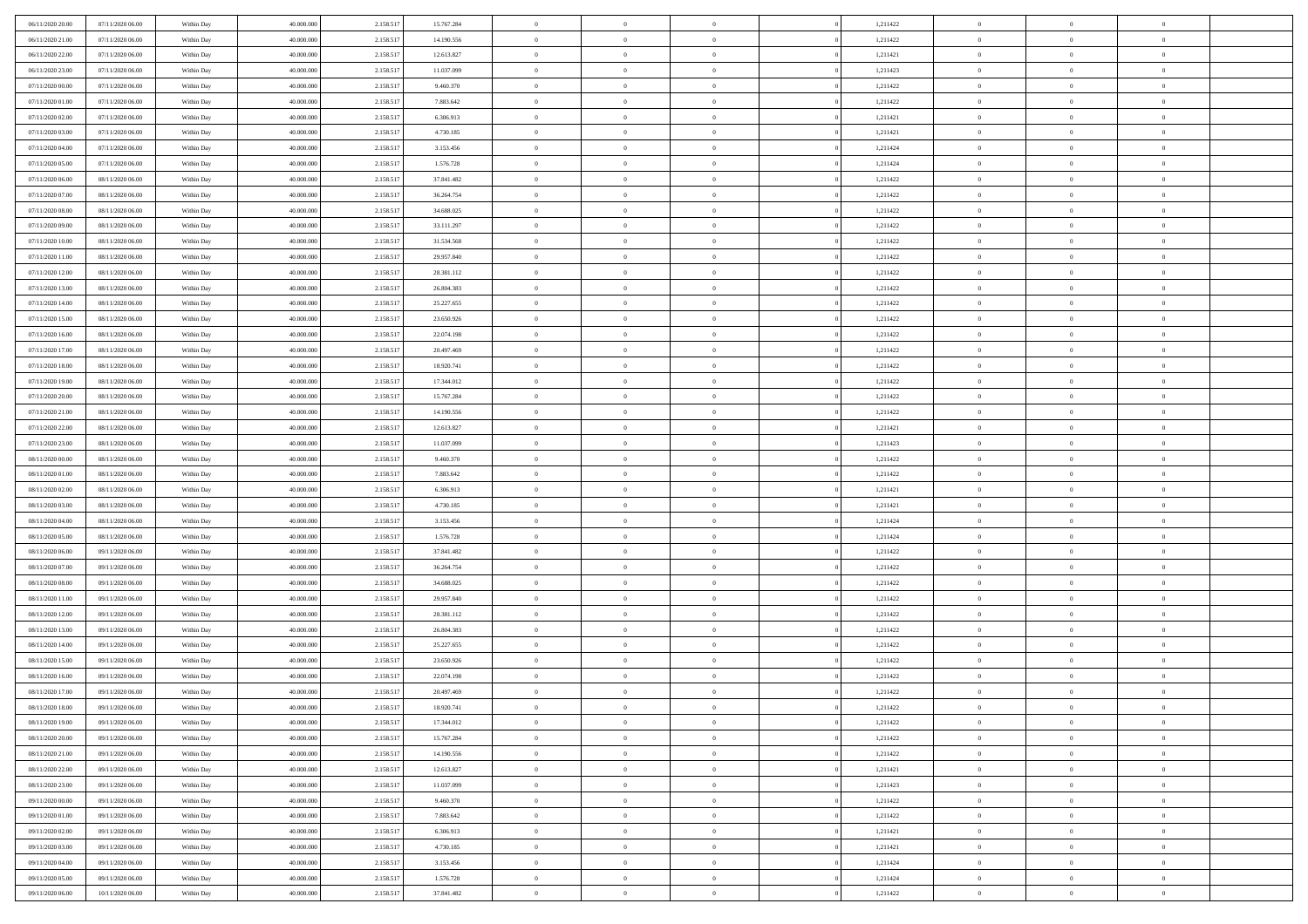| 09/11/2020 07:00                     | 10/11/2020 06:00 | Within Day | 40.000.000 | 2.158.51  | 36.264.754 | $\bf{0}$                   | $\overline{0}$                   | $\Omega$                         | 1,211422 | $\bf{0}$       | $\overline{0}$ | $\bf{0}$       |  |
|--------------------------------------|------------------|------------|------------|-----------|------------|----------------------------|----------------------------------|----------------------------------|----------|----------------|----------------|----------------|--|
| 09/11/2020 08:00                     | 10/11/2020 06:00 | Within Day | 40,000,000 | 2.158.51  | 34.688.025 | $\overline{0}$             | $\overline{0}$                   | $\Omega$                         | 1,211422 | $\overline{0}$ | $\theta$       | $\theta$       |  |
| 09/11/2020 09:00                     | 10/11/2020 06:00 | Within Day | 40.000.000 | 2.158.517 | 33.111.297 | $\overline{0}$             | $\overline{0}$                   | $\overline{0}$                   | 1,211422 | $\mathbf{0}$   | $\overline{0}$ | $\theta$       |  |
| 09/11/2020 10:00                     | 10/11/2020 06:00 | Within Day | 40.000.000 | 2.158.517 | 31.534.568 | $\bf{0}$                   | $\overline{0}$                   | $\overline{0}$                   | 1,211422 | $\mathbf{0}$   | $\overline{0}$ | $\bf{0}$       |  |
| 09/11/2020 11:00                     | 10/11/2020 06:00 | Within Day | 40,000,000 | 2.158.51  | 29.957.840 | $\bf{0}$                   | $\overline{0}$                   | $\overline{0}$                   | 1,211422 | $\bf{0}$       | $\overline{0}$ | $\bf{0}$       |  |
| 09/11/2020 12:00                     | 10/11/2020 06:00 | Within Day | 40.000.000 | 2.158.517 | 28.381.112 | $\overline{0}$             | $\overline{0}$                   | $\overline{0}$                   | 1,211422 | $\mathbf{0}$   | $\overline{0}$ | $\theta$       |  |
| 09/11/2020 13:00                     | 10/11/2020 06:00 | Within Day | 40.000.000 | 2.158.517 | 26.804.383 | $\bf{0}$                   | $\overline{0}$                   | $\overline{0}$                   | 1,211422 | $\bf{0}$       | $\overline{0}$ | $\bf{0}$       |  |
| 09/11/2020 14:00                     | 10/11/2020 06:00 | Within Day | 40,000,000 | 2.158.51  | 25.227.655 | $\mathbf{0}$               | $\overline{0}$                   | $\overline{0}$                   | 1,211422 | $\mathbf{0}$   | $\theta$       | $\theta$       |  |
| 09/11/2020 15:00                     | 10/11/2020 06:00 | Within Day | 40.000.000 | 2.158.517 | 23.650.926 | $\overline{0}$             | $\overline{0}$                   | $\overline{0}$                   | 1,211422 | $\mathbf{0}$   | $\overline{0}$ | $\theta$       |  |
|                                      | 10/11/2020 06:00 |            | 40.000.000 |           | 22.074.198 | $\bf{0}$                   | $\overline{0}$                   | $\Omega$                         | 1,211422 | $\bf{0}$       | $\overline{0}$ | $\bf{0}$       |  |
| 09/11/2020 16:00                     |                  | Within Day | 40,000,000 | 2.158.517 |            |                            |                                  |                                  |          |                | $\theta$       | $\theta$       |  |
| 09/11/2020 17:00                     | 10/11/2020 06:00 | Within Day |            | 2.158.51  | 20.497.469 | $\bf{0}$<br>$\overline{0}$ | $\overline{0}$<br>$\overline{0}$ | $\overline{0}$                   | 1,211422 | $\mathbf{0}$   |                | $\theta$       |  |
| 09/11/2020 18:00<br>09/11/2020 19:00 | 10/11/2020 06:00 | Within Day | 40.000.000 | 2.158.517 | 18.920.741 |                            |                                  | $\overline{0}$<br>$\overline{0}$ | 1,211422 | $\mathbf{0}$   | $\overline{0}$ |                |  |
|                                      | 10/11/2020 06:00 | Within Day | 40.000.000 | 2.158.517 | 17.344.012 | $\bf{0}$                   | $\overline{0}$                   |                                  | 1,211422 | $\mathbf{0}$   | $\overline{0}$ | $\bf{0}$       |  |
| 09/11/2020 20:00                     | 10/11/2020 06:00 | Within Day | 40,000,000 | 2.158.51  | 15.767.284 | $\bf{0}$                   | $\overline{0}$                   | $\overline{0}$                   | 1,211422 | $\bf{0}$       | $\theta$       | $\bf{0}$       |  |
| 09/11/2020 21.00                     | 10/11/2020 06:00 | Within Day | 40.000.000 | 2.158.517 | 14.190.556 | $\overline{0}$             | $\overline{0}$                   | $\overline{0}$                   | 1,211422 | $\mathbf{0}$   | $\overline{0}$ | $\theta$       |  |
| 09/11/2020 22.00                     | 10/11/2020 06:00 | Within Day | 40.000.000 | 2.158.517 | 12.613.827 | $\bf{0}$                   | $\overline{0}$                   | $\Omega$                         | 1,211421 | $\bf{0}$       | $\overline{0}$ | $\bf{0}$       |  |
| 09/11/2020 23.00                     | 10/11/2020 06:00 | Within Day | 40,000,000 | 2.158.51  | 11.037.099 | $\,$ 0 $\,$                | $\overline{0}$                   | $\overline{0}$                   | 1,211423 | $\mathbf{0}$   | $\theta$       | $\theta$       |  |
| 10/11/2020 00:00                     | 10/11/2020 06:00 | Within Day | 40.000.000 | 2.158.517 | 9.460.370  | $\overline{0}$             | $\overline{0}$                   | $\overline{0}$                   | 1,211422 | $\mathbf{0}$   | $\overline{0}$ | $\theta$       |  |
| 10/11/2020 01:00                     | 10/11/2020 06:00 | Within Day | 40.000.000 | 2.158.51  | 7.883.642  | $\bf{0}$                   | $\overline{0}$                   | $\Omega$                         | 1,211422 | $\bf{0}$       | $\overline{0}$ | $\bf{0}$       |  |
| 10/11/2020 02:00                     | 10/11/2020 06:00 | Within Day | 40,000,000 | 2.158.51  | 6.306.913  | $\bf{0}$                   | $\overline{0}$                   | $\overline{0}$                   | 1,211421 | $\mathbf{0}$   | $\mathbf{0}$   | $\overline{0}$ |  |
| 10/11/2020 03:00                     | 10/11/2020 06:00 | Within Day | 40.000.000 | 2.158.517 | 4.730.185  | $\overline{0}$             | $\overline{0}$                   | $\overline{0}$                   | 1,211421 | $\mathbf{0}$   | $\overline{0}$ | $\theta$       |  |
| 10/11/2020 04:00                     | 10/11/2020 06:00 | Within Day | 40.000.000 | 2.158.517 | 3.153.456  | $\bf{0}$                   | $\overline{0}$                   | $\overline{0}$                   | 1,211424 | $\mathbf{0}$   | $\overline{0}$ | $\bf{0}$       |  |
| 10/11/2020 05:00                     | 10/11/2020 06:00 | Within Day | 40,000,000 | 2.158.51  | 1.576.728  | $\,$ 0 $\,$                | $\overline{0}$                   | $\overline{0}$                   | 1,211424 | $\,$ 0 $\,$    | $\overline{0}$ | $\bf{0}$       |  |
| 10/11/2020 06:00                     | 11/11/2020 06:00 | Within Day | 40.000.000 | 2.158.517 | 37.841.482 | $\overline{0}$             | $\overline{0}$                   | $\overline{0}$                   | 1,211422 | $\mathbf{0}$   | $\overline{0}$ | $\theta$       |  |
| 10/11/2020 07:00                     | 11/11/2020 06:00 | Within Day | 40.000.000 | 2.158.517 | 36.264.754 | $\bf{0}$                   | $\overline{0}$                   | $\overline{0}$                   | 1,211422 | $\bf{0}$       | $\overline{0}$ | $\bf{0}$       |  |
| 10/11/2020 08:00                     | 11/11/2020 06:00 | Within Day | 40,000,000 | 2.158.51  | 34.688.025 | $\,$ 0 $\,$                | $\overline{0}$                   | $\overline{0}$                   | 1,211422 | $\mathbf{0}$   | $\overline{0}$ | $\overline{0}$ |  |
| 10/11/2020 09:00                     | 11/11/2020 06:00 | Within Day | 40.000.000 | 2.158.517 | 33.111.297 | $\overline{0}$             | $\overline{0}$                   | $\overline{0}$                   | 1,211422 | $\mathbf{0}$   | $\overline{0}$ | $\theta$       |  |
| 10/11/2020 10:00                     | 11/11/2020 06:00 | Within Day | 40.000.000 | 2.158.517 | 31.534.568 | $\bf{0}$                   | $\overline{0}$                   | $\Omega$                         | 1,211422 | $\mathbf{0}$   | $\overline{0}$ | $\bf{0}$       |  |
| 10/11/2020 11:00                     | 11/11/2020 06:00 | Within Day | 40,000,000 | 2.158.51  | 29.957.840 | $\bf{0}$                   | $\overline{0}$                   | $\overline{0}$                   | 1,211422 | $\mathbf{0}$   | $\theta$       | $\overline{0}$ |  |
| 10/11/2020 12:00                     | 11/11/2020 06:00 | Within Day | 40.000.000 | 2.158.517 | 28.381.112 | $\overline{0}$             | $\overline{0}$                   | $\overline{0}$                   | 1,211422 | $\mathbf{0}$   | $\overline{0}$ | $\theta$       |  |
| 10/11/2020 13:00                     | 11/11/2020 06:00 | Within Day | 40.000.000 | 2.158.517 | 26.804.383 | $\,$ 0                     | $\overline{0}$                   | $\overline{0}$                   | 1,211422 | $\,$ 0 $\,$    | $\overline{0}$ | $\,0\,$        |  |
| 10/11/2020 14:00                     | 11/11/2020 06:00 | Within Day | 40,000,000 | 2.158.51  | 25.227.655 | $\bf{0}$                   | $\overline{0}$                   | $\overline{0}$                   | 1,211422 | $\,$ 0 $\,$    | $\overline{0}$ | $\bf{0}$       |  |
| 10/11/2020 15:00                     | 11/11/2020 06:00 | Within Day | 40.000.000 | 2.158.517 | 23.650.926 | $\overline{0}$             | $\overline{0}$                   | $\overline{0}$                   | 1,211422 | $\mathbf{0}$   | $\overline{0}$ | $\theta$       |  |
| 10/11/2020 16:00                     | 11/11/2020 06:00 | Within Day | 40.000.000 | 2.158.517 | 22.074.198 | $\,$ 0                     | $\overline{0}$                   | $\theta$                         | 1,211422 | $\,$ 0         | $\overline{0}$ | $\mathbf{0}$   |  |
| 10/11/2020 17:00                     | 11/11/2020 06:00 | Within Day | 40,000,000 | 2.158.51  | 20.497.469 | $\bf{0}$                   | $\overline{0}$                   | $\overline{0}$                   | 1,211422 | $\mathbf{0}$   | $\overline{0}$ | $\overline{0}$ |  |
| 10/11/2020 18:00                     | 11/11/2020 06:00 | Within Day | 40.000.000 | 2.158.517 | 18.920.741 | $\overline{0}$             | $\overline{0}$                   | $\overline{0}$                   | 1,211422 | $\mathbf{0}$   | $\overline{0}$ | $\theta$       |  |
| 10/11/2020 19:00                     | 11/11/2020 06:00 | Within Day | 40.000.000 | 2.158.517 | 17.344.012 | $\,$ 0                     | $\overline{0}$                   | $\overline{0}$                   | 1,211422 | $\,$ 0 $\,$    | $\overline{0}$ | $\mathbf{0}$   |  |
| 10/11/2020 20:00                     | 11/11/2020 06:00 | Within Day | 40,000,000 | 2.158.51  | 15.767.284 | $\bf{0}$                   | $\overline{0}$                   | $\overline{0}$                   | 1,211422 | $\mathbf{0}$   | $\mathbf{0}$   | $\overline{0}$ |  |
| 10/11/2020 21:00                     | 11/11/2020 06:00 | Within Day | 40.000.000 | 2.158.517 | 14.190.556 | $\overline{0}$             | $\overline{0}$                   | $\overline{0}$                   | 1,211422 | $\mathbf{0}$   | $\overline{0}$ | $\theta$       |  |
| 10/11/2020 22.00                     | 11/11/2020 06:00 | Within Day | 40.000.000 | 2.158.517 | 12.613.827 | $\,$ 0                     | $\overline{0}$                   | $\overline{0}$                   | 1,211421 | $\,$ 0 $\,$    | $\overline{0}$ | $\,0\,$        |  |
| 10/11/2020 23.00                     | 11/11/2020 06:00 | Within Day | 40,000,000 | 2.158.51  | 11.037.099 | $\,$ 0 $\,$                | $\,$ 0 $\,$                      | $\overline{0}$                   | 1,211423 | $\,$ 0 $\,$    | $\overline{0}$ | $\overline{0}$ |  |
| 11/11/2020 00:00                     | 11/11/2020 06:00 | Within Day | 40.000.000 | 2.158.517 | 9.460.370  | $\overline{0}$             | $\overline{0}$                   | $\overline{0}$                   | 1,211422 | $\mathbf{0}$   | $\overline{0}$ | $\theta$       |  |
| 11/11/2020 01:00                     | 11/11/2020 06:00 | Within Day | 40.000.000 | 2.158.51  | 7.883.642  | $\overline{0}$             | $\overline{0}$                   | $\overline{0}$                   | 1,211422 | $\overline{0}$ | $\overline{0}$ | $\mathbf{0}$   |  |
| 11/11/2020 02:00                     | 11/11/2020 06:00 | Within Day | 40,000,000 | 2.158.51  | 6.306.913  | $\bf{0}$                   | $\overline{0}$                   | $\overline{0}$                   | 1,211421 | $\mathbf{0}$   | $\overline{0}$ | $\overline{0}$ |  |
| 11/11/2020 03:00                     | 11/11/2020 06:00 | Within Day | 40.000.000 | 2.158.517 | 4.730.185  | $\overline{0}$             | $\theta$                         |                                  | 1,211421 | $\overline{0}$ | $\Omega$       | $\overline{0}$ |  |
| 11/11/2020 04:00                     | 11/11/2020 06:00 | Within Day | 40.000.000 | 2.158.517 | 3.153.456  | $\,$ 0 $\,$                | $\overline{0}$                   | $\overline{0}$                   | 1,211424 | $\,$ 0 $\,$    | $\bf{0}$       | $\,0\,$        |  |
| 11/11/2020 05:00                     | 11/11/2020 06:00 | Within Day | 40,000,000 | 2.158.51  | 1.576.728  | $\mathbf{0}$               | $\,$ 0 $\,$                      | $\overline{0}$                   | 1,211424 | $\,$ 0 $\,$    | $\overline{0}$ | $\overline{0}$ |  |
| 11/11/2020 06:00                     | 12/11/2020 06:00 | Within Day | 40.000.000 | 2.158.517 | 37.841.482 | $\mathbf{0}$               | $\overline{0}$                   | $\overline{0}$                   | 1,211422 | $\mathbf{0}$   | $\bf{0}$       | $\overline{0}$ |  |
| 11/11/2020 07.00                     | 12/11/2020 06:00 | Within Day | 40.000.000 | 2.158.517 | 36.264.754 | $\,$ 0 $\,$                | $\overline{0}$                   | $\overline{0}$                   | 1,211422 | $\,$ 0 $\,$    | $\bf{0}$       | $\theta$       |  |
| 11/11/2020 08:00                     | 12/11/2020 06:00 | Within Day | 40,000,000 | 2.158.51  | 34.688.025 | $\,$ 0 $\,$                | $\,$ 0 $\,$                      | $\overline{0}$                   | 1,211422 | $\,$ 0 $\,$    | $\overline{0}$ | $\overline{0}$ |  |
| 11/11/2020 09:00                     | 12/11/2020 06:00 | Within Day | 40.000.000 | 2.158.517 | 33.111.297 | $\mathbf{0}$               | $\overline{0}$                   | $\overline{0}$                   | 1,211422 | $\mathbf{0}$   | $\bf{0}$       | $\overline{0}$ |  |
| 11/11/2020 10:00                     | 12/11/2020 06:00 | Within Day | 40.000.000 | 2.158.517 | 31.534.568 | $\,$ 0 $\,$                | $\overline{0}$                   | $\overline{0}$                   | 1,211422 | $\,$ 0 $\,$    | $\mathbf{0}$   | $\theta$       |  |
| 11/11/2020 11:00                     | 12/11/2020 06:00 | Within Day | 40,000,000 | 2.158.51  | 29.957.840 | $\mathbf{0}$               | $\overline{0}$                   | $\overline{0}$                   | 1,211422 | $\,$ 0 $\,$    | $\overline{0}$ | $\overline{0}$ |  |
| 11/11/2020 12:00                     | 12/11/2020 06:00 | Within Day | 40.000.000 | 2.158.517 | 28.381.112 | $\mathbf{0}$               | $\overline{0}$                   | $\overline{0}$                   | 1,211422 | $\mathbf{0}$   | $\bf{0}$       | $\overline{0}$ |  |
| 11/11/2020 13:00                     | 12/11/2020 06:00 | Within Day | 40.000.000 | 2.158.517 | 26.804.383 | $\,$ 0 $\,$                | $\overline{0}$                   | $\overline{0}$                   | 1,211422 | $\,$ 0 $\,$    | $\mathbf{0}$   | $\theta$       |  |
| 11/11/2020 14.00                     | 12/11/2020 06:00 | Within Day | 40,000,000 | 2.158.517 | 25.227.655 | $\,$ 0 $\,$                | $\overline{0}$                   | $\overline{0}$                   | 1,211422 | $\,$ 0 $\,$    | $\overline{0}$ | $\overline{0}$ |  |
| 11/11/2020 15:00                     | 12/11/2020 06:00 |            | 40.000.000 |           | 23.650.926 | $\mathbf{0}$               | $\overline{0}$                   | $\overline{0}$                   | 1,211422 | $\mathbf{0}$   | $\mathbf{0}$   | $\overline{0}$ |  |
|                                      |                  | Within Day |            | 2.158.517 |            |                            |                                  |                                  |          |                |                |                |  |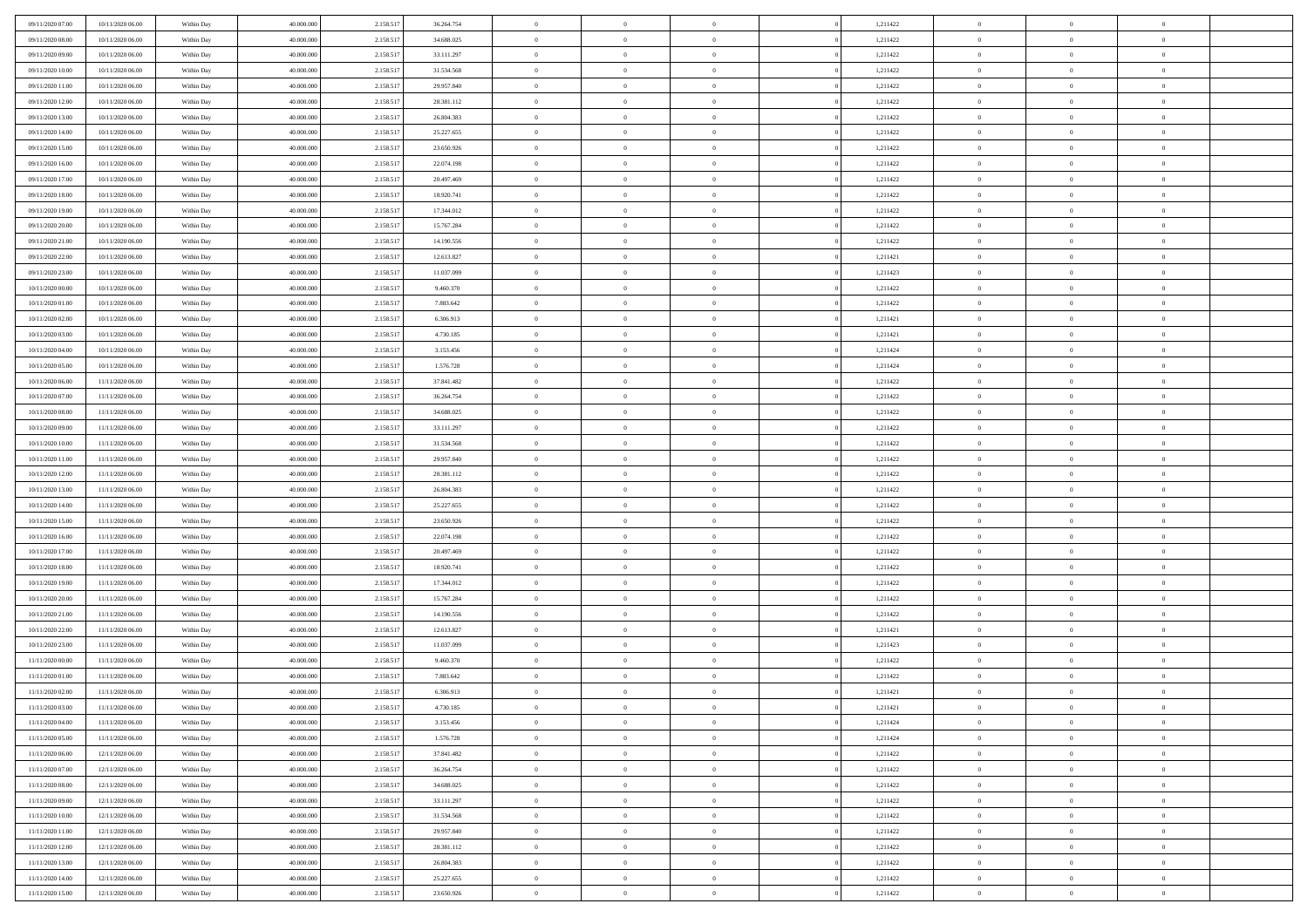| 11/11/2020 16.00                     | 12/11/2020 06:00 | Within Day | 40.000.000 | 2.158.51  | 22.074.198 | $\bf{0}$       | $\overline{0}$ | $\overline{0}$                   | 1,211422 | $\bf{0}$       | $\overline{0}$ | $\bf{0}$       |  |
|--------------------------------------|------------------|------------|------------|-----------|------------|----------------|----------------|----------------------------------|----------|----------------|----------------|----------------|--|
| 11/11/2020 17:00                     | 12/11/2020 06:00 | Within Day | 40,000,000 | 2.158.51  | 20.497.469 | $\overline{0}$ | $\overline{0}$ | $\Omega$                         | 1,211422 | $\overline{0}$ | $\theta$       | $\theta$       |  |
| 11/11/2020 18:00                     | 12/11/2020 06:00 | Within Day | 40.000.000 | 2.158.517 | 18.920.741 | $\overline{0}$ | $\overline{0}$ | $\overline{0}$                   | 1,211422 | $\mathbf{0}$   | $\overline{0}$ | $\theta$       |  |
| 11/11/2020 19:00                     | 12/11/2020 06:00 | Within Day | 40.000.000 | 2.158.517 | 17.344.012 | $\bf{0}$       | $\overline{0}$ | $\overline{0}$                   | 1,211422 | $\mathbf{0}$   | $\overline{0}$ | $\bf{0}$       |  |
| 11/11/2020 20:00                     | 12/11/2020 06:00 | Within Day | 40,000,000 | 2.158.51  | 15.767.284 | $\bf{0}$       | $\overline{0}$ | $\overline{0}$                   | 1,211422 | $\bf{0}$       | $\overline{0}$ | $\bf{0}$       |  |
| 11/11/2020 21:00                     | 12/11/2020 06:00 | Within Day | 40.000.000 | 2.158.517 | 14.190.556 | $\overline{0}$ | $\overline{0}$ | $\overline{0}$                   | 1,211422 | $\mathbf{0}$   | $\overline{0}$ | $\theta$       |  |
| 11/11/2020 22.00                     | 12/11/2020 06:00 | Within Day | 40.000.000 | 2.158.517 | 12.613.827 | $\bf{0}$       | $\overline{0}$ | $\overline{0}$                   | 1,211421 | $\mathbf{0}$   | $\overline{0}$ | $\bf{0}$       |  |
| 11/11/2020 23.00                     | 12/11/2020 06:00 | Within Day | 40,000,000 | 2.158.51  | 11.037.099 | $\overline{0}$ | $\overline{0}$ | $\overline{0}$                   | 1,211423 | $\mathbf{0}$   | $\theta$       | $\theta$       |  |
| 12/11/2020 00:00                     | 12/11/2020 06:00 | Within Day | 40.000.000 | 2.158.517 | 9.460.370  | $\overline{0}$ | $\overline{0}$ | $\overline{0}$                   | 1,211422 | $\mathbf{0}$   | $\overline{0}$ | $\theta$       |  |
|                                      |                  |            | 40.000.000 |           | 7.883.642  | $\bf{0}$       | $\overline{0}$ | $\Omega$                         | 1,211422 | $\mathbf{0}$   | $\overline{0}$ | $\bf{0}$       |  |
| 12/11/2020 01:00                     | 12/11/2020 06:00 | Within Day | 40,000,000 | 2.158.517 |            | $\bf{0}$       | $\overline{0}$ | $\overline{0}$                   |          |                | $\theta$       | $\theta$       |  |
| 12/11/2020 02:00<br>12/11/2020 03:00 | 12/11/2020 06:00 | Within Day |            | 2.158.51  | 6.306.913  | $\overline{0}$ | $\overline{0}$ |                                  | 1,211421 | $\mathbf{0}$   |                | $\theta$       |  |
| 12/11/2020 04:00                     | 12/11/2020 06:00 | Within Day | 40.000.000 | 2.158.517 | 4.730.185  |                |                | $\overline{0}$<br>$\overline{0}$ | 1,211421 | $\mathbf{0}$   | $\overline{0}$ |                |  |
|                                      | 12/11/2020 06:00 | Within Day | 40.000.000 | 2.158.517 | 3.153.456  | $\bf{0}$       | $\overline{0}$ |                                  | 1,211424 | $\mathbf{0}$   | $\overline{0}$ | $\bf{0}$       |  |
| 12/11/2020 05:00                     | 12/11/2020 06:00 | Within Day | 40,000,000 | 2.158.51  | 1.576.728  | $\bf{0}$       | $\overline{0}$ | $\overline{0}$                   | 1,211424 | $\bf{0}$       | $\theta$       | $\bf{0}$       |  |
| 12/11/2020 06:00                     | 13/11/2020 06:00 | Within Day | 40.000.000 | 2.158.517 | 37.841.482 | $\overline{0}$ | $\overline{0}$ | $\overline{0}$                   | 1,211422 | $\mathbf{0}$   | $\overline{0}$ | $\theta$       |  |
| 12/11/2020 07:00                     | 13/11/2020 06:00 | Within Day | 40.000.000 | 2.158.517 | 36.264.754 | $\bf{0}$       | $\overline{0}$ | $\Omega$                         | 1,211422 | $\bf{0}$       | $\overline{0}$ | $\bf{0}$       |  |
| 12/11/2020 08:00                     | 13/11/2020 06:00 | Within Day | 40,000,000 | 2.158.51  | 34.688.025 | $\,$ 0 $\,$    | $\overline{0}$ | $\overline{0}$                   | 1,211422 | $\mathbf{0}$   | $\overline{0}$ | $\theta$       |  |
| 12/11/2020 09:00                     | 13/11/2020 06:00 | Within Day | 40.000.000 | 2.158.517 | 33.111.297 | $\overline{0}$ | $\overline{0}$ | $\overline{0}$                   | 1,211422 | $\mathbf{0}$   | $\overline{0}$ | $\theta$       |  |
| 12/11/2020 10:00                     | 13/11/2020 06:00 | Within Day | 40.000.000 | 2.158.51  | 31.534.568 | $\bf{0}$       | $\overline{0}$ | $\Omega$                         | 1,211422 | $\bf{0}$       | $\overline{0}$ | $\bf{0}$       |  |
| 12/11/2020 11:00                     | 13/11/2020 06:00 | Within Day | 40,000,000 | 2.158.51  | 29.957.840 | $\bf{0}$       | $\overline{0}$ | $\overline{0}$                   | 1,211422 | $\mathbf{0}$   | $\mathbf{0}$   | $\bf{0}$       |  |
| 12/11/2020 12:00                     | 13/11/2020 06:00 | Within Day | 40.000.000 | 2.158.517 | 28.381.112 | $\overline{0}$ | $\overline{0}$ | $\overline{0}$                   | 1,211422 | $\mathbf{0}$   | $\overline{0}$ | $\theta$       |  |
| 12/11/2020 13:00                     | 13/11/2020 06:00 | Within Day | 40.000.000 | 2.158.517 | 26.804.383 | $\bf{0}$       | $\overline{0}$ | $\overline{0}$                   | 1,211422 | $\mathbf{0}$   | $\overline{0}$ | $\bf{0}$       |  |
| 12/11/2020 14:00                     | 13/11/2020 06:00 | Within Day | 40,000,000 | 2.158.51  | 25.227.655 | $\,0\,$        | $\overline{0}$ | $\overline{0}$                   | 1,211422 | $\,$ 0 $\,$    | $\overline{0}$ | $\bf{0}$       |  |
| 12/11/2020 15:00                     | 13/11/2020 06:00 | Within Day | 40.000.000 | 2.158.517 | 23.650.926 | $\overline{0}$ | $\overline{0}$ | $\overline{0}$                   | 1,211422 | $\mathbf{0}$   | $\overline{0}$ | $\theta$       |  |
| 12/11/2020 16.00                     | 13/11/2020 06:00 | Within Day | 40.000.000 | 2.158.517 | 22.074.198 | $\bf{0}$       | $\overline{0}$ | $\overline{0}$                   | 1,211422 | $\bf{0}$       | $\overline{0}$ | $\bf{0}$       |  |
| 12/11/2020 17:00                     | 13/11/2020 06:00 | Within Day | 40,000,000 | 2.158.51  | 20.497.469 | $\,$ 0 $\,$    | $\overline{0}$ | $\overline{0}$                   | 1,211422 | $\mathbf{0}$   | $\overline{0}$ | $\overline{0}$ |  |
| 12/11/2020 18:00                     | 13/11/2020 06:00 | Within Day | 40.000.000 | 2.158.517 | 18.920.741 | $\overline{0}$ | $\overline{0}$ | $\overline{0}$                   | 1,211422 | $\mathbf{0}$   | $\overline{0}$ | $\theta$       |  |
| 12/11/2020 19:00                     | 13/11/2020 06:00 | Within Day | 40.000.000 | 2.158.517 | 17.344.012 | $\bf{0}$       | $\overline{0}$ | $\Omega$                         | 1,211422 | $\mathbf{0}$   | $\overline{0}$ | $\bf{0}$       |  |
| 12/11/2020 20:00                     | 13/11/2020 06:00 | Within Day | 40,000,000 | 2.158.51  | 15.767.284 | $\bf{0}$       | $\overline{0}$ | $\overline{0}$                   | 1,211422 | $\mathbf{0}$   | $\overline{0}$ | $\bf{0}$       |  |
| 12/11/2020 21:00                     | 13/11/2020 06:00 | Within Day | 40.000.000 | 2.158.517 | 14.190.556 | $\overline{0}$ | $\overline{0}$ | $\overline{0}$                   | 1,211422 | $\mathbf{0}$   | $\overline{0}$ | $\theta$       |  |
| 12/11/2020 22.00                     | 13/11/2020 06:00 | Within Day | 40.000.000 | 2.158.517 | 12.613.827 | $\,$ 0         | $\overline{0}$ | $\overline{0}$                   | 1,211421 | $\,$ 0 $\,$    | $\overline{0}$ | $\,0\,$        |  |
| 12/11/2020 23.00                     | 13/11/2020 06:00 | Within Day | 40,000,000 | 2.158.51  | 11.037.099 | $\bf{0}$       | $\overline{0}$ | $\overline{0}$                   | 1,211423 | $\,$ 0 $\,$    | $\overline{0}$ | $\overline{0}$ |  |
| 13/11/2020 00:00                     | 13/11/2020 06:00 | Within Day | 40.000.000 | 2.158.517 | 9.460.370  | $\overline{0}$ | $\overline{0}$ | $\overline{0}$                   | 1,211422 | $\mathbf{0}$   | $\overline{0}$ | $\theta$       |  |
| 13/11/2020 01:00                     | 13/11/2020 06:00 | Within Day | 40.000.000 | 2.158.517 | 7.883.642  | $\,$ 0         | $\overline{0}$ | $\theta$                         | 1,211422 | $\,$ 0         | $\overline{0}$ | $\mathbf{0}$   |  |
| 13/11/2020 02:00                     | 13/11/2020 06:00 | Within Day | 40,000,000 | 2.158.51  | 6.306.913  | $\,$ 0 $\,$    | $\overline{0}$ | $\overline{0}$                   | 1,211421 | $\mathbf{0}$   | $\overline{0}$ | $\overline{0}$ |  |
| 13/11/2020 03:00                     | 13/11/2020 06:00 | Within Day | 40.000.000 | 2.158.51  | 4.730.185  | $\overline{0}$ | $\overline{0}$ | $\overline{0}$                   | 1,211421 | $\mathbf{0}$   | $\overline{0}$ | $\theta$       |  |
| 13/11/2020 04:00                     | 13/11/2020 06:00 | Within Day | 40.000.000 | 2.158.517 | 3.153.456  | $\,$ 0         | $\overline{0}$ | $\overline{0}$                   | 1,211424 | $\,$ 0 $\,$    | $\overline{0}$ | $\mathbf{0}$   |  |
| 13/11/2020 05:00                     | 13/11/2020 06:00 | Within Day | 40,000,000 | 2.158.51  | 1.576.728  | $\bf{0}$       | $\overline{0}$ | $\overline{0}$                   | 1,211424 | $\mathbf{0}$   | $\overline{0}$ | $\overline{0}$ |  |
| 13/11/2020 06:00                     | 14/11/2020 06:00 | Within Day | 40.000.000 | 2.158.517 | 37.841.482 | $\overline{0}$ | $\overline{0}$ | $\overline{0}$                   | 1,211422 | $\mathbf{0}$   | $\overline{0}$ | $\theta$       |  |
| 13/11/2020 07:00                     | 14/11/2020 06:00 | Within Day | 40.000.000 | 2.158.517 | 36.264.754 | $\,$ 0         | $\overline{0}$ | $\overline{0}$                   | 1,211422 | $\,$ 0 $\,$    | $\overline{0}$ | $\,$ 0 $\,$    |  |
| 13/11/2020 08:00                     | 14/11/2020 06:00 | Within Day | 40,000,000 | 2.158.51  | 34.688.025 | $\,$ 0 $\,$    | $\,$ 0 $\,$    | $\overline{0}$                   | 1,211422 | $\,$ 0 $\,$    | $\overline{0}$ | $\bf{0}$       |  |
| 13/11/2020 09:00                     | 14/11/2020 06:00 | Within Day | 40.000.000 | 2.158.517 | 33.111.297 | $\overline{0}$ | $\overline{0}$ | $\overline{0}$                   | 1,211422 | $\mathbf{0}$   | $\overline{0}$ | $\theta$       |  |
| 13/11/2020 10:00                     | 14/11/2020 06.00 | Within Day | 40.000.000 | 2.158.517 | 31.534.568 | $\overline{0}$ | $\overline{0}$ | $\overline{0}$                   | 1,211422 | $\overline{0}$ | $\overline{0}$ | $\mathbf{0}$   |  |
| 13/11/2020 11:00                     | 14/11/2020 06.00 | Within Day | 40,000,000 | 2.158.51  | 29.957.840 | $\bf{0}$       | $\overline{0}$ | $\overline{0}$                   | 1,211422 | $\mathbf{0}$   | $\overline{0}$ | $\bf{0}$       |  |
| 13/11/2020 12:00                     | 14/11/2020 06:00 | Within Day | 40.000.000 | 2.158.517 | 28.381.112 | $\overline{0}$ | $\theta$       |                                  | 1,211422 | $\overline{0}$ | $\Omega$       | $\overline{0}$ |  |
| 13/11/2020 13:00                     | 14/11/2020 06:00 | Within Day | 40.000.000 | 2.158.517 | 26.804.383 | $\,$ 0 $\,$    | $\overline{0}$ | $\overline{0}$                   | 1,211422 | $\,$ 0 $\,$    | $\bf{0}$       | $\mathbf{0}$   |  |
| 13/11/2020 14:00                     | 14/11/2020 06:00 | Within Day | 40,000,000 | 2.158.51  | 25.227.655 | $\mathbf{0}$   | $\,$ 0 $\,$    | $\overline{0}$                   | 1,211422 | $\,$ 0 $\,$    | $\overline{0}$ | $\overline{0}$ |  |
| 13/11/2020 15:00                     | 14/11/2020 06:00 | Within Day | 40.000.000 | 2.158.517 | 23.650.926 | $\mathbf{0}$   | $\overline{0}$ | $\overline{0}$                   | 1,211422 | $\mathbf{0}$   | $\bf{0}$       | $\overline{0}$ |  |
| 13/11/2020 16:00                     | 14/11/2020 06:00 | Within Day | 40.000.000 | 2.158.517 | 22.074.198 | $\,$ 0 $\,$    | $\overline{0}$ | $\overline{0}$                   | 1,211422 | $\,$ 0 $\,$    | $\bf{0}$       | $\theta$       |  |
| 13/11/2020 17:00                     | 14/11/2020 06.00 | Within Day | 40,000,000 | 2.158.517 | 20.497.469 | $\,$ 0 $\,$    | $\,$ 0 $\,$    | $\overline{0}$                   | 1,211422 | $\,$ 0 $\,$    | $\overline{0}$ | $\overline{0}$ |  |
| 13/11/2020 18:00                     | 14/11/2020 06:00 | Within Day | 40.000.000 | 2.158.517 | 18.920.741 | $\mathbf{0}$   | $\overline{0}$ | $\overline{0}$                   | 1,211422 | $\mathbf{0}$   | $\overline{0}$ | $\overline{0}$ |  |
| 13/11/2020 19:00                     | 14/11/2020 06:00 | Within Day | 40.000.000 | 2.158.517 | 17.344.012 | $\,$ 0 $\,$    | $\overline{0}$ | $\overline{0}$                   | 1,211422 | $\,$ 0 $\,$    | $\mathbf{0}$   | $\theta$       |  |
| 13/11/2020 20:00                     | 14/11/2020 06.00 | Within Day | 40,000,000 | 2.158.51  | 15.767.284 | $\mathbf{0}$   | $\overline{0}$ | $\overline{0}$                   | 1,211422 | $\,$ 0 $\,$    | $\overline{0}$ | $\overline{0}$ |  |
| 13/11/2020 21.00                     | 14/11/2020 06:00 | Within Day | 40.000.000 | 2.158.517 | 14.190.556 | $\mathbf{0}$   | $\overline{0}$ | $\overline{0}$                   | 1,211422 | $\mathbf{0}$   | $\bf{0}$       | $\overline{0}$ |  |
| 13/11/2020 22.00                     | 14/11/2020 06:00 | Within Day | 40.000.000 | 2.158.517 | 12.613.827 | $\,$ 0 $\,$    | $\overline{0}$ | $\overline{0}$                   | 1,211421 | $\,$ 0 $\,$    | $\mathbf{0}$   | $\theta$       |  |
| 13/11/2020 23.00                     | 14/11/2020 06.00 | Within Day | 40,000,000 | 2.158.517 | 11.037.099 | $\mathbf{0}$   | $\overline{0}$ | $\overline{0}$                   | 1,211423 | $\,$ 0 $\,$    | $\overline{0}$ | $\overline{0}$ |  |
| 14/11/2020 00.00                     | 14/11/2020 06:00 |            | 40.000.000 |           | 9.460.370  | $\overline{0}$ | $\overline{0}$ | $\overline{0}$                   | 1,211422 | $\mathbf{0}$   | $\mathbf{0}$   | $\overline{0}$ |  |
|                                      |                  | Within Day |            | 2.158.517 |            |                |                |                                  |          |                |                |                |  |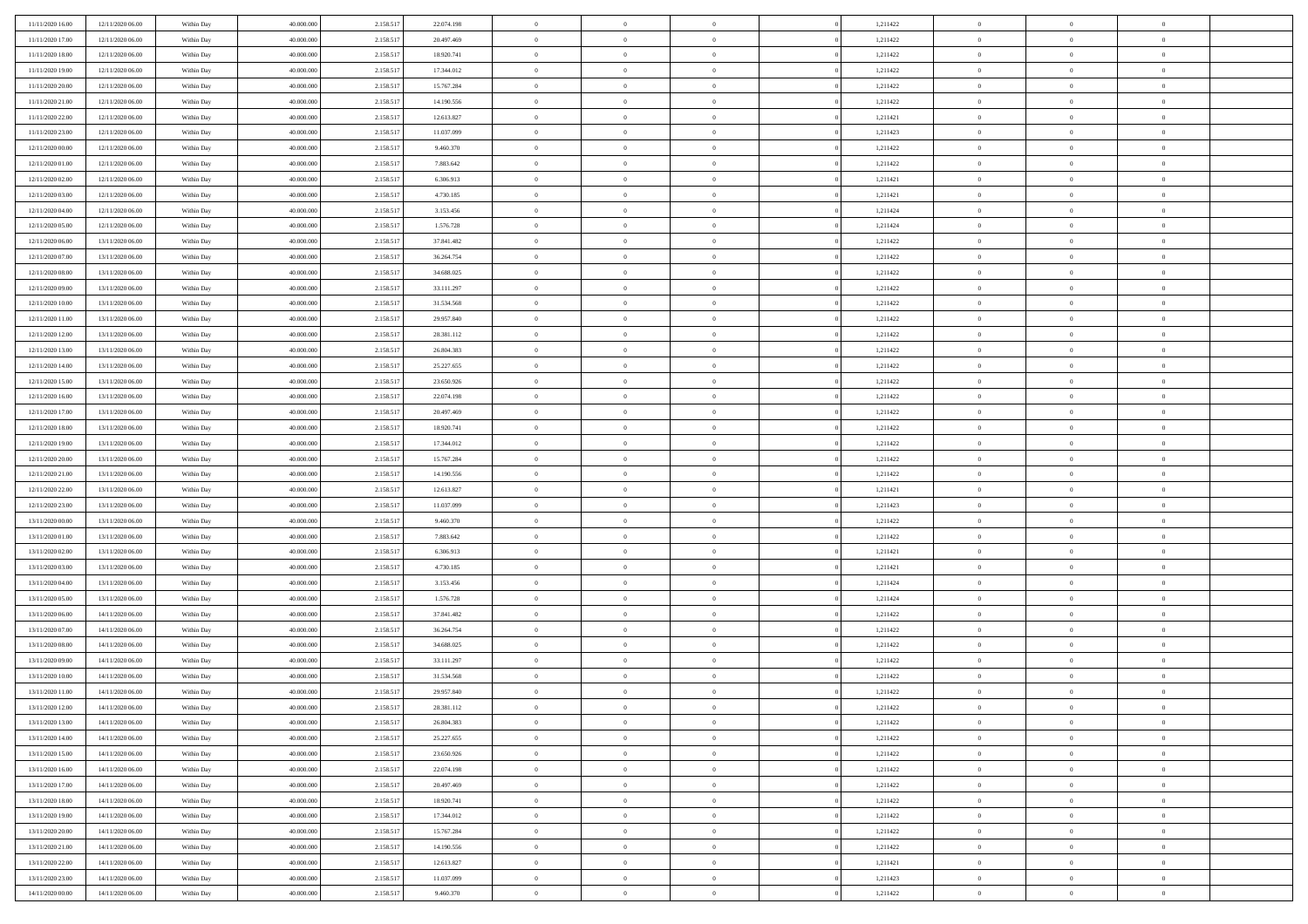| 14/11/2020 01:00                     | 14/11/2020 06:00 | Within Day | 40.000.000 | 2.158.51  | 7.883.642  | $\bf{0}$                   | $\overline{0}$                   | $\overline{0}$                   | 1,211422 | $\bf{0}$       | $\overline{0}$ | $\bf{0}$       |  |
|--------------------------------------|------------------|------------|------------|-----------|------------|----------------------------|----------------------------------|----------------------------------|----------|----------------|----------------|----------------|--|
| 14/11/2020 02.00                     | 14/11/2020 06:00 | Within Day | 40,000,000 | 2.158.51  | 6.306.913  | $\overline{0}$             | $\overline{0}$                   | $\Omega$                         | 1,211421 | $\overline{0}$ | $\theta$       | $\theta$       |  |
| 14/11/2020 03:00                     | 14/11/2020 06:00 | Within Day | 40.000.000 | 2.158.51  | 4.730.185  | $\overline{0}$             | $\overline{0}$                   | $\overline{0}$                   | 1,211421 | $\mathbf{0}$   | $\overline{0}$ | $\theta$       |  |
| 14/11/2020 04:00                     | 14/11/2020 06.00 | Within Day | 40.000.000 | 2.158.517 | 3.153.456  | $\bf{0}$                   | $\overline{0}$                   | $\overline{0}$                   | 1,211424 | $\mathbf{0}$   | $\overline{0}$ | $\bf{0}$       |  |
| 14/11/2020 05:00                     | 14/11/2020 06.00 | Within Day | 40,000,000 | 2.158.517 | 1.576.728  | $\bf{0}$                   | $\overline{0}$                   | $\overline{0}$                   | 1,211424 | $\bf{0}$       | $\overline{0}$ | $\bf{0}$       |  |
| 14/11/2020 06:00                     | 15/11/2020 06:00 | Within Day | 40.000.000 | 2.158.517 | 37.841.482 | $\overline{0}$             | $\overline{0}$                   | $\overline{0}$                   | 1,211422 | $\mathbf{0}$   | $\overline{0}$ | $\theta$       |  |
| 14/11/2020 07:00                     | 15/11/2020 06:00 | Within Day | 40.000.000 | 2.158.517 | 36.264.754 | $\bf{0}$                   | $\overline{0}$                   | $\overline{0}$                   | 1,211422 | $\mathbf{0}$   | $\overline{0}$ | $\bf{0}$       |  |
| 14/11/2020 08:00                     | 15/11/2020 06:00 | Within Day | 40,000,000 | 2.158.51  | 34.688.025 | $\overline{0}$             | $\overline{0}$                   | $\overline{0}$                   | 1,211422 | $\mathbf{0}$   | $\theta$       | $\theta$       |  |
| 14/11/2020 09:00                     | 15/11/2020 06:00 | Within Day | 40.000.000 | 2.158.517 | 33.111.297 | $\overline{0}$             | $\overline{0}$                   | $\overline{0}$                   | 1,211422 | $\mathbf{0}$   | $\overline{0}$ | $\theta$       |  |
| 14/11/2020 10:00                     |                  |            | 40.000.000 |           | 31.534.568 | $\bf{0}$                   | $\overline{0}$                   | $\Omega$                         | 1,211422 | $\bf{0}$       | $\overline{0}$ | $\bf{0}$       |  |
|                                      | 15/11/2020 06:00 | Within Day | 40,000,000 | 2.158.517 |            |                            |                                  |                                  |          |                | $\theta$       | $\theta$       |  |
| 14/11/2020 11:00                     | 15/11/2020 06:00 | Within Day |            | 2.158.51  | 29.957.840 | $\bf{0}$<br>$\overline{0}$ | $\overline{0}$<br>$\overline{0}$ | $\overline{0}$                   | 1,211422 | $\mathbf{0}$   |                | $\theta$       |  |
| 14/11/2020 12:00<br>14/11/2020 13.00 | 15/11/2020 06:00 | Within Day | 40.000.000 | 2.158.517 | 28.381.112 |                            |                                  | $\overline{0}$<br>$\overline{0}$ | 1,211422 | $\mathbf{0}$   | $\overline{0}$ |                |  |
|                                      | 15/11/2020 06:00 | Within Day | 40.000.000 | 2.158.517 | 26.804.383 | $\bf{0}$                   | $\overline{0}$                   |                                  | 1,211422 | $\mathbf{0}$   | $\overline{0}$ | $\bf{0}$       |  |
| 14/11/2020 14:00                     | 15/11/2020 06:00 | Within Day | 40,000,000 | 2.158.51  | 25.227.655 | $\bf{0}$                   | $\overline{0}$                   | $\overline{0}$                   | 1,211422 | $\bf{0}$       | $\theta$       | $\bf{0}$       |  |
| 14/11/2020 15.00                     | 15/11/2020 06:00 | Within Day | 40.000.000 | 2.158.517 | 23.650.926 | $\overline{0}$             | $\overline{0}$                   | $\overline{0}$                   | 1,211422 | $\mathbf{0}$   | $\overline{0}$ | $\theta$       |  |
| 14/11/2020 16.00                     | 15/11/2020 06:00 | Within Day | 40.000.000 | 2.158.517 | 22.074.198 | $\bf{0}$                   | $\overline{0}$                   | $\Omega$                         | 1,211422 | $\bf{0}$       | $\overline{0}$ | $\bf{0}$       |  |
| 14/11/2020 17:00                     | 15/11/2020 06:00 | Within Day | 40,000,000 | 2.158.51  | 20.497.469 | $\,$ 0 $\,$                | $\overline{0}$                   | $\overline{0}$                   | 1,211422 | $\mathbf{0}$   | $\overline{0}$ | $\theta$       |  |
| 14/11/2020 18.00                     | 15/11/2020 06:00 | Within Day | 40.000.000 | 2.158.517 | 18.920.741 | $\overline{0}$             | $\overline{0}$                   | $\overline{0}$                   | 1,211422 | $\mathbf{0}$   | $\overline{0}$ | $\theta$       |  |
| 14/11/2020 19.00                     | 15/11/2020 06:00 | Within Day | 40.000.000 | 2.158.517 | 17.344.012 | $\bf{0}$                   | $\overline{0}$                   | $\Omega$                         | 1,211422 | $\bf{0}$       | $\overline{0}$ | $\bf{0}$       |  |
| 14/11/2020 20.00                     | 15/11/2020 06:00 | Within Day | 40,000,000 | 2.158.51  | 15.767.284 | $\bf{0}$                   | $\overline{0}$                   | $\overline{0}$                   | 1,211422 | $\mathbf{0}$   | $\mathbf{0}$   | $\bf{0}$       |  |
| 14/11/2020 21.00                     | 15/11/2020 06:00 | Within Day | 40.000.000 | 2.158.517 | 14.190.556 | $\overline{0}$             | $\overline{0}$                   | $\overline{0}$                   | 1,211422 | $\mathbf{0}$   | $\overline{0}$ | $\theta$       |  |
| 14/11/2020 22.00                     | 15/11/2020 06:00 | Within Day | 40.000.000 | 2.158.517 | 12.613.827 | $\bf{0}$                   | $\overline{0}$                   | $\overline{0}$                   | 1,211421 | $\mathbf{0}$   | $\overline{0}$ | $\bf{0}$       |  |
| 14/11/2020 23.00                     | 15/11/2020 06:00 | Within Day | 40,000,000 | 2.158.51  | 11.037.099 | $\,0\,$                    | $\overline{0}$                   | $\overline{0}$                   | 1,211423 | $\,$ 0 $\,$    | $\overline{0}$ | $\bf{0}$       |  |
| 15/11/2020 00:00                     | 15/11/2020 06:00 | Within Day | 40.000.000 | 2.158.517 | 9.460.370  | $\overline{0}$             | $\overline{0}$                   | $\overline{0}$                   | 1,211422 | $\mathbf{0}$   | $\overline{0}$ | $\theta$       |  |
| 15/11/2020 01:00                     | 15/11/2020 06:00 | Within Day | 40.000.000 | 2.158.517 | 7.883.642  | $\bf{0}$                   | $\overline{0}$                   | $\overline{0}$                   | 1,211422 | $\bf{0}$       | $\overline{0}$ | $\bf{0}$       |  |
| 15/11/2020 02.00                     | 15/11/2020 06:00 | Within Day | 40,000,000 | 2.158.51  | 6.306.913  | $\,$ 0 $\,$                | $\overline{0}$                   | $\overline{0}$                   | 1,211421 | $\mathbf{0}$   | $\overline{0}$ | $\overline{0}$ |  |
| 15/11/2020 03:00                     | 15/11/2020 06:00 | Within Day | 40.000.000 | 2.158.517 | 4.730.185  | $\overline{0}$             | $\overline{0}$                   | $\overline{0}$                   | 1,211421 | $\mathbf{0}$   | $\overline{0}$ | $\theta$       |  |
| 15/11/2020 04:00                     | 15/11/2020 06:00 | Within Day | 40.000.000 | 2.158.517 | 3.153.456  | $\bf{0}$                   | $\overline{0}$                   | $\Omega$                         | 1,211424 | $\mathbf{0}$   | $\overline{0}$ | $\bf{0}$       |  |
| 15/11/2020 05:00                     | 15/11/2020 06:00 | Within Day | 40,000,000 | 2.158.51  | 1.576.728  | $\bf{0}$                   | $\overline{0}$                   | $\overline{0}$                   | 1,211424 | $\mathbf{0}$   | $\overline{0}$ | $\overline{0}$ |  |
| 15/11/2020 06:00                     | 16/11/2020 06:00 | Within Day | 40.000.000 | 2.158.517 | 37.841.482 | $\overline{0}$             | $\overline{0}$                   | $\overline{0}$                   | 1,211422 | $\mathbf{0}$   | $\overline{0}$ | $\theta$       |  |
| 15/11/2020 07:00                     | 16/11/2020 06:00 | Within Day | 40.000.000 | 2.158.517 | 36.264.754 | $\,$ 0                     | $\overline{0}$                   | $\overline{0}$                   | 1,211422 | $\,$ 0 $\,$    | $\overline{0}$ | $\,0\,$        |  |
| 15/11/2020 08:00                     | 16/11/2020 06:00 | Within Day | 40,000,000 | 2.158.51  | 34.688.025 | $\bf{0}$                   | $\overline{0}$                   | $\overline{0}$                   | 1,211422 | $\,$ 0 $\,$    | $\overline{0}$ | $\bf{0}$       |  |
| 15/11/2020 11:00                     | 16/11/2020 06:00 | Within Day | 40.000.000 | 2.158.517 | 29.957.840 | $\overline{0}$             | $\overline{0}$                   | $\overline{0}$                   | 1,211422 | $\mathbf{0}$   | $\overline{0}$ | $\theta$       |  |
| 15/11/2020 12:00                     | 16/11/2020 06:00 | Within Day | 40.000.000 | 2.158.517 | 28.381.112 | $\,$ 0                     | $\overline{0}$                   | $\theta$                         | 1,211422 | $\,$ 0         | $\overline{0}$ | $\mathbf{0}$   |  |
| 15/11/2020 13:00                     | 16/11/2020 06.00 | Within Day | 40,000,000 | 2.158.51  | 26.804.383 | $\,$ 0 $\,$                | $\overline{0}$                   | $\overline{0}$                   | 1,211422 | $\mathbf{0}$   | $\overline{0}$ | $\overline{0}$ |  |
| 15/11/2020 14:00                     | 16/11/2020 06:00 | Within Day | 40.000.000 | 2.158.517 | 25.227.655 | $\overline{0}$             | $\overline{0}$                   | $\overline{0}$                   | 1,211422 | $\mathbf{0}$   | $\overline{0}$ | $\theta$       |  |
| 15/11/2020 15:00                     | 16/11/2020 06:00 | Within Day | 40.000.000 | 2.158.517 | 23.650.926 | $\,$ 0                     | $\overline{0}$                   | $\overline{0}$                   | 1,211422 | $\,$ 0 $\,$    | $\overline{0}$ | $\mathbf{0}$   |  |
| 15/11/2020 16:00                     | 16/11/2020 06:00 | Within Day | 40,000,000 | 2.158.51  | 22.074.198 | $\bf{0}$                   | $\overline{0}$                   | $\overline{0}$                   | 1,211422 | $\mathbf{0}$   | $\overline{0}$ | $\bf{0}$       |  |
| 15/11/2020 17:00                     | 16/11/2020 06:00 | Within Day | 40.000.000 | 2.158.517 | 20.497.469 | $\overline{0}$             | $\overline{0}$                   | $\overline{0}$                   | 1,211422 | $\mathbf{0}$   | $\overline{0}$ | $\theta$       |  |
| 15/11/2020 18:00                     | 16/11/2020 06:00 | Within Day | 40.000.000 | 2.158.517 | 18.920.741 | $\,$ 0                     | $\overline{0}$                   | $\overline{0}$                   | 1,211422 | $\,$ 0 $\,$    | $\overline{0}$ | $\,$ 0 $\,$    |  |
| 15/11/2020 19:00                     | 16/11/2020 06:00 | Within Day | 40,000,000 | 2.158.51  | 17.344.012 | $\,$ 0 $\,$                | $\,$ 0 $\,$                      | $\overline{0}$                   | 1,211422 | $\,$ 0 $\,$    | $\overline{0}$ | $\bf{0}$       |  |
| 15/11/2020 20.00                     | 16/11/2020 06:00 | Within Day | 40.000.000 | 2.158.517 | 15.767.284 | $\overline{0}$             | $\overline{0}$                   | $\overline{0}$                   | 1,211422 | $\mathbf{0}$   | $\overline{0}$ | $\theta$       |  |
| 15/11/2020 21:00                     | 16/11/2020 06:00 | Within Day | 40.000.000 | 2.158.517 | 14.190.556 | $\overline{0}$             | $\overline{0}$                   | $\overline{0}$                   | 1,211422 | $\,$ 0         | $\overline{0}$ | $\mathbf{0}$   |  |
| 15/11/2020 22.00                     | 16/11/2020 06:00 | Within Day | 40,000,000 | 2.158.51  | 12.613.827 | $\bf{0}$                   | $\overline{0}$                   | $\overline{0}$                   | 1,211421 | $\mathbf{0}$   | $\overline{0}$ | $\bf{0}$       |  |
| 15/11/2020 23:00                     | 16/11/2020 06:00 | Within Day | 40.000.000 | 2.158.517 | 11.037.099 | $\overline{0}$             | $\theta$                         |                                  | 1,211423 | $\overline{0}$ | $\Omega$       | $\overline{0}$ |  |
| 16/11/2020 00:00                     | 16/11/2020 06:00 | Within Day | 40.000.000 | 2.158.517 | 9.460.370  | $\,$ 0                     | $\overline{0}$                   | $\overline{0}$                   | 1,211422 | $\,$ 0 $\,$    | $\bf{0}$       | $\mathbf{0}$   |  |
| 16/11/2020 01:00                     | 16/11/2020 06:00 | Within Day | 40,000,000 | 2.158.51  | 7.883.642  | $\mathbf{0}$               | $\overline{0}$                   | $\overline{0}$                   | 1,211422 | $\,$ 0 $\,$    | $\overline{0}$ | $\overline{0}$ |  |
| 16/11/2020 02:00                     | 16/11/2020 06:00 | Within Day | 40.000.000 | 2.158.517 | 6.306.913  | $\mathbf{0}$               | $\overline{0}$                   | $\overline{0}$                   | 1,211421 | $\mathbf{0}$   | $\bf{0}$       | $\overline{0}$ |  |
| 16/11/2020 03:00                     | 16/11/2020 06:00 | Within Day | 40.000.000 | 2.158.517 | 4.730.185  | $\,$ 0 $\,$                | $\overline{0}$                   | $\overline{0}$                   | 1,211421 | $\,$ 0 $\,$    | $\bf{0}$       | $\theta$       |  |
| 16/11/2020 04:00                     | 16/11/2020 06:00 | Within Day | 40,000,000 | 2.158.517 | 3.153.456  | $\,$ 0 $\,$                | $\,$ 0 $\,$                      | $\overline{0}$                   | 1,211424 | $\,$ 0 $\,$    | $\overline{0}$ | $\overline{0}$ |  |
| 16/11/2020 05:00                     | 16/11/2020 06:00 | Within Day | 40.000.000 | 2.158.517 | 1.576.728  | $\mathbf{0}$               | $\overline{0}$                   | $\overline{0}$                   | 1,211424 | $\mathbf{0}$   | $\overline{0}$ | $\overline{0}$ |  |
| 16/11/2020 06:00                     | 17/11/2020 06:00 | Within Day | 40.000.000 | 2.158.517 | 37.841.482 | $\,$ 0 $\,$                | $\overline{0}$                   | $\overline{0}$                   | 1,211422 | $\,$ 0 $\,$    | $\mathbf{0}$   | $\theta$       |  |
| 16/11/2020 07:00                     | 17/11/2020 06:00 | Within Day | 40,000,000 | 2.158.51  | 36.264.754 | $\mathbf{0}$               | $\overline{0}$                   | $\overline{0}$                   | 1,211422 | $\,$ 0 $\,$    | $\overline{0}$ | $\overline{0}$ |  |
| 16/11/2020 08:00                     | 17/11/2020 06:00 | Within Day | 40.000.000 | 2.158.517 | 34.688.025 | $\mathbf{0}$               | $\overline{0}$                   | $\overline{0}$                   | 1,211422 | $\mathbf{0}$   | $\bf{0}$       | $\overline{0}$ |  |
| 16/11/2020 09:00                     | 17/11/2020 06:00 | Within Day | 40.000.000 | 2.158.517 | 33.111.297 | $\,$ 0 $\,$                | $\overline{0}$                   | $\overline{0}$                   | 1,211422 | $\,$ 0 $\,$    | $\mathbf{0}$   | $\theta$       |  |
| 16/11/2020 10:00                     | 17/11/2020 06:00 | Within Day | 40,000,000 | 2.158.517 | 31.534.568 | $\mathbf{0}$               | $\overline{0}$                   | $\overline{0}$                   |          |                | $\overline{0}$ | $\overline{0}$ |  |
|                                      | 17/11/2020 06:00 |            |            |           |            |                            |                                  |                                  | 1,211422 | $\,$ 0 $\,$    |                |                |  |
| 16/11/2020 11:00                     |                  | Within Day | 40.000.000 | 2.158.517 | 29.957.840 | $\overline{0}$             | $\overline{0}$                   | $\overline{0}$                   | 1,211422 | $\mathbf{0}$   | $\mathbf{0}$   | $\overline{0}$ |  |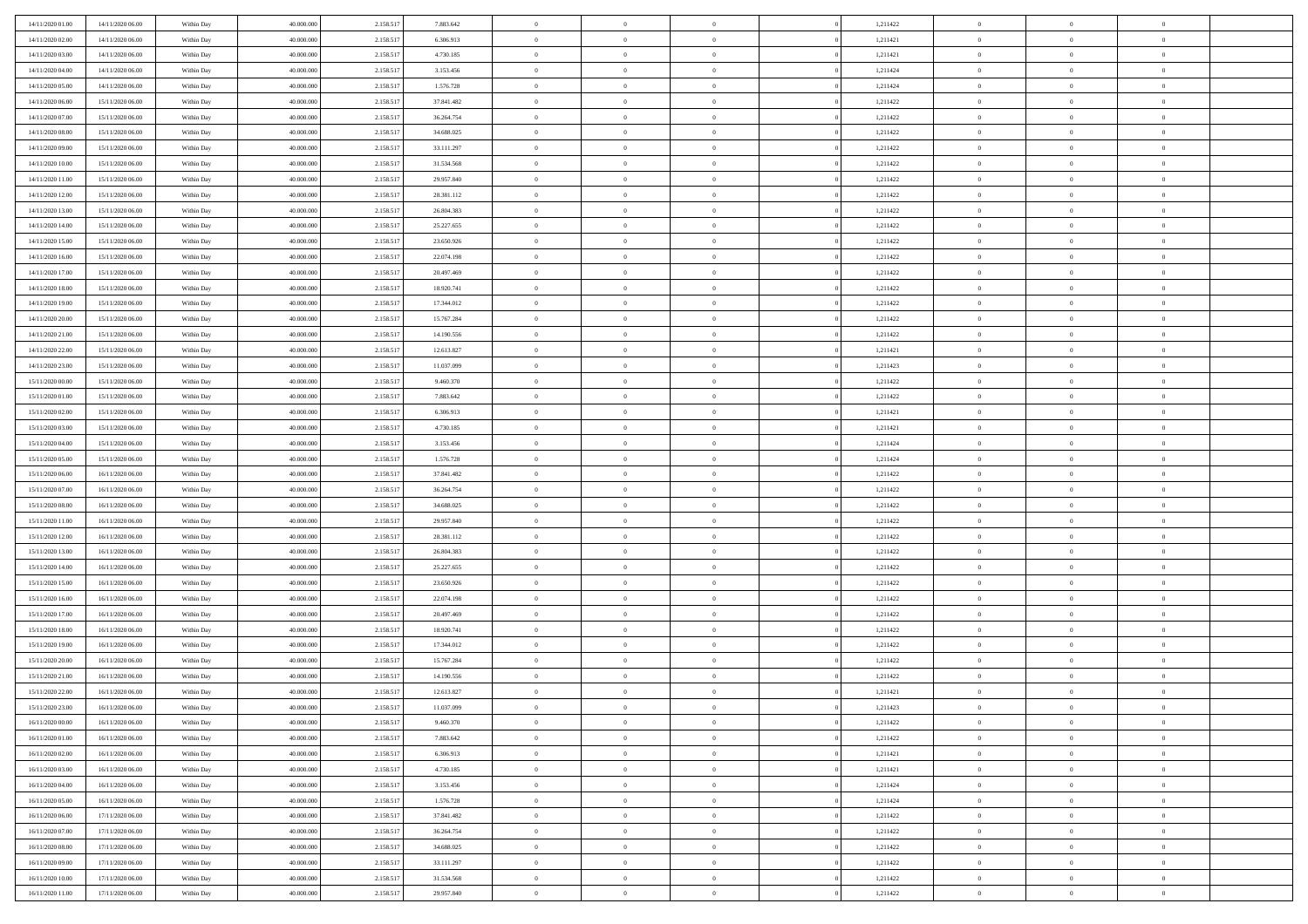| 16/11/2020 12:00 | 17/11/2020 06:00 | Within Day | 40.000.000 | 2.158.51  | 28.381.112 | $\bf{0}$                   | $\overline{0}$                   | $\Omega$                         | 1,211422 | $\bf{0}$       | $\overline{0}$ | $\bf{0}$       |  |
|------------------|------------------|------------|------------|-----------|------------|----------------------------|----------------------------------|----------------------------------|----------|----------------|----------------|----------------|--|
| 16/11/2020 13:00 | 17/11/2020 06:00 | Within Day | 40,000,000 | 2.158.51  | 26.804.383 | $\overline{0}$             | $\overline{0}$                   | $\Omega$                         | 1,211422 | $\overline{0}$ | $\theta$       | $\theta$       |  |
| 16/11/2020 14:00 | 17/11/2020 06:00 | Within Day | 40.000.000 | 2.158.517 | 25.227.655 | $\overline{0}$             | $\overline{0}$                   | $\overline{0}$                   | 1,211422 | $\mathbf{0}$   | $\overline{0}$ | $\theta$       |  |
| 16/11/2020 15:00 | 17/11/2020 06:00 | Within Day | 40.000.000 | 2.158.517 | 23.650.926 | $\bf{0}$                   | $\overline{0}$                   | $\overline{0}$                   | 1,211422 | $\mathbf{0}$   | $\overline{0}$ | $\bf{0}$       |  |
| 16/11/2020 16:00 | 17/11/2020 06:00 | Within Day | 40,000,000 | 2.158.51  | 22.074.198 | $\bf{0}$                   | $\overline{0}$                   | $\overline{0}$                   | 1,211422 | $\bf{0}$       | $\overline{0}$ | $\bf{0}$       |  |
| 16/11/2020 17:00 | 17/11/2020 06:00 | Within Day | 40.000.000 | 2.158.517 | 20.497.469 | $\overline{0}$             | $\overline{0}$                   | $\overline{0}$                   | 1,211422 | $\mathbf{0}$   | $\overline{0}$ | $\theta$       |  |
| 16/11/2020 18.00 | 17/11/2020 06:00 | Within Day | 40.000.000 | 2.158.517 | 18.920.741 | $\bf{0}$                   | $\overline{0}$                   | $\overline{0}$                   | 1,211422 | $\mathbf{0}$   | $\overline{0}$ | $\bf{0}$       |  |
| 16/11/2020 19:00 | 17/11/2020 06:00 | Within Day | 40,000,000 | 2.158.51  | 17.344.012 | $\mathbf{0}$               | $\overline{0}$                   | $\overline{0}$                   | 1,211422 | $\mathbf{0}$   | $\theta$       | $\theta$       |  |
| 16/11/2020 20:00 | 17/11/2020 06:00 | Within Day | 40.000.000 | 2.158.517 | 15.767.284 | $\overline{0}$             | $\overline{0}$                   | $\overline{0}$                   | 1,211422 | $\mathbf{0}$   | $\overline{0}$ | $\theta$       |  |
|                  |                  |            | 40.000.000 |           | 14.190.556 | $\bf{0}$                   | $\overline{0}$                   | $\Omega$                         | 1,211422 | $\bf{0}$       | $\overline{0}$ | $\bf{0}$       |  |
| 16/11/2020 21:00 | 17/11/2020 06:00 | Within Day | 40,000,000 | 2.158.517 |            |                            |                                  |                                  |          |                | $\theta$       | $\theta$       |  |
| 16/11/2020 22.00 | 17/11/2020 06:00 | Within Day |            | 2.158.517 | 12.613.827 | $\bf{0}$<br>$\overline{0}$ | $\overline{0}$<br>$\overline{0}$ | $\overline{0}$                   | 1,211421 | $\mathbf{0}$   |                | $\theta$       |  |
| 16/11/2020 23.00 | 17/11/2020 06:00 | Within Day | 40.000.000 | 2.158.517 | 11.037.099 |                            |                                  | $\overline{0}$<br>$\overline{0}$ | 1,211423 | $\mathbf{0}$   | $\overline{0}$ |                |  |
| 17/11/2020 00:00 | 17/11/2020 06:00 | Within Day | 40.000.000 | 2.158.517 | 9.460.370  | $\bf{0}$                   | $\overline{0}$                   |                                  | 1,211422 | $\mathbf{0}$   | $\overline{0}$ | $\bf{0}$       |  |
| 17/11/2020 01:00 | 17/11/2020 06:00 | Within Day | 40,000,000 | 2.158.51  | 7.883.642  | $\bf{0}$                   | $\overline{0}$                   | $\overline{0}$                   | 1,211422 | $\bf{0}$       | $\theta$       | $\bf{0}$       |  |
| 17/11/2020 02:00 | 17/11/2020 06:00 | Within Day | 40.000.000 | 2.158.517 | 6.306.913  | $\overline{0}$             | $\overline{0}$                   | $\overline{0}$                   | 1,211421 | $\mathbf{0}$   | $\overline{0}$ | $\theta$       |  |
| 17/11/2020 03:00 | 17/11/2020 06:00 | Within Day | 40.000.000 | 2.158.517 | 4.730.185  | $\bf{0}$                   | $\overline{0}$                   | $\Omega$                         | 1,211421 | $\mathbf{0}$   | $\overline{0}$ | $\bf{0}$       |  |
| 17/11/2020 04:00 | 17/11/2020 06:00 | Within Day | 40,000,000 | 2.158.51  | 3.153.456  | $\,$ 0 $\,$                | $\overline{0}$                   | $\overline{0}$                   | 1,211424 | $\mathbf{0}$   | $\overline{0}$ | $\theta$       |  |
| 17/11/2020 05:00 | 17/11/2020 06:00 | Within Day | 40.000.000 | 2.158.517 | 1.576.728  | $\overline{0}$             | $\overline{0}$                   | $\overline{0}$                   | 1,211424 | $\mathbf{0}$   | $\overline{0}$ | $\theta$       |  |
| 17/11/2020 06:00 | 18/11/2020 06:00 | Within Day | 40.000.000 | 2.158.51  | 37.841.482 | $\bf{0}$                   | $\overline{0}$                   | $\Omega$                         | 1,211422 | $\bf{0}$       | $\overline{0}$ | $\bf{0}$       |  |
| 17/11/2020 07:00 | 18/11/2020 06:00 | Within Day | 40,000,000 | 2.158.51  | 36.264.754 | $\bf{0}$                   | $\overline{0}$                   | $\overline{0}$                   | 1,211422 | $\mathbf{0}$   | $\mathbf{0}$   | $\overline{0}$ |  |
| 17/11/2020 08:00 | 18/11/2020 06:00 | Within Day | 40.000.000 | 2.158.517 | 34.688.025 | $\overline{0}$             | $\overline{0}$                   | $\overline{0}$                   | 1,211422 | $\mathbf{0}$   | $\overline{0}$ | $\theta$       |  |
| 17/11/2020 09:00 | 18/11/2020 06:00 | Within Day | 40.000.000 | 2.158.517 | 33.111.297 | $\bf{0}$                   | $\overline{0}$                   | $\overline{0}$                   | 1,211422 | $\mathbf{0}$   | $\overline{0}$ | $\bf{0}$       |  |
| 17/11/2020 10:00 | 18/11/2020 06:00 | Within Day | 40,000,000 | 2.158.51  | 31.534.568 | $\,0\,$                    | $\overline{0}$                   | $\overline{0}$                   | 1,211422 | $\,$ 0 $\,$    | $\overline{0}$ | $\bf{0}$       |  |
| 17/11/2020 11:00 | 18/11/2020 06:00 | Within Day | 40.000.000 | 2.158.517 | 29.957.840 | $\overline{0}$             | $\overline{0}$                   | $\overline{0}$                   | 1,211422 | $\mathbf{0}$   | $\overline{0}$ | $\theta$       |  |
| 17/11/2020 12:00 | 18/11/2020 06:00 | Within Day | 40.000.000 | 2.158.517 | 28.381.112 | $\bf{0}$                   | $\overline{0}$                   | $\overline{0}$                   | 1,211422 | $\bf{0}$       | $\overline{0}$ | $\bf{0}$       |  |
| 17/11/2020 13:00 | 18/11/2020 06:00 | Within Day | 40,000,000 | 2.158.51  | 26.804.383 | $\,$ 0 $\,$                | $\overline{0}$                   | $\overline{0}$                   | 1,211422 | $\mathbf{0}$   | $\overline{0}$ | $\overline{0}$ |  |
| 17/11/2020 14.00 | 18/11/2020 06:00 | Within Day | 40.000.000 | 2.158.517 | 25.227.655 | $\overline{0}$             | $\overline{0}$                   | $\overline{0}$                   | 1,211422 | $\mathbf{0}$   | $\overline{0}$ | $\theta$       |  |
| 17/11/2020 15:00 | 18/11/2020 06:00 | Within Day | 40.000.000 | 2.158.517 | 23.650.926 | $\bf{0}$                   | $\overline{0}$                   | $\Omega$                         | 1,211422 | $\mathbf{0}$   | $\overline{0}$ | $\bf{0}$       |  |
| 17/11/2020 16.00 | 18/11/2020 06:00 | Within Day | 40,000,000 | 2.158.51  | 22.074.198 | $\bf{0}$                   | $\overline{0}$                   | $\overline{0}$                   | 1,211422 | $\mathbf{0}$   | $\overline{0}$ | $\overline{0}$ |  |
| 17/11/2020 17.00 | 18/11/2020 06:00 | Within Day | 40.000.000 | 2.158.517 | 20.497.469 | $\overline{0}$             | $\overline{0}$                   | $\overline{0}$                   | 1,211422 | $\mathbf{0}$   | $\overline{0}$ | $\theta$       |  |
| 17/11/2020 18:00 | 18/11/2020 06:00 | Within Day | 40.000.000 | 2.158.517 | 18.920.741 | $\,$ 0                     | $\overline{0}$                   | $\overline{0}$                   | 1,211422 | $\,$ 0 $\,$    | $\overline{0}$ | $\,0\,$        |  |
| 17/11/2020 19:00 | 18/11/2020 06:00 | Within Day | 40,000,000 | 2.158.51  | 17.344.012 | $\bf{0}$                   | $\overline{0}$                   | $\overline{0}$                   | 1,211422 | $\,$ 0 $\,$    | $\overline{0}$ | $\bf{0}$       |  |
| 17/11/2020 20.00 | 18/11/2020 06:00 | Within Day | 40.000.000 | 2.158.517 | 15.767.284 | $\overline{0}$             | $\overline{0}$                   | $\overline{0}$                   | 1,211422 | $\mathbf{0}$   | $\overline{0}$ | $\theta$       |  |
| 17/11/2020 21:00 | 18/11/2020 06:00 | Within Day | 40.000.000 | 2.158.517 | 14.190.556 | $\,$ 0                     | $\overline{0}$                   | $\theta$                         | 1,211422 | $\,$ 0         | $\overline{0}$ | $\mathbf{0}$   |  |
| 17/11/2020 22.00 | 18/11/2020 06:00 | Within Day | 40,000,000 | 2.158.51  | 12.613.827 | $\,$ 0 $\,$                | $\overline{0}$                   | $\overline{0}$                   | 1,211421 | $\mathbf{0}$   | $\overline{0}$ | $\overline{0}$ |  |
| 17/11/2020 23.00 | 18/11/2020 06:00 | Within Day | 40.000.000 | 2.158.517 | 11.037.099 | $\overline{0}$             | $\overline{0}$                   | $\overline{0}$                   | 1,211423 | $\mathbf{0}$   | $\overline{0}$ | $\theta$       |  |
| 18/11/2020 00:00 | 18/11/2020 06:00 | Within Day | 40.000.000 | 2.158.517 | 9.460.370  | $\,$ 0                     | $\overline{0}$                   | $\overline{0}$                   | 1,211422 | $\,$ 0 $\,$    | $\overline{0}$ | $\mathbf{0}$   |  |
| 18/11/2020 01:00 | 18/11/2020 06:00 | Within Day | 40,000,000 | 2.158.51  | 7.883.642  | $\bf{0}$                   | $\overline{0}$                   | $\overline{0}$                   | 1,211422 | $\mathbf{0}$   | $\overline{0}$ | $\bf{0}$       |  |
| 18/11/2020 02:00 | 18/11/2020 06:00 | Within Day | 40.000.000 | 2.158.517 | 6.306.913  | $\overline{0}$             | $\overline{0}$                   | $\overline{0}$                   | 1,211421 | $\mathbf{0}$   | $\overline{0}$ | $\theta$       |  |
| 18/11/2020 03:00 | 18/11/2020 06:00 | Within Day | 40.000.000 | 2.158.517 | 4.730.185  | $\,$ 0                     | $\overline{0}$                   | $\overline{0}$                   | 1,211421 | $\,$ 0 $\,$    | $\overline{0}$ | $\,0\,$        |  |
| 18/11/2020 04:00 | 18/11/2020 06:00 | Within Day | 40,000,000 | 2.158.51  | 3.153.456  | $\,$ 0 $\,$                | $\,$ 0 $\,$                      | $\overline{0}$                   | 1,211424 | $\,$ 0 $\,$    | $\overline{0}$ | $\bf{0}$       |  |
| 18/11/2020 05:00 | 18/11/2020 06:00 | Within Day | 40.000.000 | 2.158.517 | 1.576.728  | $\overline{0}$             | $\overline{0}$                   | $\overline{0}$                   | 1,211424 | $\mathbf{0}$   | $\overline{0}$ | $\theta$       |  |
| 18/11/2020 06:00 | 19/11/2020 06:00 | Within Day | 40.000.000 | 2.158.517 | 37.841.482 | $\overline{0}$             | $\overline{0}$                   | $\overline{0}$                   | 1,211422 | $\overline{0}$ | $\overline{0}$ | $\mathbf{0}$   |  |
| 18/11/2020 07:00 | 19/11/2020 06:00 | Within Day | 40,000,000 | 2.158.51  | 36.264.754 | $\bf{0}$                   | $\overline{0}$                   | $\overline{0}$                   | 1,211422 | $\mathbf{0}$   | $\overline{0}$ | $\overline{0}$ |  |
| 18/11/2020 08:00 | 19/11/2020 06:00 | Within Day | 40.000.000 | 2.158.517 | 34.688.025 | $\overline{0}$             | $\theta$                         |                                  | 1,211422 | $\overline{0}$ | $\Omega$       | $\overline{0}$ |  |
| 18/11/2020 09:00 | 19/11/2020 06:00 | Within Day | 40.000.000 | 2.158.517 | 33.111.297 | $\,$ 0 $\,$                | $\overline{0}$                   | $\overline{0}$                   | 1,211422 | $\,$ 0 $\,$    | $\bf{0}$       | $\mathbf{0}$   |  |
| 18/11/2020 10:00 | 19/11/2020 06:00 | Within Day | 40,000,000 | 2.158.51  | 31.534.568 | $\mathbf{0}$               | $\overline{0}$                   | $\overline{0}$                   | 1,211422 | $\,$ 0 $\,$    | $\overline{0}$ | $\overline{0}$ |  |
| 18/11/2020 11:00 | 19/11/2020 06:00 | Within Day | 40.000.000 | 2.158.517 | 29.957.840 | $\mathbf{0}$               | $\overline{0}$                   | $\overline{0}$                   | 1,211422 | $\mathbf{0}$   | $\bf{0}$       | $\overline{0}$ |  |
| 18/11/2020 12:00 | 19/11/2020 06:00 | Within Day | 40.000.000 | 2.158.517 | 28.381.112 | $\,$ 0 $\,$                | $\overline{0}$                   | $\overline{0}$                   | 1,211422 | $\,$ 0 $\,$    | $\bf{0}$       | $\theta$       |  |
| 18/11/2020 13:00 | 19/11/2020 06:00 | Within Day | 40,000,000 | 2.158.51  | 26.804.383 | $\,$ 0 $\,$                | $\,$ 0 $\,$                      | $\overline{0}$                   | 1,211422 | $\,$ 0 $\,$    | $\overline{0}$ | $\overline{0}$ |  |
| 18/11/2020 14:00 | 19/11/2020 06:00 | Within Day | 40.000.000 | 2.158.517 | 25.227.655 | $\mathbf{0}$               | $\overline{0}$                   | $\overline{0}$                   | 1,211422 | $\mathbf{0}$   | $\bf{0}$       | $\overline{0}$ |  |
| 18/11/2020 15:00 | 19/11/2020 06:00 | Within Day | 40.000.000 | 2.158.517 | 23.650.926 | $\,$ 0 $\,$                | $\overline{0}$                   | $\overline{0}$                   | 1,211422 | $\,$ 0 $\,$    | $\mathbf{0}$   | $\theta$       |  |
| 18/11/2020 16.00 | 19/11/2020 06:00 | Within Day | 40,000,000 | 2.158.51  | 22.074.198 | $\mathbf{0}$               | $\overline{0}$                   | $\overline{0}$                   | 1,211422 | $\,$ 0 $\,$    | $\overline{0}$ | $\overline{0}$ |  |
| 18/11/2020 17:00 | 19/11/2020 06:00 | Within Day | 40.000.000 | 2.158.517 | 20.497.469 | $\mathbf{0}$               | $\overline{0}$                   | $\overline{0}$                   | 1,211422 | $\mathbf{0}$   | $\bf{0}$       | $\overline{0}$ |  |
| 18/11/2020 18:00 | 19/11/2020 06:00 | Within Day | 40.000.000 | 2.158.517 | 18.920.741 | $\,$ 0 $\,$                | $\overline{0}$                   | $\overline{0}$                   | 1,211422 | $\,$ 0 $\,$    | $\mathbf{0}$   | $\theta$       |  |
| 18/11/2020 19:00 | 19/11/2020 06:00 | Within Day | 40,000,000 | 2.158.517 | 17.344.012 | $\mathbf{0}$               | $\overline{0}$                   | $\overline{0}$                   | 1,211422 | $\,$ 0 $\,$    | $\overline{0}$ | $\overline{0}$ |  |
| 18/11/2020 20.00 | 19/11/2020 06:00 |            | 40.000.000 |           | 15.767.284 | $\mathbf{0}$               | $\overline{0}$                   | $\overline{0}$                   | 1,211422 | $\mathbf{0}$   | $\mathbf{0}$   | $\overline{0}$ |  |
|                  |                  | Within Day |            | 2.158.517 |            |                            |                                  |                                  |          |                |                |                |  |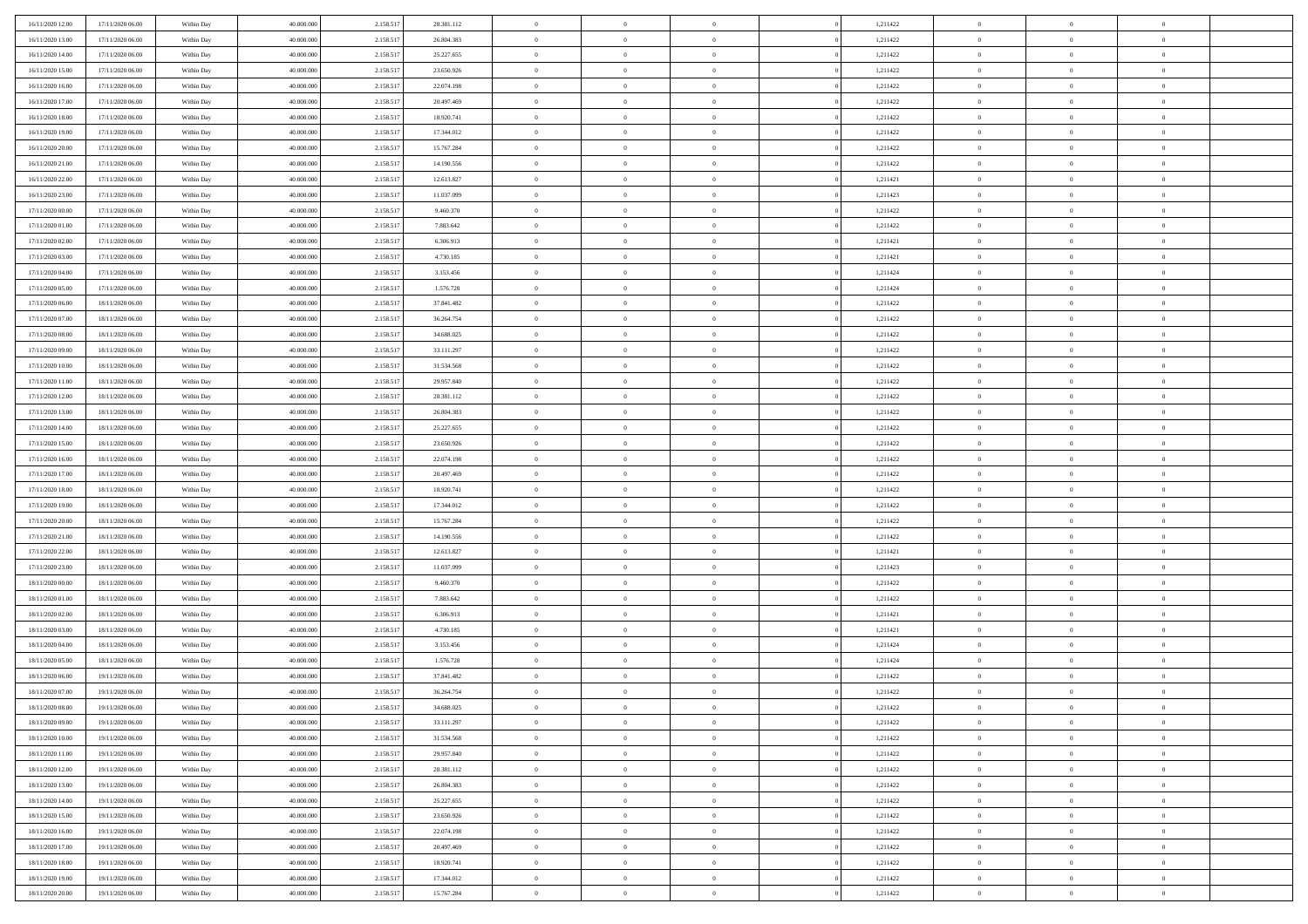| 18/11/2020 21:00 | 19/11/2020 06:00 | Within Day | 40,000,000 | 2.158.517 | 14.190.556 |  |  | 1,211422 |  |  |
|------------------|------------------|------------|------------|-----------|------------|--|--|----------|--|--|
| 18/11/2020 22.00 | 19/11/2020 06.00 | Within Day | 40,000,000 | 2.158.517 | 12.613.827 |  |  | 1,211421 |  |  |
| 18/11/2020 23.00 | 19/11/2020 06.00 | Within Day | 40,000,000 | 2.158.517 | 11.037.099 |  |  | 1,211423 |  |  |
| 19/11/2020 00:00 | 19/11/2020 06.00 | Within Day | 40,000,000 | 2.158.517 | 9.460.370  |  |  | 1,211422 |  |  |
| 19/11/2020 01:00 | 19/11/2020 06.00 | Within Day | 40,000,000 | 2.158.517 | 7.883.642  |  |  | 1,211422 |  |  |
| 19/11/2020 02.00 | 19/11/2020 06.00 | Within Day | 40,000,000 | 2.158.517 | 6.306.913  |  |  | 1,211421 |  |  |
| 19/11/2020 03:00 | 19/11/2020 06.00 | Within Day | 40,000,000 | 2.158.517 | 4.730.185  |  |  | 1,211421 |  |  |
| 19/11/2020 04:00 | 19/11/2020 06.00 | Within Day | 40,000,000 | 2.158.51  | 3.153.456  |  |  | 1,211424 |  |  |
| 19/11/2020 05:00 | 19/11/2020 06.00 | Within Day | 40.000.000 | 2.158.517 | 1.576.728  |  |  | 1,211424 |  |  |
| 19/11/2020 06:00 | 20/11/2020 06:00 | Within Day | 40.000.000 | 2.158.517 | 37.841.482 |  |  | 1,211422 |  |  |
| 19/11/2020 07:00 | 20/11/2020 06.00 | Within Day | 40,000,000 | 2.158.517 | 36.264.754 |  |  | 1,211422 |  |  |
| 19/11/2020 08:00 | 20/11/2020 06.00 | Within Day | 40.000.000 | 2.158.517 | 34.688.025 |  |  | 1,211422 |  |  |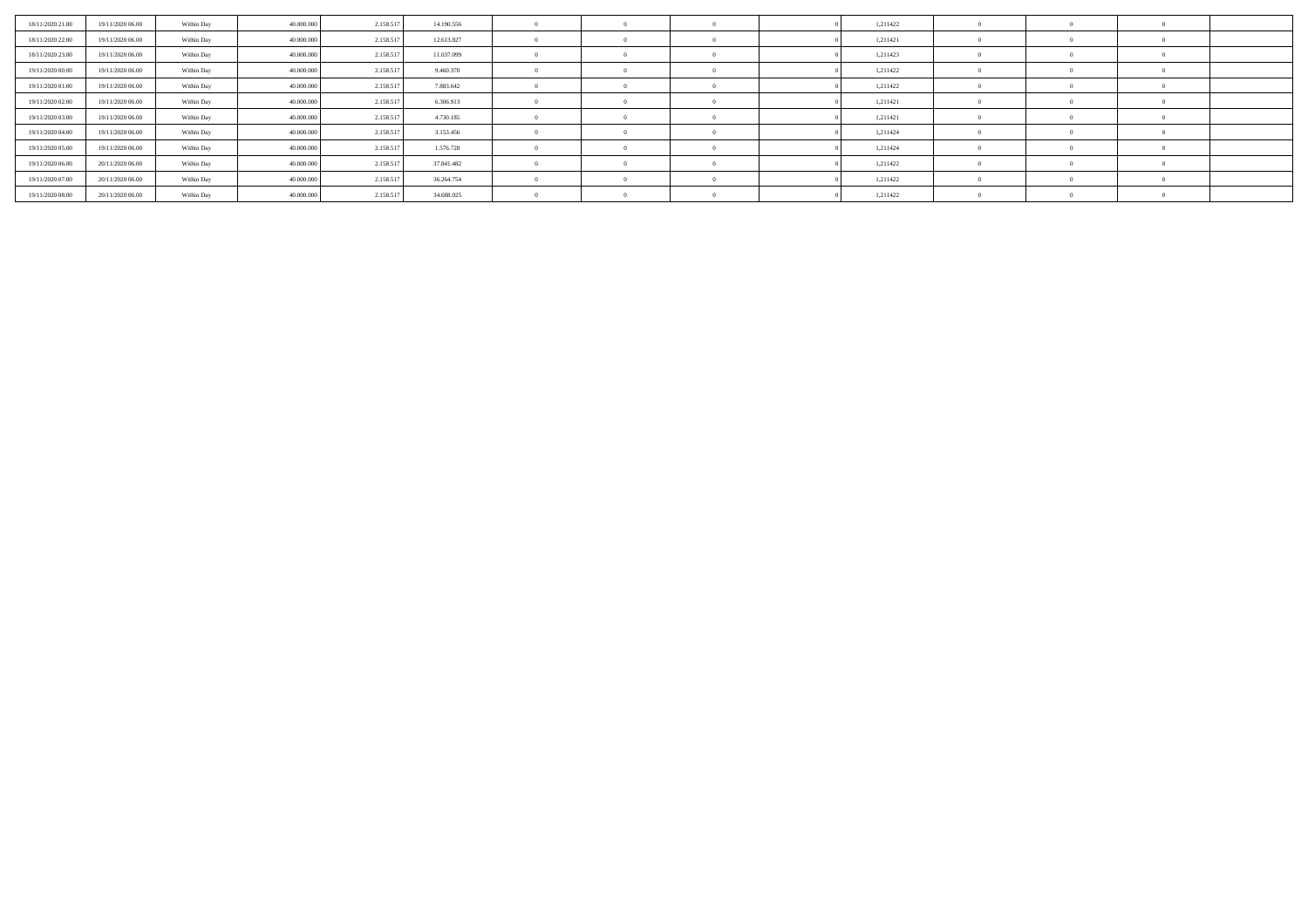# **SNAM RETE GAS**

**Transportation capacity at Exit Point interconnected with foreign pipelines**

**Update to 19/11/2020 of offered and assigned capacity in auction day-ahead and within-day**

**Thermal Year 2020/2021**

(Values in Ncm/day (0° C; 1,01325 bar) - 1 Scm=0,94794378 Ncm; Prices in c/Ncm)

**Exit Point**

**PASSO-GRIES**

| Timeframe        |                  |                     |                            |                                              |            | Offered capacity |                | <b>Assigned capacity</b> | Day-Ahead                                    |                             | Prices                        |                                  |                                         |      |
|------------------|------------------|---------------------|----------------------------|----------------------------------------------|------------|------------------|----------------|--------------------------|----------------------------------------------|-----------------------------|-------------------------------|----------------------------------|-----------------------------------------|------|
| From             | To               | <b>Auction type</b> | Transportation<br>capacity | <b>Assigned capacity</b><br>(before auction) | Firm       | Interruptible    | Firm           | Interruptible            | <b>Interrupted Capacity</b><br>Interruptible | <b>Reserve price - Firm</b> | <b>Auction premium - Firm</b> | Reserve price -<br>Interruptible | <b>Auction premium</b><br>Interruptible | Note |
| 01/11/2020 06.00 | 02/11/2020 06:00 | Day Ahead           | 42.196.595                 | 2.277.05                                     | 39.919.544 | $\overline{0}$   | $\Omega$       | $\Omega$                 |                                              | 0,011484                    | $\Omega$                      | 0,011484                         | $\overline{0}$                          |      |
| 02/11/2020 06.00 | 03/11/2020 06:00 | Day Ahead           | 42.196.59                  | 2.277.05                                     | 39.919.544 | $\mathbf{0}$     | $\theta$       | $\overline{0}$           |                                              | 0,011484                    | $\bf{0}$                      | 0,011484                         | $\mathbf{0}$                            |      |
| 03/11/2020 06:00 | 04/11/2020 06:00 | Day Ahead           | 42.196.59                  | 2.277.05                                     | 39.919.544 | $\overline{0}$   | $\overline{0}$ | $\theta$                 |                                              | 0,011484                    | $\bf{0}$                      | 0,011484                         | $\theta$                                |      |
| 04/11/2020 06:00 | 05/11/2020 06:00 | Day Ahead           | 42.196.59                  | 2.277.05                                     | 39.919.544 | $\overline{0}$   | $\overline{0}$ | $\theta$                 |                                              | 0.011484                    | $\bf{0}$                      | 0.011484                         | $\theta$                                |      |
| 05/11/2020 06.00 | 06/11/2020 06:00 | Day Ahead           | 42.196.59                  | 2.277.05                                     | 39.919.544 | $\overline{0}$   | $\theta$       | $\overline{0}$           |                                              | 0,011484                    | $\bf{0}$                      | 0,011484                         | $\overline{0}$                          |      |
| 06/11/2020 06.00 | 07/11/2020 06:00 | Day Ahead           | 42.196.59                  | 2.277.05                                     | 39.919.544 | $\mathbf{0}$     | $\overline{0}$ | $\overline{0}$           |                                              | 0,011484                    | $\bf{0}$                      | 0,011484                         | $\mathbf{0}$                            |      |
| 07/11/2020 06.00 | 08/11/2020 06:00 | Day Ahead           | 42.196.595                 | 2.277.05                                     | 39.919.544 | $\theta$         | $\theta$       | $\theta$                 |                                              | 0.011484                    | $\theta$                      | 0.011484                         | $\Omega$                                |      |
| 08/11/2020 06.00 | 09/11/2020 06:00 | Day Ahead           | 42.196.59                  | 2.277.05                                     | 39.919.544 | $\overline{0}$   | $\theta$       | $\theta$                 |                                              | 0,011484                    | $\bf{0}$                      | 0,011484                         | $\overline{0}$                          |      |
| 09/11/2020 06.00 | 10/11/2020 06:00 | Day Ahead           | 42.196.595                 | 2.277.05                                     | 39.919.544 | $\overline{0}$   | $\overline{0}$ | $\theta$                 |                                              | 0,011484                    | $\bf{0}$                      | 0,011484                         | $\theta$                                |      |
| 10/11/2020 06:00 | 11/11/2020 06:00 | Day Ahead           | 42.196.59                  | 2.277.05                                     | 39.919.544 | $\overline{0}$   | $\theta$       | $\theta$                 |                                              | 0,011484                    | $\bf{0}$                      | 0,011484                         | $\overline{0}$                          |      |
| 11/11/2020 06:00 | 12/11/2020 06:00 | Day Ahead           | 42.196.595                 | 2.277.05                                     | 39.919.544 | $\overline{0}$   | $\overline{0}$ | $\overline{0}$           |                                              | 0.011484                    | $\bf{0}$                      | 0,011484                         | $\theta$                                |      |
| 12/11/2020 06:00 | 13/11/2020 06:00 | Day Ahead           | 42.196.595                 | 2.277.05                                     | 39.919.544 | $\overline{0}$   | $\theta$       | $\theta$                 |                                              | 0,011484                    | $\bf{0}$                      | 0,011484                         | $\overline{0}$                          |      |
| 13/11/2020 06:00 | 14/11/2020 06:00 | Day Ahead           | 42.196.59                  | 2.277.05                                     | 39.919.544 | $\theta$         | $\Omega$       | $\theta$                 |                                              | 0,011484                    | $\bf{0}$                      | 0,011484                         | $\theta$                                |      |
| 14/11/2020 06.00 | 15/11/2020 06:00 | Day Ahead           | 42.196.595                 | 2.277.053                                    | 39.919.544 | $\overline{0}$   | $\theta$       | $\overline{0}$           |                                              | 0.011484                    | $\bf{0}$                      | 0,011484                         | $\theta$                                |      |
| 15/11/2020 06:00 | 16/11/2020 06:00 | Day Ahead           | 42.196.595                 | 2.277.05                                     | 39.919.544 | $\overline{0}$   | $\overline{0}$ | $\theta$                 |                                              | 0,011484                    | $\bf{0}$                      | 0,011484                         | $\theta$                                |      |
| 16/11/2020 06:00 | 17/11/2020 06.00 | Day Ahead           | 42.196.59                  | 2.277.05                                     | 39.919.544 | $\overline{0}$   | $\theta$       | $\overline{0}$           |                                              | 0,011484                    | $\bf{0}$                      | 0,011484                         | $\overline{0}$                          |      |
| 17/11/2020 06:00 | 18/11/2020 06:00 | Day Ahead           | 42.196.595                 | 2.277.05                                     | 39.919.544 | $\mathbf{0}$     | $\overline{0}$ | $\overline{0}$           |                                              | 0,011484                    | $\bf{0}$                      | 0,011484                         | $\theta$                                |      |
| 18/11/2020 06:00 | 19/11/2020 06:00 | Day Ahead           | 42.196.595                 | 2.277.05                                     | 39.919.544 | $\theta$         | $\theta$       | $\Omega$                 |                                              | 0,011484                    | $\theta$                      | 0,011484                         | $\Omega$                                |      |
| 19/11/2020 06:00 | 20/11/2020 06:00 | Day Ahead           | 42.196.59                  | 2.277.05                                     | 39.919.544 | $\theta$         | $\overline{0}$ | $\theta$                 |                                              | 0,011484                    | $\bf{0}$                      | 0,011484                         | $\overline{0}$                          |      |
| 01/11/2020 06.00 | 02/11/2020 06:00 | Within Day          | 42.196.59                  | 2.277.05                                     | 39.919.542 | $\mathbf{0}$     | $\theta$       | $\theta$                 |                                              | 1,148360                    | $\bf{0}$                      | $\theta$                         | $\theta$                                |      |
| 01/11/2020 07:00 | 02/11/2020 06:00 | Within Day          | 42.196.595                 | 2.277.05                                     | 38.256.229 | $\theta$         | $\Omega$       | $\theta$                 |                                              | 1,148360                    | $\bf{0}$                      | $\theta$                         | $\Omega$                                |      |
| 01/11/2020 08:00 | 02/11/2020 06:00 | Within Day          | 42.196.595                 | 2.277.05                                     | 36.592.914 | $\theta$         | $\Omega$       | $\Omega$                 |                                              | 1.148360                    | $\theta$                      | $\sqrt{2}$                       | $\Omega$                                |      |
| 01/11/2020 09:00 | 02/11/2020 06:00 | Within Day          | 42.196.595                 | 2.277.05                                     | 34.929.600 | $\overline{0}$   | $\theta$       | $\theta$                 |                                              | 1,148360                    | $\bf{0}$                      | $\theta$                         | $\overline{0}$                          |      |
| 01/11/2020 11:00 | 02/11/2020 06:00 | Within Day          | 42.196.59                  | 2.277.05                                     | 31.602.971 | $\theta$         | $\theta$       | $\Omega$                 |                                              | 1.148360                    | $\theta$                      | $\theta$                         | $\theta$                                |      |
| 01/11/2020 12:00 | 02/11/2020 06:00 | Within Day          | 42.196.59                  | 2.277.05                                     | 29.939.657 | $\overline{0}$   | $\overline{0}$ | $\overline{0}$           |                                              | 1,148360                    | $\bf{0}$                      | $\theta$                         | $\theta$                                |      |
| 01/11/2020 13.00 | 02/11/2020 06:00 | Within Day          | 42.196.595                 | 2.277.05                                     | 28.276.343 | $\overline{0}$   | $\overline{0}$ | $\overline{0}$           |                                              | 1,148360                    | $\bf{0}$                      | $\bf{0}$                         | $\theta$                                |      |
| 01/11/2020 14:00 | 02/11/2020 06:00 | Within Day          | 42.196.59                  | 2.277.05                                     | 26.613.029 | $\overline{0}$   | $\theta$       | $\theta$                 |                                              | 1,148360                    | $\bf{0}$                      | $\theta$                         | $\overline{0}$                          |      |
| 01/11/2020 15:00 | 02/11/2020 06:00 | Within Day          | 42.196.595                 | 2.277.05                                     | 24.949.714 | $\overline{0}$   | $\theta$       | $\overline{0}$           |                                              | 1,148360                    | $\bf{0}$                      | $\theta$                         | $\theta$                                |      |
| 01/11/2020 16:00 | 02/11/2020 06:00 | Within Day          | 42.196.595                 | 2.277.05                                     | 23.286.400 | $\theta$         | $\theta$       | $\Omega$                 |                                              | 1.148360                    | $\theta$                      | $\sqrt{2}$                       | $\Omega$                                |      |
| 01/11/2020 17.00 | 02/11/2020 06.00 | Within Day          | 42.196.59                  | 2.277.05                                     | 21.623.085 | $\overline{0}$   | $\overline{0}$ | $\overline{0}$           |                                              | 1,148360                    | $\bf{0}$                      | $\theta$                         | $\overline{0}$                          |      |
| 01/11/2020 18:00 | 02/11/2020 06:00 | Within Day          | 42.196.59                  | 2.277.05                                     | 19.959.771 | $\mathbf{0}$     | $\theta$       | $\theta$                 |                                              | 1,148360                    | $\bf{0}$                      | $\theta$                         | $\theta$                                |      |
| 01/11/2020 19:00 | 02/11/2020 06:00 | Within Day          | 42.196.595                 | 2.277.05                                     | 18.296.456 | $\overline{0}$   | $\theta$       | $\theta$                 |                                              | 1,148360                    | $\bf{0}$                      | $\theta$                         | $\mathbf{0}$                            |      |
| 01/11/2020 20.00 | 02/11/2020 06:00 | Within Day          | 42.196.59                  | 2.277.05                                     | 16.633.143 | $\overline{0}$   | $\theta$       | $\theta$                 |                                              | 1,148360                    | $\bf{0}$                      | $\sqrt{2}$                       | $\overline{0}$                          |      |
| 01/11/2020 21.00 | 02/11/2020 06:00 | Within Day          | 42.196.595                 | 2.277.05                                     | 14.969.829 | $\overline{0}$   | $\theta$       | $\overline{0}$           |                                              | 1,148360                    | $\bf{0}$                      | $\theta$                         | $\theta$                                |      |
| 01/11/2020 22:00 | 02/11/2020 06:00 | Within Day          | 42.196.595                 | 2.277.05                                     | 13.306.514 | $\overline{0}$   | $\theta$       | $\theta$                 |                                              | 1.148359                    | $\mathbf{0}$                  | $\theta$                         | $\mathbf{0}$                            |      |
| 01/11/2020 23.00 | 02/11/2020 06.00 | Within Day          | 42.196.59                  | 2.277.05                                     | 11.643.200 | $\overline{0}$   | $\overline{0}$ | $\theta$                 |                                              | 1,148361                    | $\bf{0}$                      | $\sqrt{2}$                       | $\mathbf{0}$                            |      |
| 02/11/2020 00:00 | 02/11/2020 06:00 | Within Day          | 42.196.59                  | 2.277.05                                     | 9.979.885  | $\overline{0}$   | 587            | $\theta$                 |                                              | 1,148360                    | $\bf{0}$                      | $\bf{0}$                         | $\theta$                                |      |
| 02/11/2020 01:00 | 02/11/2020 06:00 | Within Day          | 42.196.59                  | 2.277.63                                     | 8.316.082  | $\theta$         | $\theta$       | $\Omega$                 |                                              | 1,148360                    | $\theta$                      | $\theta$                         | $\overline{0}$                          |      |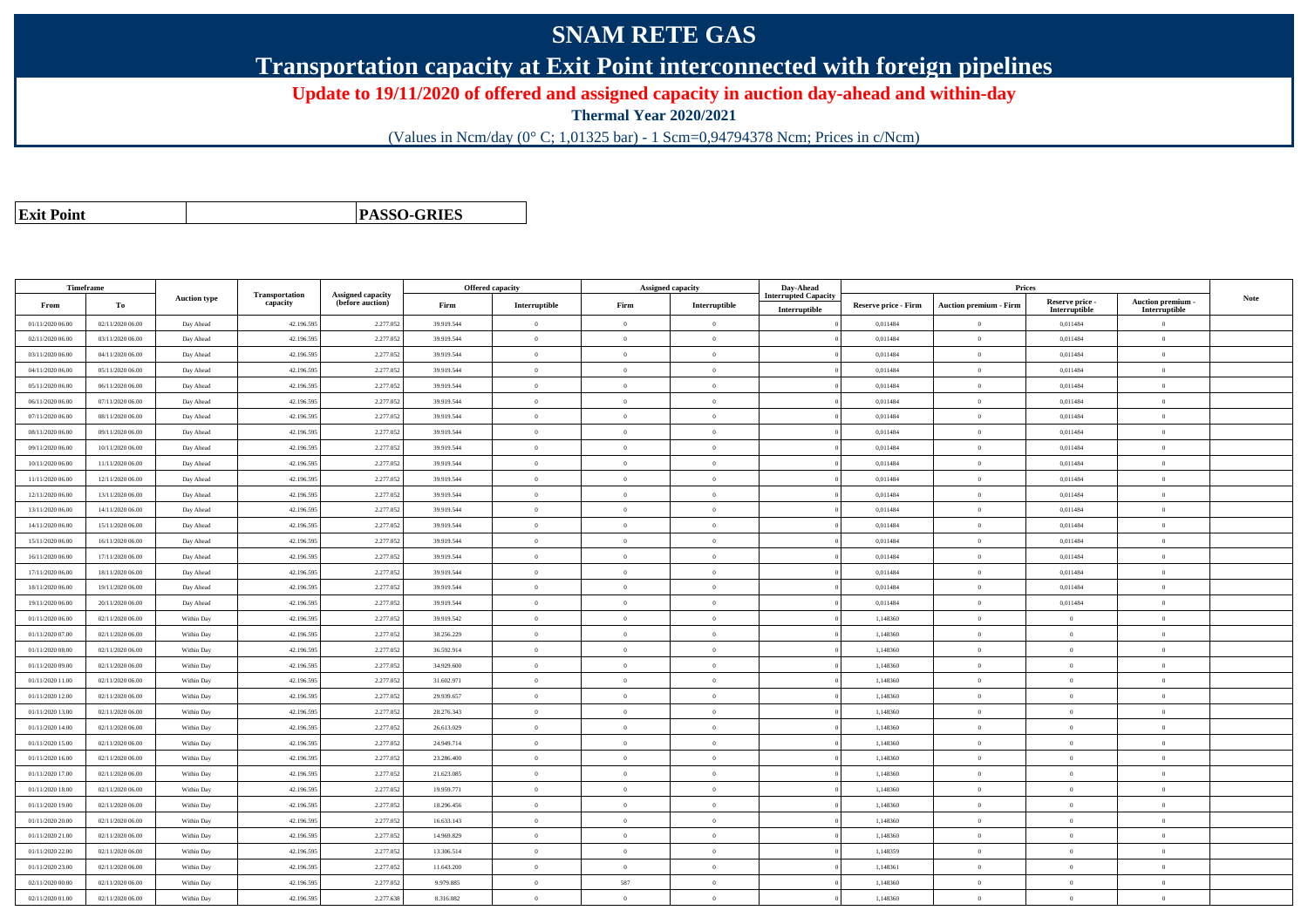| 02/11/2020 02.00                     | 02/11/2020 06:00                     | Within Day               | 42.196.595 | 2.277.638 | 6.652.865  | $\,$ 0 $\,$    | $\overline{0}$ | $\overline{0}$                 | 1,148359 | $\bf{0}$       | $\overline{0}$ | $\,0\,$        |  |
|--------------------------------------|--------------------------------------|--------------------------|------------|-----------|------------|----------------|----------------|--------------------------------|----------|----------------|----------------|----------------|--|
| 02/11/2020 03.00                     | 02/11/2020 06.00                     | Within Day               | 42.196.595 | 2.277.638 | 4.989.649  | $\theta$       | $\overline{0}$ | $\mathbf{0}$                   | 1,148359 | $\theta$       | $\overline{0}$ | $\theta$       |  |
| 02/11/2020 04:00                     | 02/11/2020 06:00                     | Within Day               | 42.196.595 | 2.277.638 | 3.326.433  | $\theta$       | $\overline{0}$ | $\overline{0}$                 | 1,148362 | $\mathbf{0}$   | $\overline{0}$ | $\overline{0}$ |  |
| 02/11/2020 05:00                     | 02/11/2020 06.00                     | Within Day               | 42.196.595 | 2.277.638 | 1.663.216  | $\,$ 0 $\,$    | $\overline{0}$ | $\overline{0}$                 | 1,148362 | $\bf{0}$       | $\overline{0}$ | $\bf{0}$       |  |
| 02/11/2020 06:00                     | 03/11/2020 06.00                     | Within Day               | 42.196.595 | 2.277.052 | 39.919.542 | $\,$ 0         | $\overline{0}$ | $\mathbf{0}$                   | 1,148360 | $\bf{0}$       | $\theta$       | $\,0\,$        |  |
| 02/11/2020 07:00                     | 03/11/2020 06:00                     | Within Day               | 42.196.595 | 2.277.052 | 38.256.229 | $\theta$       | $\overline{0}$ | $\mathbf{0}$                   | 1,148360 | $\mathbf{0}$   | $\overline{0}$ | $\overline{0}$ |  |
| 02/11/2020 08:00                     | 03/11/2020 06:00                     | Within Day               | 42.196.595 | 2.277.052 | 36.592.914 | $\,$ 0 $\,$    | $\overline{0}$ | $\overline{0}$                 | 1,148360 | $\bf{0}$       | $\overline{0}$ | $\bf{0}$       |  |
| 02/11/2020 09:00                     | 03/11/2020 06.00                     | Within Day               | 42.196.595 | 2.277.052 | 34.929.600 | $\,$ 0         | $\overline{0}$ | $\mathbf{0}$                   | 1,148360 | $\,$ 0 $\,$    | $\overline{0}$ | $\theta$       |  |
| 02/11/2020 10:00                     | 03/11/2020 06:00                     | Within Day               | 42.196.595 | 2.277.052 | 33.266.285 | $\theta$       | $\overline{0}$ | $\overline{0}$                 | 1,148360 | $\mathbf{0}$   | $\overline{0}$ | $\overline{0}$ |  |
| 02/11/2020 11:00                     | 03/11/2020 06.00                     | Within Day               | 42.196.595 | 2.277.052 | 31.602.971 | $\,$ 0 $\,$    | $\overline{0}$ | $\Omega$                       | 1,148360 | $\bf{0}$       | $\overline{0}$ | $\,0\,$        |  |
| 02/11/2020 12:00                     | 03/11/2020 06.00                     | Within Day               | 42.196.595 | 2.277.052 | 29.939.657 | $\bf{0}$       | $\overline{0}$ | $\mathbf{0}$                   | 1,148360 | $\bf{0}$       | $\mathbf{0}$   | $\theta$       |  |
| 02/11/2020 13:00                     | 03/11/2020 06:00                     | Within Day               | 42.196.595 | 2.277.052 | 28.276.343 | $\theta$       | $\overline{0}$ | $\overline{0}$                 | 1,148360 | $\mathbf{0}$   | $\overline{0}$ | $\overline{0}$ |  |
| 02/11/2020 14:00                     | 03/11/2020 06.00                     | Within Day               | 42.196.595 | 2.277.052 | 26.613.029 | $\,$ 0 $\,$    | $\overline{0}$ | $\overline{0}$                 | 1,148360 | $\bf{0}$       | $\overline{0}$ | $\bf{0}$       |  |
| 02/11/2020 15:00                     | 03/11/2020 06:00                     | Within Day               | 42.196.595 | 2.277.052 | 24.949.714 | $\bf{0}$       | $\overline{0}$ | $\mathbf{0}$                   | 1,148360 | $\bf{0}$       | $\theta$       | $\,0\,$        |  |
| 02/11/2020 16:00                     | 03/11/2020 06:00                     | Within Day               | 42.196.595 | 2.277.052 | 23.286.400 | $\theta$       | $\overline{0}$ | $\mathbf{0}$                   | 1,148360 | $\mathbf{0}$   | $\overline{0}$ | $\overline{0}$ |  |
| 02/11/2020 17.00                     | 03/11/2020 06.00                     | Within Day               | 42.196.595 | 2.277.052 | 21.623.085 | $\,$ 0 $\,$    | $\overline{0}$ | $\overline{0}$                 | 1,148360 | $\bf{0}$       | $\overline{0}$ | $\bf{0}$       |  |
| 02/11/2020 18:00                     | 03/11/2020 06.00                     |                          | 42.196.595 | 2.277.052 | 19.959.771 | $\,$ 0         | $\overline{0}$ | $\mathbf{0}$                   | 1,148360 | $\bf{0}$       | $\overline{0}$ | $\theta$       |  |
| 02/11/2020 19:00                     | 03/11/2020 06:00                     | Within Day<br>Within Day | 42.196.595 | 2.277.052 | 18.296.456 | $\theta$       | $\overline{0}$ | $\mathbf{0}$                   | 1,148360 | $\mathbf{0}$   | $\overline{0}$ | $\overline{0}$ |  |
| 02/11/2020 20:00                     | 03/11/2020 06:00                     | Within Day               | 42.196.595 | 2.277.052 | 16.633.143 | $\,$ 0 $\,$    | $\overline{0}$ | $\Omega$                       | 1,148360 | $\bf{0}$       | $\overline{0}$ | $\,0\,$        |  |
|                                      | 03/11/2020 06.00                     |                          | 42.196.595 | 2.277.052 | 14.969.829 | $\bf{0}$       | $\overline{0}$ | $\mathbf{0}$                   | 1,148360 | $\bf{0}$       | $\mathbf{0}$   | $\theta$       |  |
| 02/11/2020 21:00<br>02/11/2020 22.00 | 03/11/2020 06:00                     | Within Day<br>Within Day | 42.196.595 | 2.277.052 | 13.306.514 | $\theta$       | $\overline{0}$ |                                | 1,148359 | $\mathbf{0}$   | $\overline{0}$ | $\overline{0}$ |  |
|                                      |                                      |                          |            |           |            | $\,$ 0 $\,$    |                | $\mathbf{0}$<br>$\overline{0}$ |          | $\bf{0}$       |                | $\bf{0}$       |  |
| 02/11/2020 23.00                     | 03/11/2020 06.00                     | Within Day               | 42.196.595 | 2.277.052 | 11.643.200 |                | $\overline{0}$ |                                | 1,148361 |                | $\overline{0}$ |                |  |
| 03/11/2020 00:00                     | 03/11/2020 06:00<br>03/11/2020 06:00 | Within Day               | 42.196.595 | 2.277.052 | 9.979.885  | $\,$ 0         | $\overline{0}$ | $\mathbf{0}$                   | 1,148360 | $\bf{0}$       | $\bf{0}$       | $\,0\,$        |  |
| 03/11/2020 01:00                     |                                      | Within Day               | 42.196.595 | 2.277.052 | 8.316.571  | $\theta$       | $\overline{0}$ | $\mathbf{0}$                   | 1,148360 | $\mathbf{0}$   | $\overline{0}$ | $\overline{0}$ |  |
| 03/11/2020 02.00                     | 03/11/2020 06.00                     | Within Day               | 42.196.595 | 2.277.052 | 6.653.256  | $\,$ 0 $\,$    | $\overline{0}$ | $\overline{0}$                 | 1,148359 | $\bf{0}$       | $\overline{0}$ | $\bf{0}$       |  |
| 03/11/2020 03:00                     | 03/11/2020 06.00                     | Within Day               | 42.196.595 | 2.277.052 | 4.989.943  | $\,$ 0         | $\overline{0}$ | $\mathbf{0}$                   | 1,148359 | $\bf{0}$       | $\overline{0}$ | $\theta$       |  |
| 03/11/2020 04:00                     | 03/11/2020 06:00                     | Within Day               | 42.196.595 | 2.277.052 | 3.326.628  | $\theta$       | $\overline{0}$ | $\overline{0}$                 | 1,148362 | $\mathbf{0}$   | $\bf{0}$       | $\overline{0}$ |  |
| 03/11/2020 05:00                     | 03/11/2020 06.00                     | Within Day               | 42.196.595 | 2.277.052 | 1.663.314  | $\,$ 0 $\,$    | $\overline{0}$ | $\Omega$                       | 1,148362 | $\bf{0}$       | $\overline{0}$ | $\bf{0}$       |  |
| 03/11/2020 06:00                     | 04/11/2020 06.00                     | Within Day               | 42.196.595 | 2.277.052 | 39.919.542 | $\bf{0}$       | $\overline{0}$ | $\mathbf{0}$                   | 1,148360 | $\bf{0}$       | $\mathbf{0}$   | $\theta$       |  |
| 03/11/2020 07:00                     | 04/11/2020 06:00                     | Within Day               | 42.196.595 | 2.277.052 | 38.256.229 | $\theta$       | $\overline{0}$ | $\overline{0}$                 | 1,148360 | $\mathbf{0}$   | $\overline{0}$ | $\overline{0}$ |  |
| 03/11/2020 08:00                     | 04/11/2020 06:00                     | Within Day               | 42.196.595 | 2.277.052 | 36.592.914 | $\theta$       | $\overline{0}$ | $\overline{0}$                 | 1,148360 | $\,$ 0         | $\overline{0}$ | $\,$ 0 $\,$    |  |
| 03/11/2020 09:00                     | 04/11/2020 06:00                     | Within Day               | 42.196.595 | 2.277.052 | 34.929.600 | $\,$ 0         | $\overline{0}$ | $\mathbf{0}$                   | 1,148360 | $\bf{0}$       | $\mathbf{0}$   | $\bf{0}$       |  |
| 03/11/2020 10:00                     | 04/11/2020 06:00                     | Within Day               | 42.196.595 | 2.277.052 | 33.266.285 | $\theta$       | $\overline{0}$ | $\mathbf{0}$                   | 1,148360 | $\mathbf{0}$   | $\overline{0}$ | $\overline{0}$ |  |
| 03/11/2020 11:00                     | 04/11/2020 06.00                     | Within Day               | 42.196.595 | 2.277.052 | 31.602.971 | $\theta$       | $\overline{0}$ | $\overline{0}$                 | 1,148360 | $\,$ 0         | $\overline{0}$ | $\theta$       |  |
| 03/11/2020 12:00                     | 04/11/2020 06.00                     | Within Day               | 42.196.595 | 2.277.052 | 29.939.657 | $\bf{0}$       | $\overline{0}$ | $\mathbf{0}$                   | 1,148360 | $\mathbf{0}$   | $\overline{0}$ | $\overline{0}$ |  |
| 03/11/2020 13:00                     | 04/11/2020 06:00                     | Within Day               | 42.196.595 | 2.277.052 | 28.276.343 | $\theta$       | $\overline{0}$ | $\mathbf{0}$                   | 1,148360 | $\mathbf{0}$   | $\overline{0}$ | $\overline{0}$ |  |
| 03/11/2020 14:00                     | 04/11/2020 06:00                     | Within Day               | 42.196.595 | 2.277.052 | 26.613.029 | $\theta$       | $\overline{0}$ | $\overline{0}$                 | 1,148360 | $\,$ 0         | $\overline{0}$ | $\theta$       |  |
| 03/11/2020 15:00                     | 04/11/2020 06.00                     | Within Day               | 42.196.595 | 2.277.052 | 24.949.714 | $\bf{0}$       | $\overline{0}$ | $\mathbf{0}$                   | 1,148360 | $\bf{0}$       | $\mathbf{0}$   | $\overline{0}$ |  |
| 03/11/2020 16:00                     | 04/11/2020 06:00                     | Within Day               | 42.196.595 | 2.277.052 | 23.286.400 | $\theta$       | $\overline{0}$ | $\overline{0}$                 | 1,148360 | $\mathbf{0}$   | $\overline{0}$ | $\overline{0}$ |  |
| 03/11/2020 17:00                     | 04/11/2020 06:00                     | Within Day               | 42.196.595 | 2.277.052 | 21.623.085 | $\,$ 0 $\,$    | $\overline{0}$ | $\overline{0}$                 | 1,148360 | $\,$ 0         | $\overline{0}$ | $\,$ 0 $\,$    |  |
| 03/11/2020 18:00                     | 04/11/2020 06:00                     | Within Day               | 42.196.595 | 2.277.052 | 19.959.771 | $\,$ 0         | $\,$ 0 $\,$    | $\overline{0}$                 | 1,148360 | $\,$ 0 $\,$    | $\overline{0}$ | $\overline{0}$ |  |
| 03/11/2020 19:00                     | 04/11/2020 06:00                     | Within Day               | 42.196.595 | 2.277.052 | 18.296.456 | $\theta$       | $\overline{0}$ | $\mathbf{0}$                   | 1,148360 | $\mathbf{0}$   | $\overline{0}$ | $\overline{0}$ |  |
| 03/11/2020 20:00                     | 04/11/2020 06.00                     | Within Day               | 42.196.595 | 2.277.052 | 16.633.143 | $\overline{0}$ | $\overline{0}$ | $\overline{0}$                 | 1,148360 | $\,$ 0         | $\overline{0}$ | $\theta$       |  |
| 03/11/2020 21:00                     | 04/11/2020 06.00                     | Within Day               | 42.196.595 | 2.277.052 | 14.969.829 | $\bf{0}$       | $\,$ 0 $\,$    | $\mathbf{0}$                   | 1,148360 | $\bf{0}$       | $\overline{0}$ | $\overline{0}$ |  |
| 03/11/2020 22.00                     | 04/11/2020 06:00                     | Within Day               | 42.196.595 | 2.277.052 | 13.306.514 | $\overline{0}$ | $\theta$       |                                | 1,148359 | $\overline{0}$ | $\theta$       | $\theta$       |  |
| 03/11/2020 23:00                     | 04/11/2020 06:00                     | Within Day               | 42.196.595 | 2.277.052 | 11.643.200 | $\,$ 0 $\,$    | $\overline{0}$ | $\overline{0}$                 | 1,148361 | $\,$ 0 $\,$    | $\bf{0}$       | $\theta$       |  |
| 04/11/2020 00:00                     | 04/11/2020 06.00                     | Within Day               | 42.196.595 | 2.277.052 | 9.979.885  | $\bf{0}$       | $\,$ 0 $\,$    | $\overline{0}$                 | 1,148360 | $\,$ 0 $\,$    | $\overline{0}$ | $\overline{0}$ |  |
| 04/11/2020 01:00                     | 04/11/2020 06:00                     | Within Day               | 42.196.595 | 2.277.052 | 8.316.571  | $\overline{0}$ | $\overline{0}$ | $\overline{0}$                 | 1,148360 | $\,$ 0 $\,$    | $\bf{0}$       | $\mathbf{0}$   |  |
| 04/11/2020 02.00                     | 04/11/2020 06:00                     | Within Day               | 42.196.595 | 2.277.052 | 6.653.256  | $\,0\,$        | $\overline{0}$ | $\overline{0}$                 | 1,148359 | $\,$ 0 $\,$    | $\bf{0}$       | $\,$ 0 $\,$    |  |
| 04/11/2020 03:00                     | 04/11/2020 06.00                     | Within Day               | 42.196.595 | 2.277.052 | 4.989.943  | $\,$ 0 $\,$    | $\,$ 0 $\,$    | $\overline{0}$                 | 1,148359 | $\,$ 0 $\,$    | $\overline{0}$ | $\overline{0}$ |  |
| 04/11/2020 04:00                     | 04/11/2020 06:00                     | Within Day               | 42.196.595 | 2.277.052 | 3.326.628  | $\mathbf{0}$   | $\overline{0}$ | $\overline{0}$                 | 1,148362 | $\mathbf{0}$   | $\overline{0}$ | $\mathbf{0}$   |  |
| 04/11/2020 05:00                     | 04/11/2020 06:00                     | Within Day               | 42.196.595 | 2.277.052 | 1.663.314  | $\,$ 0 $\,$    | $\overline{0}$ | $\overline{0}$                 | 1,148362 | $\,$ 0 $\,$    | $\overline{0}$ | $\,$ 0 $\,$    |  |
| 04/11/2020 06.00                     | 05/11/2020 06.00                     | Within Day               | 42.196.595 | 2.277.052 | 39.919.542 | $\bf{0}$       | $\overline{0}$ | $\overline{0}$                 | 1,148360 | $\,$ 0 $\,$    | $\overline{0}$ | $\overline{0}$ |  |
| 04/11/2020 07:00                     | 05/11/2020 06:00                     | Within Day               | 42.196.595 | 2.277.052 | 38.256.229 | $\mathbf{0}$   | $\overline{0}$ | $\overline{0}$                 | 1,148360 | $\mathbf{0}$   | $\bf{0}$       | $\mathbf{0}$   |  |
| 04/11/2020 08:00                     | 05/11/2020 06:00                     | Within Day               | 42.196.595 | 2.277.052 | 36.592.914 | $\,0\,$        | $\overline{0}$ | $\overline{0}$                 | 1,148360 | $\,$ 0 $\,$    | $\mathbf{0}$   | $\,$ 0 $\,$    |  |
| 04/11/2020 09:00                     | 05/11/2020 06.00                     | Within Day               | 42.196.595 | 2.277.052 | 34.929.600 | $\,$ 0 $\,$    | $\,$ 0 $\,$    | $\overline{0}$                 | 1,148360 | $\,$ 0 $\,$    | $\overline{0}$ | $\overline{0}$ |  |
| 04/11/2020 10:00                     | 05/11/2020 06:00                     | Within Day               | 42.196.595 | 2.277.052 | 33.266.285 | $\theta$       | $\overline{0}$ | $\overline{0}$                 | 1,148360 | $\mathbf{0}$   | $\overline{0}$ | $\overline{0}$ |  |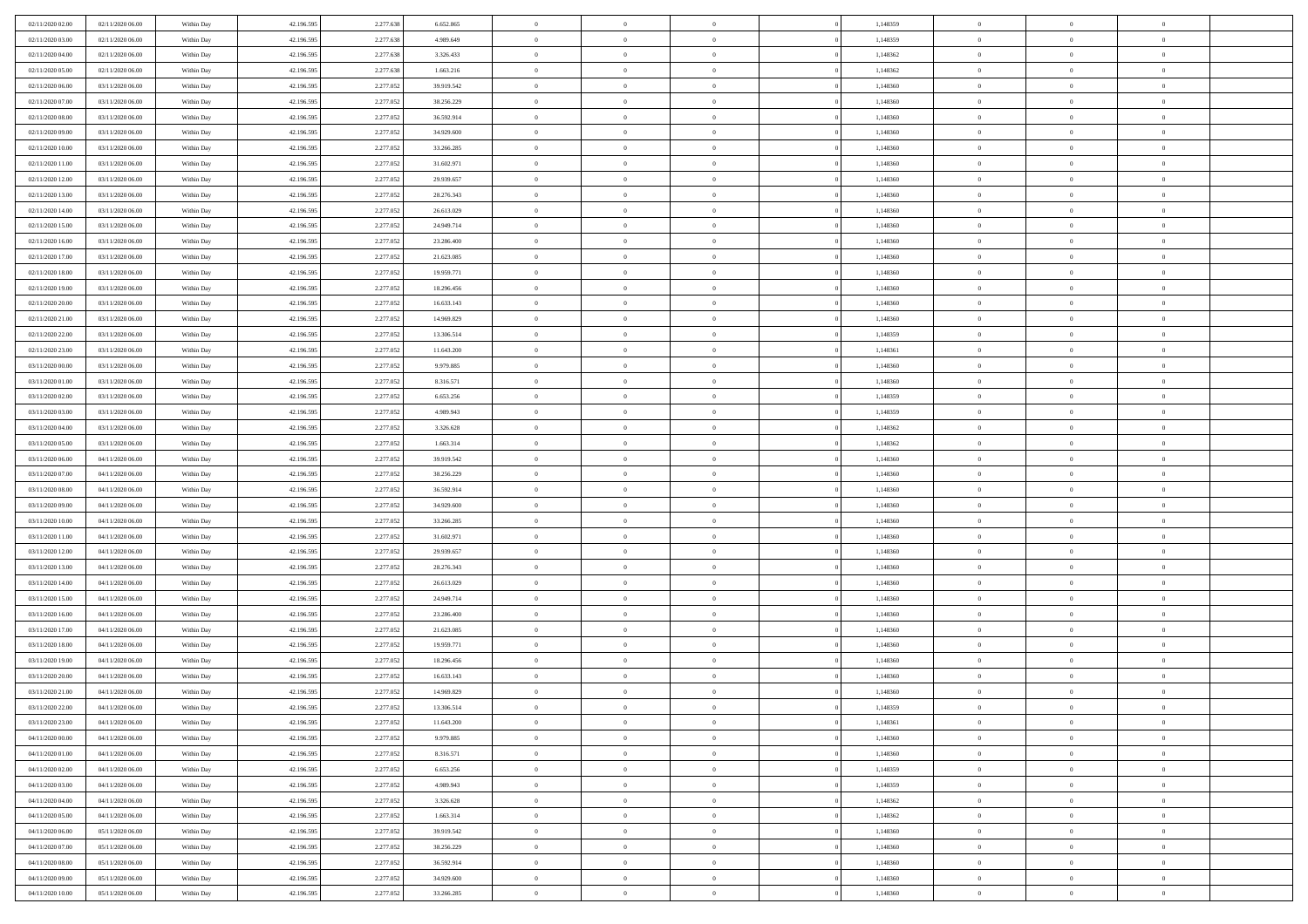| 04/11/2020 11:00<br>05/11/2020 06:00 | Within Day | 42.196.595 | 2.277.052 | 31.602.971 | $\,$ 0                   | $\bf{0}$       | $\overline{0}$ |          | 1,148360 | $\bf{0}$                 | $\overline{0}$ | $\,0\,$                          |  |
|--------------------------------------|------------|------------|-----------|------------|--------------------------|----------------|----------------|----------|----------|--------------------------|----------------|----------------------------------|--|
| 04/11/2020 12:00<br>05/11/2020 06:00 | Within Day | 42.196.595 | 2.277.052 | 29.939.657 | $\theta$                 | $\overline{0}$ | $\overline{0}$ |          | 1,148360 | $\overline{0}$           | $\overline{0}$ | $\theta$                         |  |
| 04/11/2020 13:00<br>05/11/2020 06:00 | Within Dav | 42.196.595 | 2.277.052 | 28.276.343 | $\mathbf{0}$             | $\overline{0}$ | $\overline{0}$ |          | 1,148360 | $\mathbf{0}$             | $\overline{0}$ | $\overline{0}$                   |  |
| 04/11/2020 14.00<br>05/11/2020 06:00 | Within Day | 42.196.595 | 2.277.052 | 26.613.029 | $\bf{0}$                 | $\overline{0}$ | $\bf{0}$       |          | 1,148360 | $\bf{0}$                 | $\overline{0}$ | $\bf{0}$                         |  |
| 04/11/2020 15.00<br>05/11/2020 06:00 | Within Day | 42.196.595 | 2.277.052 | 24.949.714 | $\bf{0}$                 | $\bf{0}$       | $\overline{0}$ |          | 1,148360 | $\bf{0}$                 | $\bf{0}$       | $\,0\,$                          |  |
| 04/11/2020 16:00<br>05/11/2020 06:00 | Within Dav | 42.196.595 | 2.277.052 | 23.286.400 | $\mathbf{0}$             | $\overline{0}$ | $\overline{0}$ |          | 1,148360 | $\mathbf{0}$             | $\overline{0}$ | $\overline{0}$                   |  |
|                                      |            |            |           |            |                          |                |                |          |          |                          |                |                                  |  |
| 04/11/2020 17.00<br>05/11/2020 06:00 | Within Day | 42.196.595 | 2.277.052 | 21.623.085 | $\bf{0}$                 | $\bf{0}$       | $\overline{0}$ |          | 1,148360 | $\bf{0}$                 | $\overline{0}$ | $\,0\,$                          |  |
| 04/11/2020 18:00<br>05/11/2020 06:00 | Within Day | 42.196.595 | 2.277.052 | 19.959.771 | $\theta$                 | $\overline{0}$ | $\overline{0}$ |          | 1,148360 | $\,$ 0 $\,$              | $\overline{0}$ | $\theta$                         |  |
| 04/11/2020 19:00<br>05/11/2020 06:00 | Within Dav | 42.196.595 | 2.277.052 | 18.296.456 | $\mathbf{0}$             | $\overline{0}$ | $\overline{0}$ |          | 1,148360 | $\mathbf{0}$             | $\overline{0}$ | $\overline{0}$                   |  |
| 04/11/2020 20.00<br>05/11/2020 06:00 | Within Day | 42.196.595 | 2.277.052 | 16.633.143 | $\bf{0}$                 | $\bf{0}$       | $\overline{0}$ |          | 1,148360 | $\bf{0}$                 | $\overline{0}$ | $\,0\,$                          |  |
| 04/11/2020 21.00<br>05/11/2020 06:00 | Within Day | 42.196.595 | 2.277.052 | 14.969.829 | $\bf{0}$                 | $\overline{0}$ | $\overline{0}$ |          | 1,148360 | $\bf{0}$                 | $\mathbf{0}$   | $\theta$                         |  |
| 04/11/2020 22.00<br>05/11/2020 06:00 | Within Dav | 42.196.595 | 2.277.052 | 13.306.514 | $\mathbf{0}$             | $\overline{0}$ | $\overline{0}$ |          | 1,148359 | $\mathbf{0}$             | $\overline{0}$ | $\overline{0}$                   |  |
| 04/11/2020 23.00<br>05/11/2020 06:00 | Within Day | 42.196.595 | 2.277.052 | 11.643.200 | $\bf{0}$                 | $\overline{0}$ | $\bf{0}$       |          | 1,148361 | $\bf{0}$                 | $\overline{0}$ | $\bf{0}$                         |  |
| 05/11/2020 00:00<br>05/11/2020 06:00 | Within Day | 42.196.595 | 2.277.052 | 9.979.885  | $\bf{0}$                 | $\overline{0}$ | $\overline{0}$ |          | 1,148360 | $\bf{0}$                 | $\theta$       | $\,0\,$                          |  |
| 05/11/2020 01:00<br>05/11/2020 06:00 | Within Dav | 42.196.595 | 2.277.052 | 8.316.571  | $\mathbf{0}$             | $\overline{0}$ | $\overline{0}$ |          | 1,148360 | $\mathbf{0}$             | $\overline{0}$ | $\overline{0}$                   |  |
| 05/11/2020 02.00<br>05/11/2020 06:00 | Within Day | 42.196.595 | 2.277.052 | 6.653.256  | $\bf{0}$                 | $\bf{0}$       | $\overline{0}$ |          | 1,148359 | $\bf{0}$                 | $\overline{0}$ | $\,0\,$                          |  |
| 05/11/2020 03:00<br>05/11/2020 06:00 | Within Day | 42.196.595 | 2.277.052 | 4.989.943  | $\overline{0}$           | $\overline{0}$ | $\overline{0}$ |          | 1,148359 | $\bf{0}$                 | $\overline{0}$ | $\theta$                         |  |
| 05/11/2020 04:00<br>05/11/2020 06:00 | Within Day | 42.196.595 | 2.277.052 | 3.326.628  | $\mathbf{0}$             | $\overline{0}$ | $\overline{0}$ |          | 1,148362 | $\mathbf{0}$             | $\overline{0}$ | $\overline{0}$                   |  |
| 05/11/2020 05.00<br>05/11/2020 06:00 | Within Day | 42.196.595 | 2.277.052 | 1.663.314  | $\,$ 0                   | $\bf{0}$       | $\overline{0}$ |          | 1,148362 | $\bf{0}$                 | $\overline{0}$ | $\,0\,$                          |  |
| 05/11/2020 06:00<br>06/11/2020 06:00 | Within Day | 42.196.595 | 2.277.052 | 39.919.542 | $\bf{0}$                 | $\overline{0}$ | $\overline{0}$ |          | 1,148360 | $\bf{0}$                 | $\overline{0}$ | $\overline{0}$                   |  |
| 05/11/2020 07:00<br>06/11/2020 06:00 | Within Dav | 42.196.595 | 2.277.052 | 38.256.229 | $\mathbf{0}$             | $\overline{0}$ | $\overline{0}$ |          | 1,148360 | $\mathbf{0}$             | $\overline{0}$ | $\overline{0}$                   |  |
| 05/11/2020 08:00<br>06/11/2020 06:00 | Within Day | 42.196.595 | 2.277.052 | 36.592.914 | $\bf{0}$                 | $\overline{0}$ | $\bf{0}$       |          | 1,148360 | $\bf{0}$                 | $\overline{0}$ | $\bf{0}$                         |  |
| 05/11/2020 09:00<br>06/11/2020 06:00 | Within Day | 42.196.595 | 2.277.052 | 34.929.600 | $\bf{0}$                 | $\bf{0}$       | $\overline{0}$ |          | 1,148360 | $\bf{0}$                 | $\overline{0}$ | $\,0\,$                          |  |
| 05/11/2020 10:00<br>06/11/2020 06:00 | Within Dav | 42.196.595 | 2.277.052 | 33.266.285 | $\mathbf{0}$             | $\overline{0}$ | $\overline{0}$ |          | 1,148360 | $\mathbf{0}$             | $\overline{0}$ | $\overline{0}$                   |  |
| 05/11/2020 11:00<br>06/11/2020 06:00 | Within Day | 42.196.595 | 2.277.052 | 31.602.971 | $\bf{0}$                 | $\bf{0}$       | $\overline{0}$ |          | 1,148360 | $\bf{0}$                 | $\overline{0}$ | $\,0\,$                          |  |
| 05/11/2020 12:00<br>06/11/2020 06:00 | Within Day | 42.196.595 | 2.277.052 | 29.939.657 | $\bf{0}$                 | $\overline{0}$ | $\overline{0}$ |          | 1,148360 | $\bf{0}$                 | $\overline{0}$ | $\theta$                         |  |
| 05/11/2020 13:00<br>06/11/2020 06:00 | Within Dav | 42.196.595 | 2.277.052 | 28.276.343 | $\mathbf{0}$             | $\overline{0}$ | $\overline{0}$ |          | 1,148360 | $\mathbf{0}$             | $\overline{0}$ | $\overline{0}$                   |  |
| 05/11/2020 14:00<br>06/11/2020 06:00 |            |            |           |            | $\bf{0}$                 |                | $\overline{0}$ |          |          | $\bf{0}$                 | $\overline{0}$ | $\,0\,$                          |  |
|                                      | Within Day | 42.196.595 | 2.277.052 | 26.613.029 |                          | $\bf{0}$       |                |          | 1,148360 |                          |                |                                  |  |
| 05/11/2020 15.00<br>06/11/2020 06:00 | Within Day | 42.196.595 | 2.277.052 | 24.949.714 | $\bf{0}$<br>$\mathbf{0}$ | $\bf{0}$       | $\overline{0}$ |          | 1,148360 | $\bf{0}$<br>$\mathbf{0}$ | $\overline{0}$ | $\overline{0}$<br>$\overline{0}$ |  |
| 05/11/2020 16.00<br>06/11/2020 06:00 | Within Day | 42.196.595 | 2.277.052 | 23.286.400 |                          | $\overline{0}$ | $\overline{0}$ |          | 1,148360 |                          | $\overline{0}$ |                                  |  |
| 05/11/2020 17.00<br>06/11/2020 06:00 | Within Day | 42.196.595 | 2.277.052 | 21.623.085 | $\bf{0}$                 | $\overline{0}$ | $\theta$       |          | 1,148360 | $\,$ 0                   | $\overline{0}$ | $\theta$                         |  |
| 05/11/2020 18:00<br>06/11/2020 06:00 | Within Day | 42.196.595 | 2.277.052 | 19.959.771 | $\bf{0}$                 | $\bf{0}$       | $\overline{0}$ |          | 1,148360 | $\bf{0}$                 | $\mathbf{0}$   | $\overline{0}$                   |  |
| 05/11/2020 19:00<br>06/11/2020 06:00 | Within Dav | 42.196.595 | 2.277.052 | 18.296.456 | $\mathbf{0}$             | $\overline{0}$ | $\overline{0}$ |          | 1,148360 | $\mathbf{0}$             | $\overline{0}$ | $\overline{0}$                   |  |
| 05/11/2020 20:00<br>06/11/2020 06:00 | Within Day | 42.196.595 | 2.277.052 | 16.633.143 | $\bf{0}$                 | $\overline{0}$ | $\theta$       |          | 1,148360 | $\,$ 0                   | $\overline{0}$ | $\theta$                         |  |
| 05/11/2020 21:00<br>06/11/2020 06:00 | Within Day | 42.196.595 | 2.277.052 | 14.969.829 | $\bf{0}$                 | $\overline{0}$ | $\overline{0}$ |          | 1,148360 | $\bf{0}$                 | $\overline{0}$ | $\overline{0}$                   |  |
| 05/11/2020 22.00<br>06/11/2020 06:00 | Within Day | 42.196.595 | 2.277.052 | 13.306.514 | $\mathbf{0}$             | $\overline{0}$ | $\overline{0}$ |          | 1,148359 | $\mathbf{0}$             | $\overline{0}$ | $\overline{0}$                   |  |
| 05/11/2020 23.00<br>06/11/2020 06:00 | Within Day | 42.196.595 | 2.277.052 | 11.643.200 | $\bf{0}$                 | $\overline{0}$ | $\theta$       |          | 1,148361 | $\,$ 0                   | $\overline{0}$ | $\theta$                         |  |
| 06/11/2020 00:00<br>06/11/2020 06:00 | Within Day | 42.196.595 | 2.277.052 | 9.979.885  | $\bf{0}$                 | $\overline{0}$ | $\overline{0}$ |          | 1,148360 | $\bf{0}$                 | $\mathbf{0}$   | $\overline{0}$                   |  |
| 06/11/2020 01:00<br>06/11/2020 06:00 | Within Dav | 42.196.595 | 2.277.052 | 8.316.571  | $\mathbf{0}$             | $\overline{0}$ | $\overline{0}$ |          | 1,148360 | $\mathbf{0}$             | $\overline{0}$ | $\overline{0}$                   |  |
| 06/11/2020 02.00<br>06/11/2020 06:00 | Within Day | 42.196.595 | 2.277.052 | 6.653.256  | $\bf{0}$                 | $\overline{0}$ | $\theta$       |          | 1,148359 | $\,$ 0                   | $\overline{0}$ | $\theta$                         |  |
| 06/11/2020 03:00<br>06/11/2020 06:00 | Within Day | 42.196.595 | 2.277.052 | 4.989.943  | $\bf{0}$                 | $\bf{0}$       | $\overline{0}$ |          | 1,148359 | $\,$ 0 $\,$              | $\overline{0}$ | $\bf{0}$                         |  |
| 06/11/2020 04:00<br>06/11/2020 06:00 | Within Dav | 42.196.595 | 2.277.052 | 3.326.628  | $\mathbf{0}$             | $\overline{0}$ | $\overline{0}$ |          | 1,148362 | $\mathbf{0}$             | $\overline{0}$ | $\overline{0}$                   |  |
| 06/11/2020 05:00<br>06/11/2020 06:00 | Within Day | 42.196.595 | 2.277.052 | 1.663.314  | $\bf{0}$                 | $\overline{0}$ | $\theta$       |          | 1,148362 | $\,$ 0                   | $\overline{0}$ | $\theta$                         |  |
| 06/11/2020 06:00<br>07/11/2020 06:00 | Within Day | 42.196.595 | 2.277.052 | 39.919.542 | $\bf{0}$                 | $\overline{0}$ | $\overline{0}$ |          | 1,148360 | $\bf{0}$                 | $\overline{0}$ | $\bf{0}$                         |  |
| 06/11/2020 07:00<br>07/11/2020 06:00 | Within Day | 42.196.595 | 2.277.052 | 38.256.229 | $\bf{0}$                 | $\overline{0}$ |                |          | 1,148360 | $\overline{0}$           | $\theta$       | $\theta$                         |  |
| 06/11/2020 08:00<br>07/11/2020 06.00 | Within Day | 42.196.595 | 2.277.052 | 36.592.914 | $\,0\,$                  | $\overline{0}$ | $\theta$       |          | 1,148360 | $\,$ 0 $\,$              | $\bf{0}$       | $\theta$                         |  |
| 06/11/2020 09:00<br>07/11/2020 06:00 | Within Day | 42.196.595 | 2.277.052 | 34.929.600 | $\overline{0}$           | $\overline{0}$ | $\overline{0}$ |          | 1,148360 | $\overline{0}$           | $\overline{0}$ | $\overline{0}$                   |  |
| 06/11/2020 10:00<br>07/11/2020 06.00 | Within Day | 42.196.595 | 2.277.052 | 33.266.285 | $\bf{0}$                 | $\overline{0}$ | $\overline{0}$ |          | 1,148360 | $\overline{0}$           | $\bf{0}$       | $\mathbf{0}$                     |  |
| 06/11/2020 11:00<br>07/11/2020 06.00 | Within Day | 42.196.595 | 2.277.052 | 31.602.971 | $\bf{0}$                 | $\overline{0}$ | $\overline{0}$ | $\theta$ | 1,148360 | $\,$ 0 $\,$              | $\bf{0}$       | $\,$ 0 $\,$                      |  |
| 06/11/2020 12:00<br>07/11/2020 06.00 | Within Day | 42.196.595 | 2.277.052 | 29.939.657 | $\bf{0}$                 | $\overline{0}$ | $\overline{0}$ |          | 1,148360 | $\,$ 0 $\,$              | $\overline{0}$ | $\overline{0}$                   |  |
| 06/11/2020 13.00<br>07/11/2020 06.00 | Within Day | 42.196.595 | 2.277.052 | 28.276.343 | $\bf{0}$                 | $\overline{0}$ | $\overline{0}$ |          | 1,148360 | $\mathbf{0}$             | $\overline{0}$ | $\overline{0}$                   |  |
| 06/11/2020 14:00<br>07/11/2020 06:00 | Within Day | 42.196.595 | 2.277.052 | 26.613.029 | $\,0\,$                  | $\overline{0}$ | $\overline{0}$ | $\theta$ | 1,148360 | $\,$ 0 $\,$              | $\overline{0}$ | $\overline{0}$                   |  |
| 06/11/2020 15.00<br>07/11/2020 06:00 | Within Day | 42.196.595 | 2.277.052 | 24.949.714 | $\bf{0}$                 | $\overline{0}$ | $\overline{0}$ |          | 1,148360 | $\overline{0}$           | $\overline{0}$ | $\overline{0}$                   |  |
| 06/11/2020 16.00<br>07/11/2020 06.00 | Within Day | 42.196.595 | 2.277.052 | 23.286.400 | $\bf{0}$                 | $\overline{0}$ | $\overline{0}$ |          | 1,148360 | $\mathbf{0}$             | $\overline{0}$ | $\mathbf{0}$                     |  |
| 06/11/2020 17.00<br>07/11/2020 06.00 | Within Day | 42.196.595 | 2.277.052 | 21.623.085 | $\,0\,$                  | $\overline{0}$ | $\overline{0}$ |          | 1,148360 | $\,$ 0 $\,$              | $\mathbf{0}$   | $\theta$                         |  |
| 06/11/2020 18.00<br>07/11/2020 06:00 | Within Day | 42.196.595 | 2.277.052 | 19.959.771 | $\bf{0}$                 | $\bf{0}$       | $\overline{0}$ |          | 1,148360 | $\bf{0}$                 | $\mathbf{0}$   | $\overline{0}$                   |  |
| 06/11/2020 19:00<br>07/11/2020 06:00 | Within Day | 42.196.595 | 2.277.052 | 18.296.456 | $\mathbf{0}$             | $\overline{0}$ | $\overline{0}$ |          | 1,148360 | $\mathbf{0}$             | $\overline{0}$ | $\overline{0}$                   |  |
|                                      |            |            |           |            |                          |                |                |          |          |                          |                |                                  |  |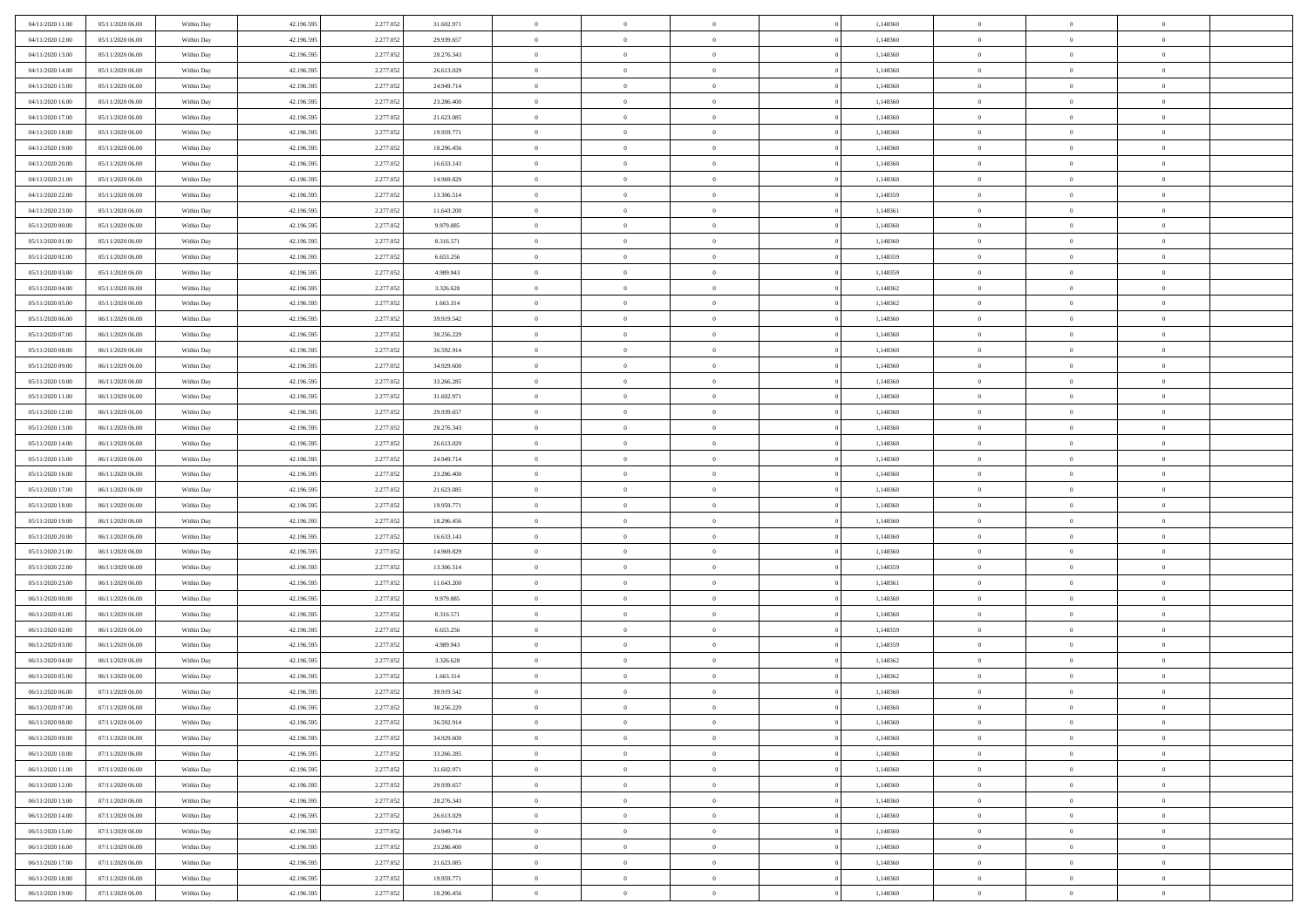| 06/11/2020 20:00                     | 07/11/2020 06.00                     | Within Day               | 42.196.595               | 2.277.052              | 16.633.143              | $\bf{0}$                | $\overline{0}$                   | $\Omega$                         | 1,148360             | $\bf{0}$                 | $\overline{0}$             | $\bf{0}$                  |  |
|--------------------------------------|--------------------------------------|--------------------------|--------------------------|------------------------|-------------------------|-------------------------|----------------------------------|----------------------------------|----------------------|--------------------------|----------------------------|---------------------------|--|
| 06/11/2020 21:00                     | 07/11/2020 06:00                     | Within Day               | 42.196.595               | 2.277.052              | 14.969.829              | $\theta$                | $\overline{0}$                   | $\overline{0}$                   | 1,148360             | $\mathbf{0}$             | $\bf{0}$                   | $\overline{0}$            |  |
| 06/11/2020 22.00                     | 07/11/2020 06:00                     | Within Day               | 42.196.595               | 2.277.052              | 13.306.514              | $\theta$                | $\overline{0}$                   | $\bf{0}$                         | 1,148359             | $\,$ 0                   | $\overline{0}$             | $\,$ 0 $\,$               |  |
| 06/11/2020 23.00                     | 07/11/2020 06.00                     | Within Day               | 42.196.595               | 2.277.052              | 11.643.200              | $\mathbf{0}$            | $\overline{0}$                   | $\mathbf{0}$                     | 1.148361             | $\bf{0}$                 | $\mathbf{0}$               | $\theta$                  |  |
| 07/11/2020 00:00                     | 07/11/2020 06:00                     | Within Day               | 42.196.595               | 2.277.052              | 9.979.885               | $\mathbf{0}$            | $\overline{0}$                   | $\overline{0}$                   | 1,148360             | $\mathbf{0}$             | $\bf{0}$                   | $\overline{0}$            |  |
| 07/11/2020 01:00                     | 07/11/2020 06:00                     | Within Day               | 42.196.595               | 2.277.052              | 8.316.571               | $\theta$                | $\overline{0}$                   | $\bf{0}$                         | 1,148360             | $\,$ 0                   | $\overline{0}$             | $\,$ 0 $\,$               |  |
| 07/11/2020 02.00                     | 07/11/2020 06:00                     | Within Day               | 42.196.595               | 2.277.052              | 6.653.256               | $\,$ 0 $\,$             | $\overline{0}$                   | $\Omega$                         | 1,148359             | $\bf{0}$                 | $\overline{0}$             | $\theta$                  |  |
| 07/11/2020 03:00                     | 07/11/2020 06:00                     | Within Day               | 42.196.595               | 2.277.052              | 4.989.943               | $\overline{0}$          | $\overline{0}$                   | $\overline{0}$                   | 1,148359             | $\mathbf{0}$             | $\bf{0}$                   | $\overline{0}$            |  |
| 07/11/2020 04:00                     | 07/11/2020 06:00                     | Within Day               | 42.196.595               | 2.277.052              | 3.326.628               | $\theta$                | $\overline{0}$                   | $\overline{0}$                   | 1,148362             | $\,$ 0                   | $\overline{0}$             | $\,$ 0 $\,$               |  |
| 07/11/2020 05:00                     | 07/11/2020 06.00                     | Within Day               | 42.196.595               | 2.277.052              | 1.663.314               | $\mathbf{0}$            | $\overline{0}$                   | $\mathbf{0}$                     | 1,148362             | $\bf{0}$                 | $\mathbf{0}$               | $\theta$                  |  |
| 07/11/2020 06:00                     | 08/11/2020 06:00                     | Within Dav               | 42.196.595               | 2.277.052              | 39.919.542              | $\mathbf{0}$            | $\overline{0}$                   | $\overline{0}$                   | 1,148360             | $\mathbf{0}$             | $\bf{0}$                   | $\overline{0}$            |  |
| 07/11/2020 07:00                     | 08/11/2020 06:00                     | Within Day               | 42.196.595               | 2.277.052              | 38.256.229              | $\theta$                | $\overline{0}$                   | $\bf{0}$                         | 1,148360             | $\,$ 0                   | $\overline{0}$             | $\,$ 0 $\,$               |  |
| 07/11/2020 08:00                     | 08/11/2020 06:00                     | Within Day               | 42.196.595               | 2.277.052              | 36.592.914              | $\theta$                | $\overline{0}$                   | $\mathbf{0}$                     | 1,148360             | $\bf{0}$                 | $\mathbf{0}$               | $\theta$                  |  |
| 07/11/2020 09:00                     | 08/11/2020 06:00                     | Within Dav               | 42.196.595               | 2.277.052              | 34.929.600              | $\overline{0}$          | $\overline{0}$                   | $\overline{0}$                   | 1,148360             | $\mathbf{0}$             | $\bf{0}$                   | $\overline{0}$            |  |
| 07/11/2020 10:00                     | 08/11/2020 06:00                     | Within Day               | 42.196.595               | 2.277.052              | 33.266.285              | $\theta$                | $\overline{0}$                   | $\overline{0}$                   | 1,148360             | $\,$ 0                   | $\overline{0}$             | $\,$ 0 $\,$               |  |
| 07/11/2020 11:00                     | 08/11/2020 06.00                     | Within Day               | 42.196.595               | 2.277.052              | 31.602.971              | $\bf{0}$                | $\overline{0}$                   | $\mathbf{0}$                     | 1,148360             | $\bf{0}$                 | $\mathbf{0}$               | $\bf{0}$                  |  |
| 07/11/2020 12:00                     | 08/11/2020 06:00                     | Within Dav               | 42.196.595               | 2.277.052              | 29.939.657              | $\overline{0}$          | $\overline{0}$                   | $\overline{0}$                   | 1,148360             | $\mathbf{0}$             | $\bf{0}$                   | $\overline{0}$            |  |
| 07/11/2020 13:00                     | 08/11/2020 06:00                     | Within Day               | 42.196.595               | 2.277.052              | 28.276.343              | $\theta$                | $\overline{0}$                   | $\bf{0}$                         | 1,148360             | $\,$ 0                   | $\overline{0}$             | $\,$ 0 $\,$               |  |
| 07/11/2020 14:00                     | 08/11/2020 06.00                     | Within Day               | 42.196.595               | 2.277.052              | 26.613.029              | $\mathbf{0}$            | $\overline{0}$                   | $\mathbf{0}$                     | 1,148360             | $\theta$                 | $\mathbf{0}$               | $\theta$                  |  |
| 07/11/2020 15:00                     | 08/11/2020 06:00                     | Within Dav               | 42.196.595               | 2.277.052              | 24.949.714              | $\overline{0}$          | $\overline{0}$                   | $\overline{0}$                   | 1,148360             | $\mathbf{0}$             | $\bf{0}$                   | $\overline{0}$            |  |
| 07/11/2020 16:00                     | 08/11/2020 06:00                     | Within Day               | 42.196.595               | 2.277.052              | 23.286.400              | $\theta$                | $\overline{0}$                   | $\bf{0}$                         | 1,148360             | $\,$ 0                   | $\overline{0}$             | $\,$ 0 $\,$               |  |
| 07/11/2020 17.00                     | 08/11/2020 06:00                     | Within Day               | 42.196.595               | 2.277.052              | 21.623.085              | $\mathbf{0}$            | $\overline{0}$                   | $\mathbf{0}$                     | 1,148360             | $\bf{0}$                 | $\mathbf{0}$               | $\theta$                  |  |
| 07/11/2020 18:00                     | 08/11/2020 06:00                     | Within Dav               | 42.196.595               | 2.277.052              | 19.959.771              | $\overline{0}$          | $\overline{0}$                   | $\overline{0}$                   | 1,148360             | $\mathbf{0}$             | $\bf{0}$                   | $\overline{0}$            |  |
| 07/11/2020 19:00                     | 08/11/2020 06:00                     | Within Day               | 42.196.595               | 2.277.052              | 18.296.456              | $\theta$                | $\overline{0}$                   | $\bf{0}$                         | 1,148360             | $\,$ 0                   | $\overline{0}$             | $\,$ 0 $\,$               |  |
| 07/11/2020 20:00                     | 08/11/2020 06:00                     | Within Day               | 42.196.595               | 2.277.052              | 16.633.143              | $\bf{0}$                | $\overline{0}$                   | $\mathbf{0}$                     | 1,148360             | $\bf{0}$                 | $\overline{0}$             | $\bf{0}$                  |  |
| 07/11/2020 21:00                     | 08/11/2020 06:00                     | Within Dav               | 42.196.595               | 2.277.052              | 14.969.829              | $\overline{0}$          | $\overline{0}$                   | $\overline{0}$                   | 1,148360             | $\mathbf{0}$             | $\bf{0}$                   | $\overline{0}$            |  |
| 07/11/2020 22.00                     | 08/11/2020 06:00                     | Within Day               | 42.196.595               | 2.277.052              | 13.306.514              | $\theta$                | $\overline{0}$                   | $\overline{0}$                   | 1,148359             | $\,$ 0                   | $\overline{0}$             | $\,$ 0 $\,$               |  |
| 07/11/2020 23.00                     | 08/11/2020 06:00                     | Within Day               | 42.196.595               | 2.277.052              | 11.643.200              | $\mathbf{0}$            | $\overline{0}$                   | $\mathbf{0}$                     | 1.148361             | $\bf{0}$                 | $\mathbf{0}$               | $\theta$                  |  |
| 08/11/2020 00:00                     | 08/11/2020 06:00                     | Within Dav               | 42.196.595               | 2.277.052              | 9.979.885               | $\mathbf{0}$            | $\overline{0}$                   | $\overline{0}$                   | 1,148360             | $\mathbf{0}$             | $\bf{0}$                   | $\overline{0}$            |  |
| 08/11/2020 01:00                     | 08/11/2020 06:00                     | Within Day               | 42.196.595               | 2.277.052              | 8.316.571               | $\theta$                | $\overline{0}$                   | $\bf{0}$                         | 1,148360             | $\,$ 0                   | $\overline{0}$             | $\,$ 0 $\,$               |  |
| 08/11/2020 02.00                     | 08/11/2020 06:00                     | Within Day               | 42.196.595               | 2.277.052              | 6.653.256               | $\,$ 0 $\,$             | $\overline{0}$                   | $\overline{0}$                   | 1,148359             | $\bf{0}$                 | $\overline{0}$             | $\,0\,$                   |  |
| 08/11/2020 03:00                     | 08/11/2020 06:00                     | Within Dav               | 42.196.595               | 2.277.052              | 4.989.943               | $\overline{0}$          | $\overline{0}$                   | $\overline{0}$                   | 1,148359             | $\mathbf{0}$             | $\bf{0}$                   | $\overline{0}$            |  |
| 08/11/2020 04:00                     | 08/11/2020 06:00                     | Within Day               | 42.196.595               | 2.277.052              | 3.326.628               | $\theta$                | $\overline{0}$                   | $\overline{0}$                   | 1,148362             | $\,$ 0                   | $\overline{0}$             | $\,$ 0 $\,$               |  |
| 08/11/2020 05:00<br>08/11/2020 06:00 | 08/11/2020 06:00<br>09/11/2020 06:00 | Within Day<br>Within Dav | 42.196.595<br>42.196.595 | 2.277.052<br>2.277.052 | 1.663.314<br>39.919.542 | $\,$ 0 $\,$<br>$\theta$ | $\overline{0}$<br>$\overline{0}$ | $\overline{0}$<br>$\overline{0}$ | 1,148362<br>1,148360 | $\bf{0}$<br>$\mathbf{0}$ | $\overline{0}$<br>$\bf{0}$ | $\,0\,$<br>$\overline{0}$ |  |
| 08/11/2020 07:00                     | 09/11/2020 06:00                     | Within Day               | 42.196.595               | 2.277.052              | 38.256.229              | $\theta$                | $\overline{0}$                   | $\bf{0}$                         | 1,148360             | $\,$ 0                   | $\overline{0}$             | $\,$ 0 $\,$               |  |
| 08/11/2020 08:00                     | 09/11/2020 06:00                     | Within Day               | 42.196.595               | 2.277.052              | 36.592.914              | $\,$ 0 $\,$             | $\overline{0}$                   | $\overline{0}$                   | 1,148360             | $\bf{0}$                 | $\overline{0}$             | $\,0\,$                   |  |
| 08/11/2020 11:00                     | 09/11/2020 06:00                     | Within Dav               | 42.196.595               | 2.277.052              | 31.602.971              | $\overline{0}$          | $\overline{0}$                   | $\overline{0}$                   | 1,148360             | $\mathbf{0}$             | $\bf{0}$                   | $\overline{0}$            |  |
| 08/11/2020 12:00                     | 09/11/2020 06:00                     | Within Day               | 42.196.595               | 2.277.052              | 29.939.657              | $\theta$                | $\overline{0}$                   | $\bf{0}$                         | 1,148360             | $\,$ 0                   | $\overline{0}$             | $\,$ 0 $\,$               |  |
| 08/11/2020 13:00                     | 09/11/2020 06.00                     | Within Day               | 42.196.595               | 2.277.052              | 28.276.343              | $\,$ 0 $\,$             | $\overline{0}$                   | $\overline{0}$                   | 1,148360             | $\bf{0}$                 | $\overline{0}$             | $\,0\,$                   |  |
| 08/11/2020 14:00                     | 09/11/2020 06:00                     | Within Dav               | 42.196.595               | 2.277.052              | 26.613.029              | $\theta$                | $\overline{0}$                   | $\overline{0}$                   | 1,148360             | $\mathbf{0}$             | $\bf{0}$                   | $\overline{0}$            |  |
| 08/11/2020 15:00                     | 09/11/2020 06:00                     | Within Day               | 42.196.595               | 2.277.052              | 24.949.714              | $\theta$                | $\overline{0}$                   | $\bf{0}$                         | 1,148360             | $\,$ 0                   | $\overline{0}$             | $\,$ 0 $\,$               |  |
| 08/11/2020 16:00                     | 09/11/2020 06.00                     | Within Day               | 42.196.595               | 2.277.052              | 23.286.400              | $\,$ 0 $\,$             | $\overline{0}$                   | $\overline{0}$                   | 1,148360             | $\bf{0}$                 | $\overline{0}$             | $\,0\,$                   |  |
| 08/11/2020 17:00                     | 09/11/2020 06:00                     | Within Dav               | 42.196.595               | 2.277.052              | 21.623.085              | $\theta$                | $\overline{0}$                   | $\overline{0}$                   | 1,148360             | $\mathbf{0}$             | $\bf{0}$                   | $\overline{0}$            |  |
| 08/11/2020 18:00                     | 09/11/2020 06:00                     | Within Day               | 42.196.595               | 2.277.052              | 19.959.771              | $\overline{0}$          | $\overline{0}$                   | $\overline{0}$                   | 1,148360             | $\overline{0}$           | $\overline{0}$             | $\theta$                  |  |
| 08/11/2020 19:00                     | 09/11/2020 06:00                     | Within Day               | 42.196.595               | 2.277.052              | 18.296.456              | $\bf{0}$                | $\overline{0}$                   | $\overline{0}$                   | 1,148360             | $\bf{0}$                 | $\overline{0}$             | $\bf{0}$                  |  |
| 08/11/2020 20:00                     | 09/11/2020 06:00                     | Within Day               | 42.196.595               | 2.277.052              | 16.633.143              | $\overline{0}$          | $\overline{0}$                   | $\overline{0}$                   | 1,148360             | $\overline{0}$           | $\overline{0}$             | $\overline{0}$            |  |
| 08/11/2020 21:00                     | 09/11/2020 06:00                     | Within Day               | 42.196.595               | 2.277.052              | 14.969.829              | $\,$ 0                  | $\overline{0}$                   | $\overline{0}$                   | 1,148360             | $\,$ 0 $\,$              | $\,$ 0 $\,$                | $\,$ 0 $\,$               |  |
| 08/11/2020 22.00                     | 09/11/2020 06:00                     | Within Day               | 42.196.595               | 2.277.052              | 13.306.514              | $\bf{0}$                | $\overline{0}$                   | $\overline{0}$                   | 1,148359             | $\mathbf{0}$             | $\overline{0}$             | $\bf{0}$                  |  |
| 08/11/2020 23:00                     | 09/11/2020 06:00                     | Within Day               | 42.196.595               | 2.277.052              | 11.643.200              | $\,$ 0 $\,$             | $\overline{0}$                   | $\overline{0}$                   | 1,148361             | $\,$ 0 $\,$              | $\bf{0}$                   | $\overline{0}$            |  |
| 09/11/2020 00:00                     | 09/11/2020 06:00                     | Within Day               | 42.196.595               | 2.277.052              | 9.979.885               | $\,$ 0                  | $\overline{0}$                   | $\overline{0}$                   | 1,148360             | $\,$ 0 $\,$              | $\overline{0}$             | $\,$ 0 $\,$               |  |
| 09/11/2020 01:00                     | 09/11/2020 06:00                     | Within Day               | 42.196.595               | 2.277.052              | 8.316.571               | $\bf{0}$                | $\overline{0}$                   | $\overline{0}$                   | 1,148360             | $\overline{0}$           | $\overline{0}$             | $\overline{0}$            |  |
| 09/11/2020 02.00                     | 09/11/2020 06:00                     | Within Day               | 42.196.595               | 2.277.052              | 6.653.256               | $\,$ 0 $\,$             | $\overline{0}$                   | $\overline{0}$                   | 1,148359             | $\,$ 0 $\,$              | $\bf{0}$                   | $\mathbf{0}$              |  |
| 09/11/2020 03:00                     | 09/11/2020 06:00                     | Within Day               | 42.196.595               | 2.277.052              | 4.989.943               | $\,$ 0                  | $\overline{0}$                   | $\overline{0}$                   | 1,148359             | $\,$ 0 $\,$              | $\,$ 0 $\,$                | $\,$ 0 $\,$               |  |
| 09/11/2020 04:00                     | 09/11/2020 06.00                     | Within Day               | 42.196.595               | 2.277.052              | 3.326.628               | $\bf{0}$                | $\overline{0}$                   | $\overline{0}$                   | 1,148362             | $\mathbf{0}$             | $\overline{0}$             | $\bf{0}$                  |  |
| 09/11/2020 05:00                     | 09/11/2020 06:00                     | Within Day               | 42.196.595               | 2.277.052              | 1.663.314               | $\mathbf{0}$            | $\overline{0}$                   | $\overline{0}$                   | 1,148362             | $\mathbf{0}$             | $\bf{0}$                   | $\overline{0}$            |  |
| 09/11/2020 06:00                     | 10/11/2020 06:00                     | Within Day               | 42.196.595               | 2.277.052              | 39.919.542              | $\,$ 0 $\,$             | $\overline{0}$                   | $\overline{0}$                   | 1,148360             | $\,$ 0 $\,$              | $\overline{0}$             | $\,$ 0 $\,$               |  |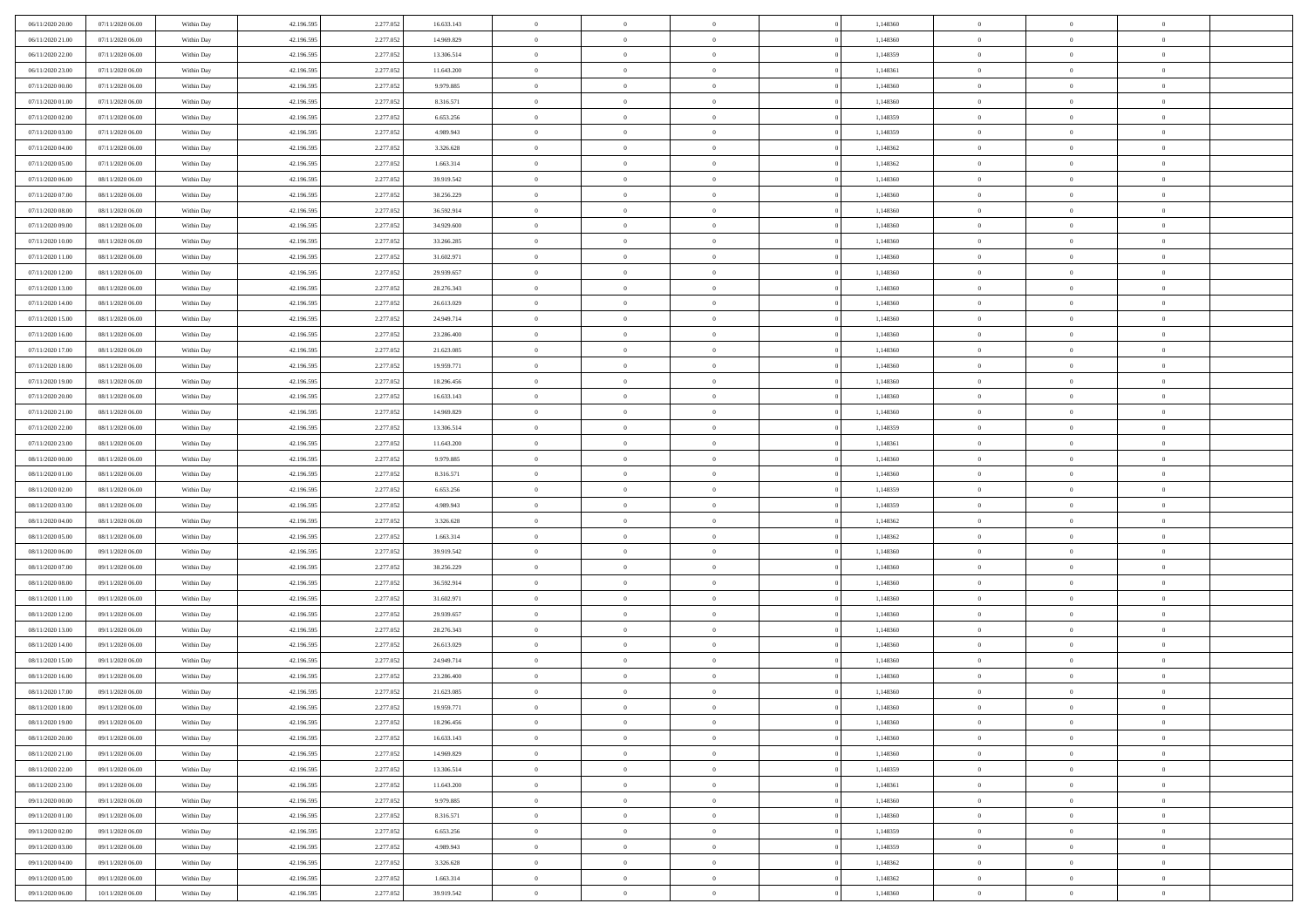| 09/11/2020 07:00 | 10/11/2020 06:00 | Within Day | 42.196.595 | 2.277.05  | 38.256.229 | $\bf{0}$       | $\bf{0}$       | $\Omega$       | 1,148360 | $\bf{0}$       | $\overline{0}$ | $\bf{0}$       |  |
|------------------|------------------|------------|------------|-----------|------------|----------------|----------------|----------------|----------|----------------|----------------|----------------|--|
| 09/11/2020 08:00 | 10/11/2020 06:00 | Within Day | 42.196.595 | 2.277.05  | 36.592.914 | $\overline{0}$ | $\overline{0}$ | $\Omega$       | 1,148360 | $\overline{0}$ | $\theta$       | $\theta$       |  |
| 09/11/2020 09:00 | 10/11/2020 06:00 | Within Day | 42.196.595 | 2.277.052 | 34.929.600 | $\overline{0}$ | $\overline{0}$ | $\overline{0}$ | 1,148360 | $\mathbf{0}$   | $\overline{0}$ | $\theta$       |  |
| 09/11/2020 10:00 | 10/11/2020 06:00 | Within Day | 42.196.595 | 2.277.052 | 33.266.285 | $\bf{0}$       | $\overline{0}$ | $\overline{0}$ | 1,148360 | $\mathbf{0}$   | $\overline{0}$ | $\bf{0}$       |  |
| 09/11/2020 11:00 | 10/11/2020 06:00 | Within Day | 42.196.595 | 2.277.052 | 31.602.971 | $\bf{0}$       | $\overline{0}$ | $\overline{0}$ | 1,148360 | $\bf{0}$       | $\overline{0}$ | $\bf{0}$       |  |
| 09/11/2020 12:00 | 10/11/2020 06:00 | Within Day | 42.196.595 | 2.277.052 | 29.939.657 | $\overline{0}$ | $\overline{0}$ | $\overline{0}$ | 1,148360 | $\mathbf{0}$   | $\overline{0}$ | $\theta$       |  |
| 09/11/2020 13:00 | 10/11/2020 06:00 | Within Day | 42.196.595 | 2.277.052 | 28.276.343 | $\bf{0}$       | $\overline{0}$ | $\overline{0}$ | 1,148360 | $\bf{0}$       | $\overline{0}$ | $\bf{0}$       |  |
| 09/11/2020 14:00 | 10/11/2020 06:00 | Within Day | 42.196.595 | 2.277.052 | 26.613.029 | $\overline{0}$ | $\overline{0}$ | $\overline{0}$ | 1,148360 | $\mathbf{0}$   | $\theta$       | $\theta$       |  |
| 09/11/2020 15:00 | 10/11/2020 06:00 | Within Day | 42.196.595 | 2.277.052 | 24.949.714 | $\overline{0}$ | $\overline{0}$ | $\overline{0}$ | 1,148360 | $\mathbf{0}$   | $\overline{0}$ | $\theta$       |  |
| 09/11/2020 16:00 | 10/11/2020 06:00 | Within Day | 42.196.595 | 2.277.052 | 23.286.400 | $\bf{0}$       | $\bf{0}$       | $\Omega$       | 1,148360 | $\bf{0}$       | $\overline{0}$ | $\bf{0}$       |  |
| 09/11/2020 17:00 | 10/11/2020 06:00 | Within Day | 42.196.595 | 2.277.052 | 21.623.085 | $\bf{0}$       | $\overline{0}$ | $\overline{0}$ | 1,148360 | $\mathbf{0}$   | $\theta$       | $\theta$       |  |
| 09/11/2020 18:00 | 10/11/2020 06:00 | Within Day | 42.196.595 | 2.277.052 | 19.959.771 | $\overline{0}$ | $\overline{0}$ | $\overline{0}$ | 1,148360 | $\mathbf{0}$   | $\overline{0}$ | $\theta$       |  |
| 09/11/2020 19:00 | 10/11/2020 06:00 | Within Day | 42.196.595 | 2.277.052 | 18.296.456 | $\bf{0}$       | $\overline{0}$ | $\overline{0}$ | 1,148360 | $\mathbf{0}$   | $\overline{0}$ | $\bf{0}$       |  |
| 09/11/2020 20:00 | 10/11/2020 06:00 | Within Day | 42.196.595 | 2.277.052 | 16.633.143 | $\bf{0}$       | $\overline{0}$ | $\overline{0}$ | 1,148360 | $\bf{0}$       | $\theta$       | $\bf{0}$       |  |
| 09/11/2020 21.00 | 10/11/2020 06:00 | Within Day | 42.196.595 | 2.277.052 | 14.969.829 | $\overline{0}$ | $\overline{0}$ | $\overline{0}$ | 1,148360 | $\mathbf{0}$   | $\overline{0}$ | $\theta$       |  |
| 09/11/2020 22.00 | 10/11/2020 06:00 | Within Day | 42.196.595 | 2.277.052 | 13.306.514 | $\bf{0}$       | $\overline{0}$ | $\Omega$       | 1,148359 | $\bf{0}$       | $\overline{0}$ | $\bf{0}$       |  |
| 09/11/2020 23.00 | 10/11/2020 06:00 | Within Day | 42.196.595 | 2.277.052 | 11.643.200 | $\,$ 0 $\,$    | $\overline{0}$ | $\overline{0}$ | 1,148361 | $\mathbf{0}$   | $\theta$       | $\theta$       |  |
| 10/11/2020 00:00 | 10/11/2020 06:00 | Within Day | 42.196.595 | 2.277.052 | 9.979.885  | $\overline{0}$ | $\overline{0}$ | $\overline{0}$ | 1,148360 | $\mathbf{0}$   | $\overline{0}$ | $\theta$       |  |
| 10/11/2020 01:00 | 10/11/2020 06:00 | Within Day | 42.196.595 | 2.277.052 | 8.316.571  | $\bf{0}$       | $\overline{0}$ | $\Omega$       | 1,148360 | $\bf{0}$       | $\overline{0}$ | $\bf{0}$       |  |
| 10/11/2020 02:00 | 10/11/2020 06:00 | Within Day | 42.196.595 | 2.277.052 | 6.653.256  | $\bf{0}$       | $\overline{0}$ | $\overline{0}$ | 1,148359 | $\mathbf{0}$   | $\mathbf{0}$   | $\overline{0}$ |  |
| 10/11/2020 03:00 | 10/11/2020 06:00 | Within Day | 42.196.595 | 2.277.052 | 4.989.943  | $\overline{0}$ | $\overline{0}$ | $\overline{0}$ | 1,148359 | $\mathbf{0}$   | $\overline{0}$ | $\theta$       |  |
| 10/11/2020 04:00 | 10/11/2020 06:00 | Within Day | 42.196.595 | 2.277.052 | 3.326.628  | $\bf{0}$       | $\overline{0}$ | $\overline{0}$ | 1,148362 | $\mathbf{0}$   | $\overline{0}$ | $\bf{0}$       |  |
| 10/11/2020 05:00 | 10/11/2020 06:00 | Within Day | 42.196.595 | 2.277.052 | 1.663.314  | $\bf{0}$       | $\overline{0}$ | $\overline{0}$ | 1,148362 | $\,$ 0 $\,$    | $\overline{0}$ | $\bf{0}$       |  |
| 10/11/2020 06:00 | 11/11/2020 06:00 | Within Day | 42.196.595 | 2.277.052 | 39.919.542 | $\overline{0}$ | $\overline{0}$ | $\overline{0}$ | 1,148360 | $\mathbf{0}$   | $\overline{0}$ | $\theta$       |  |
| 10/11/2020 07:00 | 11/11/2020 06:00 | Within Day | 42.196.595 | 2.277.052 | 38.256.229 | $\bf{0}$       | $\overline{0}$ | $\overline{0}$ | 1,148360 | $\bf{0}$       | $\overline{0}$ | $\bf{0}$       |  |
| 10/11/2020 08:00 | 11/11/2020 06:00 | Within Day | 42.196.595 | 2.277.052 | 36.592.914 | $\,$ 0 $\,$    | $\overline{0}$ | $\overline{0}$ | 1,148360 | $\mathbf{0}$   | $\overline{0}$ | $\overline{0}$ |  |
| 10/11/2020 09:00 | 11/11/2020 06:00 | Within Day | 42.196.595 | 2.277.052 | 34.929.600 | $\overline{0}$ | $\overline{0}$ | $\overline{0}$ | 1,148360 | $\mathbf{0}$   | $\overline{0}$ | $\theta$       |  |
| 10/11/2020 10:00 | 11/11/2020 06:00 | Within Day | 42.196.595 | 2.277.052 | 33.266.285 | $\bf{0}$       | $\overline{0}$ | $\Omega$       | 1,148360 | $\mathbf{0}$   | $\overline{0}$ | $\bf{0}$       |  |
| 10/11/2020 11:00 | 11/11/2020 06:00 | Within Day | 42.196.595 | 2.277.052 | 31.602.971 | $\bf{0}$       | $\overline{0}$ | $\overline{0}$ | 1,148360 | $\mathbf{0}$   | $\theta$       | $\overline{0}$ |  |
| 10/11/2020 12:00 | 11/11/2020 06:00 | Within Day | 42.196.595 | 2.277.052 | 29.939.657 | $\overline{0}$ | $\overline{0}$ | $\overline{0}$ | 1,148360 | $\mathbf{0}$   | $\overline{0}$ | $\theta$       |  |
| 10/11/2020 13:00 | 11/11/2020 06:00 | Within Day | 42.196.595 | 2.277.052 | 28.276.343 | $\,$ 0         | $\overline{0}$ | $\overline{0}$ | 1,148360 | $\,$ 0 $\,$    | $\overline{0}$ | $\,0\,$        |  |
| 10/11/2020 14:00 | 11/11/2020 06:00 | Within Day | 42.196.595 | 2.277.052 | 26.613.029 | $\bf{0}$       | $\overline{0}$ | $\overline{0}$ | 1,148360 | $\,$ 0 $\,$    | $\theta$       | $\overline{0}$ |  |
| 10/11/2020 15:00 | 11/11/2020 06:00 | Within Day | 42.196.595 | 2.277.052 | 24.949.714 | $\overline{0}$ | $\overline{0}$ | $\overline{0}$ | 1,148360 | $\mathbf{0}$   | $\overline{0}$ | $\theta$       |  |
| 10/11/2020 16:00 | 11/11/2020 06:00 | Within Day | 42.196.595 | 2.277.052 | 23.286.400 | $\,$ 0         | $\overline{0}$ | $\theta$       | 1,148360 | $\,$ 0         | $\overline{0}$ | $\mathbf{0}$   |  |
| 10/11/2020 17:00 | 11/11/2020 06:00 | Within Day | 42.196.595 | 2.277.052 | 21.623.085 | $\bf{0}$       | $\overline{0}$ | $\overline{0}$ | 1,148360 | $\mathbf{0}$   | $\overline{0}$ | $\overline{0}$ |  |
| 10/11/2020 18:00 | 11/11/2020 06:00 | Within Day | 42.196.595 | 2.277.052 | 19.959.771 | $\overline{0}$ | $\overline{0}$ | $\overline{0}$ | 1,148360 | $\mathbf{0}$   | $\overline{0}$ | $\theta$       |  |
| 10/11/2020 19:00 | 11/11/2020 06:00 | Within Day | 42.196.595 | 2.277.052 | 18.296.456 | $\overline{0}$ | $\overline{0}$ | $\overline{0}$ | 1,148360 | $\,$ 0 $\,$    | $\overline{0}$ | $\mathbf{0}$   |  |
| 10/11/2020 20:00 | 11/11/2020 06:00 | Within Day | 42.196.595 | 2.277.052 | 16.633.143 | $\bf{0}$       | $\overline{0}$ | $\overline{0}$ | 1,148360 | $\mathbf{0}$   | $\theta$       | $\bf{0}$       |  |
| 10/11/2020 21:00 | 11/11/2020 06:00 | Within Day | 42.196.595 | 2.277.052 | 14.969.829 | $\overline{0}$ | $\overline{0}$ | $\overline{0}$ | 1,148360 | $\mathbf{0}$   | $\overline{0}$ | $\theta$       |  |
| 10/11/2020 22.00 | 11/11/2020 06:00 | Within Day | 42.196.595 | 2.277.052 | 13.306.514 | $\,$ 0         | $\overline{0}$ | $\overline{0}$ | 1,148359 | $\,$ 0 $\,$    | $\overline{0}$ | $\,0\,$        |  |
| 10/11/2020 23.00 | 11/11/2020 06:00 | Within Day | 42.196.595 | 2.277.052 | 11.643.200 | $\,$ 0 $\,$    | $\,$ 0 $\,$    | $\overline{0}$ | 1,148361 | $\,$ 0 $\,$    | $\overline{0}$ | $\bf{0}$       |  |
| 11/11/2020 00:00 | 11/11/2020 06:00 | Within Day | 42.196.595 | 2.277.052 | 9.979.885  | $\overline{0}$ | $\overline{0}$ | $\overline{0}$ | 1,148360 | $\mathbf{0}$   | $\overline{0}$ | $\theta$       |  |
| 11/11/2020 01:00 | 11/11/2020 06:00 | Within Day | 42.196.595 | 2.277.052 | 8.316.571  | $\overline{0}$ | $\overline{0}$ | $\overline{0}$ | 1,148360 | $\overline{0}$ | $\overline{0}$ | $\mathbf{0}$   |  |
| 11/11/2020 02:00 | 11/11/2020 06:00 | Within Day | 42.196.595 | 2.277.052 | 6.653.256  | $\bf{0}$       | $\overline{0}$ | $\overline{0}$ | 1,148359 | $\mathbf{0}$   | $\overline{0}$ | $\bf{0}$       |  |
| 11/11/2020 03:00 | 11/11/2020 06:00 | Within Day | 42.196.595 | 2.277.052 | 4.989.943  | $\overline{0}$ | $\theta$       |                | 1,148359 | $\overline{0}$ | $\Omega$       | $\overline{0}$ |  |
| 11/11/2020 04:00 | 11/11/2020 06:00 | Within Day | 42.196.595 | 2.277.052 | 3.326.628  | $\,$ 0 $\,$    | $\overline{0}$ | $\overline{0}$ | 1,148362 | $\,$ 0 $\,$    | $\bf{0}$       | $\,$ 0 $\,$    |  |
| 11/11/2020 05:00 | 11/11/2020 06:00 | Within Day | 42.196.595 | 2.277.052 | 1.663.314  | $\mathbf{0}$   | $\,$ 0 $\,$    | $\overline{0}$ | 1,148362 | $\,$ 0 $\,$    | $\overline{0}$ | $\overline{0}$ |  |
| 11/11/2020 06:00 | 12/11/2020 06:00 | Within Day | 42.196.595 | 2.277.052 | 39.919.542 | $\mathbf{0}$   | $\overline{0}$ | $\overline{0}$ | 1,148360 | $\mathbf{0}$   | $\bf{0}$       | $\overline{0}$ |  |
| 11/11/2020 07.00 | 12/11/2020 06:00 | Within Day | 42.196.595 | 2.277.052 | 38.256.229 | $\,$ 0 $\,$    | $\overline{0}$ | $\overline{0}$ | 1,148360 | $\,$ 0 $\,$    | $\bf{0}$       | $\theta$       |  |
| 11/11/2020 08:00 | 12/11/2020 06:00 | Within Day | 42.196.595 | 2.277.052 | 36.592.914 | $\,$ 0 $\,$    | $\,$ 0 $\,$    | $\overline{0}$ | 1,148360 | $\,$ 0 $\,$    | $\overline{0}$ | $\overline{0}$ |  |
| 11/11/2020 09:00 | 12/11/2020 06:00 | Within Day | 42.196.595 | 2.277.052 | 34.929.600 | $\mathbf{0}$   | $\overline{0}$ | $\overline{0}$ | 1,148360 | $\mathbf{0}$   | $\bf{0}$       | $\overline{0}$ |  |
| 11/11/2020 10:00 | 12/11/2020 06:00 | Within Day | 42.196.595 | 2.277.052 | 33.266.285 | $\,$ 0 $\,$    | $\overline{0}$ | $\overline{0}$ | 1,148360 | $\,$ 0 $\,$    | $\mathbf{0}$   | $\theta$       |  |
| 11/11/2020 11:00 | 12/11/2020 06:00 | Within Day | 42.196.595 | 2.277.052 | 31.602.971 | $\mathbf{0}$   | $\overline{0}$ | $\overline{0}$ | 1,148360 | $\,$ 0 $\,$    | $\overline{0}$ | $\overline{0}$ |  |
| 11/11/2020 12:00 | 12/11/2020 06:00 | Within Day | 42.196.595 | 2.277.052 | 29.939.657 | $\mathbf{0}$   | $\overline{0}$ | $\overline{0}$ | 1,148360 | $\mathbf{0}$   | $\bf{0}$       | $\overline{0}$ |  |
| 11/11/2020 13:00 | 12/11/2020 06:00 | Within Day | 42.196.595 | 2.277.052 | 28.276.343 | $\,$ 0 $\,$    | $\overline{0}$ | $\overline{0}$ | 1,148360 | $\,$ 0 $\,$    | $\mathbf{0}$   | $\theta$       |  |
| 11/11/2020 14.00 | 12/11/2020 06:00 | Within Day | 42.196.595 | 2.277.052 | 26.613.029 | $\,$ 0 $\,$    | $\overline{0}$ | $\overline{0}$ | 1,148360 | $\,$ 0 $\,$    | $\overline{0}$ | $\overline{0}$ |  |
| 11/11/2020 15:00 | 12/11/2020 06:00 | Within Day | 42.196.595 | 2.277.052 | 24.949.714 | $\overline{0}$ | $\overline{0}$ | $\overline{0}$ | 1,148360 | $\mathbf{0}$   | $\mathbf{0}$   | $\overline{0}$ |  |
|                  |                  |            |            |           |            |                |                |                |          |                |                |                |  |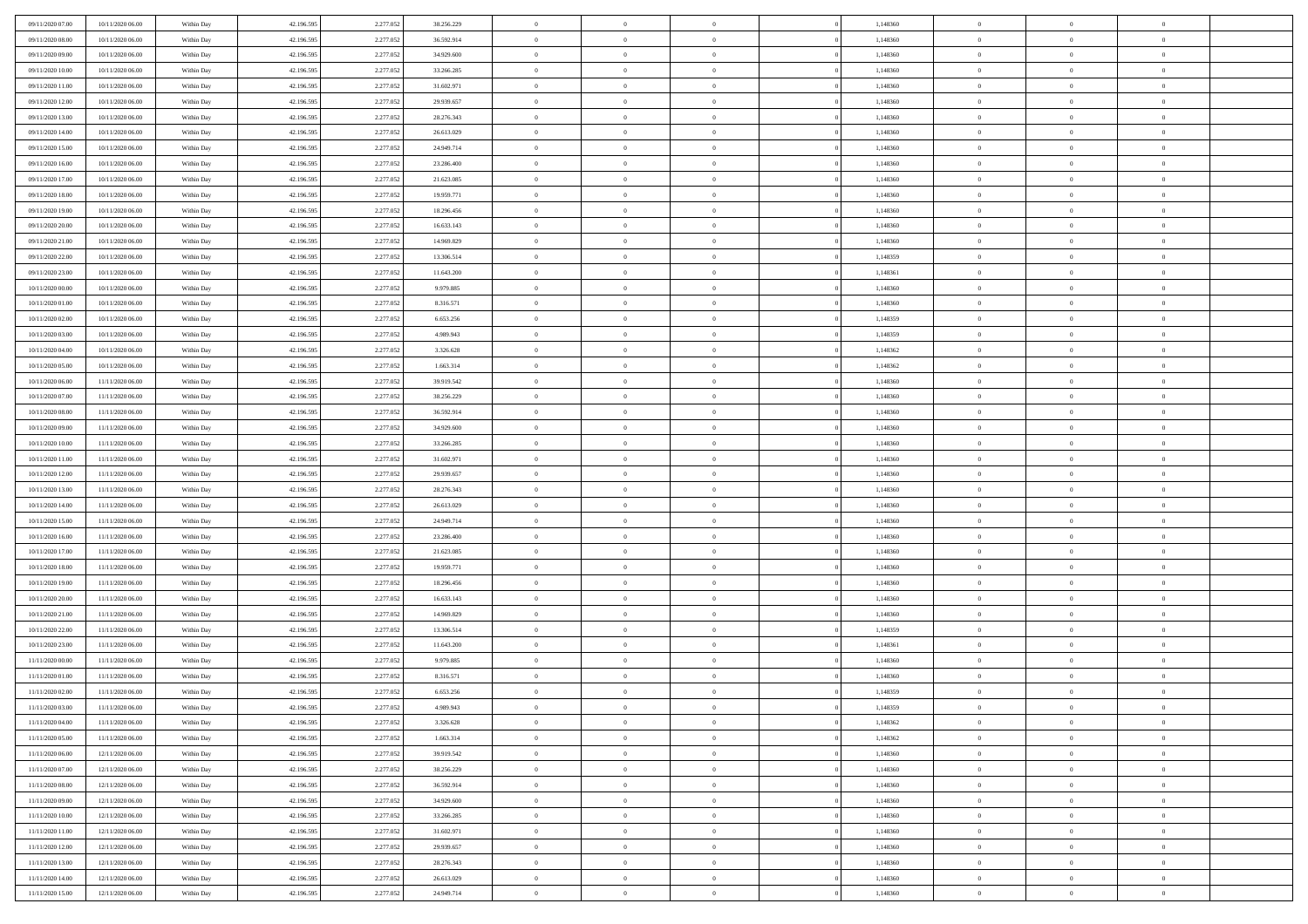| 11/11/2020 16:00                     | 12/11/2020 06.00                     | Within Day               | 42.196.595               | 2.277.052              | 23.286.400               | $\bf{0}$                | $\overline{0}$                   | $\Omega$                         | 1,148360             | $\bf{0}$                      | $\overline{0}$             | $\bf{0}$                       |  |
|--------------------------------------|--------------------------------------|--------------------------|--------------------------|------------------------|--------------------------|-------------------------|----------------------------------|----------------------------------|----------------------|-------------------------------|----------------------------|--------------------------------|--|
| 11/11/2020 17:00                     | 12/11/2020 06:00                     | Within Day               | 42.196.595               | 2.277.052              | 21.623.085               | $\theta$                | $\overline{0}$                   | $\overline{0}$                   | 1,148360             | $\mathbf{0}$                  | $\bf{0}$                   | $\overline{0}$                 |  |
| 11/11/2020 18:00                     | 12/11/2020 06:00                     | Within Day               | 42.196.595               | 2.277.052              | 19.959.771               | $\theta$                | $\overline{0}$                   | $\bf{0}$                         | 1,148360             | $\,$ 0                        | $\overline{0}$             | $\,$ 0 $\,$                    |  |
| 11/11/2020 19:00                     | 12/11/2020 06:00                     | Within Day               | 42.196.595               | 2.277.052              | 18.296.456               | $\mathbf{0}$            | $\overline{0}$                   | $\mathbf{0}$                     | 1,148360             | $\bf{0}$                      | $\mathbf{0}$               | $\theta$                       |  |
| 11/11/2020 20:00                     | 12/11/2020 06:00                     | Within Day               | 42.196.595               | 2.277.052              | 16.633.143               | $\mathbf{0}$            | $\overline{0}$                   | $\overline{0}$                   | 1,148360             | $\mathbf{0}$                  | $\bf{0}$                   | $\overline{0}$                 |  |
| 11/11/2020 21:00                     | 12/11/2020 06:00                     | Within Day               | 42.196.595               | 2.277.052              | 14.969.829               | $\theta$                | $\overline{0}$                   | $\bf{0}$                         | 1,148360             | $\,$ 0                        | $\overline{0}$             | $\,$ 0 $\,$                    |  |
| 11/11/2020 22.00                     | 12/11/2020 06:00                     | Within Day               | 42.196.595               | 2.277.052              | 13.306.514               | $\,$ 0 $\,$             | $\overline{0}$                   | $\Omega$                         | 1,148359             | $\bf{0}$                      | $\overline{0}$             | $\theta$                       |  |
| 11/11/2020 23:00                     | 12/11/2020 06:00                     | Within Day               | 42.196.595               | 2.277.052              | 11.643.200               | $\overline{0}$          | $\overline{0}$                   | $\overline{0}$                   | 1,148361             | $\mathbf{0}$                  | $\bf{0}$                   | $\overline{0}$                 |  |
|                                      |                                      |                          |                          |                        |                          | $\theta$                |                                  |                                  |                      | $\,$ 0                        | $\overline{0}$             | $\,$ 0 $\,$                    |  |
| 12/11/2020 00:00                     | 12/11/2020 06:00                     | Within Day               | 42.196.595               | 2.277.052              | 9.979.885                |                         | $\overline{0}$                   | $\bf{0}$<br>$\mathbf{0}$         | 1,148360<br>1,148360 |                               | $\mathbf{0}$               |                                |  |
| 12/11/2020 01:00                     | 12/11/2020 06.00<br>12/11/2020 06:00 | Within Day               | 42.196.595               | 2.277.052              | 8.316.571                | $\mathbf{0}$            | $\overline{0}$<br>$\overline{0}$ |                                  |                      | $\bf{0}$<br>$\mathbf{0}$      |                            | $\theta$<br>$\overline{0}$     |  |
| 12/11/2020 02:00                     |                                      | Within Day               | 42.196.595               | 2.277.052              | 6.653.256                | $\mathbf{0}$            |                                  | $\overline{0}$                   | 1,148359             |                               | $\bf{0}$                   |                                |  |
| 12/11/2020 03:00                     | 12/11/2020 06:00                     | Within Day               | 42.196.595               | 2.277.052              | 4.989.943                | $\theta$                | $\overline{0}$                   | $\bf{0}$                         | 1,148359             | $\,$ 0                        | $\overline{0}$             | $\,$ 0 $\,$                    |  |
| 12/11/2020 04:00                     | 12/11/2020 06.00                     | Within Day               | 42.196.595               | 2.277.052              | 3.326.628                | $\theta$                | $\overline{0}$                   | $\mathbf{0}$                     | 1.148362             | $\bf{0}$                      | $\mathbf{0}$               | $\theta$                       |  |
| 12/11/2020 05:00                     | 12/11/2020 06:00                     | Within Day               | 42.196.595               | 2.277.052              | 1.663.314                | $\mathbf{0}$            | $\overline{0}$                   | $\overline{0}$                   | 1,148362             | $\mathbf{0}$                  | $\bf{0}$                   | $\overline{0}$                 |  |
| 12/11/2020 06:00                     | 13/11/2020 06:00                     | Within Day               | 42.196.595               | 2.277.052              | 39.919.542               | $\theta$                | $\overline{0}$                   | $\overline{0}$                   | 1,148360             | $\,$ 0                        | $\overline{0}$             | $\,$ 0 $\,$                    |  |
| 12/11/2020 07:00                     | 13/11/2020 06.00                     | Within Day               | 42.196.595               | 2.277.052              | 38.256.229               | $\bf{0}$                | $\overline{0}$                   | $\mathbf{0}$                     | 1,148360             | $\bf{0}$                      | $\overline{0}$             | $\bf{0}$                       |  |
| 12/11/2020 08:00                     | 13/11/2020 06:00                     | Within Day               | 42.196.595               | 2.277.052              | 36.592.914               | $\overline{0}$          | $\overline{0}$                   | $\overline{0}$                   | 1,148360             | $\mathbf{0}$                  | $\bf{0}$                   | $\overline{0}$                 |  |
| 12/11/2020 09:00                     | 13/11/2020 06:00                     | Within Day               | 42.196.595               | 2.277.052              | 34.929.600               | $\theta$                | $\overline{0}$                   | $\bf{0}$                         | 1,148360             | $\,$ 0                        | $\overline{0}$             | $\,$ 0 $\,$                    |  |
| 12/11/2020 10:00                     | 13/11/2020 06.00                     | Within Day               | 42.196.595               | 2.277.052              | 33.266.285               | $\,$ 0 $\,$             | $\overline{0}$                   | $\mathbf{0}$                     | 1,148360             | $\theta$                      | $\mathbf{0}$               | $\theta$                       |  |
| 12/11/2020 11:00                     | 13/11/2020 06:00                     | Within Dav               | 42.196.595               | 2.277.052              | 31.602.971               | $\overline{0}$          | $\overline{0}$                   | $\overline{0}$                   | 1,148360             | $\mathbf{0}$                  | $\bf{0}$                   | $\overline{0}$                 |  |
| 12/11/2020 12:00                     | 13/11/2020 06:00                     | Within Day               | 42.196.595               | 2.277.052              | 29.939.657               | $\theta$                | $\overline{0}$                   | $\bf{0}$                         | 1,148360             | $\,$ 0                        | $\overline{0}$             | $\,$ 0 $\,$                    |  |
| 12/11/2020 13:00                     | 13/11/2020 06.00                     | Within Day               | 42.196.595               | 2.277.052              | 28.276.343               | $\theta$                | $\overline{0}$                   | $\mathbf{0}$                     | 1,148360             | $\bf{0}$                      | $\mathbf{0}$               | $\theta$                       |  |
| 12/11/2020 14:00                     | 13/11/2020 06:00                     | Within Dav               | 42.196.595               | 2.277.052              | 26.613.029               | $\mathbf{0}$            | $\overline{0}$                   | $\overline{0}$                   | 1,148360             | $\mathbf{0}$                  | $\bf{0}$                   | $\overline{0}$                 |  |
| 12/11/2020 15:00                     | 13/11/2020 06:00                     | Within Day               | 42.196.595               | 2.277.052              | 24.949.714               | $\theta$                | $\overline{0}$                   | $\bf{0}$                         | 1,148360             | $\,$ 0                        | $\overline{0}$             | $\,$ 0 $\,$                    |  |
| 12/11/2020 16:00                     | 13/11/2020 06.00                     | Within Day               | 42.196.595               | 2.277.052              | 23.286.400               | $\,$ 0 $\,$             | $\overline{0}$                   | $\mathbf{0}$                     | 1,148360             | $\bf{0}$                      | $\overline{0}$             | $\bf{0}$                       |  |
| 12/11/2020 17:00                     | 13/11/2020 06:00                     | Within Dav               | 42.196.595               | 2.277.052              | 21.623.085               | $\overline{0}$          | $\overline{0}$                   | $\overline{0}$                   | 1,148360             | $\mathbf{0}$                  | $\bf{0}$                   | $\overline{0}$                 |  |
| 12/11/2020 18:00                     | 13/11/2020 06:00                     | Within Day               | 42.196.595               | 2.277.052              | 19.959.771               | $\theta$                | $\overline{0}$                   | $\overline{0}$                   | 1,148360             | $\,$ 0                        | $\overline{0}$             | $\,$ 0 $\,$                    |  |
| 12/11/2020 19:00                     | 13/11/2020 06.00                     | Within Day               | 42.196.595               | 2.277.052              | 18.296.456               | $\mathbf{0}$            | $\overline{0}$                   | $\mathbf{0}$                     | 1,148360             | $\theta$                      | $\mathbf{0}$               | $\theta$                       |  |
| 12/11/2020 20:00                     | 13/11/2020 06:00                     | Within Dav               | 42.196.595               | 2.277.052              | 16.633.143               | $\mathbf{0}$            | $\overline{0}$                   | $\overline{0}$                   | 1,148360             | $\mathbf{0}$                  | $\bf{0}$                   | $\overline{0}$                 |  |
| 12/11/2020 21:00                     | 13/11/2020 06:00                     | Within Day               | 42.196.595               | 2.277.052              | 14.969.829               | $\theta$                | $\overline{0}$                   | $\bf{0}$                         | 1,148360             | $\,$ 0                        | $\overline{0}$             | $\,$ 0 $\,$                    |  |
| 12/11/2020 22.00                     | 13/11/2020 06:00                     | Within Day               | 42.196.595               | 2.277.052              | 13.306.514               | $\,$ 0 $\,$             | $\overline{0}$                   | $\overline{0}$                   | 1,148359             | $\bf{0}$                      | $\overline{0}$             | $\,0\,$                        |  |
| 12/11/2020 23:00                     | 13/11/2020 06:00                     | Within Dav               | 42.196.595               | 2.277.052              | 11.643.200               | $\overline{0}$          | $\overline{0}$                   | $\overline{0}$                   | 1,148361             | $\mathbf{0}$                  | $\bf{0}$                   | $\overline{0}$                 |  |
| 13/11/2020 00:00                     | 13/11/2020 06:00                     | Within Day               | 42.196.595               | 2.277.052              | 9.979.885                | $\theta$                | $\overline{0}$                   | $\overline{0}$                   | 1,148360             | $\,$ 0                        | $\overline{0}$             | $\,$ 0 $\,$                    |  |
| 13/11/2020 01:00                     | 13/11/2020 06.00                     | Within Day               | 42.196.595               | 2.277.052              | 8.316.571                | $\,$ 0 $\,$             | $\overline{0}$                   | $\overline{0}$                   | 1,148360             | $\bf{0}$                      | $\overline{0}$             | $\bf{0}$                       |  |
| 13/11/2020 02.00                     | 13/11/2020 06:00                     | Within Dav               | 42.196.595               | 2.277.052              | 6.653.256                | $\overline{0}$          | $\overline{0}$                   | $\overline{0}$                   | 1,148359             | $\mathbf{0}$                  | $\bf{0}$                   | $\overline{0}$                 |  |
| 13/11/2020 03:00                     | 13/11/2020 06:00                     | Within Day               | 42.196.595               | 2.277.052              | 4.989.943                | $\theta$                | $\overline{0}$                   | $\bf{0}$                         | 1,148359             | $\,$ 0                        | $\overline{0}$             | $\,$ 0 $\,$                    |  |
| 13/11/2020 04:00                     | 13/11/2020 06:00                     | Within Day               | 42.196.595               | 2.277.052              | 3.326.628                | $\,$ 0 $\,$             | $\overline{0}$                   | $\overline{0}$                   | 1,148362             | $\bf{0}$                      | $\overline{0}$             | $\,0\,$                        |  |
| 13/11/2020 05:00                     | 13/11/2020 06:00                     | Within Dav               | 42.196.595               | 2.277.052              | 1.663.314                | $\mathbf{0}$            | $\overline{0}$                   | $\overline{0}$                   | 1,148362             | $\mathbf{0}$                  | $\bf{0}$                   | $\overline{0}$                 |  |
| 13/11/2020 06:00                     | 14/11/2020 06:00                     | Within Day               | 42.196.595               | 2.277.052              | 39.919.542               | $\theta$                | $\overline{0}$                   | $\bf{0}$                         | 1,148360             | $\,$ 0                        | $\overline{0}$             | $\,$ 0 $\,$                    |  |
| 13/11/2020 07.00                     | 14/11/2020 06.00                     | Within Day               | 42.196.595               | 2.277.052              | 38.256.229               | $\,$ 0 $\,$             | $\overline{0}$                   | $\overline{0}$                   | 1,148360             | $\bf{0}$                      | $\overline{0}$             | $\,0\,$                        |  |
| 13/11/2020 08:00                     | 14/11/2020 06:00                     | Within Dav               | 42.196.595               | 2.277.052              | 36.592.914               | $\overline{0}$          | $\overline{0}$                   | $\overline{0}$                   | 1,148360             | $\mathbf{0}$                  | $\bf{0}$                   | $\overline{0}$                 |  |
| 13/11/2020 09:00                     | 14/11/2020 06:00                     | Within Day               | 42.196.595               | 2.277.052              | 34.929.600               | $\theta$                | $\overline{0}$                   | $\bf{0}$                         | 1,148360             | $\,$ 0                        | $\overline{0}$             | $\,$ 0 $\,$                    |  |
| 13/11/2020 10:00                     | 14/11/2020 06.00                     | Within Day               | 42.196.595               | 2.277.052              | 33.266.285               | $\,$ 0 $\,$             | $\overline{0}$                   | $\overline{0}$                   | 1,148360             | $\bf{0}$                      | $\overline{0}$             | $\,0\,$                        |  |
| 13/11/2020 11:00                     | 14/11/2020 06:00                     | Within Dav               | 42.196.595               | 2.277.052              | 31.602.971               | $\theta$                | $\overline{0}$                   | $\overline{0}$                   | 1,148360             | $\mathbf{0}$                  | $\bf{0}$                   | $\overline{0}$                 |  |
| 13/11/2020 12:00                     | 14/11/2020 06:00                     | Within Day               | 42.196.595               | 2.277.052              | 29.939.657               | $\overline{0}$          | $\overline{0}$                   | $\overline{0}$                   | 1,148360             | $\overline{0}$                | $\overline{0}$             | $\theta$                       |  |
| 13/11/2020 13:00                     | 14/11/2020 06:00                     | Within Day               | 42.196.595               | 2.277.052              | 28.276.343               | $\bf{0}$                | $\overline{0}$                   | $\overline{0}$                   | 1,148360             | $\mathbf{0}$                  | $\overline{0}$             | $\bf{0}$                       |  |
| 13/11/2020 14:00                     | 14/11/2020 06:00                     | Within Day               | 42.196.595               | 2.277.052              | 26.613.029               | $\overline{0}$          | $\overline{0}$                   | $\overline{0}$                   | 1,148360             | $\overline{0}$                | $\overline{0}$             | $\overline{0}$                 |  |
| 13/11/2020 15:00                     | 14/11/2020 06:00                     | Within Day               | 42.196.595               | 2.277.052              | 24.949.714               | $\,$ 0                  | $\overline{0}$                   | $\overline{0}$                   | 1,148360             | $\,$ 0 $\,$                   | $\,$ 0 $\,$                | $\,$ 0 $\,$                    |  |
| 13/11/2020 16:00                     | 14/11/2020 06:00                     | Within Day               | 42.196.595               | 2.277.052              | 23.286.400               | $\bf{0}$                | $\overline{0}$                   | $\overline{0}$                   | 1,148360             | $\mathbf{0}$                  | $\overline{0}$             | $\bf{0}$                       |  |
| 13/11/2020 17:00                     | 14/11/2020 06:00                     | Within Day               | 42.196.595               | 2.277.052              | 21.623.085               | $\,$ 0 $\,$             | $\overline{0}$                   | $\overline{0}$                   | 1,148360             | $\,$ 0 $\,$                   | $\bf{0}$                   | $\overline{0}$                 |  |
| 13/11/2020 18:00                     | 14/11/2020 06:00                     | Within Day               | 42.196.595               | 2.277.052              | 19.959.771               | $\,$ 0                  | $\overline{0}$                   | $\overline{0}$                   | 1,148360             | $\,$ 0 $\,$                   | $\overline{0}$             | $\,$ 0 $\,$                    |  |
|                                      | 14/11/2020 06:00                     |                          |                          |                        |                          |                         |                                  |                                  |                      |                               |                            |                                |  |
| 13/11/2020 19:00<br>13/11/2020 20:00 | 14/11/2020 06:00                     | Within Day<br>Within Day | 42.196.595<br>42.196.595 | 2.277.052<br>2.277.052 | 18.296.456<br>16.633.143 | $\bf{0}$<br>$\,$ 0 $\,$ | $\overline{0}$<br>$\overline{0}$ | $\overline{0}$<br>$\overline{0}$ | 1,148360<br>1,148360 | $\overline{0}$<br>$\,$ 0 $\,$ | $\overline{0}$<br>$\bf{0}$ | $\overline{0}$<br>$\mathbf{0}$ |  |
|                                      |                                      |                          |                          |                        |                          |                         |                                  |                                  |                      |                               |                            |                                |  |
| 13/11/2020 21:00                     | 14/11/2020 06:00                     | Within Day               | 42.196.595               | 2.277.052              | 14.969.829               | $\,$ 0                  | $\overline{0}$                   | $\overline{0}$                   | 1,148360             | $\,$ 0 $\,$                   | $\,$ 0 $\,$                | $\,$ 0 $\,$                    |  |
| 13/11/2020 22.00                     | 14/11/2020 06.00                     | Within Day               | 42.196.595               | 2.277.052              | 13.306.514               | $\bf{0}$                | $\overline{0}$                   | $\overline{0}$                   | 1,148359             | $\mathbf{0}$                  | $\overline{0}$             | $\bf{0}$                       |  |
| 13/11/2020 23.00                     | 14/11/2020 06:00                     | Within Day               | 42.196.595               | 2.277.052              | 11.643.200               | $\mathbf{0}$            | $\overline{0}$                   | $\overline{0}$                   | 1,148361             | $\overline{0}$                | $\bf{0}$                   | $\overline{0}$                 |  |
| 14/11/2020 00:00                     | 14/11/2020 06.00                     | Within Day               | 42.196.595               | 2.277.052              | 9.979.885                | $\,$ 0 $\,$             | $\overline{0}$                   | $\overline{0}$                   | 1,148360             | $\,$ 0 $\,$                   | $\overline{0}$             | $\,$ 0 $\,$                    |  |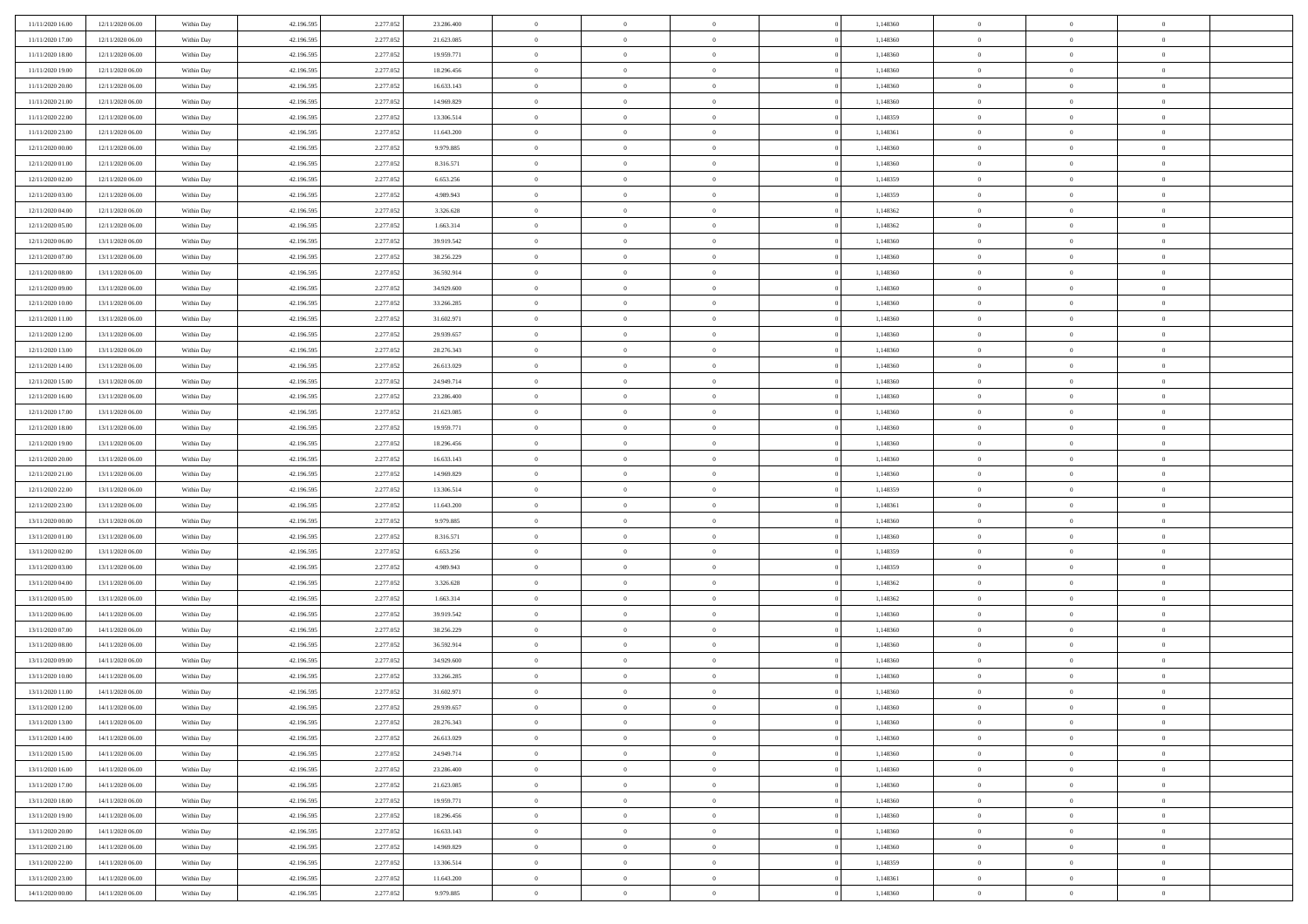| 14/11/2020 01:00 | 14/11/2020 06.00 | Within Day | 42.196.595 | 2.277.052 | 8.316.571  | $\bf{0}$       | $\overline{0}$ | $\overline{0}$ | 1,148360 | $\bf{0}$       | $\overline{0}$ | $\bf{0}$       |  |
|------------------|------------------|------------|------------|-----------|------------|----------------|----------------|----------------|----------|----------------|----------------|----------------|--|
| 14/11/2020 02:00 | 14/11/2020 06:00 | Within Day | 42.196.595 | 2.277.05  | 6.653.256  | $\overline{0}$ | $\overline{0}$ | $\overline{0}$ | 1,148359 | $\mathbf{0}$   | $\bf{0}$       | $\theta$       |  |
| 14/11/2020 03:00 | 14/11/2020 06:00 | Within Day | 42.196.595 | 2.277.052 | 4.989.943  | $\overline{0}$ | $\overline{0}$ | $\overline{0}$ | 1,148359 | $\,$ 0 $\,$    | $\overline{0}$ | $\,$ 0 $\,$    |  |
| 14/11/2020 04.00 | 14/11/2020 06.00 | Within Day | 42.196.595 | 2.277.052 | 3.326.628  | $\overline{0}$ | $\overline{0}$ | $\Omega$       | 1.148362 | $\overline{0}$ | $\theta$       | $\overline{0}$ |  |
| 14/11/2020 05:00 | 14/11/2020 06:00 | Within Day | 42.196.595 | 2.277.052 | 1.663.314  | $\mathbf{0}$   | $\overline{0}$ | $\overline{0}$ | 1,148362 | $\mathbf{0}$   | $\bf{0}$       | $\overline{0}$ |  |
| 14/11/2020 06:00 | 15/11/2020 06:00 | Within Day | 42.196.595 | 2.277.052 | 39.919.542 | $\overline{0}$ | $\overline{0}$ | $\overline{0}$ | 1,148360 | $\,$ 0 $\,$    | $\overline{0}$ | $\,$ 0 $\,$    |  |
| 14/11/2020 07:00 | 15/11/2020 06.00 | Within Day | 42.196.595 | 2.277.052 | 38.256.229 | $\bf{0}$       | $\overline{0}$ | $\Omega$       | 1,148360 | $\bf{0}$       | $\theta$       | $\overline{0}$ |  |
| 14/11/2020 08:00 | 15/11/2020 06:00 | Within Day | 42.196.595 | 2.277.052 | 36.592.914 | $\overline{0}$ | $\overline{0}$ | $\overline{0}$ | 1,148360 | $\mathbf{0}$   | $\bf{0}$       | $\theta$       |  |
| 14/11/2020 09:00 | 15/11/2020 06:00 | Within Day | 42.196.595 | 2.277.052 | 34.929.600 | $\overline{0}$ | $\overline{0}$ | $\overline{0}$ | 1,148360 | $\,$ 0 $\,$    | $\overline{0}$ | $\,$ 0 $\,$    |  |
| 14/11/2020 10:00 | 15/11/2020 06.00 | Within Day | 42.196.595 | 2.277.052 | 33.266.285 | $\overline{0}$ | $\overline{0}$ | $\Omega$       | 1,148360 | $\overline{0}$ | $\theta$       | $\overline{0}$ |  |
| 14/11/2020 11:00 | 15/11/2020 06:00 | Within Day | 42.196.595 | 2.277.052 | 31.602.971 | $\mathbf{0}$   | $\overline{0}$ | $\overline{0}$ | 1,148360 | $\mathbf{0}$   | $\bf{0}$       | $\theta$       |  |
| 14/11/2020 12:00 | 15/11/2020 06:00 | Within Day | 42.196.595 | 2.277.052 | 29.939.657 | $\overline{0}$ | $\overline{0}$ | $\overline{0}$ | 1,148360 | $\,$ 0 $\,$    | $\overline{0}$ | $\,$ 0 $\,$    |  |
| 14/11/2020 13.00 | 15/11/2020 06.00 | Within Day | 42.196.595 | 2.277.052 | 28.276.343 | $\overline{0}$ | $\overline{0}$ | $\Omega$       | 1,148360 | $\overline{0}$ | $\theta$       | $\overline{0}$ |  |
| 14/11/2020 14:00 | 15/11/2020 06:00 | Within Day | 42.196.595 | 2.277.052 | 26.613.029 | $\mathbf{0}$   | $\overline{0}$ | $\overline{0}$ | 1,148360 | $\mathbf{0}$   | $\bf{0}$       | $\theta$       |  |
| 14/11/2020 15:00 | 15/11/2020 06:00 | Within Day | 42.196.595 | 2.277.052 | 24.949.714 | $\,$ 0         | $\overline{0}$ | $\overline{0}$ | 1,148360 | $\,$ 0 $\,$    | $\overline{0}$ | $\,$ 0 $\,$    |  |
| 14/11/2020 16.00 | 15/11/2020 06.00 | Within Day | 42.196.595 | 2.277.052 | 23.286.400 | $\bf{0}$       | $\overline{0}$ | $\Omega$       | 1,148360 | $\bf{0}$       | $\theta$       | $\bf{0}$       |  |
| 14/11/2020 17.00 | 15/11/2020 06:00 | Within Day | 42.196.595 | 2.277.052 | 21.623.085 | $\overline{0}$ | $\overline{0}$ | $\overline{0}$ | 1,148360 | $\mathbf{0}$   | $\bf{0}$       | $\theta$       |  |
| 14/11/2020 18:00 | 15/11/2020 06:00 | Within Day | 42.196.595 | 2.277.052 | 19.959.771 | $\overline{0}$ | $\overline{0}$ | $\overline{0}$ | 1,148360 | $\,$ 0 $\,$    | $\overline{0}$ | $\,$ 0 $\,$    |  |
| 14/11/2020 19.00 | 15/11/2020 06.00 | Within Day | 42.196.595 | 2.277.052 | 18.296.456 | $\overline{0}$ | $\overline{0}$ | $\Omega$       | 1.148360 | $\overline{0}$ | $\theta$       | $\overline{0}$ |  |
| 14/11/2020 20:00 | 15/11/2020 06:00 | Within Day | 42.196.595 | 2.277.052 | 16.633.143 | $\overline{0}$ | $\overline{0}$ | $\overline{0}$ | 1,148360 | $\overline{0}$ | $\bf{0}$       | $\theta$       |  |
| 14/11/2020 21:00 | 15/11/2020 06:00 | Within Day | 42.196.595 | 2.277.052 | 14.969.829 | $\,$ 0         | $\overline{0}$ | $\overline{0}$ | 1,148360 | $\,$ 0 $\,$    | $\overline{0}$ | $\,$ 0 $\,$    |  |
| 14/11/2020 22.00 | 15/11/2020 06:00 | Within Day | 42.196.595 | 2.277.052 | 13.306.514 | $\overline{0}$ | $\overline{0}$ | $\Omega$       | 1.148359 | $\overline{0}$ | $\theta$       | $\overline{0}$ |  |
| 14/11/2020 23:00 | 15/11/2020 06:00 | Within Day | 42.196.595 | 2.277.052 | 11.643.200 | $\mathbf{0}$   | $\overline{0}$ | $\overline{0}$ | 1,148361 | $\mathbf{0}$   | $\bf{0}$       | $\theta$       |  |
| 15/11/2020 00:00 | 15/11/2020 06:00 | Within Day | 42.196.595 | 2.277.052 | 9.979.885  | $\overline{0}$ | $\overline{0}$ | $\overline{0}$ | 1,148360 | $\,$ 0 $\,$    | $\overline{0}$ | $\,$ 0 $\,$    |  |
| 15/11/2020 01:00 | 15/11/2020 06.00 | Within Day | 42.196.595 | 2.277.052 | 8.316.571  | $\bf{0}$       | $\overline{0}$ | $\Omega$       | 1,148360 | $\bf{0}$       | $\theta$       | $\bf{0}$       |  |
| 15/11/2020 02:00 | 15/11/2020 06:00 | Within Day | 42.196.595 | 2.277.052 | 6.653.256  | $\overline{0}$ | $\overline{0}$ | $\overline{0}$ | 1,148359 | $\overline{0}$ | $\bf{0}$       | $\theta$       |  |
| 15/11/2020 03:00 | 15/11/2020 06:00 | Within Day | 42.196.595 | 2.277.052 | 4.989.943  | $\,$ 0         | $\overline{0}$ | $\overline{0}$ | 1,148359 | $\,$ 0 $\,$    | $\overline{0}$ | $\,0\,$        |  |
| 15/11/2020 04.00 | 15/11/2020 06.00 | Within Day | 42.196.595 | 2.277.052 | 3.326.628  | $\overline{0}$ | $\overline{0}$ | $\Omega$       | 1.148362 | $\overline{0}$ | $\theta$       | $\overline{0}$ |  |
| 15/11/2020 05:00 | 15/11/2020 06:00 | Within Day | 42.196.595 | 2.277.052 | 1.663.314  | $\mathbf{0}$   | $\overline{0}$ | $\overline{0}$ | 1,148362 | $\mathbf{0}$   | $\bf{0}$       | $\overline{0}$ |  |
| 15/11/2020 06:00 | 16/11/2020 06:00 | Within Day | 42.196.595 | 2.277.052 | 39.919.542 | $\overline{0}$ | $\overline{0}$ | $\overline{0}$ | 1,148360 | $\,$ 0 $\,$    | $\overline{0}$ | $\,0\,$        |  |
| 15/11/2020 07:00 | 16/11/2020 06:00 | Within Day | 42.196.595 | 2.277.05  | 38.256.229 | $\bf{0}$       | $\overline{0}$ | $\Omega$       | 1,148360 | $\bf{0}$       | $\overline{0}$ | $\bf{0}$       |  |
| 15/11/2020 08:00 | 16/11/2020 06:00 | Within Day | 42.196.595 | 2.277.052 | 36.592.914 | $\overline{0}$ | $\overline{0}$ | $\overline{0}$ | 1,148360 | $\mathbf{0}$   | $\bf{0}$       | $\theta$       |  |
| 15/11/2020 11:00 | 16/11/2020 06:00 | Within Day | 42.196.595 | 2.277.052 | 31.602.971 | $\,$ 0         | $\overline{0}$ | $\overline{0}$ | 1,148360 | $\,$ 0 $\,$    | $\overline{0}$ | $\,0\,$        |  |
| 15/11/2020 12:00 | 16/11/2020 06:00 | Within Day | 42.196.595 | 2.277.052 | 29.939.657 | $\bf{0}$       | $\overline{0}$ | $\overline{0}$ | 1,148360 | $\mathbf{0}$   | $\overline{0}$ | $\bf{0}$       |  |
| 15/11/2020 13:00 | 16/11/2020 06:00 | Within Day | 42.196.595 | 2.277.052 | 28.276.343 | $\overline{0}$ | $\overline{0}$ | $\overline{0}$ | 1,148360 | $\overline{0}$ | $\bf{0}$       | $\theta$       |  |
| 15/11/2020 14:00 | 16/11/2020 06:00 | Within Day | 42.196.595 | 2.277.052 | 26.613.029 | $\overline{0}$ | $\overline{0}$ | $\overline{0}$ | 1,148360 | $\,$ 0 $\,$    | $\overline{0}$ | $\,0\,$        |  |
| 15/11/2020 15:00 | 16/11/2020 06:00 | Within Day | 42.196.595 | 2.277.052 | 24.949.714 | $\bf{0}$       | $\overline{0}$ | $\Omega$       | 1,148360 | $\bf{0}$       | $\theta$       | $\bf{0}$       |  |
| 15/11/2020 16:00 | 16/11/2020 06:00 | Within Day | 42.196.595 | 2.277.052 | 23.286.400 | $\mathbf{0}$   | $\overline{0}$ | $\overline{0}$ | 1,148360 | $\mathbf{0}$   | $\bf{0}$       | $\overline{0}$ |  |
| 15/11/2020 17.00 | 16/11/2020 06:00 | Within Day | 42.196.595 | 2.277.052 | 21.623.085 | $\,$ 0         | $\overline{0}$ | $\overline{0}$ | 1,148360 | $\,$ 0 $\,$    | $\overline{0}$ | $\,$ 0 $\,$    |  |
| 15/11/2020 18.00 | 16/11/2020 06:00 | Within Day | 42.196.595 | 2.277.052 | 19.959.771 | $\bf{0}$       | $\overline{0}$ | $\Omega$       | 1,148360 | $\bf{0}$       | $\overline{0}$ | $\bf{0}$       |  |
| 15/11/2020 19:00 | 16/11/2020 06:00 | Within Day | 42.196.595 | 2.277.052 | 18.296.456 | $\mathbf{0}$   | $\overline{0}$ | $\overline{0}$ | 1,148360 | $\overline{0}$ | $\overline{0}$ | $\theta$       |  |
| 15/11/2020 20:00 | 16/11/2020 06:00 | Within Day | 42.196.595 | 2.277.052 | 16.633.143 | $\,$ 0         | $\overline{0}$ | $\overline{0}$ | 1,148360 | $\,$ 0 $\,$    | $\overline{0}$ | $\,$ 0 $\,$    |  |
| 15/11/2020 21:00 | 16/11/2020 06:00 | Within Day | 42.196.595 | 2.277.05  | 14.969.829 | $\bf{0}$       | $\overline{0}$ | $\overline{0}$ | 1,148360 | $\bf{0}$       | $\overline{0}$ | $\bf{0}$       |  |
| 15/11/2020 22.00 | 16/11/2020 06:00 | Within Day | 42.196.595 | 2.277.052 | 13.306.514 | $\mathbf{0}$   | $\overline{0}$ | $\overline{0}$ | 1,148359 | $\overline{0}$ | $\bf{0}$       | $\theta$       |  |
| 15/11/2020 23.00 | 16/11/2020 06:00 | Within Day | 42.196.595 | 2.277.052 | 11.643.200 | $\theta$       | $\overline{0}$ | $\theta$       | 1,148361 | $\overline{0}$ | $\overline{0}$ | $\overline{0}$ |  |
| 16/11/2020 00:00 | 16/11/2020 06:00 | Within Day | 42.196.595 | 2.277.052 | 9.979.885  | $\bf{0}$       | $\overline{0}$ | $\overline{0}$ | 1,148360 | $\mathbf{0}$   | $\overline{0}$ | $\bf{0}$       |  |
| 16/11/2020 01:00 | 16/11/2020 06:00 | Within Day | 42.196.595 | 2.277.052 | 8.316.571  | $\,$ 0 $\,$    | $\overline{0}$ | $\overline{0}$ | 1,148360 | $\,$ 0 $\,$    | $\bf{0}$       | $\overline{0}$ |  |
| 16/11/2020 02:00 | 16/11/2020 06:00 | Within Day | 42.196.595 | 2.277.052 | 6.653.256  | $\,$ 0 $\,$    | $\overline{0}$ | $\overline{0}$ | 1,148359 | $\,$ 0 $\,$    | $\overline{0}$ | $\theta$       |  |
| 16/11/2020 03:00 | 16/11/2020 06:00 | Within Day | 42.196.595 | 2.277.052 | 4.989.943  | $\bf{0}$       | $\overline{0}$ | $\overline{0}$ | 1,148359 | $\mathbf{0}$   | $\overline{0}$ | $\bf{0}$       |  |
| 16/11/2020 04:00 | 16/11/2020 06:00 | Within Day | 42.196.595 | 2.277.052 | 3.326.628  | $\,$ 0 $\,$    | $\overline{0}$ | $\overline{0}$ | 1,148362 | $\,$ 0 $\,$    | $\bf{0}$       | $\theta$       |  |
| 16/11/2020 05:00 | 16/11/2020 06:00 | Within Day | 42.196.595 | 2.277.052 | 1.663.314  | $\,$ 0 $\,$    | $\overline{0}$ | $\overline{0}$ | 1,148362 | $\,$ 0 $\,$    | $\overline{0}$ | $\theta$       |  |
| 16/11/2020 06.00 | 17/11/2020 06:00 | Within Day | 42.196.595 | 2.277.052 | 39.919.542 | $\mathbf{0}$   | $\overline{0}$ | $\overline{0}$ | 1,148360 | $\mathbf{0}$   | $\overline{0}$ | $\overline{0}$ |  |
| 16/11/2020 07:00 | 17/11/2020 06:00 | Within Day | 42.196.595 | 2.277.052 | 38.256.229 | $\,$ 0 $\,$    | $\overline{0}$ | $\overline{0}$ | 1,148360 | $\,$ 0 $\,$    | $\bf{0}$       | $\overline{0}$ |  |
| 16/11/2020 08:00 | 17/11/2020 06:00 | Within Day | 42.196.595 | 2.277.052 | 36.592.914 | $\,$ 0         | $\overline{0}$ | $\overline{0}$ | 1,148360 | $\,$ 0 $\,$    | $\,$ 0         | $\theta$       |  |
| 16/11/2020 09:00 | 17/11/2020 06:00 | Within Day | 42.196.595 | 2.277.052 | 34.929.600 | $\bf{0}$       | $\overline{0}$ | $\overline{0}$ | 1,148360 | $\mathbf{0}$   | $\overline{0}$ | $\bf{0}$       |  |
| 16/11/2020 10:00 | 17/11/2020 06:00 | Within Day | 42.196.595 | 2.277.052 | 33.266.285 | $\mathbf{0}$   | $\overline{0}$ | $\overline{0}$ | 1,148360 | $\mathbf{0}$   | $\bf{0}$       | $\overline{0}$ |  |
| 16/11/2020 11:00 | 17/11/2020 06:00 | Within Day | 42.196.595 | 2.277.052 | 31.602.971 | $\,$ 0         | $\overline{0}$ | $\overline{0}$ | 1,148360 | $\,$ 0 $\,$    | $\overline{0}$ | $\theta$       |  |
|                  |                  |            |            |           |            |                |                |                |          |                |                |                |  |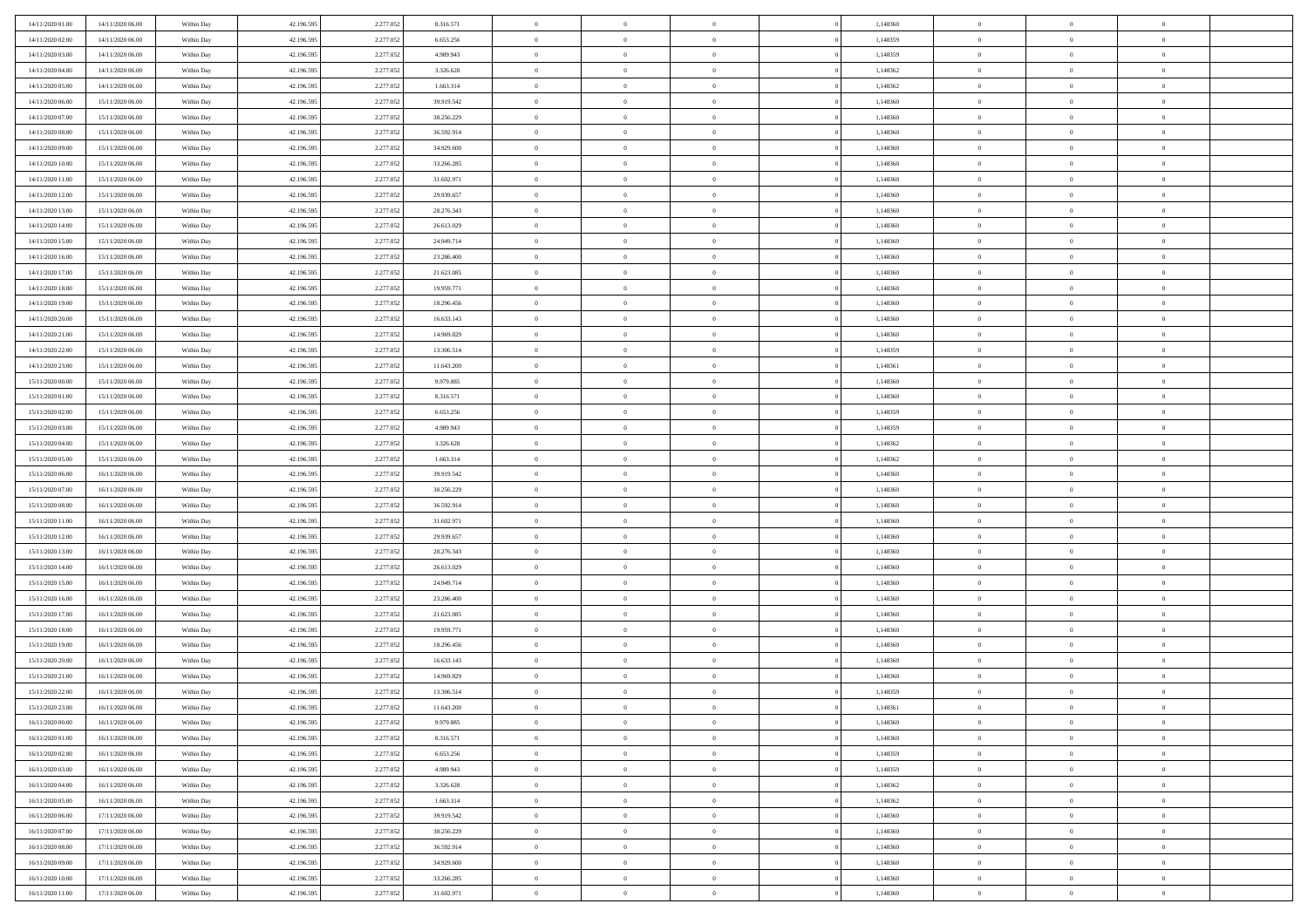| 16/11/2020 12:00 | 17/11/2020 06:00 | Within Day               | 42.196.595 | 2.277.052 | 29.939.657 | $\bf{0}$                   | $\overline{0}$                   | $\overline{0}$                   | 1,148360 | $\bf{0}$       | $\overline{0}$             | $\bf{0}$             |  |
|------------------|------------------|--------------------------|------------|-----------|------------|----------------------------|----------------------------------|----------------------------------|----------|----------------|----------------------------|----------------------|--|
| 16/11/2020 13:00 | 17/11/2020 06:00 | Within Day               | 42.196.595 | 2.277.05  | 28.276.343 | $\overline{0}$             | $\overline{0}$                   | $\Omega$                         | 1,148360 | $\overline{0}$ | $\theta$                   | $\theta$             |  |
| 16/11/2020 14:00 | 17/11/2020 06:00 | Within Day               | 42.196.595 | 2.277.052 | 26.613.029 | $\overline{0}$             | $\overline{0}$                   | $\overline{0}$                   | 1,148360 | $\mathbf{0}$   | $\overline{0}$             | $\theta$             |  |
| 16/11/2020 15:00 | 17/11/2020 06:00 | Within Day               | 42.196.595 | 2.277.052 | 24.949.714 | $\bf{0}$                   | $\overline{0}$                   | $\overline{0}$                   | 1,148360 | $\mathbf{0}$   | $\overline{0}$             | $\bf{0}$             |  |
| 16/11/2020 16:00 | 17/11/2020 06:00 | Within Day               | 42.196.595 | 2.277.052 | 23.286.400 | $\bf{0}$                   | $\overline{0}$                   | $\overline{0}$                   | 1,148360 | $\bf{0}$       | $\overline{0}$             | $\bf{0}$             |  |
| 16/11/2020 17:00 | 17/11/2020 06:00 | Within Day               | 42.196.595 | 2.277.052 | 21.623.085 | $\overline{0}$             | $\overline{0}$                   | $\overline{0}$                   | 1,148360 | $\mathbf{0}$   | $\overline{0}$             | $\theta$             |  |
| 16/11/2020 18.00 | 17/11/2020 06:00 | Within Day               | 42.196.595 | 2.277.052 | 19.959.771 | $\bf{0}$                   | $\overline{0}$                   | $\overline{0}$                   | 1,148360 | $\mathbf{0}$   | $\overline{0}$             | $\bf{0}$             |  |
| 16/11/2020 19:00 | 17/11/2020 06:00 | Within Day               | 42.196.595 | 2.277.052 | 18.296.456 | $\overline{0}$             | $\overline{0}$                   | $\overline{0}$                   | 1,148360 | $\mathbf{0}$   | $\theta$                   | $\theta$             |  |
| 16/11/2020 20:00 | 17/11/2020 06:00 |                          | 42.196.595 | 2.277.052 | 16.633.143 | $\overline{0}$             | $\overline{0}$                   | $\overline{0}$                   | 1,148360 | $\mathbf{0}$   | $\overline{0}$             | $\theta$             |  |
|                  |                  | Within Day               |            |           |            | $\bf{0}$                   | $\overline{0}$                   | $\Omega$                         |          |                | $\overline{0}$             | $\bf{0}$             |  |
| 16/11/2020 21:00 | 17/11/2020 06:00 | Within Day               | 42.196.595 | 2.277.052 | 14.969.829 |                            |                                  |                                  | 1,148360 | $\mathbf{0}$   |                            |                      |  |
| 16/11/2020 22.00 | 17/11/2020 06:00 | Within Day               | 42.196.595 | 2.277.052 | 13.306.514 | $\bf{0}$<br>$\overline{0}$ | $\overline{0}$<br>$\overline{0}$ | $\overline{0}$                   | 1,148359 | $\mathbf{0}$   | $\theta$                   | $\theta$<br>$\theta$ |  |
| 16/11/2020 23.00 | 17/11/2020 06:00 | Within Day               | 42.196.595 | 2.277.052 | 11.643.200 | $\bf{0}$                   |                                  | $\overline{0}$<br>$\overline{0}$ | 1,148361 | $\mathbf{0}$   | $\overline{0}$             | $\bf{0}$             |  |
| 17/11/2020 00:00 | 17/11/2020 06:00 | Within Day               | 42.196.595 | 2.277.052 | 9.979.885  |                            | $\overline{0}$                   |                                  | 1,148360 | $\mathbf{0}$   | $\overline{0}$<br>$\theta$ |                      |  |
| 17/11/2020 01:00 | 17/11/2020 06:00 | Within Day               | 42.196.595 | 2.277.052 | 8.316.571  | $\bf{0}$                   | $\overline{0}$                   | $\overline{0}$                   | 1,148360 | $\bf{0}$       |                            | $\bf{0}$             |  |
| 17/11/2020 02:00 | 17/11/2020 06:00 | Within Day               | 42.196.595 | 2.277.052 | 6.653.256  | $\overline{0}$             | $\overline{0}$                   | $\overline{0}$                   | 1,148359 | $\mathbf{0}$   | $\overline{0}$             | $\theta$             |  |
| 17/11/2020 03:00 | 17/11/2020 06:00 | Within Day               | 42.196.595 | 2.277.052 | 4.989.943  | $\bf{0}$                   | $\overline{0}$                   | $\Omega$                         | 1,148359 | $\bf{0}$       | $\overline{0}$             | $\bf{0}$             |  |
| 17/11/2020 04:00 | 17/11/2020 06:00 | Within Day               | 42.196.595 | 2.277.052 | 3.326.628  | $\,$ 0 $\,$                | $\overline{0}$                   | $\overline{0}$                   | 1,148362 | $\mathbf{0}$   | $\theta$                   | $\theta$             |  |
| 17/11/2020 05:00 | 17/11/2020 06:00 | Within Day               | 42.196.595 | 2.277.052 | 1.663.314  | $\overline{0}$             | $\overline{0}$                   | $\overline{0}$                   | 1,148362 | $\mathbf{0}$   | $\overline{0}$             | $\theta$             |  |
| 17/11/2020 06:00 | 18/11/2020 06:00 | Within Day               | 42.196.595 | 2.277.052 | 39.919.542 | $\bf{0}$                   | $\overline{0}$                   | $\Omega$                         | 1,148360 | $\bf{0}$       | $\overline{0}$             | $\bf{0}$             |  |
| 17/11/2020 07:00 | 18/11/2020 06:00 | Within Day               | 42.196.595 | 2.277.052 | 38.256.229 | $\bf{0}$                   | $\overline{0}$                   | $\overline{0}$                   | 1,148360 | $\mathbf{0}$   | $\mathbf{0}$               | $\overline{0}$       |  |
| 17/11/2020 08:00 | 18/11/2020 06:00 | Within Day               | 42.196.595 | 2.277.052 | 36.592.914 | $\overline{0}$             | $\overline{0}$                   | $\overline{0}$                   | 1,148360 | $\mathbf{0}$   | $\overline{0}$             | $\theta$             |  |
| 17/11/2020 09:00 | 18/11/2020 06:00 | Within Day               | 42.196.595 | 2.277.052 | 34.929.600 | $\bf{0}$                   | $\overline{0}$                   | $\overline{0}$                   | 1,148360 | $\mathbf{0}$   | $\overline{0}$             | $\bf{0}$             |  |
| 17/11/2020 10:00 | 18/11/2020 06:00 | Within Day               | 42.196.595 | 2.277.052 | 33.266.285 | $\bf{0}$                   | $\overline{0}$                   | $\overline{0}$                   | 1,148360 | $\,$ 0 $\,$    | $\overline{0}$             | $\bf{0}$             |  |
| 17/11/2020 11:00 | 18/11/2020 06:00 | Within Day               | 42.196.595 | 2.277.052 | 31.602.971 | $\overline{0}$             | $\overline{0}$                   | $\overline{0}$                   | 1,148360 | $\mathbf{0}$   | $\overline{0}$             | $\theta$             |  |
| 17/11/2020 12:00 | 18/11/2020 06:00 | Within Day               | 42.196.595 | 2.277.052 | 29.939.657 | $\bf{0}$                   | $\overline{0}$                   | $\overline{0}$                   | 1,148360 | $\bf{0}$       | $\overline{0}$             | $\bf{0}$             |  |
| 17/11/2020 13:00 | 18/11/2020 06:00 | Within Day               | 42.196.595 | 2.277.052 | 28.276.343 | $\,$ 0 $\,$                | $\overline{0}$                   | $\overline{0}$                   | 1,148360 | $\mathbf{0}$   | $\overline{0}$             | $\overline{0}$       |  |
| 17/11/2020 14.00 | 18/11/2020 06:00 | Within Day               | 42.196.595 | 2.277.052 | 26.613.029 | $\overline{0}$             | $\overline{0}$                   | $\overline{0}$                   | 1,148360 | $\mathbf{0}$   | $\overline{0}$             | $\theta$             |  |
| 17/11/2020 15.00 | 18/11/2020 06:00 | Within Day               | 42.196.595 | 2.277.052 | 24.949.714 | $\bf{0}$                   | $\overline{0}$                   | $\Omega$                         | 1,148360 | $\mathbf{0}$   | $\overline{0}$             | $\bf{0}$             |  |
| 17/11/2020 16.00 | 18/11/2020 06:00 | Within Day               | 42.196.595 | 2.277.052 | 23.286.400 | $\bf{0}$                   | $\overline{0}$                   | $\overline{0}$                   | 1,148360 | $\mathbf{0}$   | $\theta$                   | $\overline{0}$       |  |
| 17/11/2020 17.00 | 18/11/2020 06:00 | Within Day               | 42.196.595 | 2.277.052 | 21.623.085 | $\overline{0}$             | $\overline{0}$                   | $\overline{0}$                   | 1,148360 | $\mathbf{0}$   | $\overline{0}$             | $\theta$             |  |
| 17/11/2020 18:00 | 18/11/2020 06:00 | Within Day               | 42.196.595 | 2.277.052 | 19.959.771 | $\,$ 0                     | $\overline{0}$                   | $\overline{0}$                   | 1,148360 | $\,$ 0 $\,$    | $\overline{0}$             | $\,$ 0 $\,$          |  |
| 17/11/2020 19:00 | 18/11/2020 06:00 | Within Day               | 42.196.595 | 2.277.052 | 18.296.456 | $\bf{0}$                   | $\overline{0}$                   | $\overline{0}$                   | 1,148360 | $\mathbf{0}$   | $\overline{0}$             | $\overline{0}$       |  |
| 17/11/2020 20.00 | 18/11/2020 06:00 | Within Day               | 42.196.595 | 2.277.052 | 16.633.143 | $\overline{0}$             | $\overline{0}$                   | $\overline{0}$                   | 1,148360 | $\mathbf{0}$   | $\overline{0}$             | $\theta$             |  |
| 17/11/2020 21:00 | 18/11/2020 06:00 | Within Day               | 42.196.595 | 2.277.052 | 14.969.829 | $\,$ 0                     | $\overline{0}$                   | $\theta$                         | 1,148360 | $\,$ 0 $\,$    | $\overline{0}$             | $\mathbf{0}$         |  |
| 17/11/2020 22.00 | 18/11/2020 06:00 | Within Day               | 42.196.595 | 2.277.052 | 13.306.514 | $\,$ 0 $\,$                | $\overline{0}$                   | $\overline{0}$                   | 1,148359 | $\mathbf{0}$   | $\overline{0}$             | $\overline{0}$       |  |
| 17/11/2020 23.00 | 18/11/2020 06:00 | Within Day               | 42.196.595 | 2.277.052 | 11.643.200 | $\overline{0}$             | $\overline{0}$                   | $\overline{0}$                   | 1,148361 | $\mathbf{0}$   | $\overline{0}$             | $\theta$             |  |
| 18/11/2020 00:00 | 18/11/2020 06:00 | Within Day               | 42.196.595 | 2.277.052 | 9.979.885  | $\,$ 0                     | $\overline{0}$                   | $\overline{0}$                   | 1,148360 | $\,$ 0 $\,$    | $\overline{0}$             | $\mathbf{0}$         |  |
| 18/11/2020 01:00 | 18/11/2020 06:00 | Within Day               | 42.196.595 | 2.277.052 | 8.316.571  | $\bf{0}$                   | $\overline{0}$                   | $\overline{0}$                   | 1,148360 | $\mathbf{0}$   | $\mathbf{0}$               | $\bf{0}$             |  |
| 18/11/2020 02:00 | 18/11/2020 06:00 | Within Day               | 42.196.595 | 2.277.052 | 6.653.256  | $\overline{0}$             | $\overline{0}$                   | $\overline{0}$                   | 1,148359 | $\mathbf{0}$   | $\overline{0}$             | $\theta$             |  |
| 18/11/2020 03:00 | 18/11/2020 06:00 | Within Day               | 42.196.595 | 2.277.052 | 4.989.943  | $\,$ 0                     | $\overline{0}$                   | $\overline{0}$                   | 1,148359 | $\,$ 0 $\,$    | $\overline{0}$             | $\,$ 0 $\,$          |  |
| 18/11/2020 04:00 | 18/11/2020 06:00 | Within Day               | 42.196.595 | 2.277.052 | 3.326.628  | $\,$ 0 $\,$                | $\,$ 0 $\,$                      | $\overline{0}$                   | 1,148362 | $\,$ 0 $\,$    | $\overline{0}$             | $\bf{0}$             |  |
| 18/11/2020 05:00 | 18/11/2020 06:00 | Within Day               | 42.196.595 | 2.277.052 | 1.663.314  | $\overline{0}$             | $\overline{0}$                   | $\overline{0}$                   | 1,148362 | $\mathbf{0}$   | $\overline{0}$             | $\theta$             |  |
| 18/11/2020 06:00 | 19/11/2020 06:00 | Within Day               | 42.196.595 | 2.277.052 | 39.919.542 | $\overline{0}$             | $\overline{0}$                   | $\overline{0}$                   | 1,148360 | $\,$ 0         | $\overline{0}$             | $\mathbf{0}$         |  |
| 18/11/2020 07:00 | 19/11/2020 06:00 | Within Day               | 42.196.595 | 2.277.052 | 38.256.229 | $\bf{0}$                   | $\overline{0}$                   | $\overline{0}$                   | 1,148360 | $\mathbf{0}$   | $\overline{0}$             | $\bf{0}$             |  |
| 18/11/2020 08:00 | 19/11/2020 06:00 | Within Day               | 42.196.595 | 2.277.052 | 36.592.914 | $\overline{0}$             | $\theta$                         |                                  | 1,148360 | $\overline{0}$ | $\Omega$                   | $\overline{0}$       |  |
| 18/11/2020 09:00 | 19/11/2020 06:00 | Within Day               | 42.196.595 | 2.277.052 | 34.929.600 | $\,$ 0 $\,$                | $\overline{0}$                   | $\overline{0}$                   | 1,148360 | $\,$ 0 $\,$    | $\bf{0}$                   | $\mathbf{0}$         |  |
| 18/11/2020 10:00 | 19/11/2020 06:00 | Within Day               | 42.196.595 | 2.277.052 | 33.266.285 | $\mathbf{0}$               | $\overline{0}$                   | $\overline{0}$                   | 1,148360 | $\,$ 0 $\,$    | $\overline{0}$             | $\overline{0}$       |  |
| 18/11/2020 11:00 | 19/11/2020 06:00 | Within Day               | 42.196.595 | 2.277.052 | 31.602.971 | $\mathbf{0}$               | $\overline{0}$                   | $\overline{0}$                   | 1,148360 | $\mathbf{0}$   | $\bf{0}$                   | $\overline{0}$       |  |
| 18/11/2020 12:00 | 19/11/2020 06:00 | Within Day               | 42.196.595 | 2.277.052 | 29.939.657 | $\,$ 0 $\,$                | $\overline{0}$                   | $\overline{0}$                   | 1,148360 | $\,$ 0 $\,$    | $\bf{0}$                   | $\theta$             |  |
| 18/11/2020 13:00 | 19/11/2020 06:00 | Within Day               | 42.196.595 | 2.277.052 | 28.276.343 | $\,$ 0 $\,$                | $\,$ 0 $\,$                      | $\overline{0}$                   | 1,148360 | $\,$ 0 $\,$    | $\overline{0}$             | $\overline{0}$       |  |
| 18/11/2020 14:00 | 19/11/2020 06:00 | Within Day               | 42.196.595 | 2.277.052 | 26.613.029 | $\mathbf{0}$               | $\overline{0}$                   | $\overline{0}$                   | 1,148360 | $\mathbf{0}$   | $\bf{0}$                   | $\overline{0}$       |  |
| 18/11/2020 15:00 | 19/11/2020 06:00 | Within Day               | 42.196.595 | 2.277.052 | 24.949.714 | $\,$ 0 $\,$                | $\overline{0}$                   | $\overline{0}$                   | 1,148360 | $\,$ 0 $\,$    | $\mathbf{0}$               | $\theta$             |  |
| 18/11/2020 16.00 | 19/11/2020 06:00 | Within Day               | 42.196.595 | 2.277.052 | 23.286.400 | $\mathbf{0}$               | $\overline{0}$                   | $\overline{0}$                   | 1,148360 | $\,$ 0 $\,$    | $\overline{0}$             | $\overline{0}$       |  |
| 18/11/2020 17:00 | 19/11/2020 06:00 | Within Day               | 42.196.595 | 2.277.052 | 21.623.085 | $\mathbf{0}$               | $\overline{0}$                   | $\overline{0}$                   | 1,148360 | $\mathbf{0}$   | $\bf{0}$                   | $\overline{0}$       |  |
| 18/11/2020 18:00 | 19/11/2020 06:00 |                          | 42.196.595 | 2.277.052 | 19.959.771 | $\,$ 0 $\,$                | $\overline{0}$                   | $\overline{0}$                   | 1,148360 | $\,$ 0 $\,$    | $\mathbf{0}$               | $\theta$             |  |
|                  |                  | Within Day<br>Within Day |            |           |            |                            |                                  |                                  |          |                | $\overline{0}$             |                      |  |
| 18/11/2020 19:00 | 19/11/2020 06:00 |                          | 42.196.595 | 2.277.052 | 18.296.456 | $\mathbf{0}$               | $\overline{0}$                   | $\overline{0}$                   | 1,148360 | $\,$ 0 $\,$    |                            | $\overline{0}$       |  |
| 18/11/2020 20.00 | 19/11/2020 06:00 | Within Day               | 42.196.595 | 2.277.052 | 16.633.143 | $\mathbf{0}$               | $\overline{0}$                   | $\overline{0}$                   | 1,148360 | $\mathbf{0}$   | $\overline{0}$             | $\overline{0}$       |  |